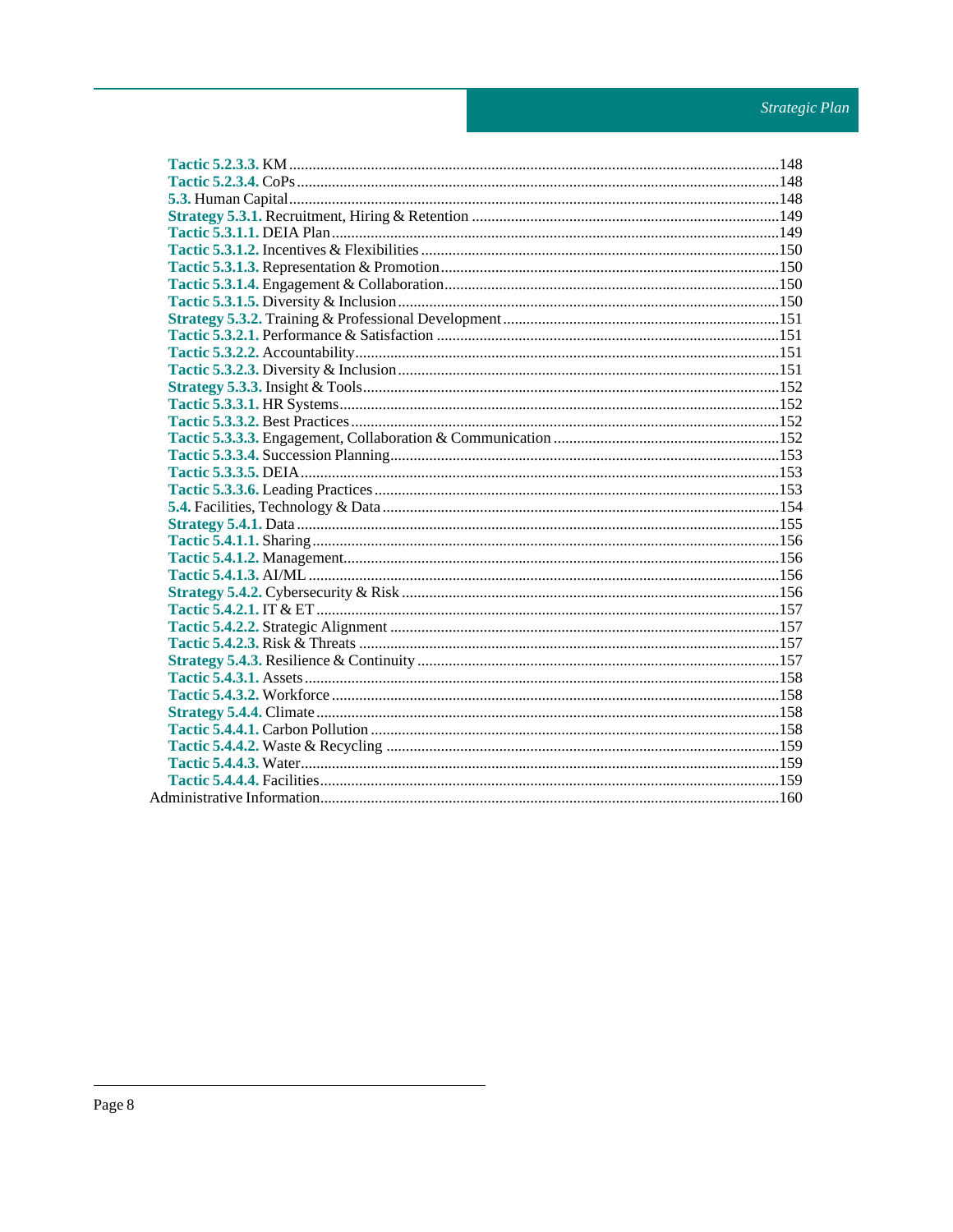

#### **Stakeholder(s):**

**Xavier Becerra** : *Secretary, Health and Human Services*

#### **Underserved Communities** :

*In the context of HHS, this Strategic Plan adopts the definition of underserved communities listed in Executive Order 13985: Advancing Racial Equity and Support for Underserved Communities through the Federal Government to refer to "populations sharing a particular characteristic, as well as geographic communities, who have been systematically denied a full opportunity to participate in aspects of economic, social, and civic life"; this definition includes individuals who belong*

*to underserved communities that have been denied such treatment, such as Black, Latino, and Indigenous and Native American persons, Asian Americans and Pacific Islanders and other persons of color; members of religious minorities; lesbian, gay, bisexual, transgender, and queer (LGBTQ+) persons; persons with disabilities; persons who live in rural areas; and persons otherwise adversely affected by persistent poverty or inequality. Individuals may belong to more than one underserved community and face intersecting barriers. This definition applies to the terms underserved communities and underserved populations throughout this Strategic Plan.*

# <span id="page-8-0"></span>Mission

To enhance the health and well-being of all Americans, by providing for effective health and human services and by fostering sound, sustained advances in the sciences underlying medicine, public health, and social services

<span id="page-8-1"></span>Values

**Equity Engagement Learning Transparency Accountability**

**Trust**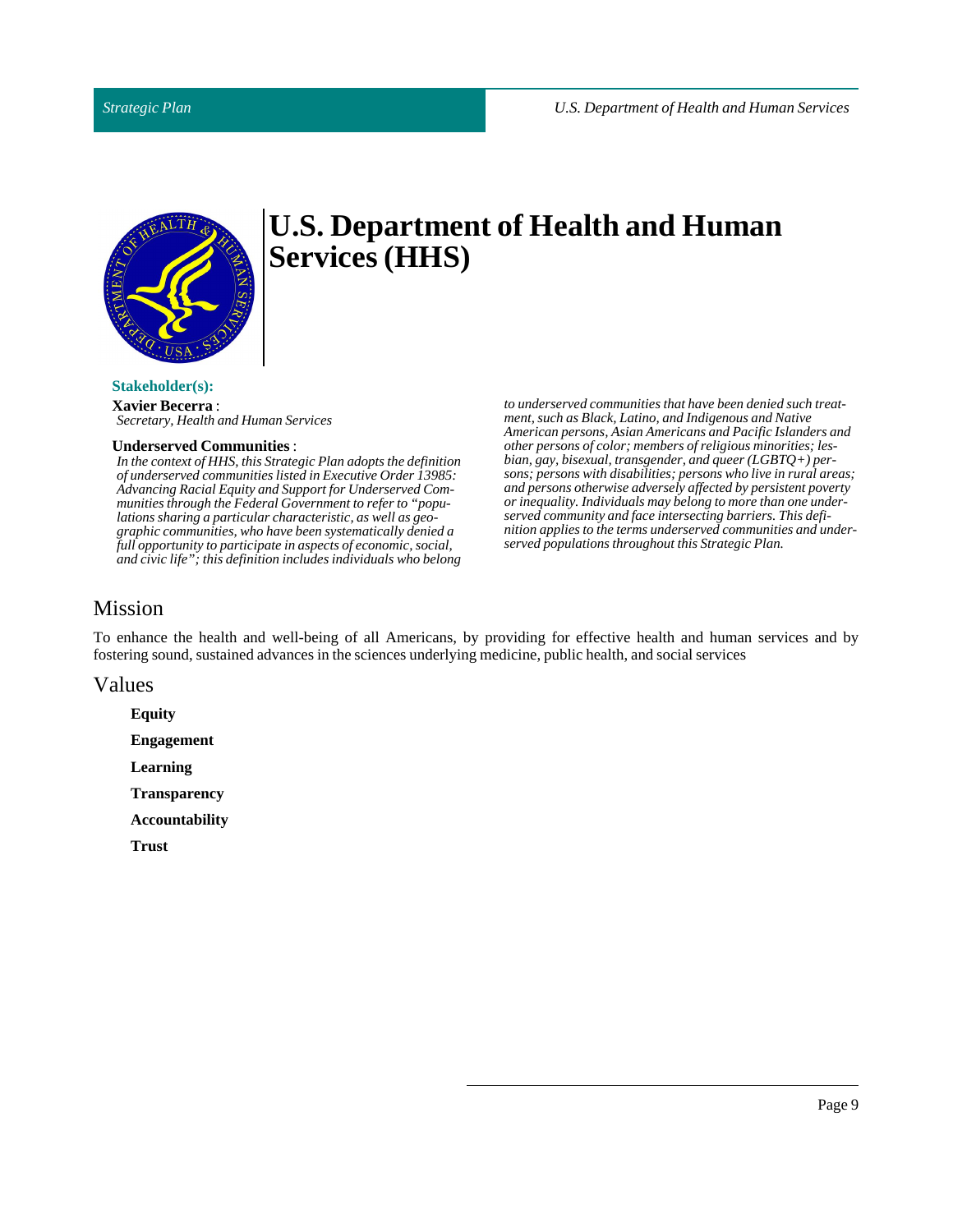# <span id="page-9-0"></span>**1. Healthcare**

*Protect and Strengthen Equitable Access to High Quality and Affordable Healthcare*

HHS works to protect and strengthen equitable access to high quality and affordable healthcare. Increasing choice, affordability and enrollment in high-quality healthcare coverage is a focus of the Department's efforts in addition to reducing costs, improving quality of healthcare services, and ensuring access to safe medical devices and drugs. HHS also works to expand equitable access to comprehensive, community-based, innovative, and culturally- and linguistically-appropriate healthcare services while addressing social determinants of health. The Department is driving the integration of behavioral health into the healthcare system to strengthen and expand access to mental health and substance use disorder treatment and recovery services for individuals and families. HHS also bolsters the health workforce to ensure delivery of quality services and care.

# <span id="page-9-1"></span>**1.1.** Choice, Affordability & Enrollment

#### *Increase choice, affordability, and enrollmentin high-quality healthcare coverage*

HHS supports strategies to increase choice, affordability, and enrollment in high-quality healthcare coverage. HHS promotes available and affordable healthcare coverage to improve health outcomes in our communities and empowers consumers with high quality healthcare coverage choices. The Department also leverages knowledge and partnerships to increase enrollment in health insurance coverage.

Performance Goals ~ The HHS Annual Performance Plan provides information on the Department's measures of progress towards achieving the goals and objectives described in the HHS Strategic Plan for FY 2022–2026. Below are the related performance measures for this Objective.

#### **Stakeholder(s):**

| <b>Contributing OpDivs and StaffDivs:</b>                                                                  | <b>AHRO</b> |
|------------------------------------------------------------------------------------------------------------|-------------|
| ACL, AHRQ, ASPE, CMS, HRSA, and OASH work to<br>achieve this objective. HHS OpDivs and StaffDivs           | <b>ASPE</b> |
| engage and work with a broad range of partners and<br>stakeholders to implement the strategies and achieve | <b>CMS</b>  |
| this Objective.                                                                                            | <b>HRSA</b> |
| ACL                                                                                                        | OASH        |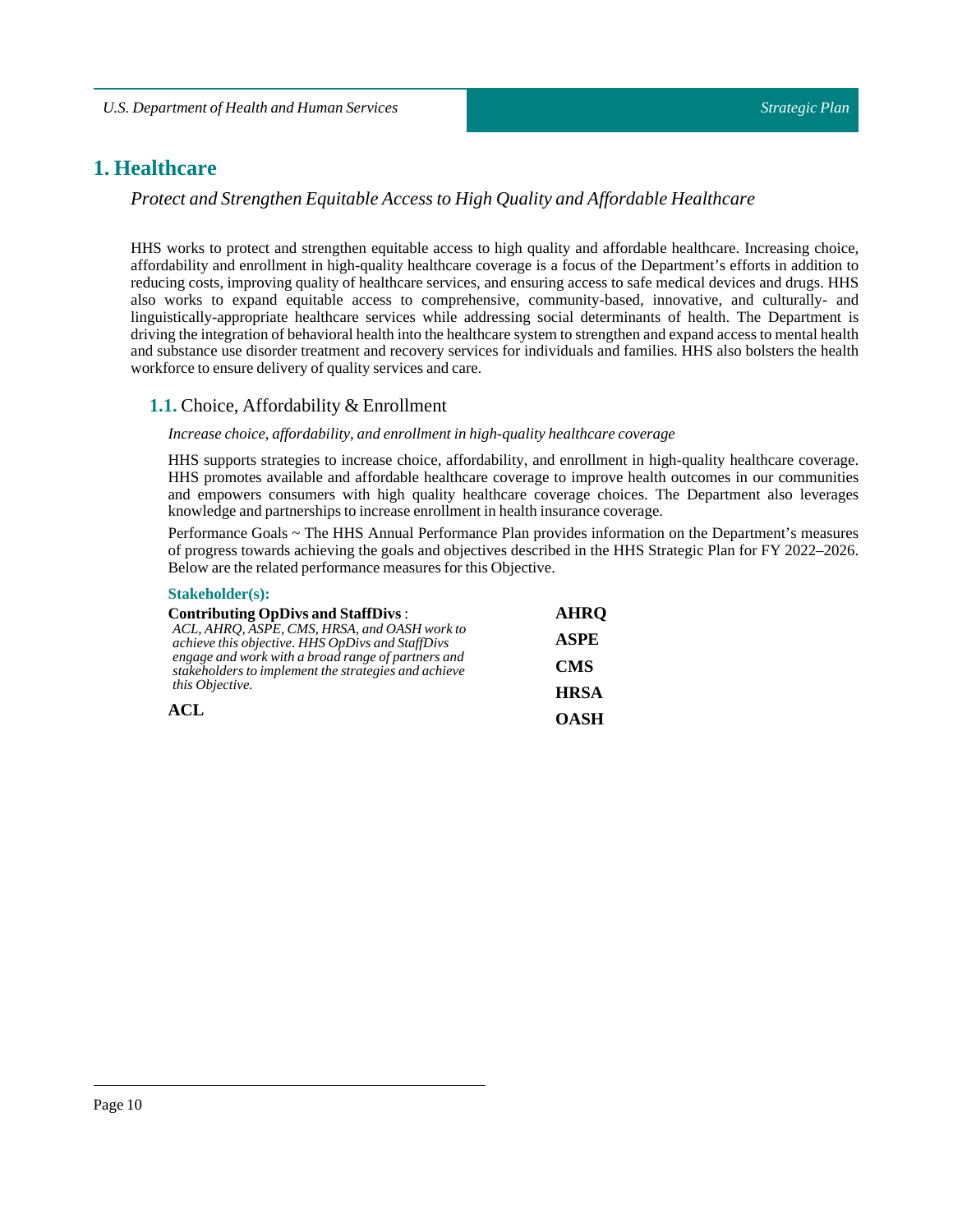# **Performance Measure 1.1.1 Health Insurance Coverage**

| <b>Description</b>                                                           | Type   | <b>Status</b>               | <b>Start Date</b> | <b>End Date</b> |
|------------------------------------------------------------------------------|--------|-----------------------------|-------------------|-----------------|
| Improve availability and<br>accessibility of health<br>insurance coverage by | Target | Available $&$<br>Accessible |                   |                 |
| increasing enrollment of<br>eligible children in CHIP and<br>Medicaid        | Actual |                             |                   |                 |

#### **Performance Measure 1.1.2 MEPS Tables**

| <b>Description</b>                                      | <b>Type</b> | <b>Status</b> | <b>Start Date</b> | End Date | <b>Number</b> |
|---------------------------------------------------------|-------------|---------------|-------------------|----------|---------------|
| Increase the number                                     | Target      | Increased     |                   |          |               |
| of tables per year<br>added to the MEPS<br>table series | Actual      |               |                   |          |               |

# **Performance Measure 1.1.3 Patients Served**

| <b>Description</b>                          | $T$ <sub>V</sub> $p$ e | <b>Start Date</b> | <b>End Date</b> | Number |
|---------------------------------------------|------------------------|-------------------|-----------------|--------|
| Number of patients served by health centers | Target <sub>1</sub>    |                   |                 |        |
|                                             | Actual                 |                   |                 |        |

# **Performance Measure 1.1.3 Patientsbelow Threshold**

| <b>Description</b>                              | Type   | <b>Start Date</b> | <b>End Date</b> | Percentage |
|-------------------------------------------------|--------|-------------------|-----------------|------------|
| Percentage of Health Center patients who are at | Target |                   |                 |            |
| or below 200 percent of poverty                 | Actual |                   |                 |            |

# <span id="page-10-0"></span>**Strategy 1.1.1.** Outcomes

*Promote available and affordable healthcare coverage to improve health outcomes in all communities, particularly those that are underserved*

#### **Performance Indicators**

| <b>Description</b> | $v_{\rm p}$ | <b>Start Date</b> | End Date |
|--------------------|-------------|-------------------|----------|
|                    | Target      |                   |          |
| [To be determined] | Actual      |                   |          |

# <span id="page-10-1"></span>**Task 1.1.1.1.** Outreach

*Enhance and support outreach efforts to inform eligible individuals, of available affordable healthcare insurance options and related cost-saving opportunities, including premium and cost-sharing assistance programs.*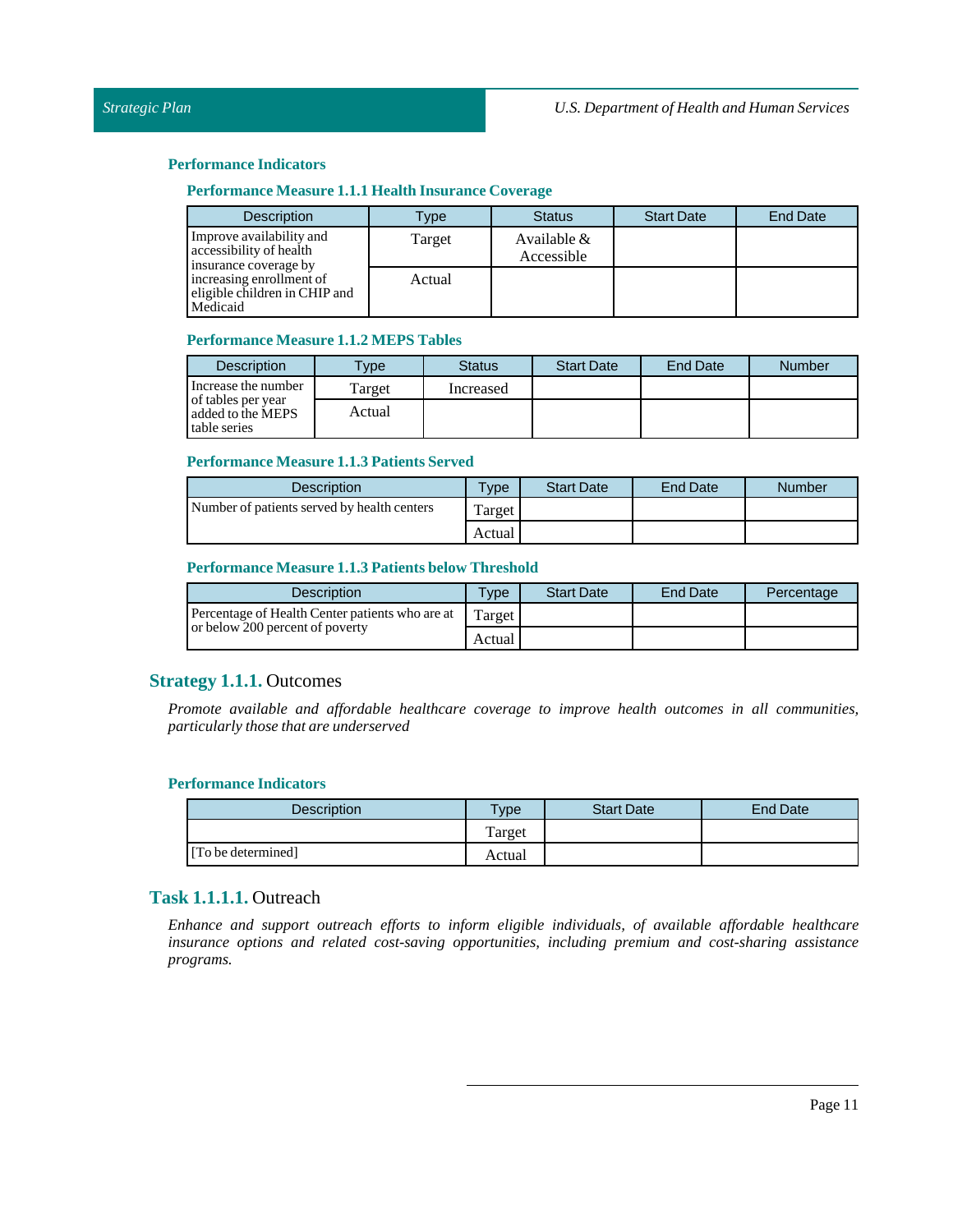| <b>Description</b> | $T$ <sub>ype</sub> | <b>Start Date</b> | End Date |
|--------------------|--------------------|-------------------|----------|
|                    | Target             |                   |          |
| [To be determined] | Actual             |                   |          |

# <span id="page-11-0"></span>**Task 1.1.1.2.** Coverage

*Improve continuation of coverage and process for coverage transitions across Medicaid, the Children's Health Insurance Program (CHIP), Medicare, and Marketplace plans.*

# **Performance Indicators**

| <b>Description</b> | <b>Vpe</b> | <b>Start Date</b> | End Date |
|--------------------|------------|-------------------|----------|
|                    | Target     |                   |          |
| [To be determined] | Actual     |                   |          |

# <span id="page-11-1"></span>**Task 1.1.1.3.** Territories

*Provide support and assistance to the five U.S. Territories—American Samoa, the Commonwealth of the Northern Mariana Islands, Guam, Puerto Rico, and the U.S. Virgin Islands—to comply with federal requirements ofthe Affordable Care Act and Medicaid to meetthe healthcare needs oftheir populations.*

# **Stakeholder(s):**

# **American Samoa Commonwealth of the Northern Mariana Islands**

**Guam Puerto Rico U.S. Virgin Islands**

# **Performance Indicators**

| <b>Description</b> | Type   | <b>Start Date</b> | <b>End Date</b> |
|--------------------|--------|-------------------|-----------------|
|                    | Target |                   |                 |
| [To be determined] | Actual |                   |                 |

# <span id="page-11-2"></span>**Strategy 1.1.2.** Choices

*Empower consumers with choices for high quality healthcare coverage*

# **Performance Indicators**

| <b>Description</b> | $T$ <sub>ype</sub> | <b>Start Date</b> | End Date |
|--------------------|--------------------|-------------------|----------|
|                    | Target             |                   |          |
| [To be determined] | Actual             |                   |          |

# <span id="page-11-3"></span>**Tactic 1.1.2.1.** Transparency

*Improve transparency of choice and access to available health coverage options, including Medicare, Medicaid, and Marketplace plans,for all consumers seeking or exploring coverage options.*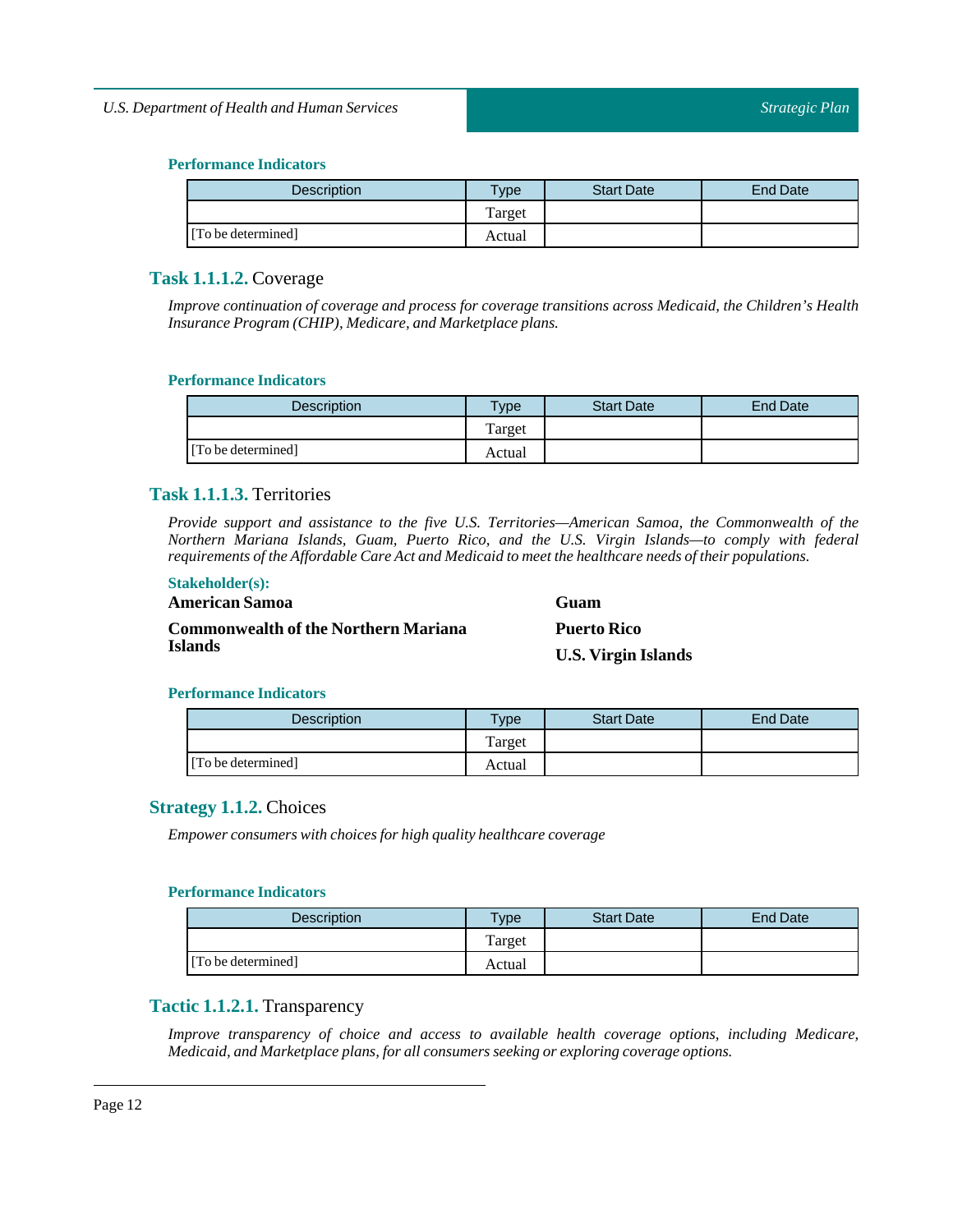| <b>Description</b> | $T$ <sub>ype</sub> | <b>Start Date</b> | End Date |
|--------------------|--------------------|-------------------|----------|
|                    | Target             |                   |          |
| [To be determined] | Actual             |                   |          |

# <span id="page-12-0"></span>**Tactic 1.1.2.2.** Partnerships & Collaborations

*Promote partnerships and collaborations with states to provide and monitor equitable and timely access to Medicaid and CHIP providers and services.*

#### **Stakeholder(s):**

**States**

#### **CHIP Providers**

#### **Medicaid Providers**

#### **Performance Indicators**

| <b>Description</b> | $TV$ pe | <b>Start Date</b> | <b>End Date</b> |
|--------------------|---------|-------------------|-----------------|
|                    | Target  |                   |                 |
| [To be determined] | Actual  |                   |                 |

# <span id="page-12-1"></span>**Tactic 1.1.2.3.** Eligibility, Screening & Literacy

*Facilitate enhanced understanding of eligibility, improved screening, and health insurance literacy to bolster enrollment and coverage of underserved populations.*

#### **Performance Indicators**

| <b>Description</b> | <b>Type</b> | <b>Start Date</b> | End Date |
|--------------------|-------------|-------------------|----------|
|                    | Target      |                   |          |
| [To be determined] | Actual      |                   |          |

# <span id="page-12-2"></span>**Strategy 1.1.3.** Enrollment

*Leverage knowledge and partnerships to increase health coverage enrollment*

| <b>Description</b> | Type   | <b>Start Date</b> | End Date |
|--------------------|--------|-------------------|----------|
|                    | Target |                   |          |
| [To be determined] | Actual |                   |          |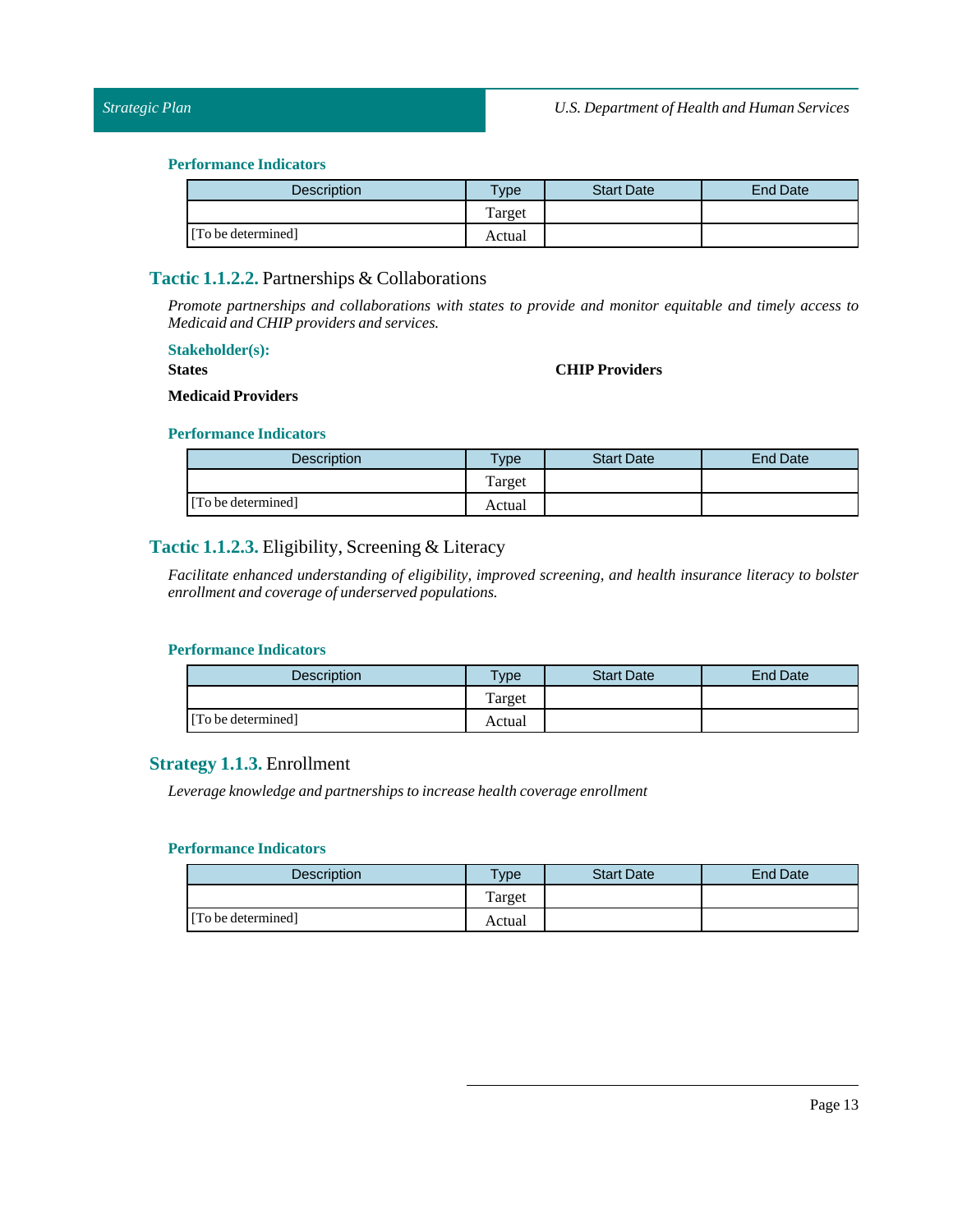# <span id="page-13-0"></span>**Tactic 1.1.3.1.** Technical Assistance

*Support states, tribes, territories, grantees, faith-based organizations, and other federal award recipients through technical assistance and capacity building to expand pathways to high-quality healthcare coverage for all populations.*

| <b>Stakeholder(s):</b> |                                  |
|------------------------|----------------------------------|
| <b>States</b>          | <b>Grantees</b>                  |
| <b>Tribes</b>          | <b>Faith-Based Organizations</b> |
| <b>Territories</b>     | <b>Federal Award Recipients</b>  |

#### **Performance Indicators**

| <b>Description</b> | Type   | <b>Start Date</b> | <b>End Date</b> |
|--------------------|--------|-------------------|-----------------|
|                    | Target |                   |                 |
| [To be determined] | Actual |                   |                 |

# <span id="page-13-1"></span>**Tactic 1.1.3.2.** Capacity

Build the capacity of organizations to navigate the changing healthcare landscape to better support their clients *to access and use their health coverage to improve health outcomes.*

#### **Performance Indicators**

| <b>Description</b> | <b>Type</b> | <b>Start Date</b> | End Date |
|--------------------|-------------|-------------------|----------|
|                    | Target      |                   |          |
| [To be determined] | Actual      |                   |          |

# <span id="page-13-2"></span>**Tactic 1.1.3.3.** Monitoring

*Monitor enrollment and retention of eligible individuals in Medicaid, CHIP, Qualified Health Plans through the Marketplace, and the individual and small group market broadly to improve enrollment in high-quality comprehensive coverage and reduce health disparities.*

#### **Performance Indicators**

| <b>Description</b> | <b>Type</b> | <b>Start Date</b> | End Date |
|--------------------|-------------|-------------------|----------|
|                    | Target      |                   |          |
| [To be determined] | Actual      |                   |          |

# <span id="page-13-3"></span>**Tactic 1.1.3.4.** Research

Support research, including the application of findings and lessons learned, related to the cost effectiveness and *affordability ofinsurance coverage for diverse populations.*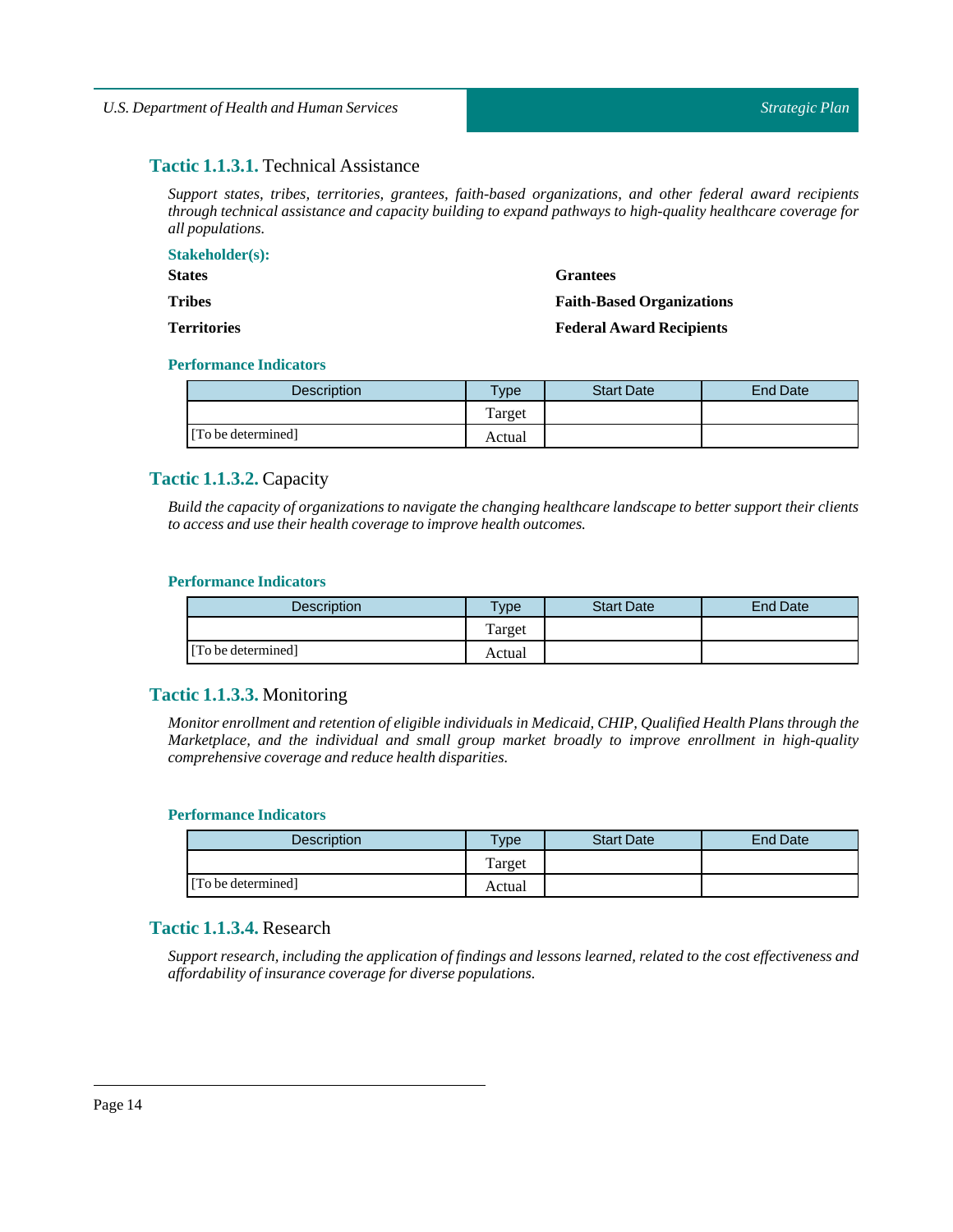| <b>Description</b> | Type   | <b>Start Date</b> | End Date |
|--------------------|--------|-------------------|----------|
|                    | Target |                   |          |
| [To be determined] | Actual |                   |          |

# <span id="page-14-0"></span>**1.2.** Services, Devices & Drugs

#### *Reduce costs,improve quality of healthcare services, and ensure access to safe medical devices and drugs*

HHS supports strategies to reduce costs, improve quality of healthcare services, and ensure access to safe medical devices and drugs for everyone. HHS develops and implements payment models in partnership with healthcare providers and establishes other incentives to improve quality care while reducing healthcare spending. HHS implements and assesses approaches to improve healthcare quality, and address disparities in healthcare quality, treatment, and outcomes. The Department also improves patient safety, strengthens access to safe and effective medical products and devices, and expands approaches to safely exchange information among patients, providers, and payers.

Performance Goals ~ The HHS Annual Performance Plan provides information on the Department's measures of progress towards achieving the goals and objectives described in the HHS Strategic Plan for FY 2022–2026. Below are the related performance measures for this Objective.

#### **Stakeholder(s):**

| <b>Contributing OpDivs and StaffDivs:</b>                                                                       | <b>AHRO</b> |
|-----------------------------------------------------------------------------------------------------------------|-------------|
| AHRO, ASPE, CDC, CMS, FDA, HRSA, IHS, NIH,<br>OASH, ONC, and SAMHSA work to achieve this                        | <b>ASPE</b> |
| <i>objective.</i> HHS OpDivs and StaffDivs engage and<br>work with a broad range of partners and stakeholders   | <b>CDC</b>  |
| to implement the strategies and achieve this Objec-<br>tive. They include: the Accelerating Medicines Part-     | <b>CMS</b>  |
| nership (AMP), Advisory Commission on Childhood<br>Vaccines, Advisory Committee on Immunization                 | <b>FDA</b>  |
| Practices (ACIP), American Indian/Alaska Native<br>Center, Bespoke Gene Therapy Consortium, FDA                 | <b>HRSA</b> |
| CDER Professional Affairs and Stakeholder Engage-                                                               | <b>IHS</b>  |
| ment, Materials Genome Initiative, Medicaid and<br>CHIP (MAC) Learning Collaboratives, Mutual Rec-              | <b>NIH</b>  |
| <i>ognition Initiative, National Advisory Council (NAC),</i><br>National Vaccine Advisory Committee (NVAC), Re- | <b>OASH</b> |
| generative Medicine Innovation Project (RMIP), and<br>World Health Organization Member State Mechan-            | ONC         |
| ism.                                                                                                            | SAMHSA      |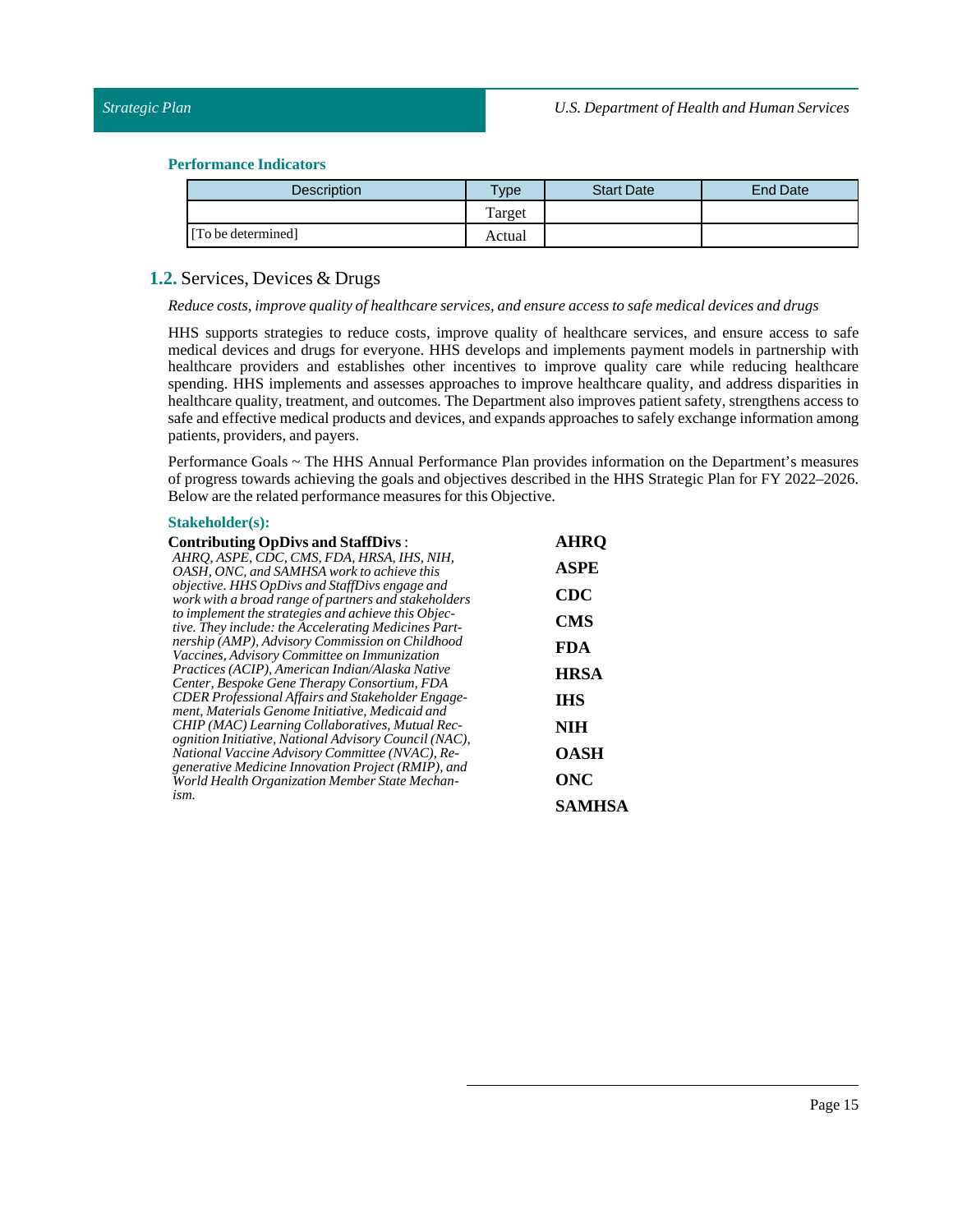# **Performance Measure 1.2.1 Drug Costs**

| <b>Description</b>                                                                                                                                                                                                                                                          | Type   | <b>Status</b> | <b>Start Date</b> | <b>End Date</b> |
|-----------------------------------------------------------------------------------------------------------------------------------------------------------------------------------------------------------------------------------------------------------------------------|--------|---------------|-------------------|-----------------|
| Reduce the average                                                                                                                                                                                                                                                          | Target | Reduced       |                   |                 |
| out-of-pocket share of<br>prescription drug costs while in<br>the Medicare Part D<br><b>Prescription Drug Benefit</b><br>coverage gap for non-Low<br>Income Subsidy (LIS)<br>Medicare beneficiaries who<br>reach the gap and have no<br>supplemental coverage in the<br>gap | Actual |               |                   |                 |

# **Performance Measure 1.2.2 APM Dollars**

| <b>Description</b>                                                                                                              | Type   | <b>Status</b> | <b>Start Date</b> | End Date | Percentage |
|---------------------------------------------------------------------------------------------------------------------------------|--------|---------------|-------------------|----------|------------|
| Increase the                                                                                                                    | Target | Increased     |                   |          |            |
| percentage of<br>Medicare healthcare<br>dollars tied to<br>Alternate Payment<br>Models (APMs)<br>incorporating<br>downside risk | Actual |               |                   |          |            |

#### **Performance Measure 1.2.3 ANDA Actions**

| <b>Description</b>                                                                                                          | Type   | <b>Status</b> | <b>Start Date</b> | End Date | Percentage |
|-----------------------------------------------------------------------------------------------------------------------------|--------|---------------|-------------------|----------|------------|
| Review and act on 90                                                                                                        | Target |               |                   |          | 90         |
| percent of standard<br>original Abbreviated<br>New Drug<br>Application (ANDA)<br>submissions within<br>10 months of receipt | Actual |               |                   |          |            |

# **Performance Measure 1.2.4 Resources & Tools**

| <b>Description</b>                                                                                                          | <b>Type</b> | <b>Start Date</b> | End Date | Number    |
|-----------------------------------------------------------------------------------------------------------------------------|-------------|-------------------|----------|-----------|
| Increase the cumulative number of                                                                                           | Target      |                   |          | Increased |
| evidence-based resources and tools available to<br>improve the quality of healthcare and reduce the<br>risk of patient harm | Actual      |                   |          |           |

# **Performance Measure 1.2.5 Healthcare Centers**

| <b>Description</b>                                           | <b>Type</b> | <b>Start Date</b> | End Date | Percentage |
|--------------------------------------------------------------|-------------|-------------------|----------|------------|
| Percentage of health centers with at least one site   Target |             |                   |          |            |
| recognized as a patient centered medical home                | Actual      |                   |          |            |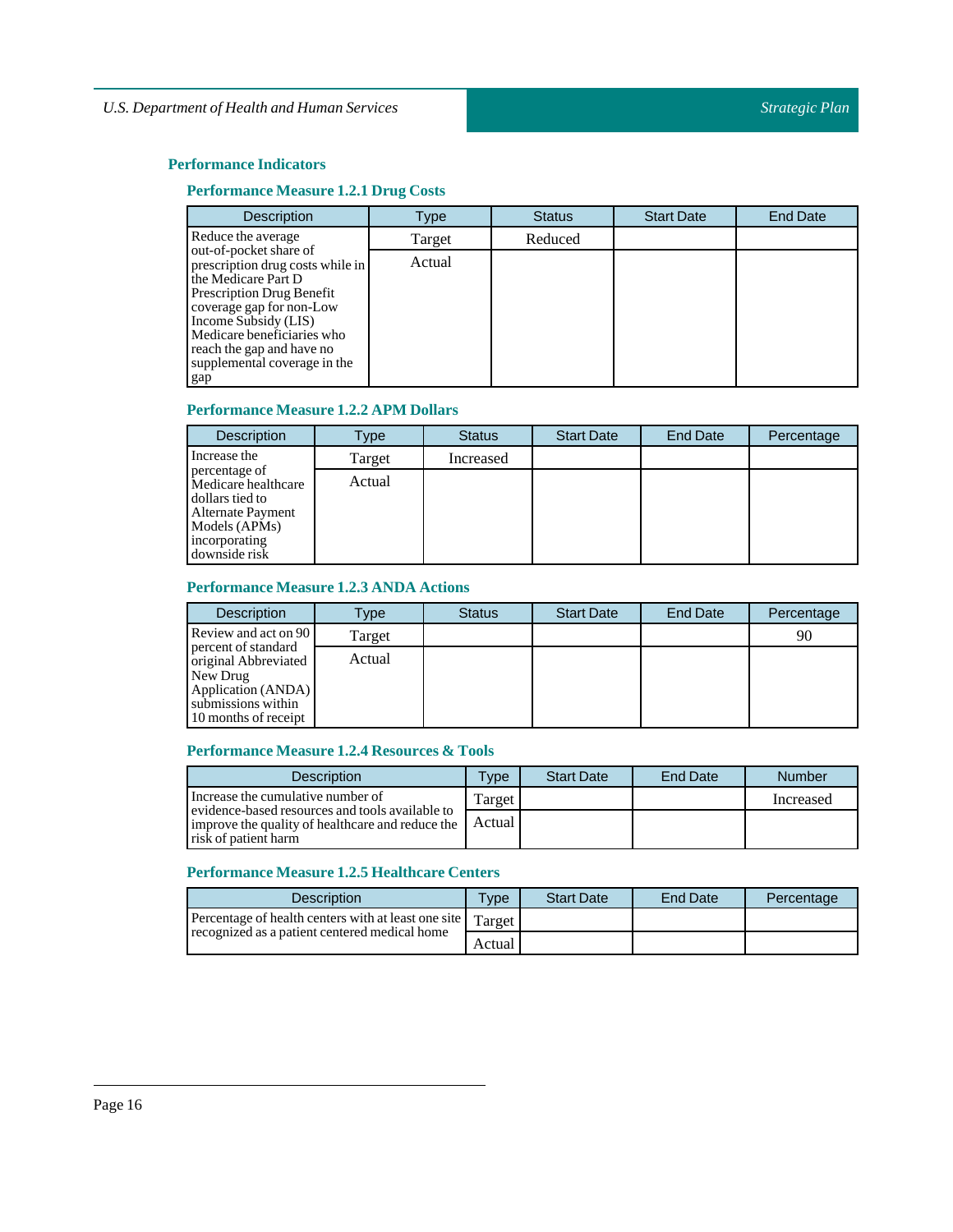#### **Performance Measure 1.2.6 Communities**

| <b>Description</b>                                                                                                                                                                     | Type   | <b>Status</b> | <b>Start Date</b> | End Date | <b>Number</b> |
|----------------------------------------------------------------------------------------------------------------------------------------------------------------------------------------|--------|---------------|-------------------|----------|---------------|
| Increase the number                                                                                                                                                                    | Target | Increased     |                   |          |               |
| of communities that<br>have access to<br>tele-behavioral<br>health services where<br>access did not exist<br>in the community<br>prior to Telehealth<br>Network Grant<br>Program grant | Actual |               |                   |          |               |

#### **Performance Measure 1.2.7 Service Sites**

| <b>Description</b>                                                        | $T$ ype | <b>Status</b> | <b>Start Date</b> | <b>End Date</b> | <b>Number</b> |
|---------------------------------------------------------------------------|---------|---------------|-------------------|-----------------|---------------|
| For the Title X                                                           | Target  |               |                   |                 |               |
| program, number of<br>service sites that<br>participate in the<br>program | Actual  |               |                   |                 |               |

# <span id="page-16-0"></span>**Strategy 1.2.1.** Payments & Incentives

Partner with providers to develop payment models and other incentives to expand options for quality care at *lower costs*

#### **Performance Indicators**

| <b>Description</b> | <b>Type</b> | <b>Start Date</b> | <b>End Date</b> |
|--------------------|-------------|-------------------|-----------------|
|                    | Target      |                   |                 |
| [To be determined] | Actual      |                   |                 |

# <span id="page-16-1"></span>**Tactic 1.2.1.1.** Recruitment

*Collaborate with states, community-based organizations, and other stakeholders to design innovative, targeted, value-based payment models to increase recruitment of providers that care for predominantly underserved populations and provide them with support to improve their awareness of the benefits of alternative payment models that aim to decrease health inequities.*

#### **Stakeholder(s):**

# **States Community-Based Organizations**

| <b>Description</b> | $T$ <sub>V</sub> $pe$ | <b>Start Date</b> | End Date |
|--------------------|-----------------------|-------------------|----------|
|                    | Target                |                   |          |
| [To be determined] | Actual                |                   |          |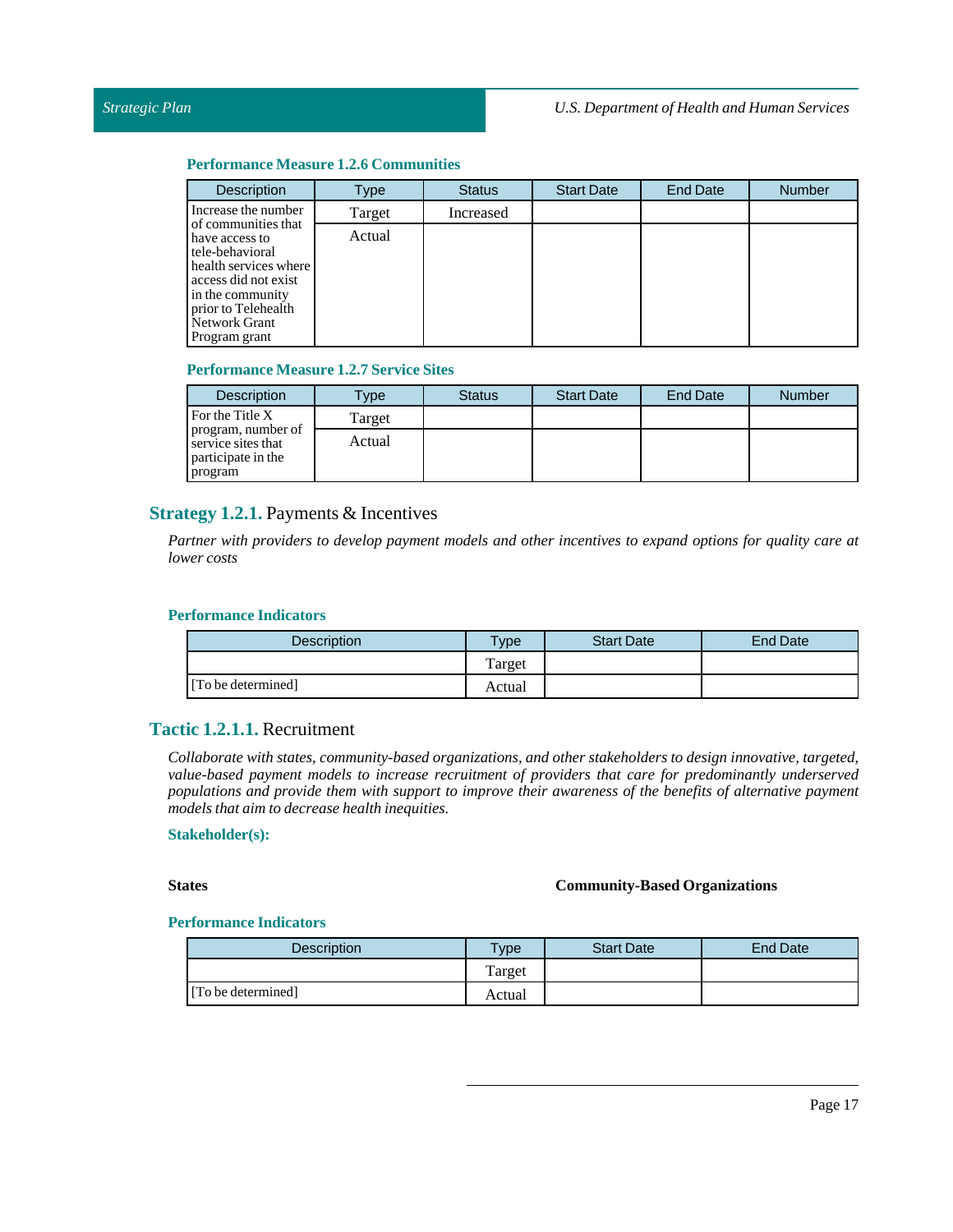# <span id="page-17-0"></span>**Tactic 1.2.1.2.** Delivery

*Partner with private payers, states, and other regional healthcare organizations to move primary care providers away from fee-for-service and into payment models that support the delivery of effective, comprehensive, patient-centered care for their patients through the testing of models that reward providers for delivering high-quality care,improve health outcomes, and advance health equity.*

#### **Stakeholder(s):**

**Private Payers**

#### **Regional Healthcare Organizations**

**States**

#### **Performance Indicators**

| <b>Description</b> | Type   | <b>Start Date</b> | <b>End Date</b> |
|--------------------|--------|-------------------|-----------------|
|                    | Target |                   |                 |
| [To be determined] | Actual |                   |                 |

# <span id="page-17-1"></span>**Tactic 1.2.1.3.** Value

*Support states' efforts to shift toward more value-based payments in their Medicaid and Children's Health Insurance Program (CHIP) Programs.*

#### **Stakeholder(s):**

#### **States**

 $Children's Health Insurance Program (CHIP)$ **Programs**

#### **Medicaid Programs**

#### **Performance Indicators**

| <b>Description</b> | $T$ ype | <b>Start Date</b> | End Date |
|--------------------|---------|-------------------|----------|
|                    | Target  |                   |          |
| [To be determined] | Actual  |                   |          |

# <span id="page-17-2"></span>**Tactic 1.2.1.4.** Metrics

Partner with states and external quality measure development experts to define and encourage use of a core set *of metrics to measure provider effectiveness in Medicaid, CHIP, and pay-for-performance programs, including* reliable metrics of access to care, gaps in care, disparities, health equity, and achieving positive outcomes for *all populations.*

#### **Stakeholder(s):**

#### **States Quality Measure Development Experts**

#### **Performance Indicators**

| <b>Description</b> | $T$ <sub>V</sub> pe | <b>Start Date</b> | <b>End Date</b> |
|--------------------|---------------------|-------------------|-----------------|
|                    | Target              |                   |                 |
| [To be determined] | Actual              |                   |                 |

# <span id="page-17-3"></span>**Strategy 1.2.2.** Quality & Disparities

*Implement and assess approaches to improve healthcare quality, and address disparities in healthcare quality, treatment, services, and outcomes*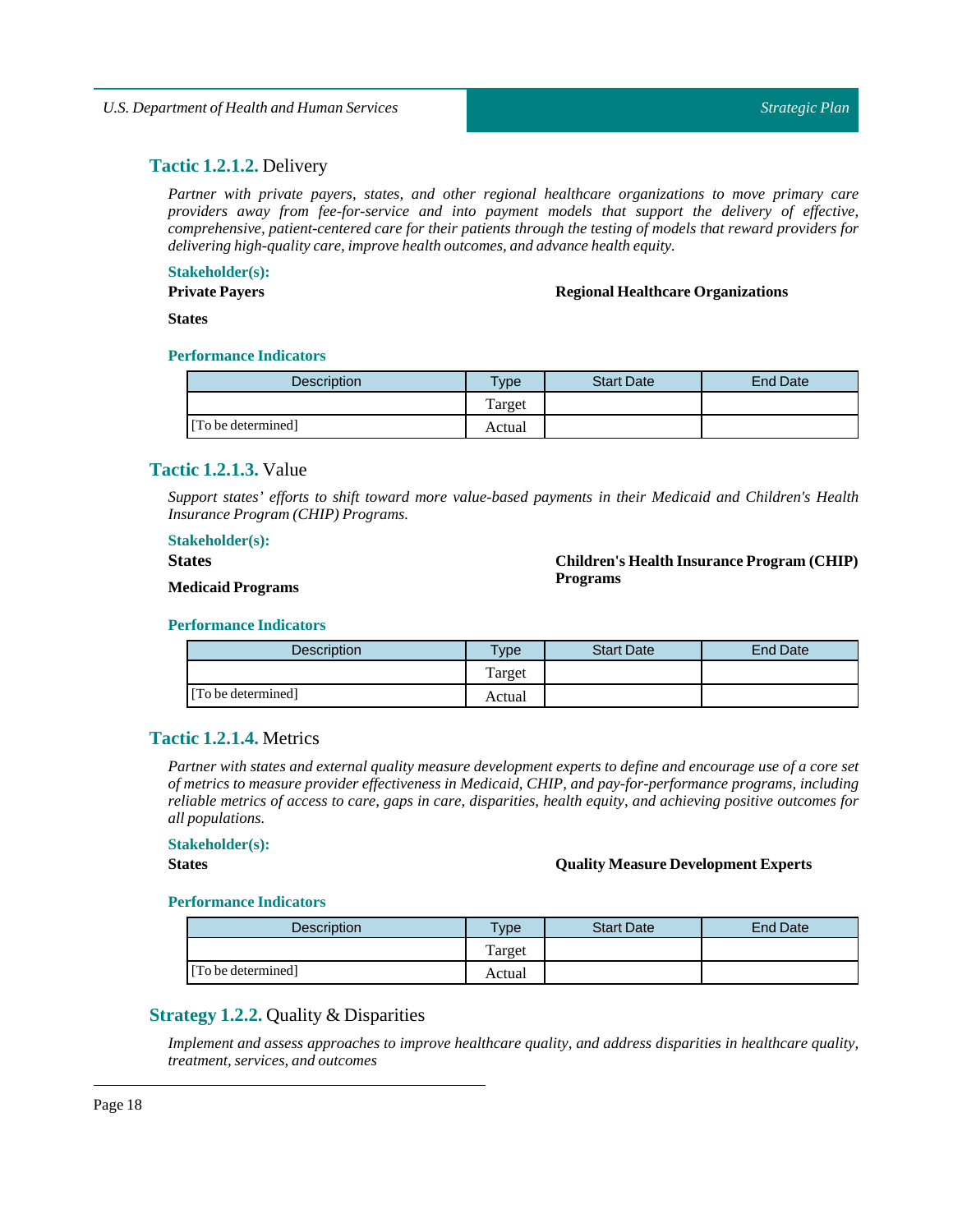| <b>Description</b> | $T$ ype | <b>Start Date</b> | End Date |
|--------------------|---------|-------------------|----------|
|                    | Target  |                   |          |
| [To be determined] | Actual  |                   |          |

# <span id="page-18-0"></span>**Tactic 1.2.2.1.** Culture & Linguistics

*Promote and support implementation of the National Standards for Culturally and Linguistically Appropriate Services in Health and Health Care by health professionals, health systems and organizations and in HHS* programs to improve the quality of care and reduce health disparities by ensuring the provision of services that *are respectful of and responsive to individuals' health needs, preferences, culture, and preferred language.*

#### **Performance Indicators**

| <b>Description</b> | <b>Type</b> | <b>Start Date</b> | End Date |
|--------------------|-------------|-------------------|----------|
|                    | Target      |                   |          |
| [To be determined] | Actual      |                   |          |

# <span id="page-18-1"></span>**Tactic 1.2.2.2.** Metrics

*Improve healthcare quality by defining and tracking progress on core clinical measures that target high-priority health conditions and services, such as cancer, chronic disease, prenatal care, HIV screening, antimicrobial resistance, and immunizations.*

#### **Performance Indicators**

| <b>Description</b> | $T$ vpe | <b>Start Date</b> | End Date |
|--------------------|---------|-------------------|----------|
|                    | Target  |                   |          |
| [To be determined] | Actual  |                   |          |

# <span id="page-18-2"></span>**Tactic 1.2.2.3.** Clinical Decisions

*Better understand the barriers and obstacles to using clinical decision support tools that improve health outcomes in healthcare settings.*

#### **Performance Indicators**

| <b>Description</b> | $T$ <sub>ype</sub> | <b>Start Date</b> | End Date |
|--------------------|--------------------|-------------------|----------|
|                    | Target             |                   |          |
| [To be determined] | Actual             |                   |          |

# <span id="page-18-3"></span>**Tactic 1.2.2.4.** Equity

*Implement equity impact strategies to support data-driven quality improvement approaches to identify and address health disparities in access to, use of, and outcomes from programs and policies among underserved populations.*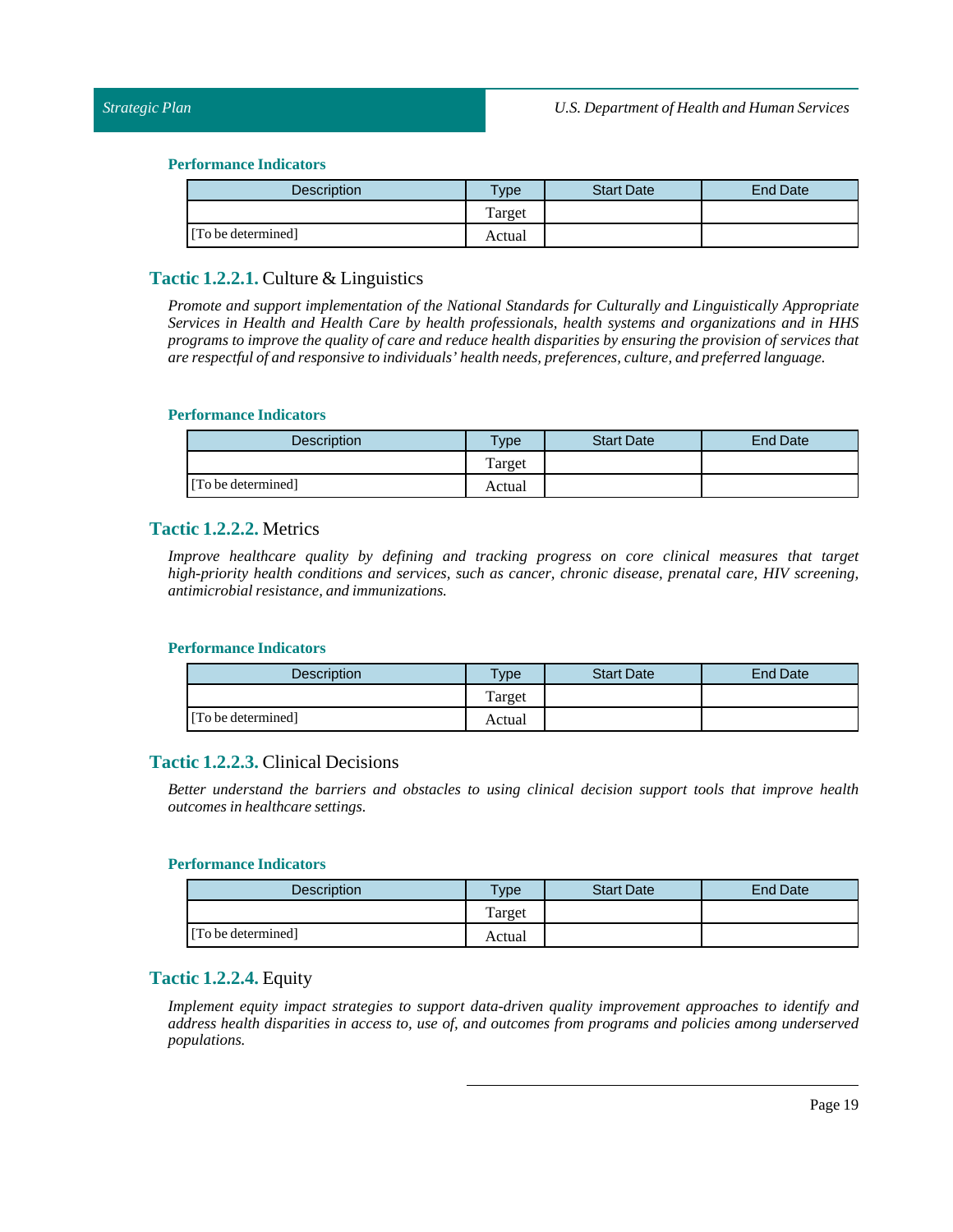| <b>Description</b> | $T$ ype | <b>Start Date</b> | End Date |
|--------------------|---------|-------------------|----------|
|                    | Target  |                   |          |
| [To be determined] | Actual  |                   |          |

# <span id="page-19-0"></span>**Tactic 1.2.2.5.** Disparities & Barriers

Assess treatment and service utilization to identify disparities in and barriers to access to effective, appropriate, *and quality treatment and services for underserved populations, and implement policies to address identified disparities while assessing progress made toward narrowing the gap.*

#### **Stakeholder(s):**

#### **Underserved Populations**

#### **Performance Indicators**

| <b>Description</b> | $v_{\rm Vpe}$ | <b>Start Date</b> | End Date |
|--------------------|---------------|-------------------|----------|
|                    | Target        |                   |          |
| [To be determined] | Actual        |                   |          |

# <span id="page-19-1"></span>**Tactic 1.2.2.6.** Telehealth & Telemedicine

*Support research and evaluation of expanded use and availability of telehealth and telemedicine, including effects on quality, access, costs, reimbursement, and care outcomes and harms, to inform the long-term approach to using telehealth and to improve access to care for underserved populations.*

#### **Performance Indicators**

| Description        | Type   | <b>Start Date</b> | End Date |
|--------------------|--------|-------------------|----------|
|                    | Target |                   |          |
| [To be determined] | Actual |                   |          |

# <span id="page-19-2"></span>**Tactic 1.2.2.7.** Quality

*Engage stakeholders from underserved populations to provide opportunities for input to inform program and policy efforts to improve healthcare quality.*

| Description        | $v_{\rm p}$ | <b>Start Date</b> | End Date |
|--------------------|-------------|-------------------|----------|
|                    | Target      |                   |          |
| [To be determined] | Actual      |                   |          |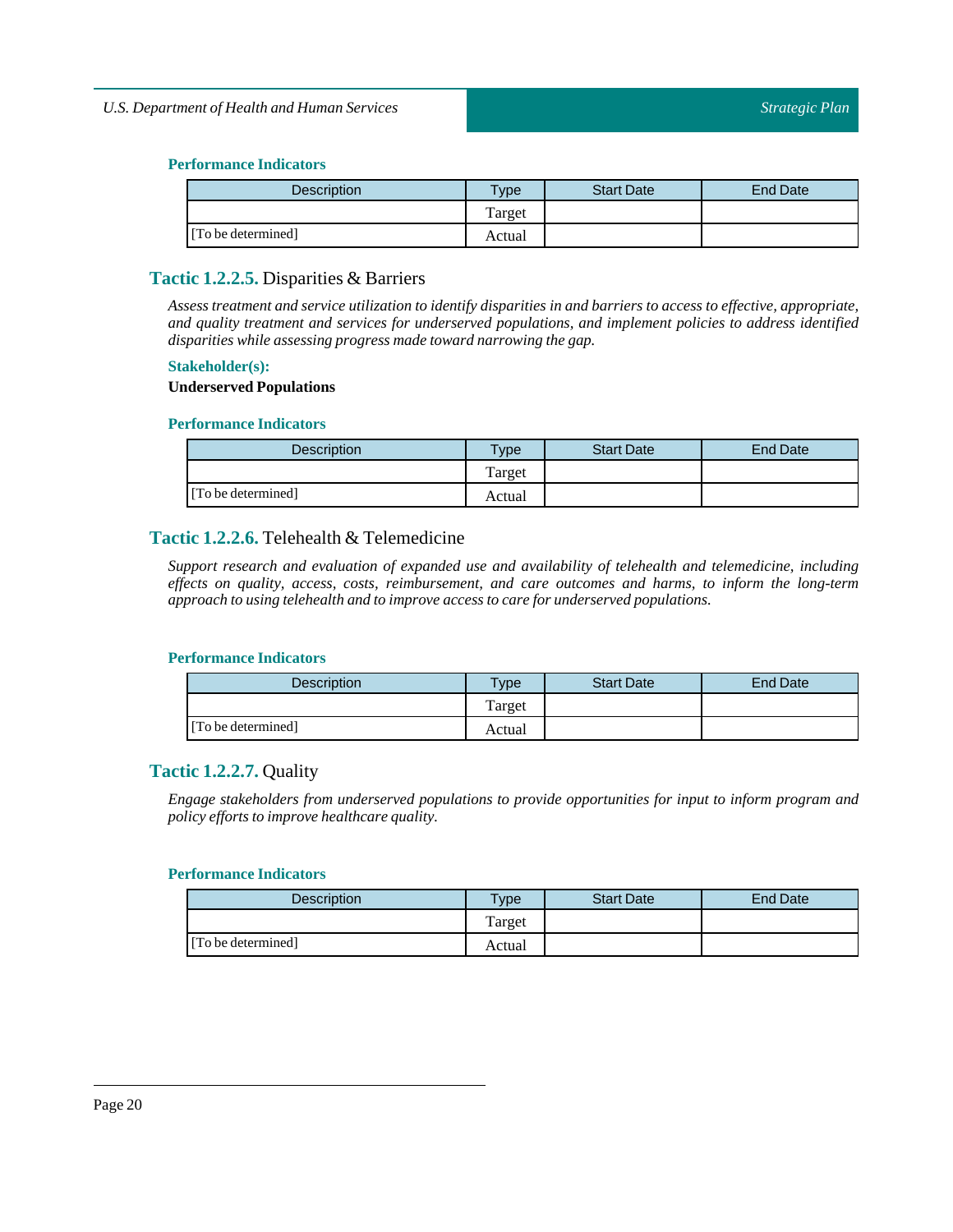# <span id="page-20-0"></span>**Tactic 1.2.2.8.** Consultation

*Engage inTribal and Urban Indian Organization consultation and confer on what improving quality healthcare services mean.*

**Stakeholder(s):**

#### **Tribes Urban Indian Organizations**

#### **Performance Indicators**

| <b>Description</b> | <b>Type</b> | <b>Start Date</b> | <b>End Date</b> |
|--------------------|-------------|-------------------|-----------------|
|                    | Target      |                   |                 |
| [To be determined] | Actual      |                   |                 |

# <span id="page-20-1"></span>**Strategy 1.2.3.** Safety

*Strengthen patient safety improvements and access to affordable medications and medical products to reduce spending for consumers and throughoutthe healthcare system*

#### **Performance Indicators**

| Description        | $v_{\rm p}$ | <b>Start Date</b> | End Date |
|--------------------|-------------|-------------------|----------|
|                    | Target      |                   |          |
| [To be determined] | Actual      |                   |          |

# <span id="page-20-2"></span>**Tactic 1.2.3.1.** Risks, Hazards &arm

*Collaborate with partners and stakeholders to identify, design, implement, evaluate, and sustain patient safety improvements that address patient risks, hazards, and harm.*

#### **Performance Indicators**

| <b>Description</b> | $TV$ pe | <b>Start Date</b> | <b>End Date</b> |
|--------------------|---------|-------------------|-----------------|
|                    | Target  |                   |                 |
| [To be determined] | Actual  |                   |                 |

# <span id="page-20-3"></span>**Tactic 1.2.3.2.** Research

*Support patient safety research to preventthreats to patient safety including healthcare-associated infections.*

| <b>Description</b> | <b>Type</b> | <b>Start Date</b> | End Date |
|--------------------|-------------|-------------------|----------|
|                    | Target      |                   |          |
| [To be determined] | Actual      |                   |          |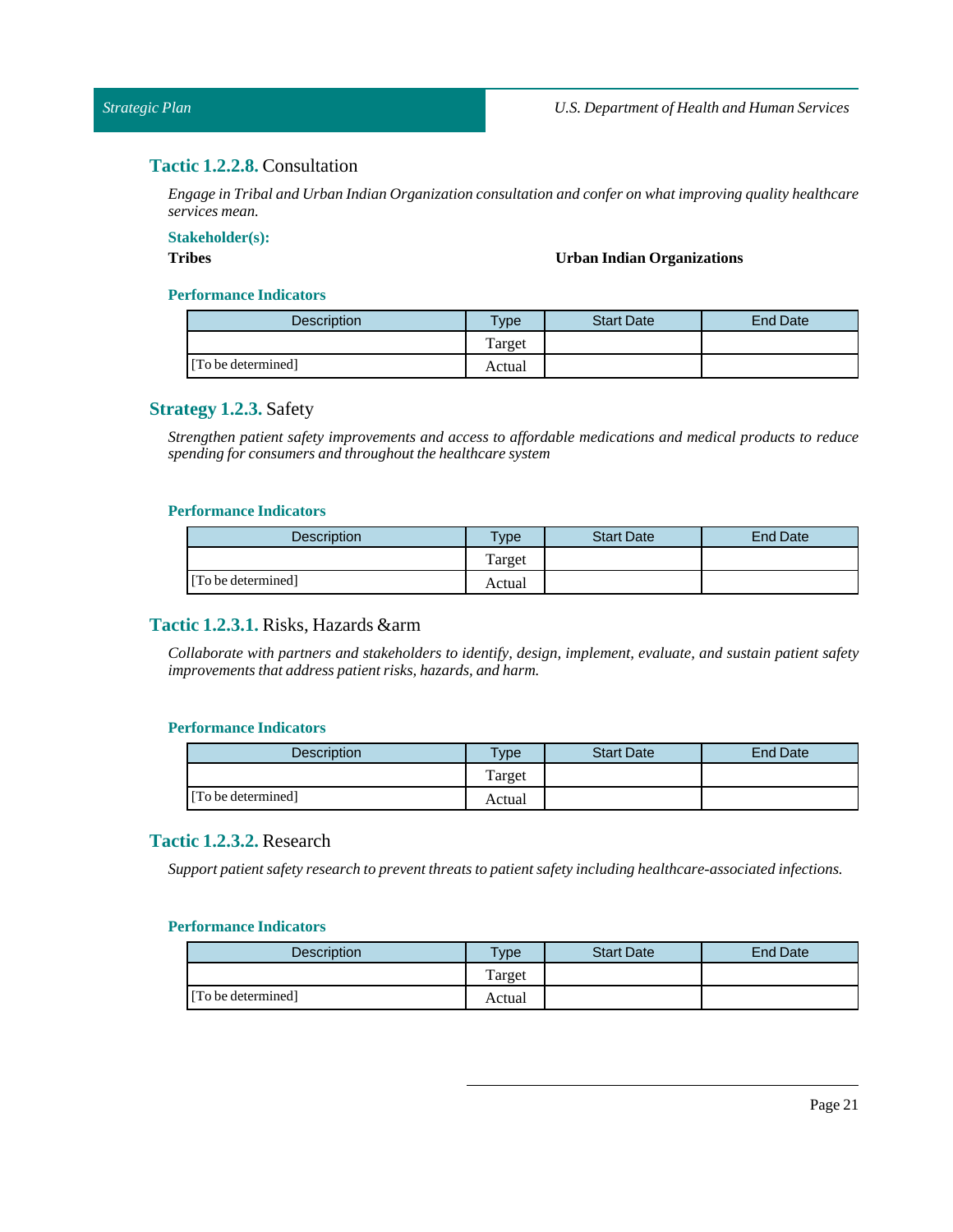# <span id="page-21-0"></span>**Tactic 1.2.3.3.** Drugs, Biologics & Devices

*Improve access to safe and effective prescription drugs, biologics, and medical devices, and lower costs by promoting generic and biosimilar competition, developing over-the-counter medical products, and providing discounts on medicines to safety-net hospitals and clinics.*

#### **Performance Indicators**

| <b>Description</b> | $T$ <sub>V</sub> $pe$ | <b>Start Date</b> | End Date |
|--------------------|-----------------------|-------------------|----------|
|                    | l'arget               |                   |          |
| [To be determined] | Actual                |                   |          |

# <span id="page-21-1"></span>**Tactic 1.2.3.4.** Products

*Ensure equitable, adequate, and continued access to safe and effective medical products by developing novel approaches to increase domestic manufacturing capacity, agility, and efficiency, including through partnerships.*

#### **Performance Indicators**

| <b>Description</b> | $T$ <sub>V</sub> $pe$ | <b>Start Date</b> | End Date |
|--------------------|-----------------------|-------------------|----------|
|                    | Target                |                   |          |
| [To be determined] | Actual                |                   |          |

# <span id="page-21-2"></span>**Tactic 1.2.3.5.** Supply Chains

Ensure continued access to safe medical devices and drugs by assessing the role of foreign and U.S. supply *chains in addressing shortages of drugs, medical devices, or required ingredients and components, and providing options for strengthening and improving coordination of global supply chain systems.*

#### **Performance Indicators**

| <b>Description</b> | $T$ <sub>ype</sub> | <b>Start Date</b> | <b>End Date</b> |
|--------------------|--------------------|-------------------|-----------------|
|                    | Target             |                   |                 |
| [To be determined] | Actual             |                   |                 |

# <span id="page-21-3"></span>**Tactic 1.2.3.6.** Innovation

*Foster innovation by supporting public-private research and prioritizing payment and service delivery models that test ways to reduce program and beneficiary spending on prescription drugs, support increased utilization of biosimilars and generic drugs, and lower overall spending while improving quality and beneficiary health.*

| Description        | $v$ pe | <b>Start Date</b> | <b>End Date</b> |
|--------------------|--------|-------------------|-----------------|
|                    | Target |                   |                 |
| [To be determined] | Actual |                   |                 |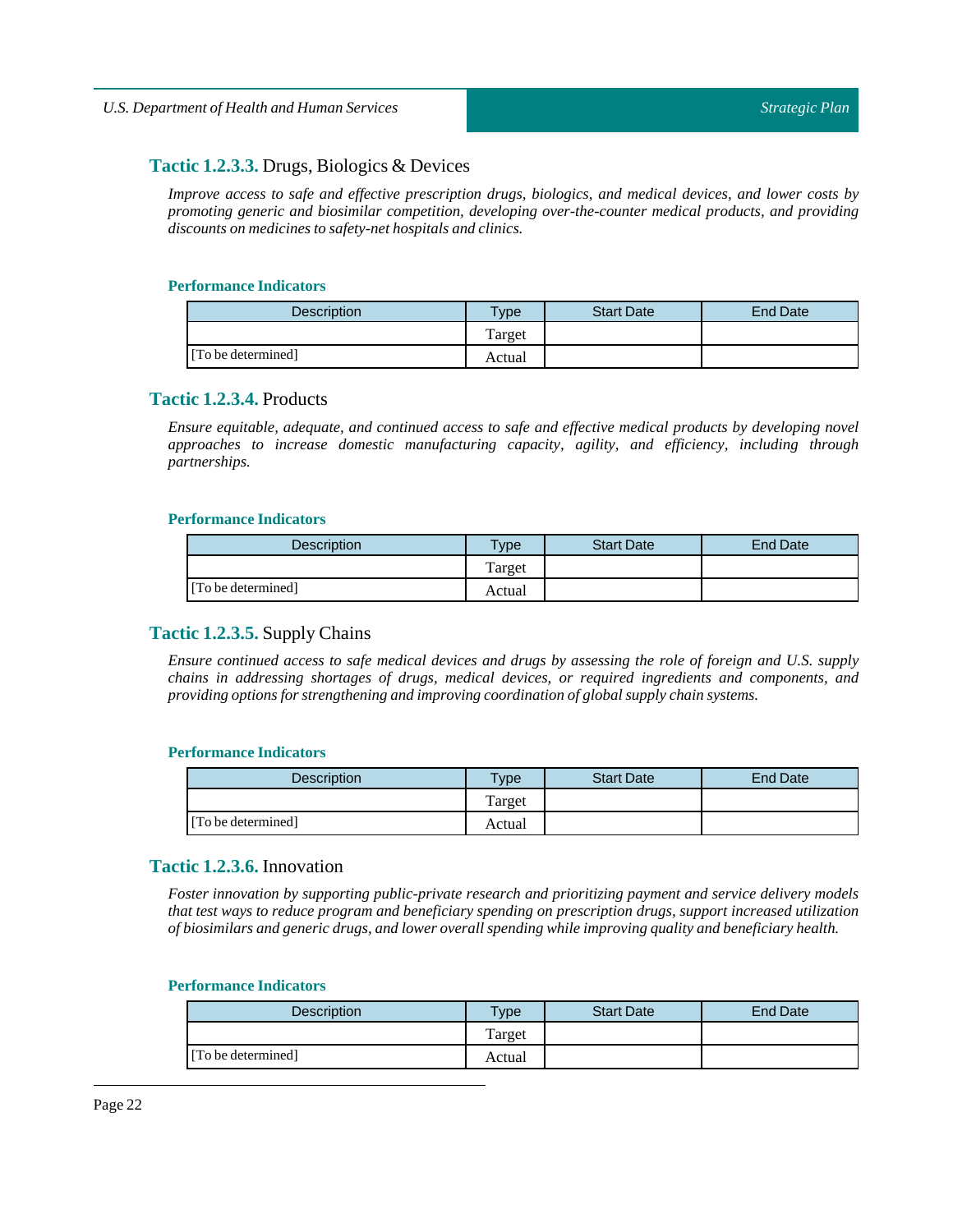#### <span id="page-22-0"></span>**Strategy 1.2.4.** Information Exchange

*Expand approaches to safely and securely exchange health information between patients, providers, and payers*

Tactic 1.2.4.1Enable individuals to access their health information by ensuring they can view and interact with their data via secure mobile apps, patient portals, and other technologies. Promote interoperability and data sharing through consensus-based standards to ensure health information, including social determinants of health information, is available for care across settings, public health, research, and emergency and disaster preparedness, response, and recovery.

#### **Performance Indicators**

| <b>Description</b> | Type   | <b>Start Date</b> | End Date |
|--------------------|--------|-------------------|----------|
|                    | Target |                   |          |
| [To be determined] | Actual |                   |          |

# <span id="page-22-1"></span>**1.3.** Access

*Expand equitable access to comprehensive, community-based, innovative, and culturally-competent healthcare services while addressing social determinants of health*

HHS invests in strategies to expand equitable access to comprehensive, community-based, innovative, and culturally- and linguistically-appropriate healthcare services while addressing social determinants of health. HHS supports community-based healthcare services to meet the diverse healthcare needs of underserved populations while removing barriers to access to advance health equity and reduce disparities. The Department also works to understand how to best address social determinants of health in its programs.

Performance Goals The HHS Annual Performance Plan provides information on the Department's measures of progress towards achieving the goals and objectives described in the HHS Strategic Plan for FY 2022–2026. Below are the related performance measures for this Objective.

#### **Stakeholder(s):**

| <b>Contributing OpDivs and StaffDivs:</b><br>ACL, AHRO, ASPE, CDC, CMS, HRSA, IHS, NIH,<br>SAMHSA, OASH, and OCR work to achieve this<br><i>objective.</i> | <b>HHS Partners:</b><br>HHS OpDivs and StaffDivs engage and work with a<br>broad range of partners and stakeholders to im-<br>plement the strategies and achieve this Objective.<br>They include:   |  |  |
|------------------------------------------------------------------------------------------------------------------------------------------------------------|-----------------------------------------------------------------------------------------------------------------------------------------------------------------------------------------------------|--|--|
| ACL                                                                                                                                                        | <b>Advisory Committee on HIV, Viral</b>                                                                                                                                                             |  |  |
| AHRQ                                                                                                                                                       | <b>Hepatitis and STD Prevention and</b><br><b>Treatment</b><br><b>Advisory Committee on Heritable</b><br><b>Disorders in Newborns and Children</b><br><b>Advisory Committee on Infant Mortality</b> |  |  |
| ASPE                                                                                                                                                       |                                                                                                                                                                                                     |  |  |
| <b>CDC</b><br><b>CMS</b>                                                                                                                                   |                                                                                                                                                                                                     |  |  |
|                                                                                                                                                            |                                                                                                                                                                                                     |  |  |
| IHS                                                                                                                                                        |                                                                                                                                                                                                     |  |  |
| NIH                                                                                                                                                        | <b>Advisory Committee on Organ</b><br><b>Transplantation</b>                                                                                                                                        |  |  |
| <b>SAMHSA</b>                                                                                                                                              | <b>Advisory Council on Blood Stem Cell</b>                                                                                                                                                          |  |  |
| OASH                                                                                                                                                       | <b>Transplantation</b>                                                                                                                                                                              |  |  |
| OCR                                                                                                                                                        | <b>Cross Federal Workgroup on Telehealth</b><br>$\sim$ continued next page                                                                                                                          |  |  |
|                                                                                                                                                            |                                                                                                                                                                                                     |  |  |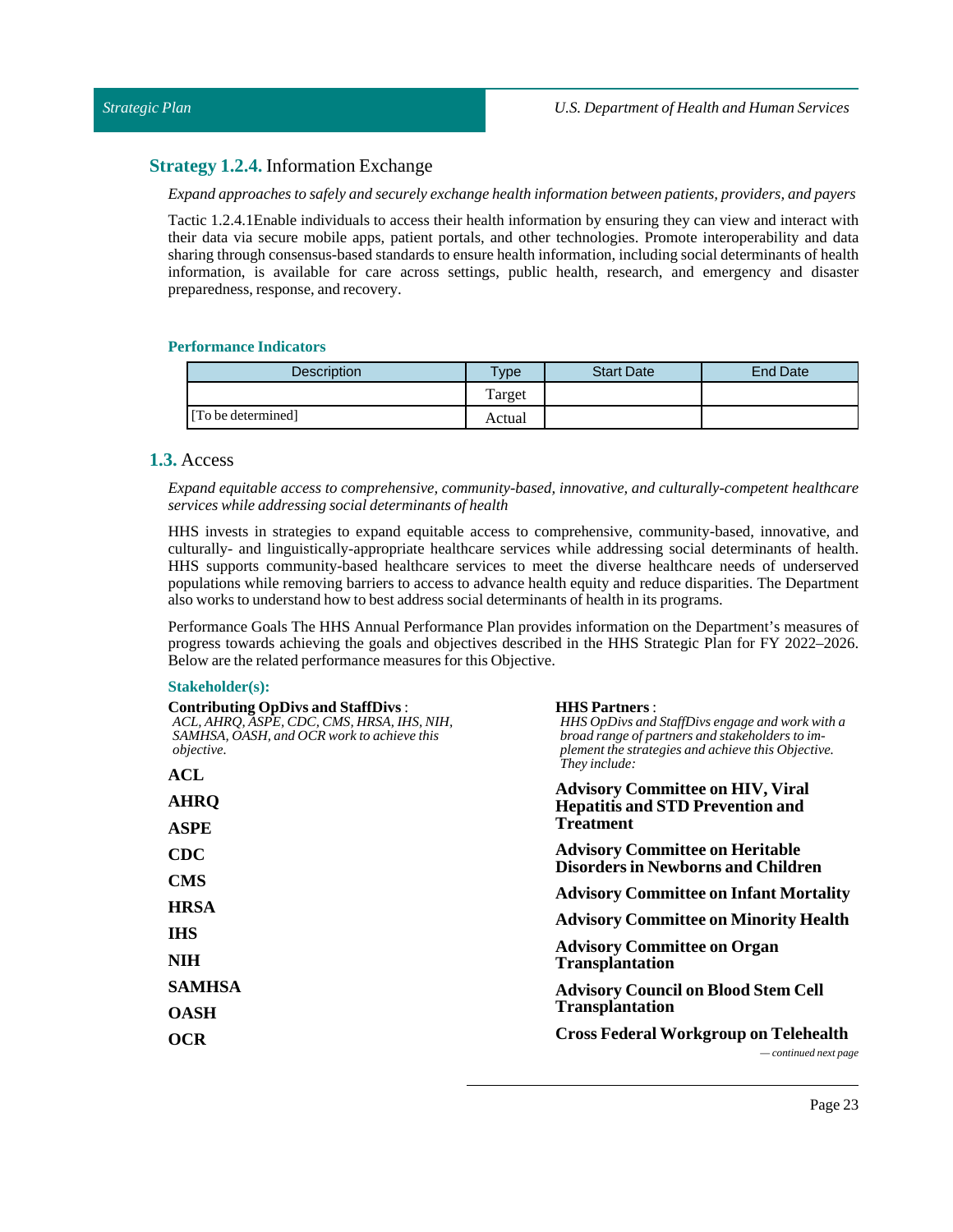*Stakeholders (continued)*

**Federal Partners Workgroup to Improve Maternal Health**

**Federal Sudden Infant Death Syndrome/ Sudden Unexpected/Unexplained Infant Death Workgroup**

**HHS Language Access Steering Committee**

**Interdepartmental Health Equity Collaborative**

**National Advisory Committee on Rural Health and Human Services**

**National Advisory Council on Migrant Health**

**National Advisory Council on the National Health Service Corps**

**National Committee on Heroin, Opioids, and Pain Efforts**

**Presidential Advisory Commission on Asian Americans, Native Hawaiians, and Pacific Islanders**

**White House Initiative on Asian Americans**

**Native Hawaiians, and Pacific Islanders**

**U.S. Department of Veterans Affairs**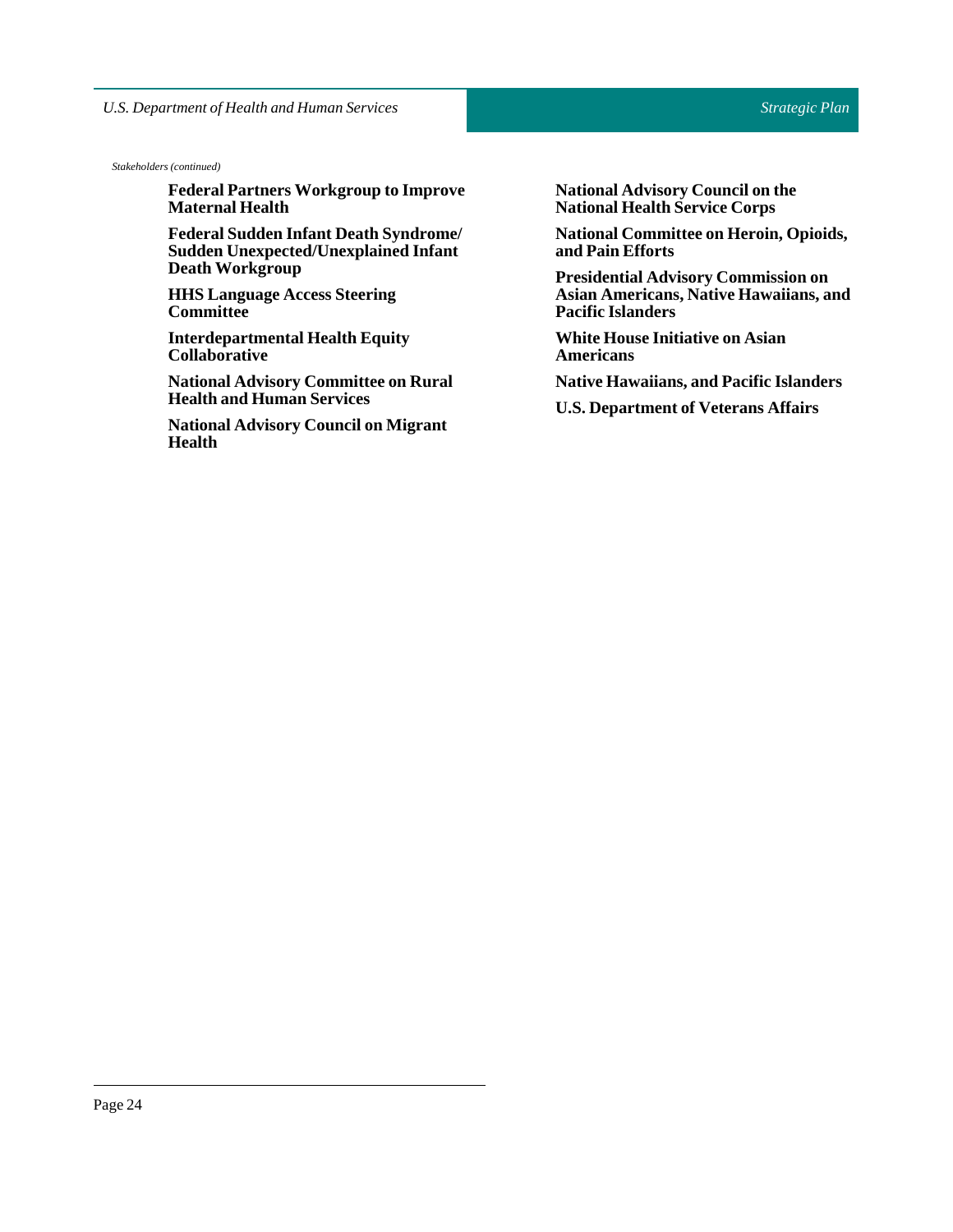# **Performance Measure 1.3.1 Health Activities**

| <b>Description</b>                                                                                                                                                                                                                | Type   | <b>Status</b> | <b>Start Date</b> | <b>End Date</b> | <b>Number</b> |
|-----------------------------------------------------------------------------------------------------------------------------------------------------------------------------------------------------------------------------------|--------|---------------|-------------------|-----------------|---------------|
| Total number of IHS                                                                                                                                                                                                               | Target |               |                   |                 |               |
| public health<br>activities captured by<br>the Public Health<br>Nursing (PHN) data<br>system; emphasis on<br>primary, secondary,<br>and tertiary<br>prevention activities<br>to individuals,<br>families, and<br>community groups | Actual |               |                   |                 |               |

# **Performance Measure 1.3.2 Underserved Population**

| <b>Description</b>                                                                    | Type   | <b>Status</b> | <b>Start Date</b> | End Date | Percentage |
|---------------------------------------------------------------------------------------|--------|---------------|-------------------|----------|------------|
| Percentage of                                                                         | Target |               |                   |          |            |
| underserved<br>population accessing<br>mental health and<br>substance use<br>services | Actual |               |                   |          |            |

# **Performance Measure 1.3.3 Vulnerable People at Home**

| <b>Description</b>                                                                                                                                                                                                  | Type   | <b>Status</b> | <b>Start Date</b> | <b>End Date</b> | Likelihood |
|---------------------------------------------------------------------------------------------------------------------------------------------------------------------------------------------------------------------|--------|---------------|-------------------|-----------------|------------|
| Increase the                                                                                                                                                                                                        | Target | Increased     |                   |                 |            |
| likelihood that the<br>most vulnerable<br>people receiving<br>Older Americans Act<br>Home and<br>Community-based<br>and Caregiver<br>Support Services will<br>continue to live in<br>their homes and<br>communities | Actual |               |                   |                 |            |

# **Performance Measure 1.3.4 Prenatal Care Patients**

| <b>Description</b>                                                                         | Type   | <b>Status</b> | <b>Start Date</b> | <b>End Date</b> | Percentage |
|--------------------------------------------------------------------------------------------|--------|---------------|-------------------|-----------------|------------|
| Percentage of                                                                              | Target |               |                   |                 |            |
| pregnant health<br>center patients<br>beginning prenatal<br>care in the first<br>trimester | Actual |               |                   |                 |            |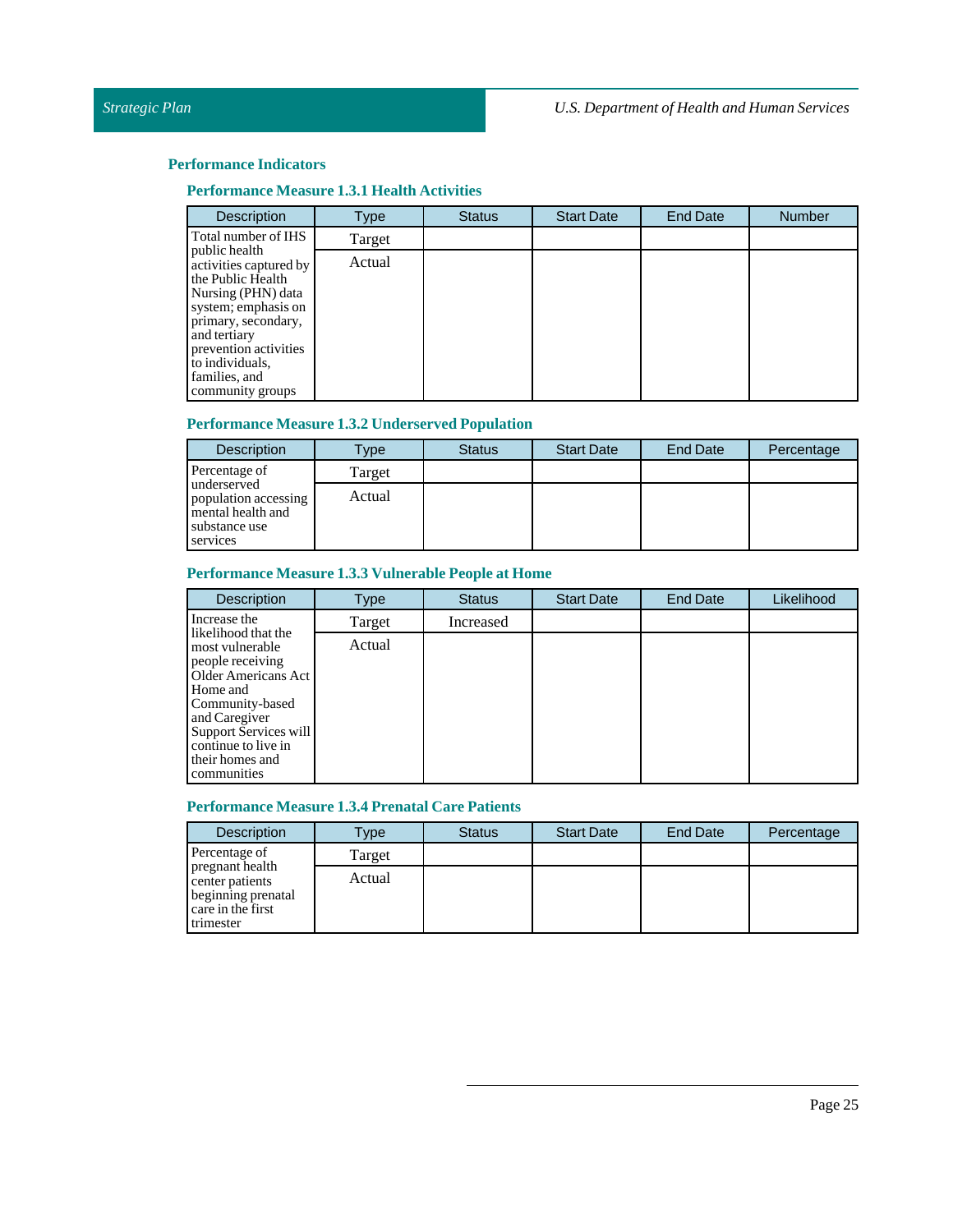# **Performance Measure 1.3.5 Compliance Reviews**

| <b>Description</b>                                                                                                                                                                                                                                                                                                                   | Type   | <b>Status</b> | <b>Start Date</b> | <b>End Date</b> |
|--------------------------------------------------------------------------------------------------------------------------------------------------------------------------------------------------------------------------------------------------------------------------------------------------------------------------------------|--------|---------------|-------------------|-----------------|
| In collaboration with FEMA                                                                                                                                                                                                                                                                                                           | Target | Conducted     |                   |                 |
| and DHS, OCR (Agencies)<br>will conduct compliance<br>reviews of select state<br>COVID-19 vaccine provider<br>programs to determine whether<br>their services are being<br>provided free of discrimination<br>on the basis of race or national<br>origin (including limited)<br>English proficient (LEP)<br>persons and communities) | Actual |               |                   |                 |

# <span id="page-25-0"></span>**Strategy 1.3.1.** Healthcare

*Support community-based services to meetthe diverse healthcare needs of underserved populations*

#### **Stakeholder(s):**

# **Underserved Populations**

#### **Performance Indicators**

| <b>Description</b> | $v_{\rm p}$ | <b>Start Date</b> | End Date |
|--------------------|-------------|-------------------|----------|
|                    | Target      |                   |          |
| [To be determined] | Actual      |                   |          |

# <span id="page-25-1"></span>**Tactic 1.3.1.1.** Primary Healthcare

*Deliver safe, equitable, affordable, accessible, quality, value-based primary healthcare to underserved populations through health centers and other community providers.*

# **Stakeholder(s):**

**Underserved Populations**

#### **Community Providers**

**Health Centers**

| <b>Description</b> | <b>Type</b> | <b>Start Date</b> | End Date |
|--------------------|-------------|-------------------|----------|
|                    | Target      |                   |          |
| [To be determined] | Actual      |                   |          |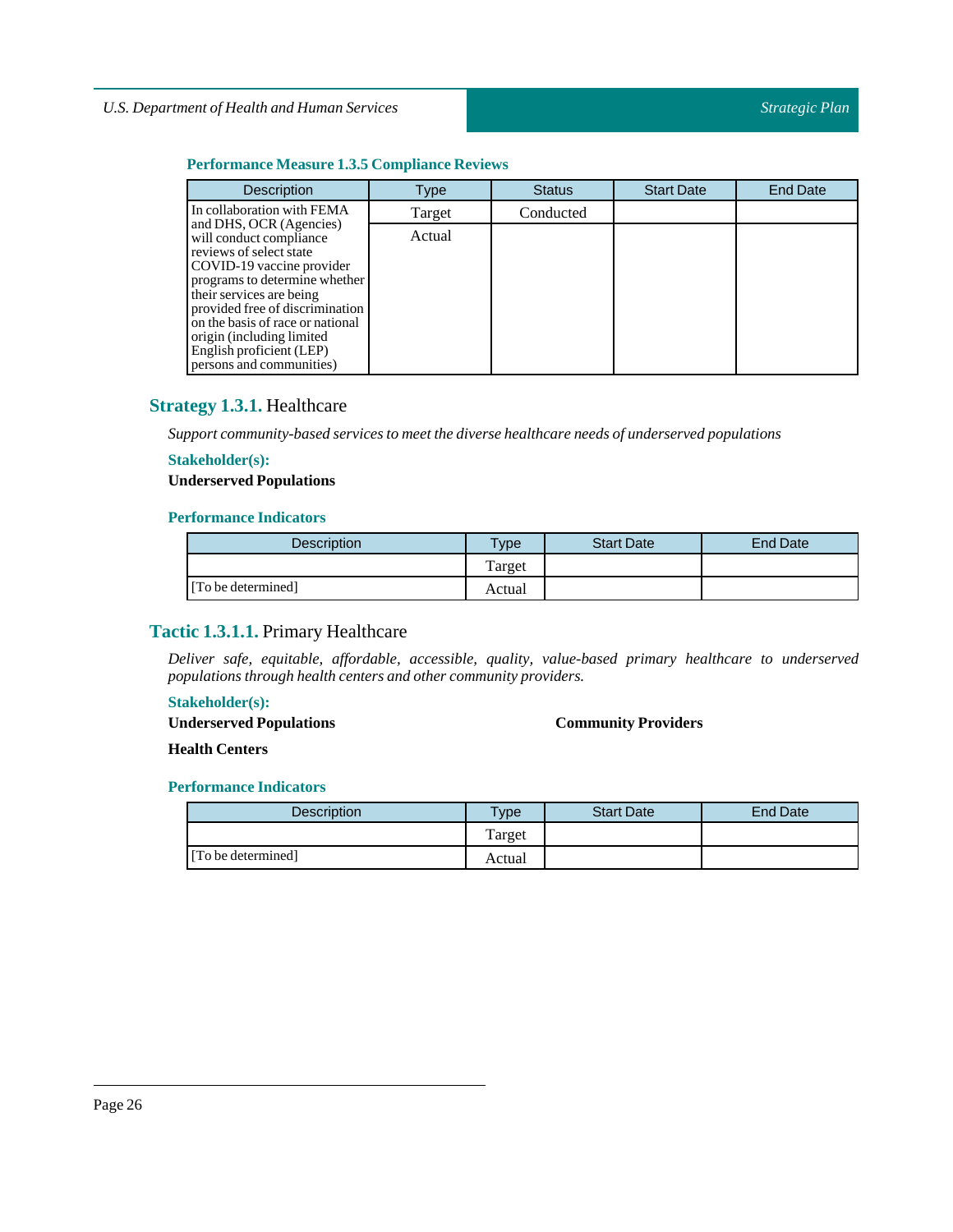# <span id="page-26-0"></span>**Tactic 1.3.1.2.** COVID-19

*Address COVID-19 related health disparities and advance health equity by expanding state, tribal, local, territorial, and freely associated state health department capacity and services to improve and increase testing, vaccination, contacttracing and treatmentto prevent and control COVID-19 infection or transmission.*

#### **Stakeholder(s):**

#### **Territorial Health Departments**

**Freely Associated State Health Departments** 

**Tribal Health Departments**

**Local Health Departments**

#### **Performance Indicators**

**State Health Departments**

| <b>Description</b> | <b>Type</b> | <b>Start Date</b> | End Date |
|--------------------|-------------|-------------------|----------|
|                    | Target      |                   |          |
| [To be determined] | Actual      |                   |          |

# <span id="page-26-1"></span>**Tactic 1.3.1.3.** Women

*Ensure the provision of safe, culturally- and linguistically-appropriate care and services for women, with dedicated focus on African American/Black and American Indian/Alaska Native women and people with lower incomes, during maternal, prenatal, perinatal, and postpartum periods of life, including raised awareness of pregnancy-related risk factors and available benefits.*

#### **Stakeholder(s):**

#### **Women**

**African American/Black Native Women**

**AmericanIndian/Alaska Native Women**

#### **People with Lower Incomes**

#### **Performance Indicators**

| Description        | $T$ ype | <b>Start Date</b> | <b>End Date</b> |
|--------------------|---------|-------------------|-----------------|
|                    | Target  |                   |                 |
| [To be determined] | Actual  |                   |                 |

# <span id="page-26-2"></span>**Tactic 1.3.1.4.** Pre- & Post-Natal Care

Work with tribal nations and Urban Indian Health programs to expand and improve pre- and post-natal care on *Indian reservations and Urban Indian centers to reduce disparities in maternal and infant mortality and morbidity.*

#### **Stakeholder(s): Tribal Nations**

#### **Indian Reservations**

**UrbanIndian Health Programs**

#### **UrbanIndian Centers**

| <b>Description</b> | Type    | <b>Start Date</b> | <b>End Date</b> |
|--------------------|---------|-------------------|-----------------|
|                    | l'arget |                   |                 |
| [To be determined] | Actual  |                   |                 |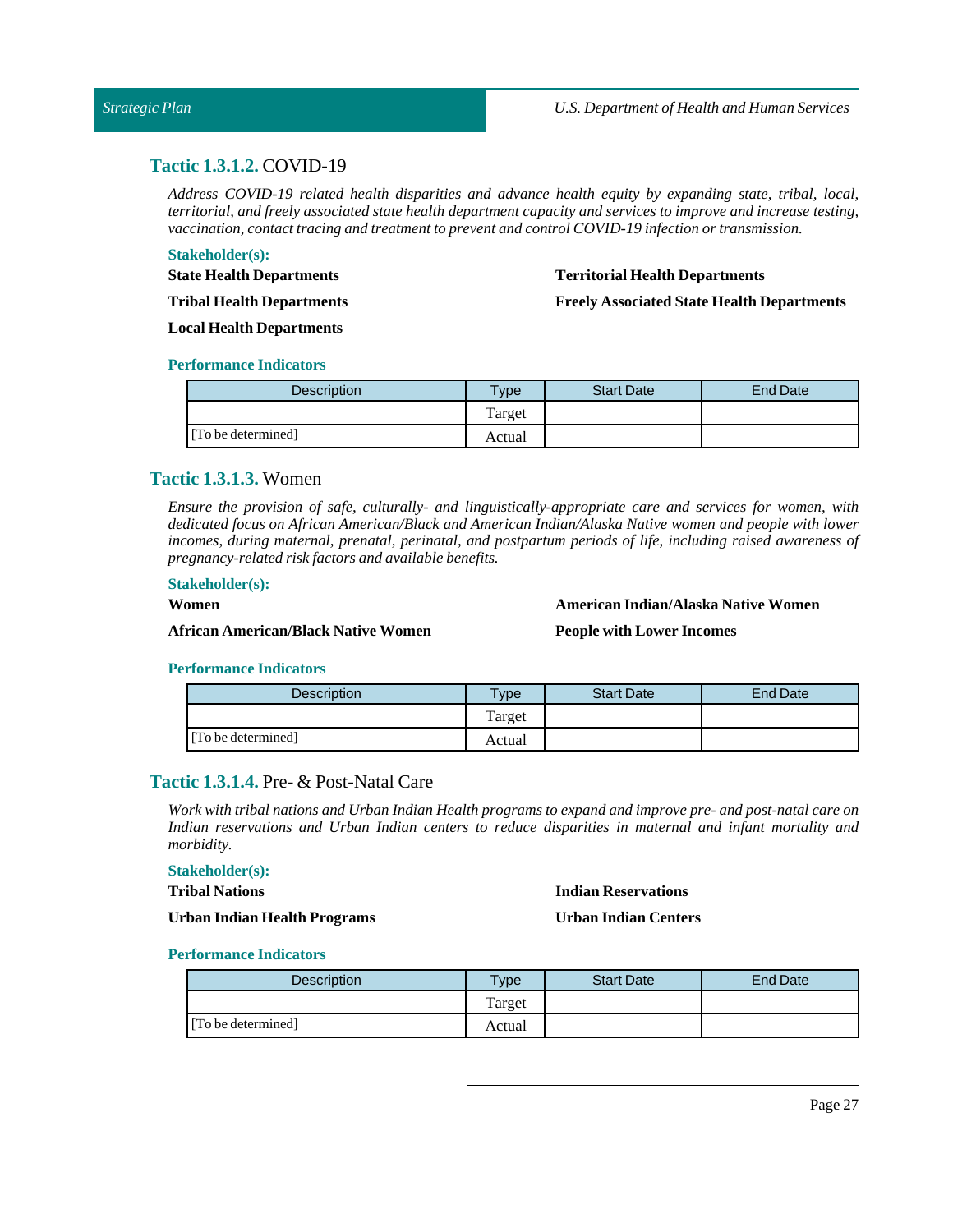# <span id="page-27-0"></span>**Tactic 1.3.1.5.** Care & Treatment

*Promote partnerships to implement programs and outreach that focus on raising awareness and rapidly linking affected individuals to relevant care and treatment services, including persons harmed by substance use disorders, and persons with HIV.*

#### **Performance Indicators**

| <b>Description</b> | <b>Type</b> | <b>Start Date</b> | End Date |
|--------------------|-------------|-------------------|----------|
|                    | Target      |                   |          |
| [To be determined] | Actual      |                   |          |

# <span id="page-27-1"></span>**Tactic 1.3.1.6.** Pregnancy

*Promote linkages to treatment and interventions aimed at reducing exposure and excessive use of alcohol and other substances to achieve healthier outcomes,including optimal pregnancy outcomes.*

#### **Performance Indicators**

| <b>Description</b> | <b>Type</b> | <b>Start Date</b> | <b>End Date</b> |
|--------------------|-------------|-------------------|-----------------|
|                    | Target      |                   |                 |
| [To be determined] | Actual      |                   |                 |

# <span id="page-27-2"></span>**Tactic 1.3.1.7.** Oral Healthcare

*Expand access to oral healthcare, including diagnostic, preventive, and restorative services, and healthcare settings that provide oral healthcare, and promote collaborative practices to integrate oral health and primary care to improve health outcomes.*

#### **Performance Indicators**

| <b>Description</b> | Type   | <b>Start Date</b> | <b>End Date</b> |
|--------------------|--------|-------------------|-----------------|
|                    | Target |                   |                 |
| [To be determined] | Actual |                   |                 |

# <span id="page-27-3"></span>**Tactic 1.3.1.8.** Sexual & Reproductive Health

*Continue to expand equitable access to quality sexual and reproductive health services, including family planning services.*

| <b>Description</b> | <b>Type</b> | <b>Start Date</b> | End Date |
|--------------------|-------------|-------------------|----------|
|                    | Target      |                   |          |
| [To be determined] | Actual      |                   |          |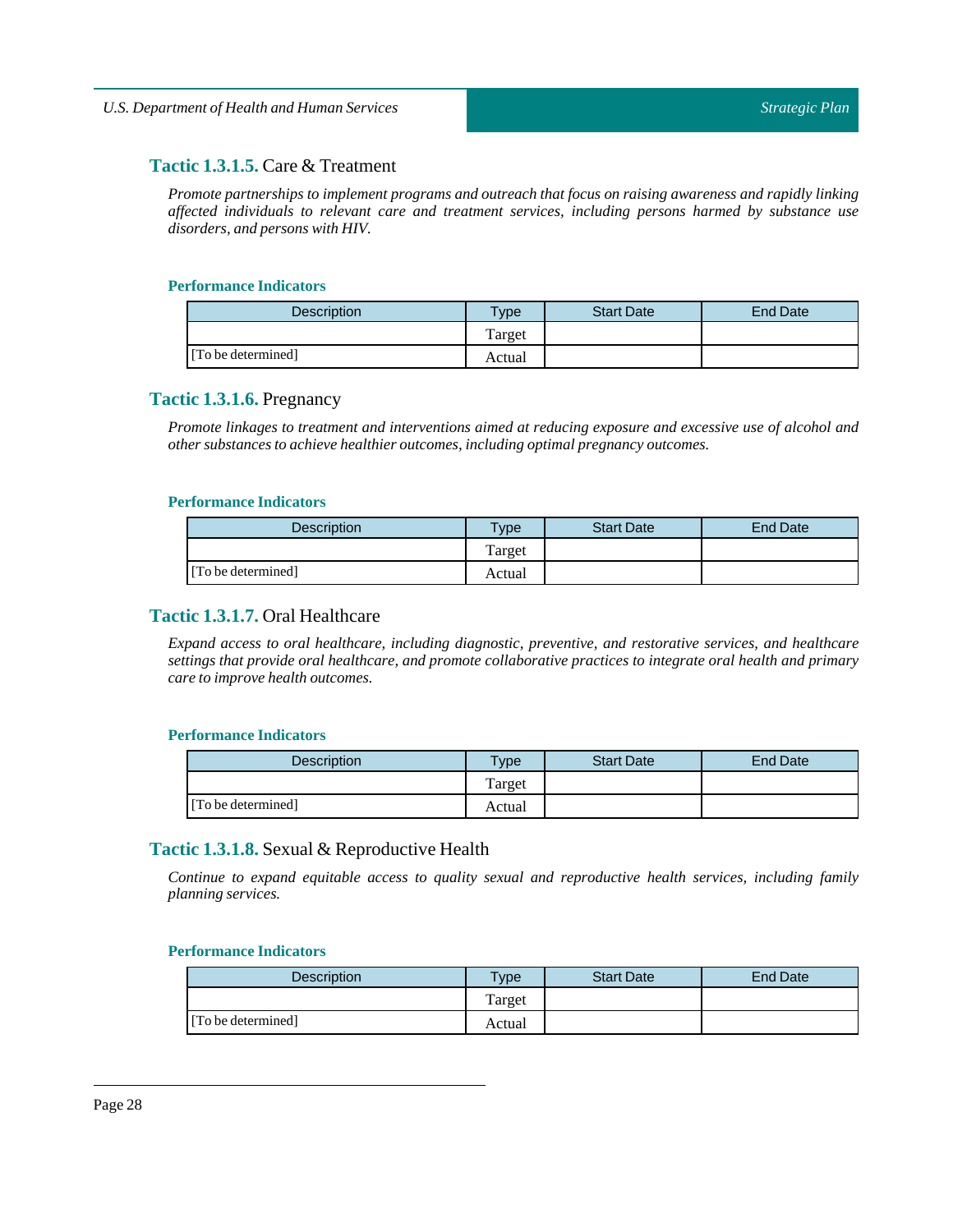# <span id="page-28-0"></span>**Tactic 1.3.1.9.** Rural Areas

*Continue to promote and support programs thatinvestin rural collaborations and encourage efforts designed to improve rural healthcare system capacity and infrastructure to facilitate delivery of equitable healthcare* services that can comprehensively address the health, social, and economic needs of a wide range of population *groups.*

#### **Stakeholder(s):**

# **Rural Areas**

#### **Performance Indicators**

| Description        | $T$ vpe | <b>Start Date</b> | End Date |
|--------------------|---------|-------------------|----------|
|                    | Target  |                   |          |
| [To be determined] | Actual  |                   |          |

# <span id="page-28-1"></span>**Tactic 1.3.1.10.** Transplants

*Extend and enhance the lives ofindividuals in all communities through improving equitable access to safe organ transplantation, bone marrow transplants, and cord blood transplants.*

#### **Performance Indicators**

| <b>Description</b> | Type   | <b>Start Date</b> | <b>End Date</b> |
|--------------------|--------|-------------------|-----------------|
|                    | Target |                   |                 |
| [To be determined] | Actual |                   |                 |

# <span id="page-28-2"></span>**Tactic 1.3.1.11.** Telehealth

*Improve access to community-based care by supporting appropriate retention of telehealth flexibilities implemented for the COVID-19 pandemic, increasing access to broadband, and providing technical assistance, training and information for patients and providers on the use oftelehealth technologies.*

#### **Performance Indicators**

| <b>Description</b> | <b>Type</b> | <b>Start Date</b> | <b>End Date</b> |
|--------------------|-------------|-------------------|-----------------|
|                    | Target      |                   |                 |
| [To be determined] | Actual      |                   |                 |

# <span id="page-28-3"></span>**Tactic 1.3.1.12.** Technology

*Facilitate the delivery of technology-based interventions and innovations, including the development and dissemination of electronic health record standards, to enable interoperable data exchange across health and community service providers and emerging artificialintelligence solutions to improve care management.*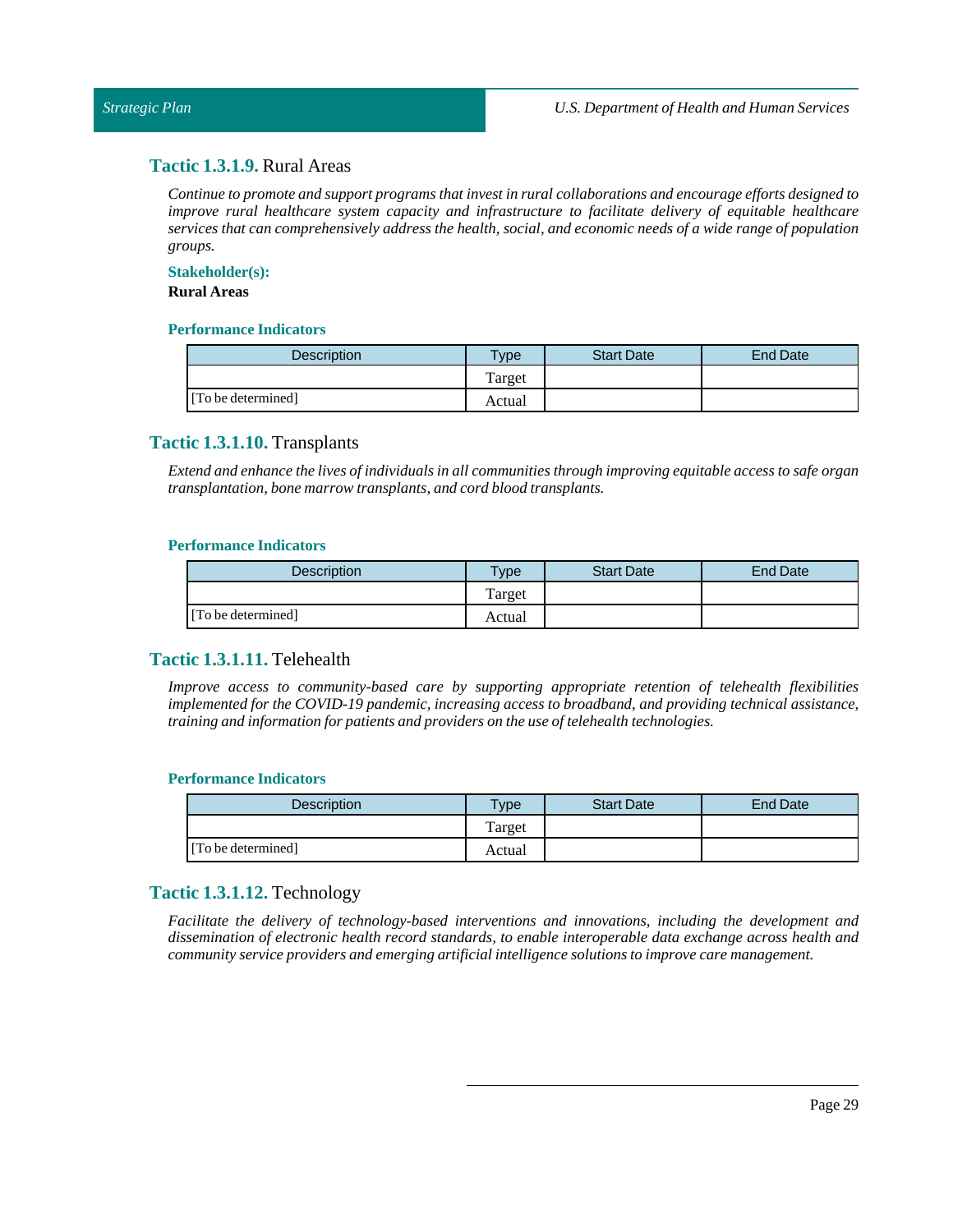| <b>Description</b> | $T$ ype | <b>Start Date</b> | End Date |
|--------------------|---------|-------------------|----------|
|                    | Target  |                   |          |
| [To be determined] | Actual  |                   |          |

# <span id="page-29-0"></span>**Strategy 1.3.2.** Equity & Disparities

*Remove barriers to healthcare access to advance health equity and reduce disparities*

# **Performance Indicators**

| <b>Description</b> | Type   | <b>Start Date</b> | End Date |
|--------------------|--------|-------------------|----------|
|                    | Target |                   |          |
| [To be determined] | Actual |                   |          |

# <span id="page-29-1"></span>**Tactic 1.3.2.1.** Culture & Linguistics

*Build capacity of resource centers, healthcare organizations and the health workforce to reduce health and healthcare disparities, including cultural competence capacity to provide culturally and linguistically appropriate services (CLAS).*

# **Performance Indicators**

| <b>Description</b> | $T$ ype | <b>Start Date</b> | <b>End Date</b> |
|--------------------|---------|-------------------|-----------------|
|                    | Target  |                   |                 |
| [To be determined] | Actual  |                   |                 |

# <span id="page-29-2"></span>**Tactic 1.3.2.2.** CLAS Standards

*Promote adoption of national CLAS standards to enable providers to demonstrate cultural humility through self-awareness and communicate in ways that consider the cultural, health literacy, and language access*  $s$ *ervices needs of their patients.* 

| <b>Description</b> | $T$ <sub>V</sub> pe | <b>Start Date</b> | End Date |
|--------------------|---------------------|-------------------|----------|
|                    | Target              |                   |          |
| [To be determined] | Actual              |                   |          |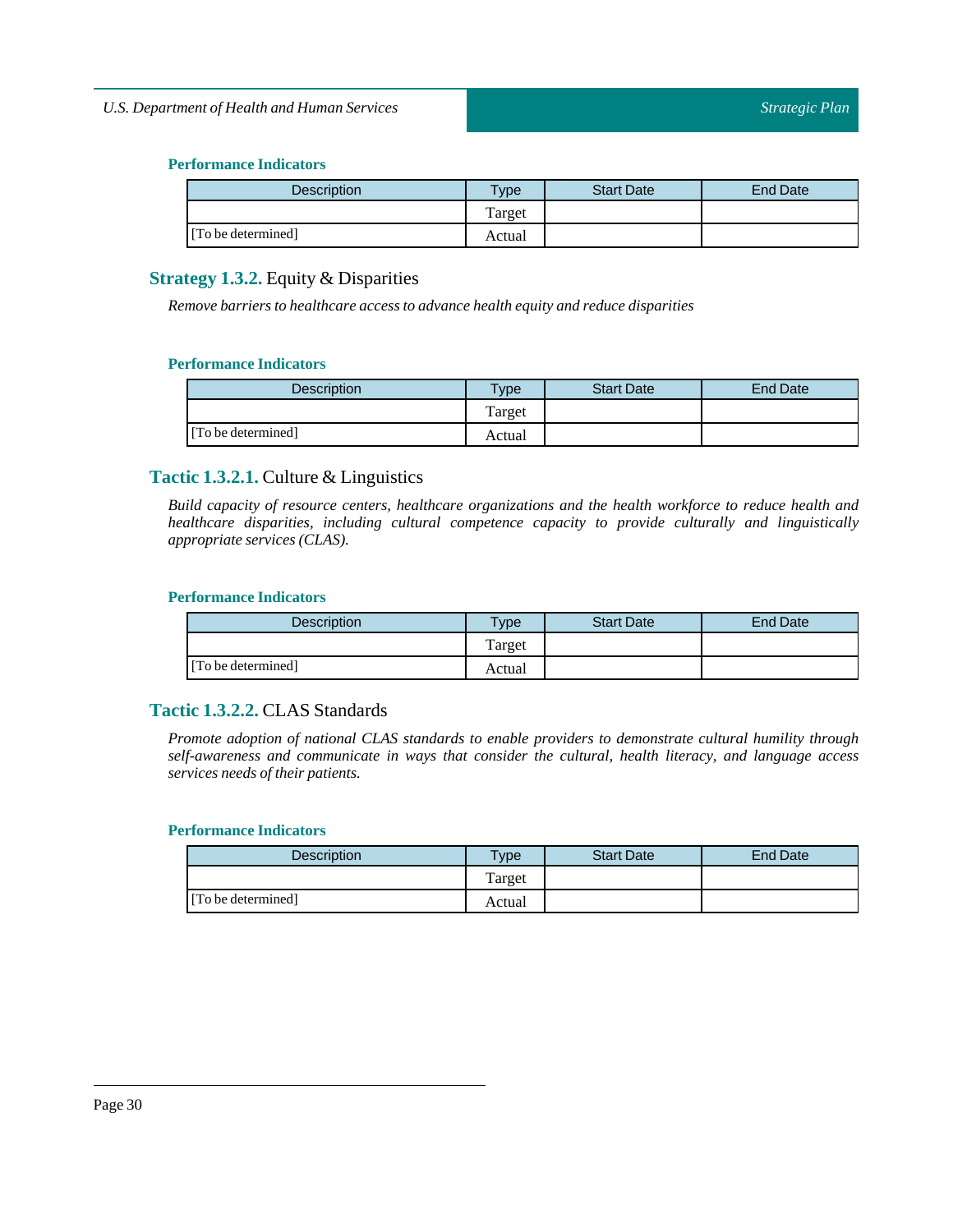# <span id="page-30-0"></span>**Tactic 1.3.2.3.** Patient Safety

*In collaboration with private and non-profit organizations, develop patient safety bundles and decision aids like protocols and checklists for health conditions that disproportionally affect underserved populations and work with national accreditation organizations to promote their use in clinics across the nation.*

# **Stakeholder(s):**

# **Patients**

**Underserved Populations**

#### **Private Organizations**

#### **Non-Profit Organizations**

**National Accreditation Organizations**

#### **Performance Indicators**

| Description        | vpe    | <b>Start Date</b> | <b>End Date</b> |
|--------------------|--------|-------------------|-----------------|
|                    | Target |                   |                 |
| [To be determined] | Actual |                   |                 |

# <span id="page-30-1"></span>**Tactic 1.3.2.4.** Causes & Risks

*Collect, use, and monitor data on the prevalence, causes, and risks of social, environmental, and biological conditions, and establish partnerships between healthcare providers and community-based social service organizations to address social determinants of health.*

#### **Stakeholder(s):**

#### **Healthcare Providers Community-Based Social Service Organizations**

#### **Performance Indicators**

| <b>Description</b> | <b>Type</b> | <b>Start Date</b> | <b>End Date</b> |
|--------------------|-------------|-------------------|-----------------|
|                    | Target      |                   |                 |
| [To be determined] | Actual      |                   |                 |

# <span id="page-30-2"></span>**Tactic 1.3.2.5.** Action Plans

*Support state, local, tribal, and territorial jurisdictions to develop multi-sector action plans to address social determinants of health, in sectors such as housing, transportation, and social services, and accelerate actions thatlead to improved chronic disease outcomes among persons experiencing health disparities and inequities in communities with the poorest health outcomes.*

#### **Stakeholder(s):**

**State Jurisdictions Local Jurisdictions**

#### **Tribal Jurisdictions**

#### **Territorial Jurisdictions**

| Description        | $T$ <sub>ype</sub> | <b>Start Date</b> | End Date |
|--------------------|--------------------|-------------------|----------|
|                    | Target             |                   |          |
| [To be determined] | Actual             |                   |          |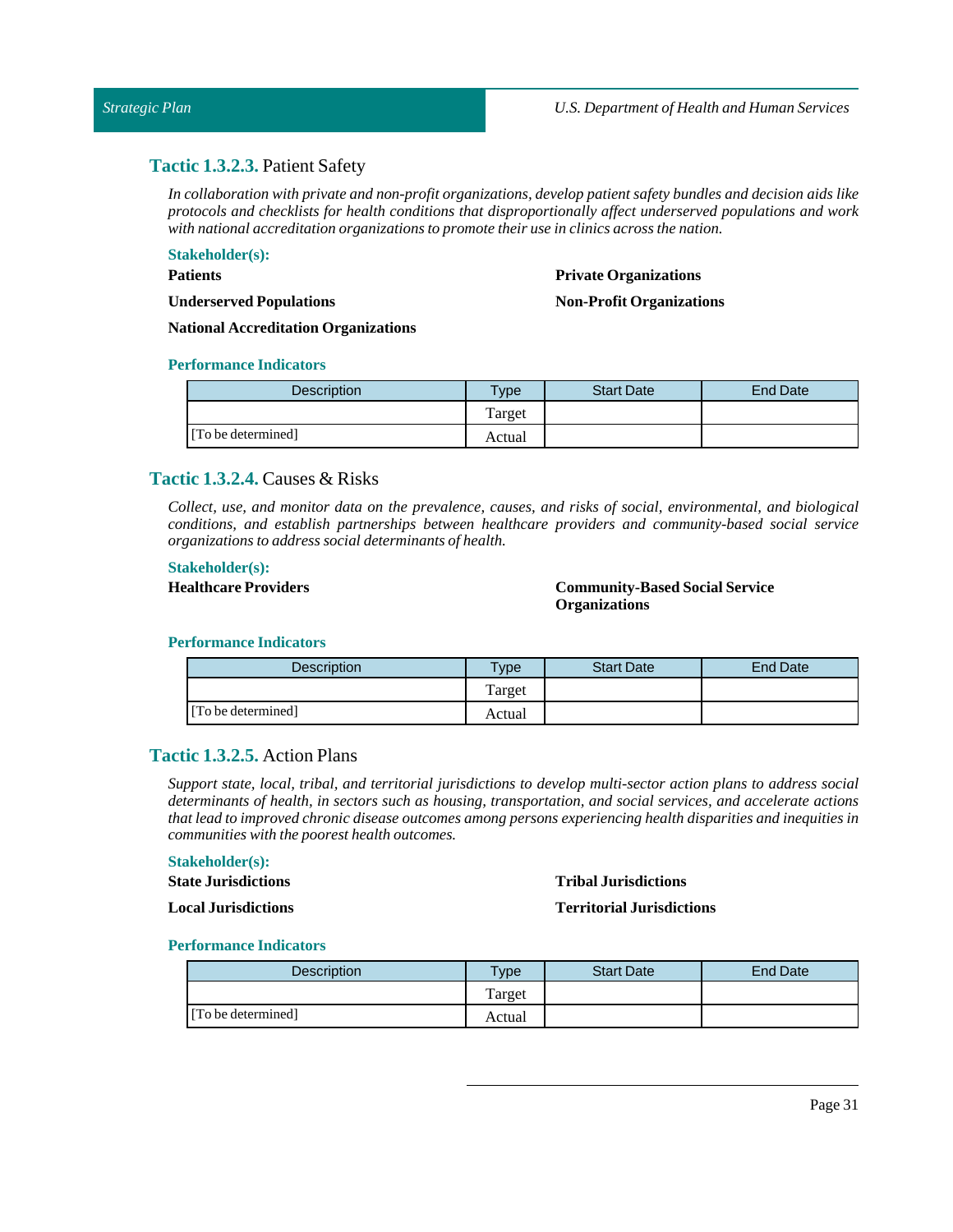# <span id="page-31-0"></span>**Tactic 1.3.2.6.** Individuals with Disabilities

*Collaborate with providers, health plans, patient advocates for people with disabilities, and other healthcare* stakeholders to identify and remove barriers that individuals with disabilities face in accessing current and new *services, procedures, and coverage.*

#### **Stakeholder(s):**

#### **Individuals with Disabilities**

# **Providers**

# **Health Plans**

**Patient Advocates**

# **Performance Indicators**

| <b>Description</b> | $T$ <sub>ype</sub> | <b>Start Date</b> | End Date |
|--------------------|--------------------|-------------------|----------|
|                    | Target             |                   |          |
| [To be determined] | Actual             |                   |          |

# <span id="page-31-1"></span>**Tactic1.3.2.7.** Housing

*Increase access to affordable, accessible housing, and other services that address unmet social needs that contribute to poor health outcomes and reduce unnecessary healthcare expenditures through the HHS and U.S. Department of Housing and Urban Development housing partnership and other partnerships.*

#### **Stakeholder(s):**

#### **U.S. Department of Housing and Urban Development**

#### **Performance Indicators**

| <b>Description</b> | $T$ vpe | <b>Start Date</b> | <b>End Date</b> |
|--------------------|---------|-------------------|-----------------|
|                    | Target  |                   |                 |
| [To be determined] | Actual  |                   |                 |

# <span id="page-31-2"></span>**Tactic 1.3.2.8.** Planning & Implementation

*Engage community members to provide input to plan and implement services and programs and conduct participatory research to ensure that activities are tailored and responsive to community needs.*

#### **Stakeholder(s):**

#### **Community Members**

#### **Performance Indicators**

| <b>Description</b> | Type   | <b>Start Date</b> | End Date |
|--------------------|--------|-------------------|----------|
|                    | Target |                   |          |
| [To be determined] | Actual |                   |          |

# <span id="page-31-3"></span>**Strategy 1.3.3.** Social Determinants

*Understand barriers to access and the impacts of social determinants of health to develop evidence-based community-based healthcare service delivery models*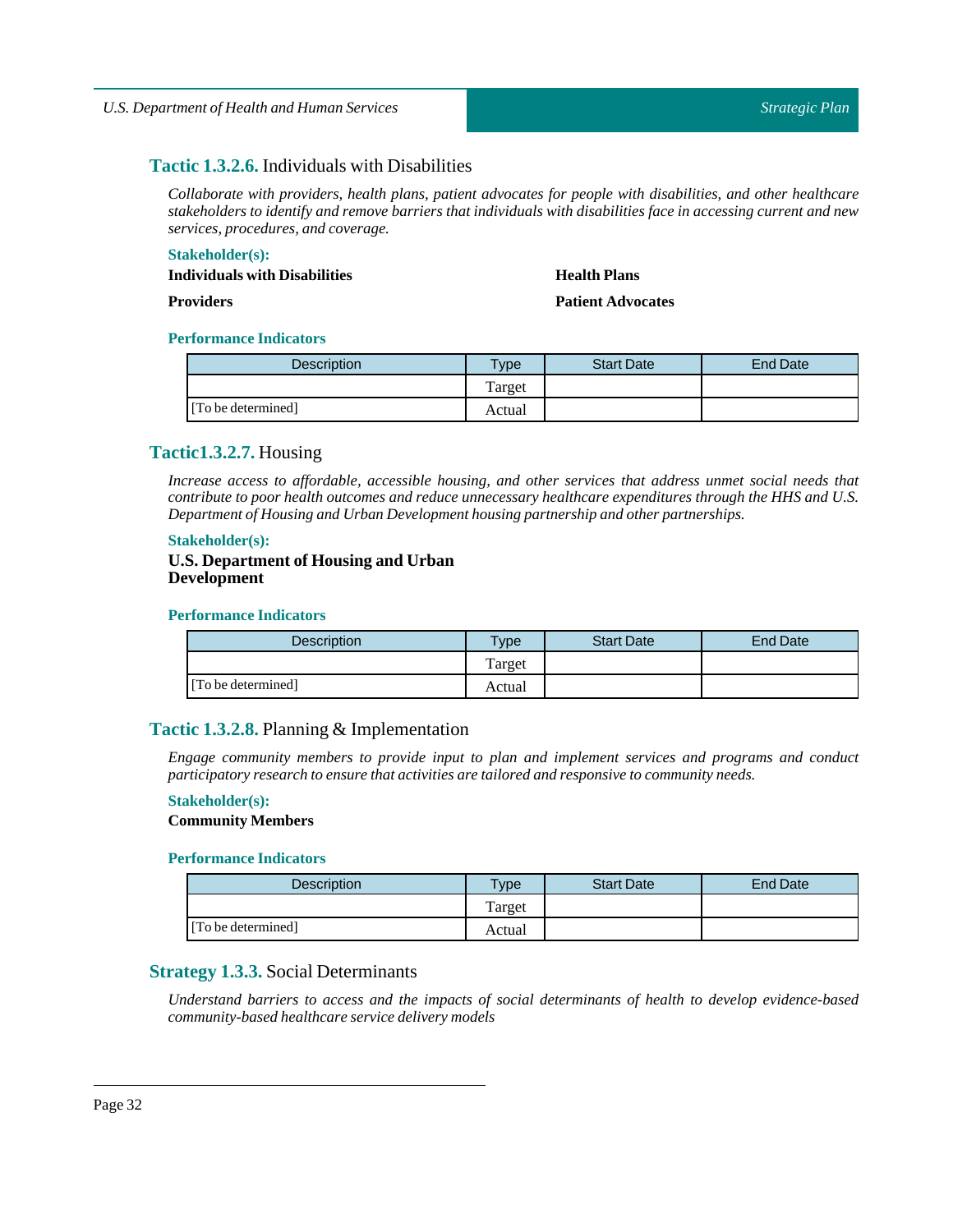| <b>Description</b> | $T$ <sub>ype</sub> | <b>Start Date</b> | <b>End Date</b> |
|--------------------|--------------------|-------------------|-----------------|
|                    | Target             |                   |                 |
| [To be determined] | Actual             |                   |                 |

# <span id="page-32-0"></span>**Tactic 1.3.3.1.** Data

*Expand efforts to collect data that improves understanding of the social determinants of health and their implications for delivering equitable and effective health, public health, and human service programs.*

#### **Performance Indicators**

| Description        | <b>Type</b> | <b>Start Date</b> | <b>End Date</b> |
|--------------------|-------------|-------------------|-----------------|
|                    | Target      |                   |                 |
| [To be determined] | Actual      |                   |                 |

# <span id="page-32-1"></span>**Tactic 1.3.3.2.** Delivery Models

*Partner with healthcare organizations, healthcare providers, social service organizations, and other organizations to identify, develop and implement evidence-based community-based healthcare service delivery models to support whole person integrated and coordinated care to improve physical health and behavioral health outcomes*

# **Stakeholder(s):**

**Communities**

#### **Healthcare Providers**

# **Healthcare Organizations**

#### **SocialService Organizations**

#### **Performance Indicators**

| Description        | Type   | <b>Start Date</b> | End Date |
|--------------------|--------|-------------------|----------|
|                    | Target |                   |          |
| [To be determined] | Actual |                   |          |

# <span id="page-32-2"></span>**Tactic 1.3.3.3.** Community-Based Service

*Support community-based participatory research, and other research approaches, to examine and improve the effectiveness of community-based service delivery models, in improving health outcomes across populations, including collecting and stratifying data based on race, ethnicity, national origin (including primary language), sex, sexual orientation, gender identity, and pregnancy, age, disability status, and other population variables.*

| Description        | $T$ <sub>ype</sub> | <b>Start Date</b> | <b>End Date</b> |
|--------------------|--------------------|-------------------|-----------------|
|                    | Target             |                   |                 |
| [To be determined] | Actual             |                   |                 |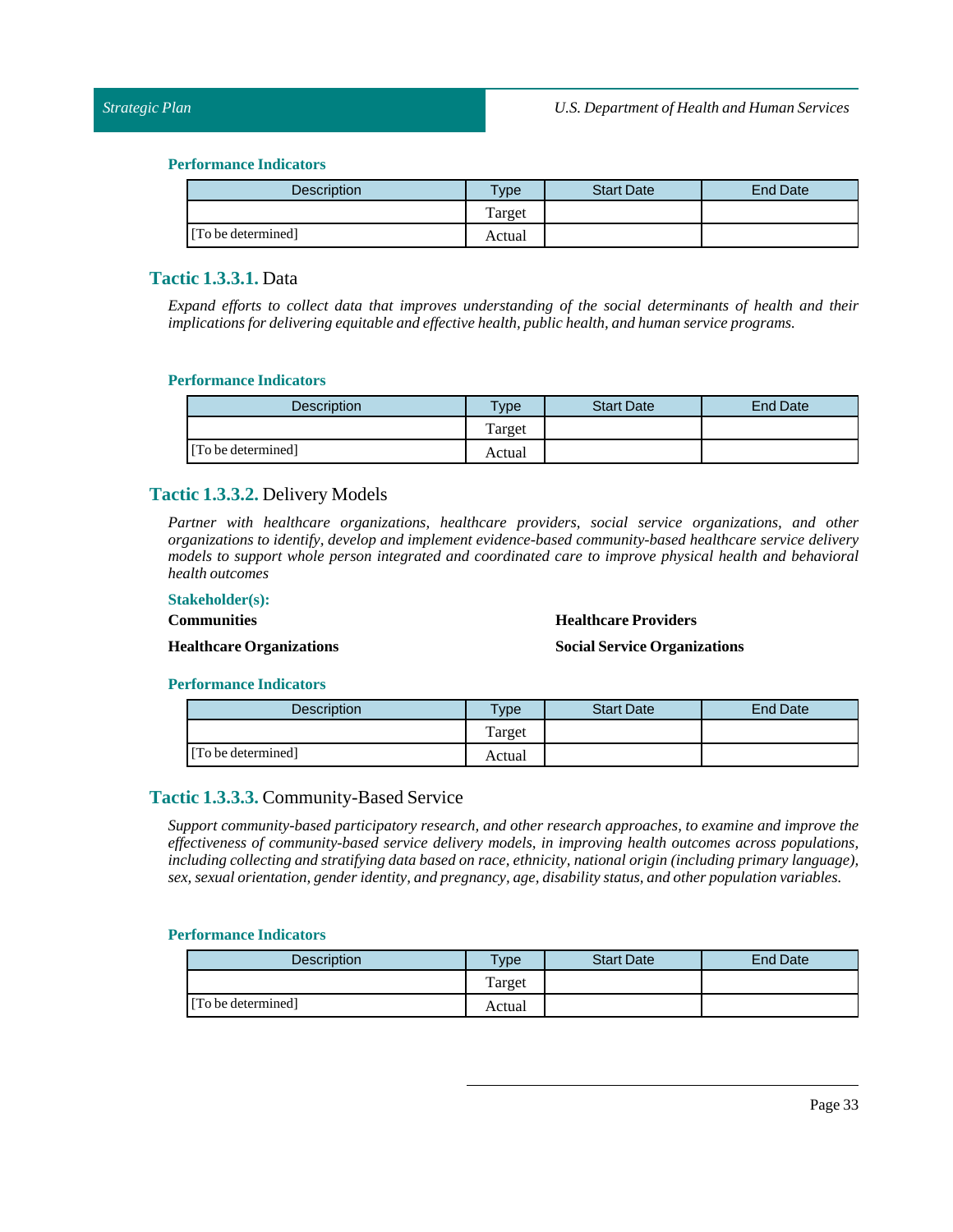# <span id="page-33-0"></span>**Tactic 1.3.3.4.** Telehealth

Support research on telehealth to answer questions related to how it affects access, equity, quality, and costs of *care,including for underserved populations.*

#### **Performance Indicators**

| <b>Description</b> | <b>Type</b> | <b>Start Date</b> | End Date |
|--------------------|-------------|-------------------|----------|
|                    | Target      |                   |          |
| [To be determined] | Actual      |                   |          |

# <span id="page-33-1"></span>**1.4.** Behavioral Health

Drive the integration of behavioral health into the healthcare system to strengthen and expand access to mental *health and substance use disorder treatment and recovery services for individuals and families*

HHSsupports strategies to drive the integration of behavioral health into the healthcare system to strengthen and expand access to mental health and substance use disorder treatment and recovery services for individuals and families across all settings. HHS is enhancing the ability to serve those in need of behavioral health services by exchanging data, information, and resources while expanding evidence-based integrated systems of behavioral and physical healthcare to improve equitable access to quality care. HHS is also engaging and educating healthcare providers, healthcare professionals, paraprofessionals, other health workforce professionals, and students in these professions to build their practice competence and capacity to address the behavioral and physical health needs of individuals, families, caregivers, and communities.

Performance Goals ~ The HHS Annual Performance Plan provides information on the Department's measures of progress towards achieving the goals and objectives described in the HHS Strategic Plan for FY 2022–2026. Below are the related performance measures for this Objective.

#### **Stakeholder(s):**

| <b>Contributing OpDivs and StaffDivs:</b>                                                                               | <b>SAMHSA</b>                                                                                                              |  |  |  |
|-------------------------------------------------------------------------------------------------------------------------|----------------------------------------------------------------------------------------------------------------------------|--|--|--|
| ACL, ASPE, AHRO, CDC, CMS, FDA, HRSA, IHS,<br>NIH, OASH, OCR, OGA, and SAMHSA work to<br><i>achieve this objective.</i> | <b>HHS Partners:</b><br>HHS OpDivs and StaffDivs engage and work with a<br>broad range of partners and stakeholders to im- |  |  |  |
| ACL                                                                                                                     | plement the strategies and achieve this Objective.<br>They include:                                                        |  |  |  |
| <b>ASPE</b>                                                                                                             | <b>Duke Margolis Center for Health Policy</b>                                                                              |  |  |  |
| <b>AHRQ</b>                                                                                                             |                                                                                                                            |  |  |  |
| $\bf CDC$                                                                                                               | <b>National Drug Control Strategy Recovery</b><br><b>Chapter</b>                                                           |  |  |  |
| <b>CMS</b>                                                                                                              | <b>Opioid Rapid Response Program (ORRP)</b>                                                                                |  |  |  |
| <b>FDA</b>                                                                                                              | <b>Interagency Collaboration</b>                                                                                           |  |  |  |
| <b>HRSA</b>                                                                                                             | <b>Reagan-Udall Foundation</b>                                                                                             |  |  |  |
| <b>IHS</b>                                                                                                              | <b>Substance Abuse and Mental Health</b><br><b>Service Administration Technical</b>                                        |  |  |  |
| <b>NIH</b>                                                                                                              | <b>Advisory Committee</b>                                                                                                  |  |  |  |
| <b>OASH</b>                                                                                                             |                                                                                                                            |  |  |  |
| <b>OCR</b>                                                                                                              |                                                                                                                            |  |  |  |
| OGA                                                                                                                     |                                                                                                                            |  |  |  |
|                                                                                                                         |                                                                                                                            |  |  |  |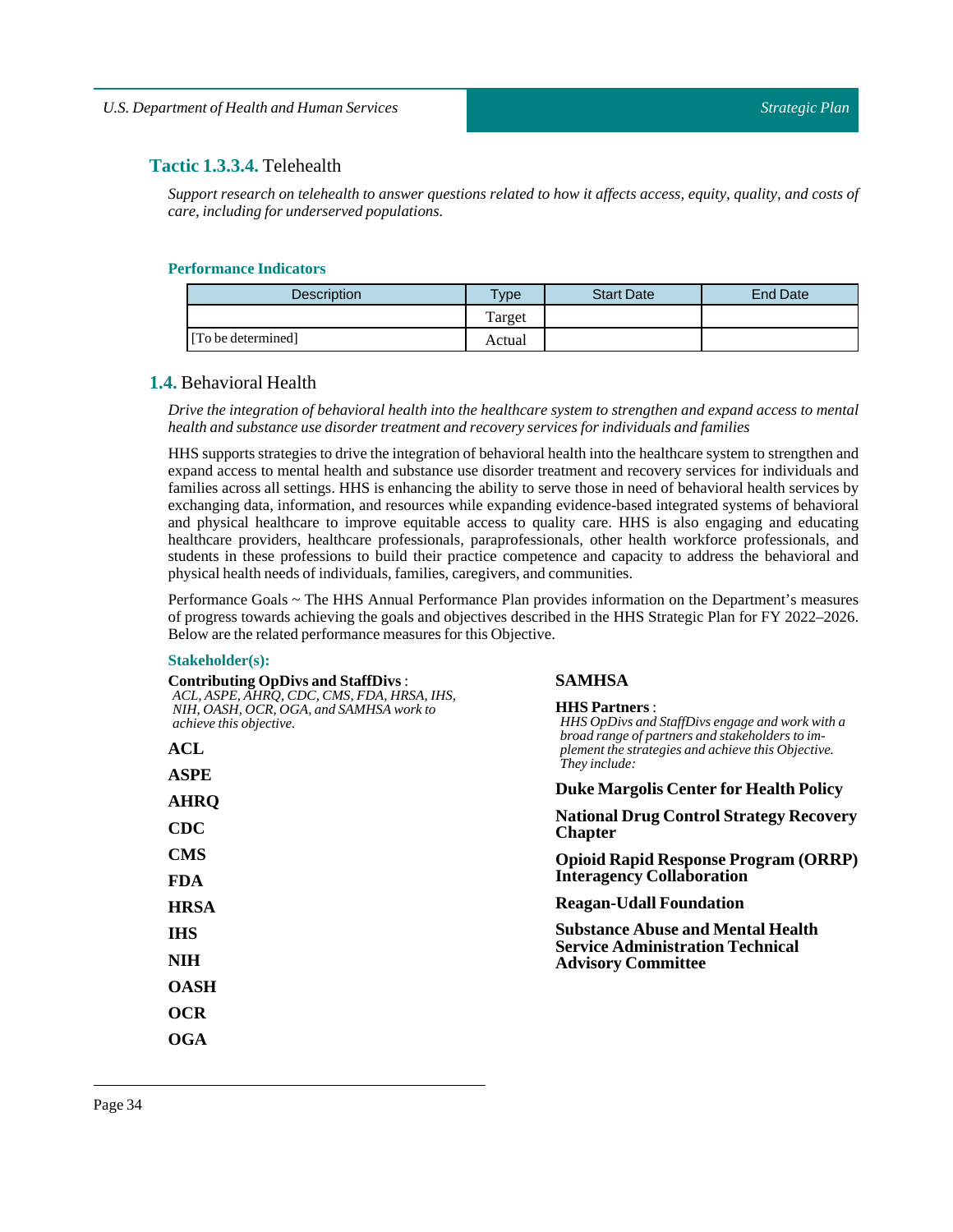# **Performance Measure 1.4.1 People Trained**

| <b>Description</b>                                                                                       | Type   | <b>Status</b> | <b>Start Date</b> | End Date | <b>Number</b> |
|----------------------------------------------------------------------------------------------------------|--------|---------------|-------------------|----------|---------------|
| Number of people                                                                                         | Target |               |                   |          |               |
| trained for the<br>support of the<br>recovery community<br>organizations and<br>peer support<br>networks | Actual |               |                   |          |               |

# **Performance Measure 1.4.2 Data Available**

| <b>Description</b>                                                                                                                                                                         | Type   | <b>Status</b> | <b>Start Date</b> | <b>End Date</b> | Amount |
|--------------------------------------------------------------------------------------------------------------------------------------------------------------------------------------------|--------|---------------|-------------------|-----------------|--------|
| Increase the                                                                                                                                                                               | Target | Increased     |                   |                 |        |
| cumulative amount<br>of publicly available<br>data on 1)<br>Opioid-Related<br>Hospital Use, 2) 900<br><b>Neonatal Abstinence</b><br>Syndrome (NAS),<br>and 3) outpatient use<br>of opioids | Actual |               |                   |                 |        |

# **Performance Measure 1.4.3 Providers**

| <b>Description</b>                                    | <b>Type</b> | <b>Status</b> | <b>Start Date</b> | <b>End Date</b> | <b>Number</b> |
|-------------------------------------------------------|-------------|---------------|-------------------|-----------------|---------------|
| Number of providers                                   | Target      |               |                   |                 |               |
| who have provided<br>Medication-Assisted<br>Treatment | Actual      |               |                   |                 |               |

# **Performance Measure 1.4.4 Events**

| <b>Description</b>                                                                                                                                                                                                                                                                                                                                                                                                                                    | <b>Type</b> | <b>Status</b> | <b>Start Date</b> | <b>End Date</b> | <b>Number</b> |
|-------------------------------------------------------------------------------------------------------------------------------------------------------------------------------------------------------------------------------------------------------------------------------------------------------------------------------------------------------------------------------------------------------------------------------------------------------|-------------|---------------|-------------------|-----------------|---------------|
| Number of outreach                                                                                                                                                                                                                                                                                                                                                                                                                                    | Target      |               |                   |                 |               |
| events to provide<br>training and<br>technical assistance<br>to healthcare<br>providers, healthcare<br>professionals, and<br>paraprofessionals on<br>providing healthcare<br>services free of<br>disability<br>discrimination<br>against persons<br>receiving medication<br>assisted treatment<br>(MAT) for substance<br>abuse disorder and<br>on protecting the<br>confidentiality and<br>care coordination of<br>behavioral health<br>through HIPAA | Actual      |               |                   |                 |               |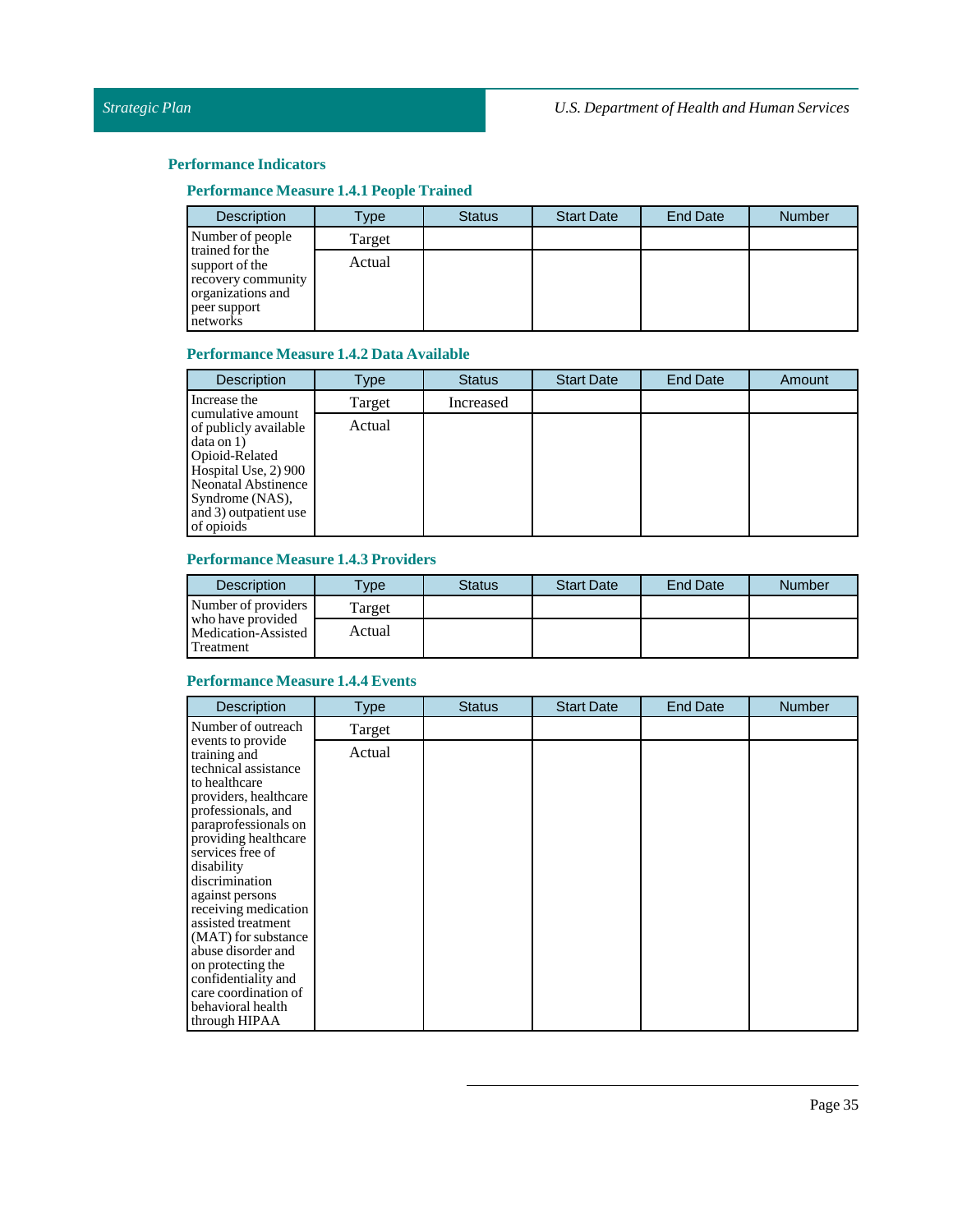# <span id="page-35-0"></span>**Strategy 1.4.1.** Cost & Quality

*Strengthen a fragmented behavioral and physical health system to reduce costs, enhance quality care and patient and consumer experience, and improve mental health and substance use disorder outcomes for individuals,families, and caregivers*

#### **Performance Indicators**

| <b>Description</b> | Type   | <b>Start Date</b> | End Date |
|--------------------|--------|-------------------|----------|
|                    | Target |                   |          |
| [To be determined] | Actual |                   |          |

# <span id="page-35-1"></span>**Tactic 1.4.1.1.** Policy Levers

*Use existing policy levers to encourage clinically-effective integrated care models (e.g., financial incentives to support multidisciplinary team care or co-location of services.)*

#### **Performance Indicators**

| <b>Description</b> | $v_{\rm p}$ | <b>Start Date</b> | End Date |
|--------------------|-------------|-------------------|----------|
|                    | Target      |                   |          |
| [To be determined] | Actual      |                   |          |

# <span id="page-35-2"></span>**Tactic 1.4.1.2.** Access

*Increase equitable access to care, including bi-directional integration, where physical and behavioral health providers coordinate and deliver care, wrap-around services, and expand telehealth options.*

#### **Performance Indicators**

| <b>Description</b> | Type   | <b>Start Date</b> | End Date |
|--------------------|--------|-------------------|----------|
|                    | Target |                   |          |
| [To be determined] | Actual |                   |          |

# <span id="page-35-3"></span>**Tactic 1.4.1.3.** Science, Data & Evidence

*Examine how science, data, and evidence support and inform programs and policies across HHS that prioritize behavioral and physical health integration.*

| <b>Description</b> | Type   | <b>Start Date</b> | <b>End Date</b> |
|--------------------|--------|-------------------|-----------------|
|                    | Target |                   |                 |
| [To be determined] | Actual |                   |                 |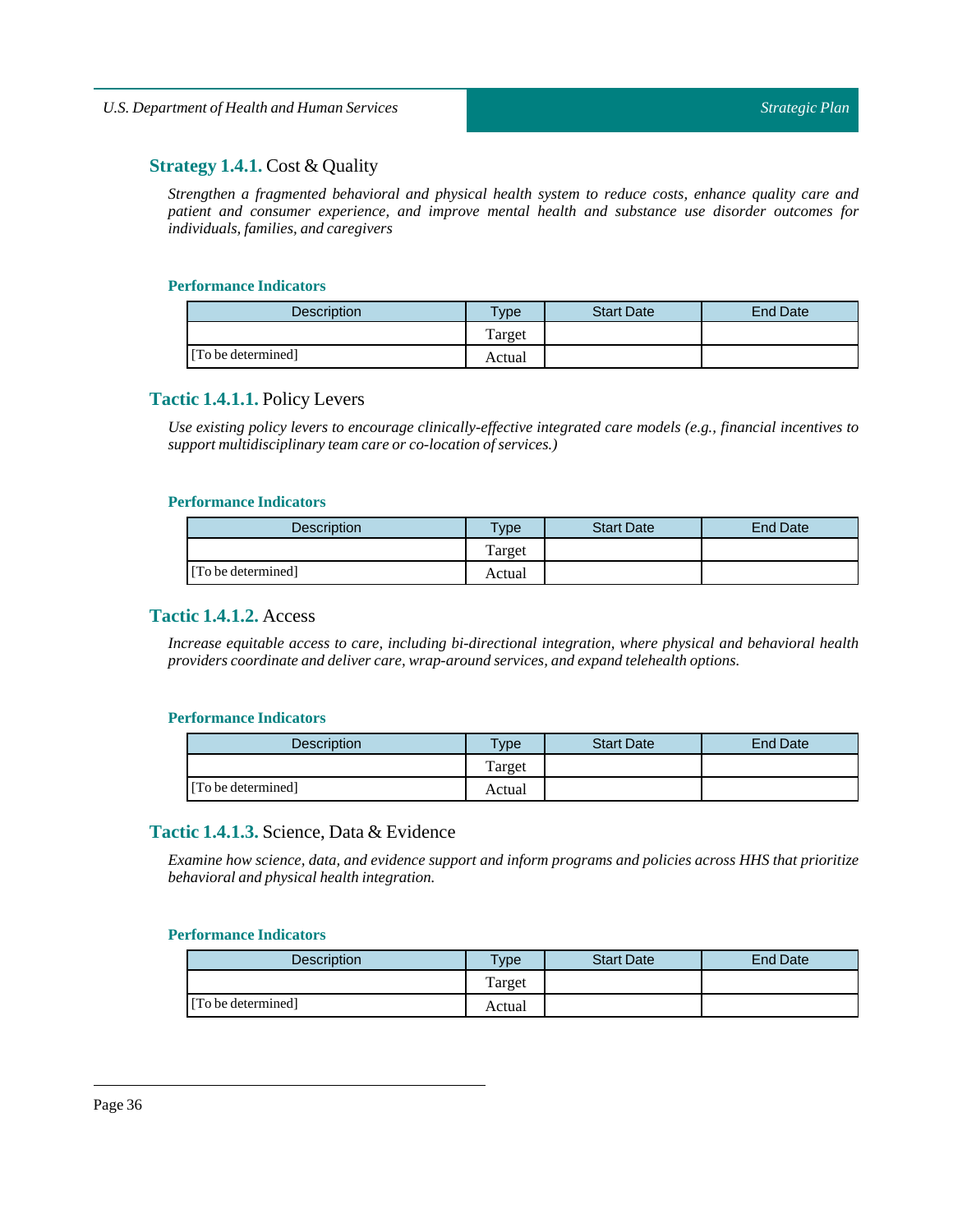# **Strategy 1.4.2.** Integrated Systems

*Expand evidence-based integrated systems of behavioral and physical healthcare to improve equitable access to quality care*

#### **Performance Indicators**

| <b>Description</b> | vpe    | <b>Start Date</b> | <b>End Date</b> |
|--------------------|--------|-------------------|-----------------|
|                    | Target |                   |                 |
| [To be determined] | Actual |                   |                 |

## **Tactic 1.4.2.1.** Crisis Services

*Assist states and communities with the development and implementation of effective 365/24/7 crisis services and systems, including quick, easy, and reliable access to emotional support and crisis counselling, community-based mobile crisis intervention services, and community-based crisis stabilization services outside of emergency care settings.*

#### **Stakeholder(s): States Communities**

#### **Performance Indicators**

| <b>Description</b> | $T$ ype | <b>Start Date</b> | End Date |
|--------------------|---------|-------------------|----------|
|                    | Target  |                   |          |
| [To be determined] | Actual  |                   |          |

# **Tactic 1.4.2.2.** Payment Models

*Expand payment models to support integration of behavioral health and physical healthcare to include other qualified provider types and modalities, including telehealth, across HHS healthcare programs and public payers.*

| <b>Description</b> | Type   | <b>Start Date</b> | End Date |
|--------------------|--------|-------------------|----------|
|                    | Target |                   |          |
| [To be determined] | Actual |                   |          |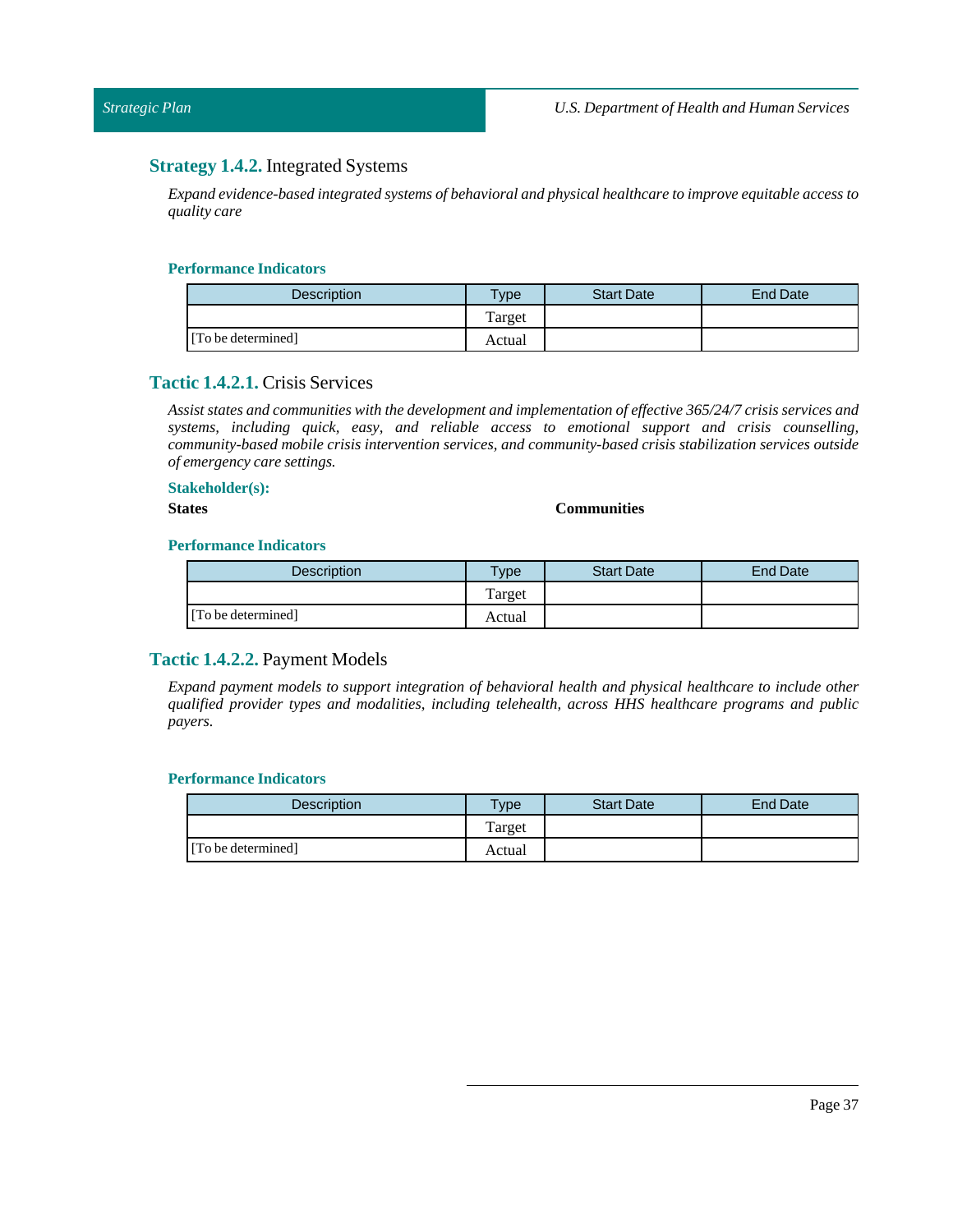# **Tactic 1.4.2.3.** Care Models

*Support states,tribal,local,territorial, and rural communities to access and develop resources and processes to facilitate wider use of effective evidence-based integrated care models.*

**Stakeholder(s): States Tribal Communities Local Communities Territorial Communities Rural Communities**

#### **Performance Indicators**

| <b>Description</b> | $T$ <sub>V</sub> $pe$ | <b>Start Date</b> | <b>End Date</b> |
|--------------------|-----------------------|-------------------|-----------------|
|                    | Target                |                   |                 |
| [To be determined] | Actual                |                   |                 |

# **Tactic 1.4.2.4.** Educational Resources

*Promote the development of effective educational resources and dissemination approaches to improve public* understanding of mental and substance use disorders and when to seek treatment, with a focus on efforts to *effectively address overdose death, death by suicide, and non-fatal self-harm.*

## **Performance Indicators**

| <b>Description</b> | <b>VDe</b> | <b>Start Date</b> | <b>End Date</b> |
|--------------------|------------|-------------------|-----------------|
|                    | Target     |                   |                 |
| [To be determined] | Actual     |                   |                 |

# **Strategy 1.4.3.** Integrated Health

Connect physical health and behavioral health communities to enhance the ability to serve those in need of *integrated health services by exchanging data,information, and resources*

| Description        | $T$ <sub>V</sub> $pe$ | <b>Start Date</b> | <b>End Date</b> |
|--------------------|-----------------------|-------------------|-----------------|
|                    | Target                |                   |                 |
| [To be determined] | Actual                |                   |                 |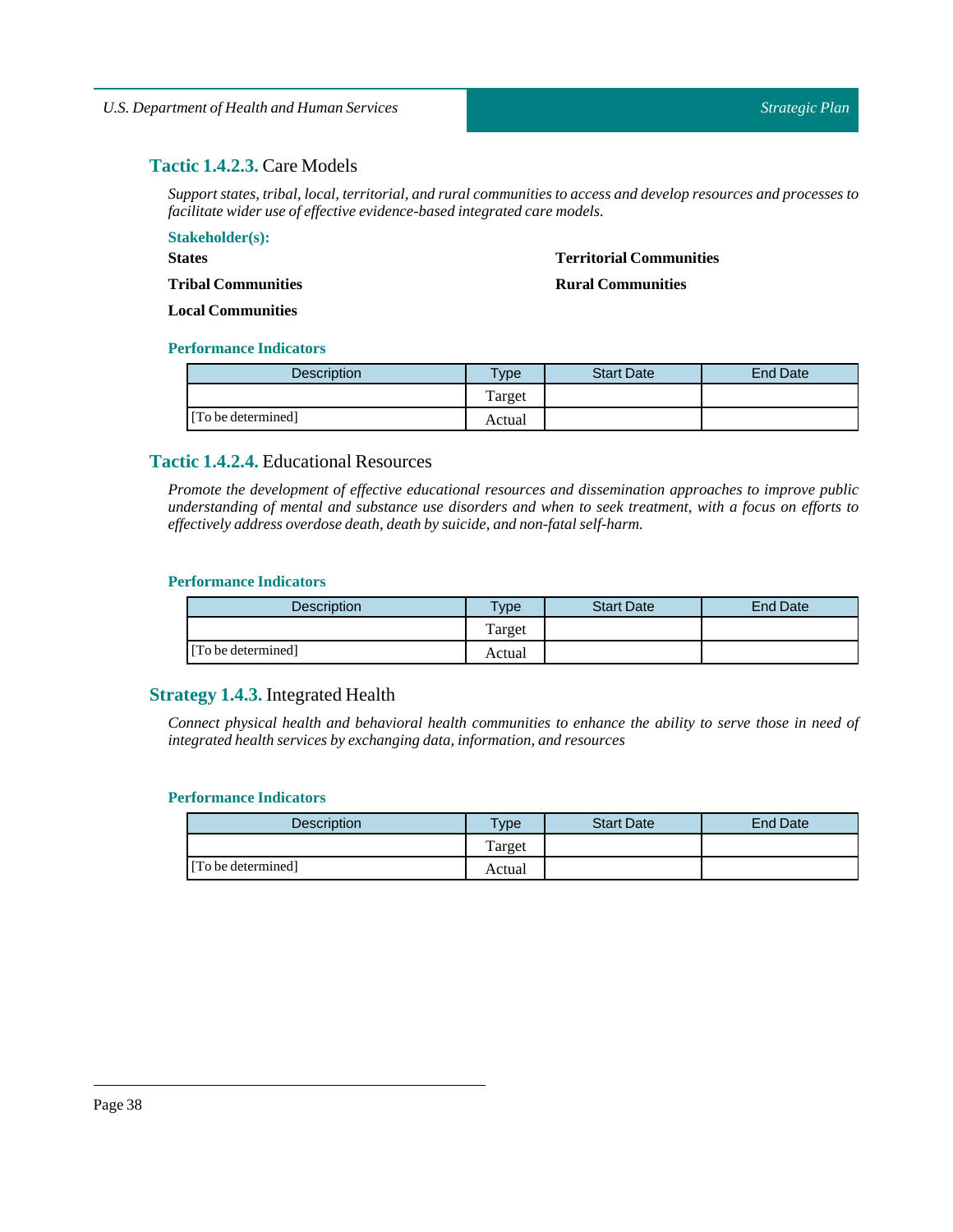## **Tactic 1.4.3.1.** Performance Measures

*Facilitate collaborations with health officials, behavioral health authorities, and national provider networks to develop sustainable activities and pathways to integration with common performance measures that help to achieve standards of excellence in integrated care.*

## **Stakeholder(s):**

**Health Officials**

**National Provider Networks**

**Behavioral Health Authorities**

#### **Performance Indicators**

| Description        | Type   | <b>Start Date</b> | <b>End Date</b> |
|--------------------|--------|-------------------|-----------------|
|                    | Target |                   |                 |
| [To be determined] | Actual |                   |                 |

## **Tactic 1.4.3.2.** E-Health Records

Identify opportunities to expand linkage and use of electronic health records and other related data to identify *unmet needs and help improve access, equity, quality, and value.*

#### **Performance Indicators**

| <b>Description</b> | $T$ <sub>V</sub> $pe$ | <b>Start Date</b> | <b>End Date</b> |
|--------------------|-----------------------|-------------------|-----------------|
|                    | Target                |                   |                 |
| [To be determined] | Actual                |                   |                 |

# **Tactic 1.4.3.3.** Evidence & Best Practices

*Promote research to build the evidence base and inform best practices, including implementation science* research to support the scaling up of effective models to identify and treat behavioral and physical health issues *ofindividuals in all healthcare settings,including primary care.*

#### **Performance Indicators**

| <b>Description</b> | $T$ <sub>V</sub> $pe$ | <b>Start Date</b> | <b>End Date</b> |
|--------------------|-----------------------|-------------------|-----------------|
|                    | Target                |                   |                 |
| [To be determined] | Actual                |                   |                 |

## **Tactic 1.4.3.4.** Diversity & Equity

*Strengthen health equity research to highlight the diversity of populations, communities and researchers and to ensure that evidence-based treatments are available across race, ethnicity, national origin (including primary language), sex, sexual orientation, gender identity, pregnancy, geographic location, and other demographics*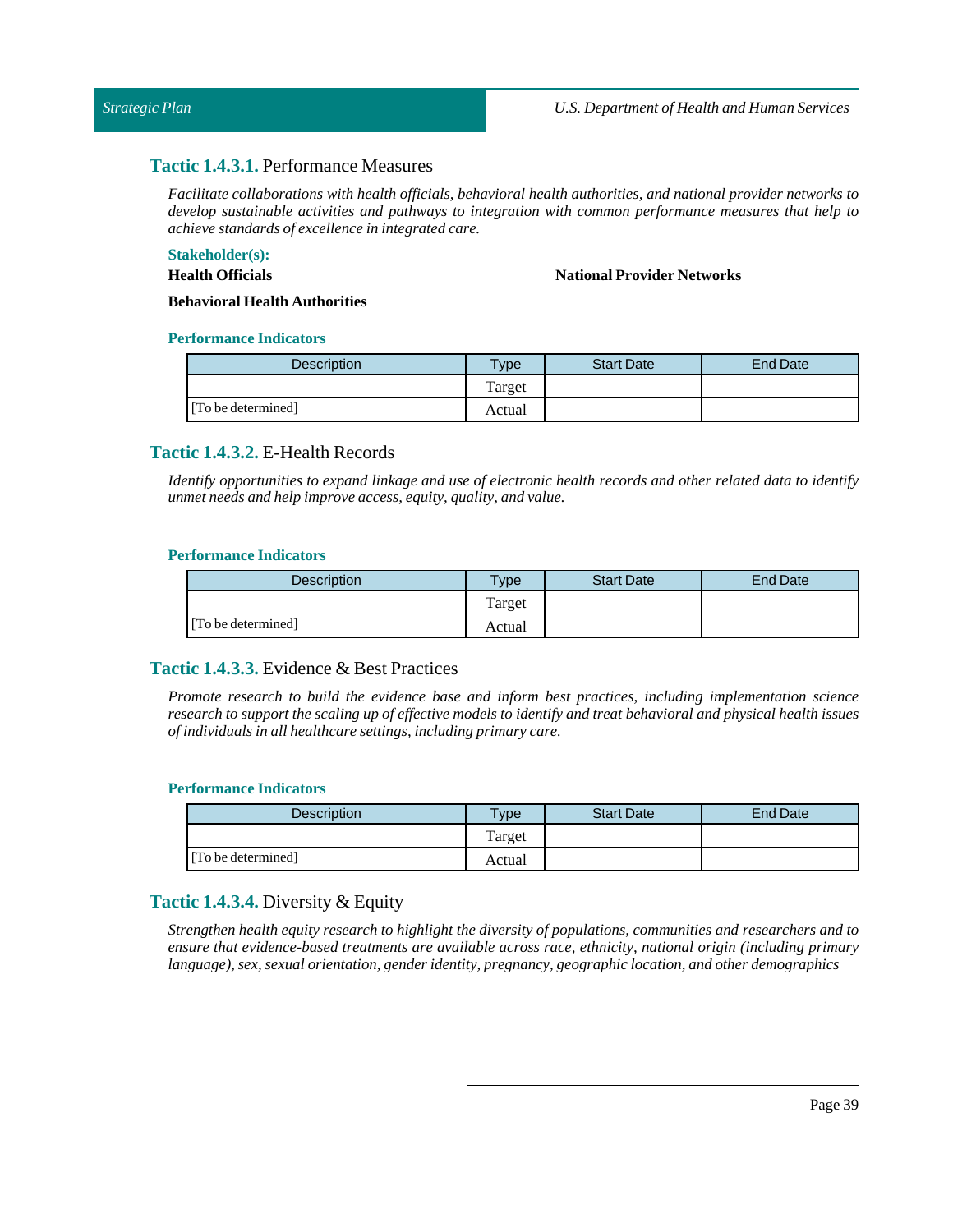| Description        | vpe    | <b>Start Date</b> | End Date |
|--------------------|--------|-------------------|----------|
|                    | Target |                   |          |
| [To be determined] | Actual |                   |          |

# **Strategy 1.4.4.** Competence & Capacity

*Engage and educate healthcare providers, healthcare professionals, paraprofessionals, other health workforce professionals, and students in these professions to build their practice competence and capacity to address the mental health and substance use disorder needs ofindividuals,families, and communities*

## **Stakeholder(s):**

**Healthcare Providers**

**Health Workforce Professionals**

**Healthcare Professionals**

**Students**

**Healthcare Paraprofessionals**

#### **Performance Indicators**

| <b>Description</b> | Type   | <b>Start Date</b> | <b>End Date</b> |
|--------------------|--------|-------------------|-----------------|
|                    | Target |                   |                 |
| [To be determined] | Actual |                   |                 |

## **Tactic 1.4.4.1.** Interdisciplinary Care

*Support a health workforce including community health workers and peer support specialists knowledgeable in behavioral and physical health interdisciplinary care.*

# **Stakeholder(s):**

## **Health Workforce**

#### **Performance Indicators**

| Description        | Type   | <b>Start Date</b> | End Date |
|--------------------|--------|-------------------|----------|
|                    | Target |                   |          |
| [To be determined] | Actual |                   |          |

# **Tactic 1.4.4.2.** Physical Health

*Enhance the capacity of physical health providers to assess, screen, and treat behavioral health conditions by increasing access to treatments for substance use disorders and other disorders and assisting behavioral health providers to coordinate with individuals,families, caregivers, and communities on physical health needs.*

## **Stakeholder(s):**

| <b>Physical Health Providers</b> | <b>Families</b>    |
|----------------------------------|--------------------|
| Behavioral Health Providers      | <b>Caregivers</b>  |
| Individuals                      | <b>Communities</b> |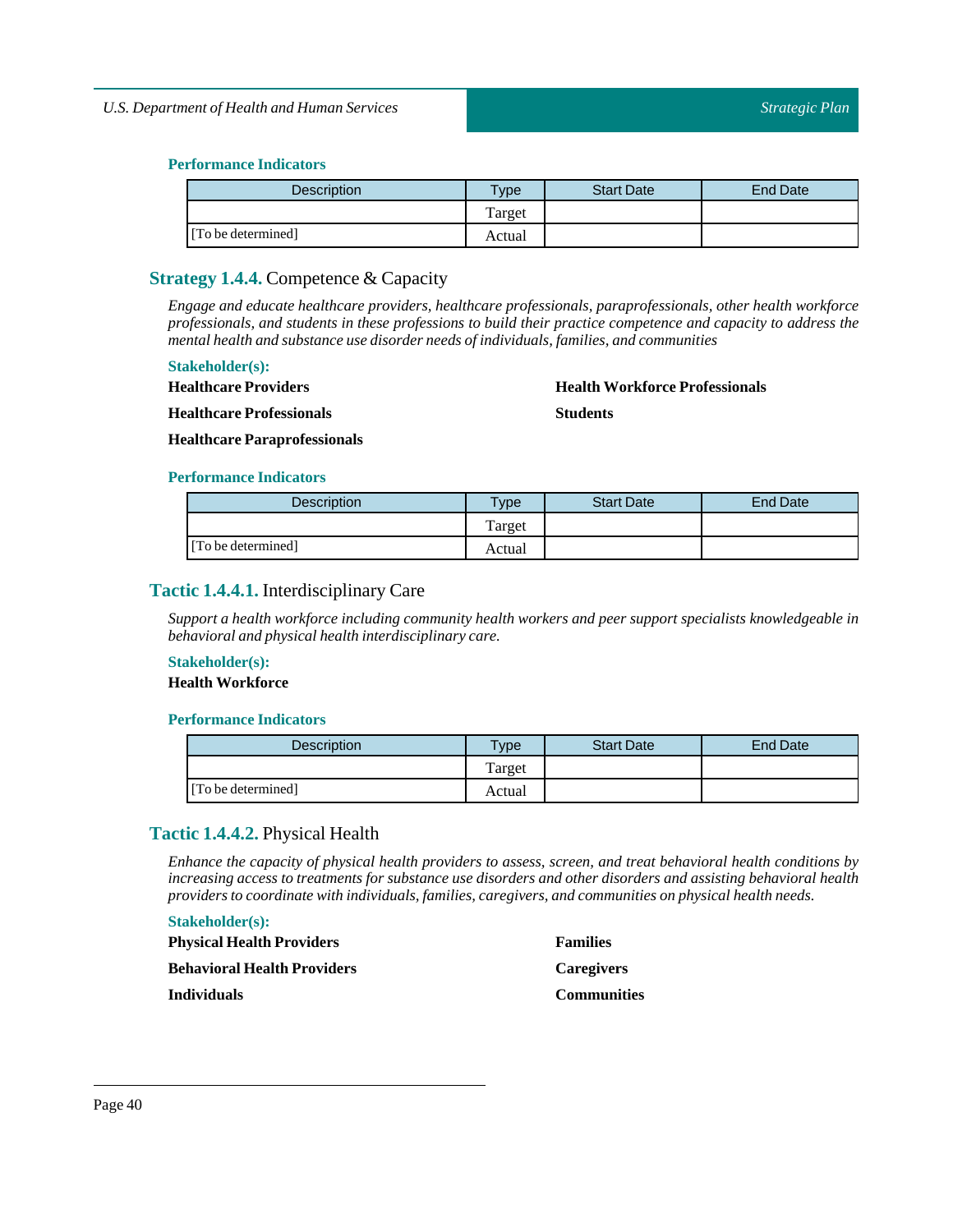| <b>Description</b> | $T$ ype | <b>Start Date</b> | <b>End Date</b> |
|--------------------|---------|-------------------|-----------------|
|                    | Target  |                   |                 |
| [To be determined] | Actual  |                   |                 |

# **1.5.** Workforce

*Bolster the health workforce to ensure delivery of quality services and care*

HHS supports strategies to bolster the health workforce to ensure delivery of quality services and care. HHS is committed to facilitating coordinated efforts to address long-standing barriers to strengthening the health workforce. HHS efforts focus on developing professional development opportunities to learn and use new skills to improve the delivery of quality services and care. HHS is also strengthening the integration of culturally- and linguistically-appropriate and effective care into the services delivered by the health workforce.

Performance Goals ~ The HHS Annual Performance Plan provides information on the Department's measures of progress towards achieving the goals and objectives described in the HHS Strategic Plan for FY 2022–2026. Below are the related performance measures for this Objective.

**SAMHSA**

#### **Stakeholder(s):**

**Health Workforce**

| <b>Contributing OpDivs and StaffDivs:</b><br>AHRO, ASPE, CDC, CMS, FDA, HRSA, IHS, OASH,<br>OGA, and SAMHSA work to achieve this objective. | <b>HHS Partners:</b><br>HHS OpDivs and StaffDivs engage and work with a<br>broad range of partners and stakeholders to im-             |  |  |
|---------------------------------------------------------------------------------------------------------------------------------------------|----------------------------------------------------------------------------------------------------------------------------------------|--|--|
| <b>AHRO</b>                                                                                                                                 | plement the strategies and achieve this Objective.<br>They include:                                                                    |  |  |
| ASPE                                                                                                                                        | <b>Advisory Committee on Interdisciplinary</b>                                                                                         |  |  |
| $\rm CDC$                                                                                                                                   | <b>Community Based Linkages</b>                                                                                                        |  |  |
| <b>CMS</b>                                                                                                                                  | <b>Advisory Committee on Training in</b><br><b>Primary Care Medicine and Dentistry</b><br><b>Council on Graduate Medical Education</b> |  |  |
| FDA.                                                                                                                                        |                                                                                                                                        |  |  |
| <b>HRSA</b>                                                                                                                                 | <b>National Advisory Council on the</b>                                                                                                |  |  |
| <b>IHS</b>                                                                                                                                  | <b>National Health Service Corps</b>                                                                                                   |  |  |
| OASH                                                                                                                                        | <b>National Advisory Council on Nursing</b>                                                                                            |  |  |
| OGA                                                                                                                                         | <b>Education and Practice</b>                                                                                                          |  |  |
|                                                                                                                                             |                                                                                                                                        |  |  |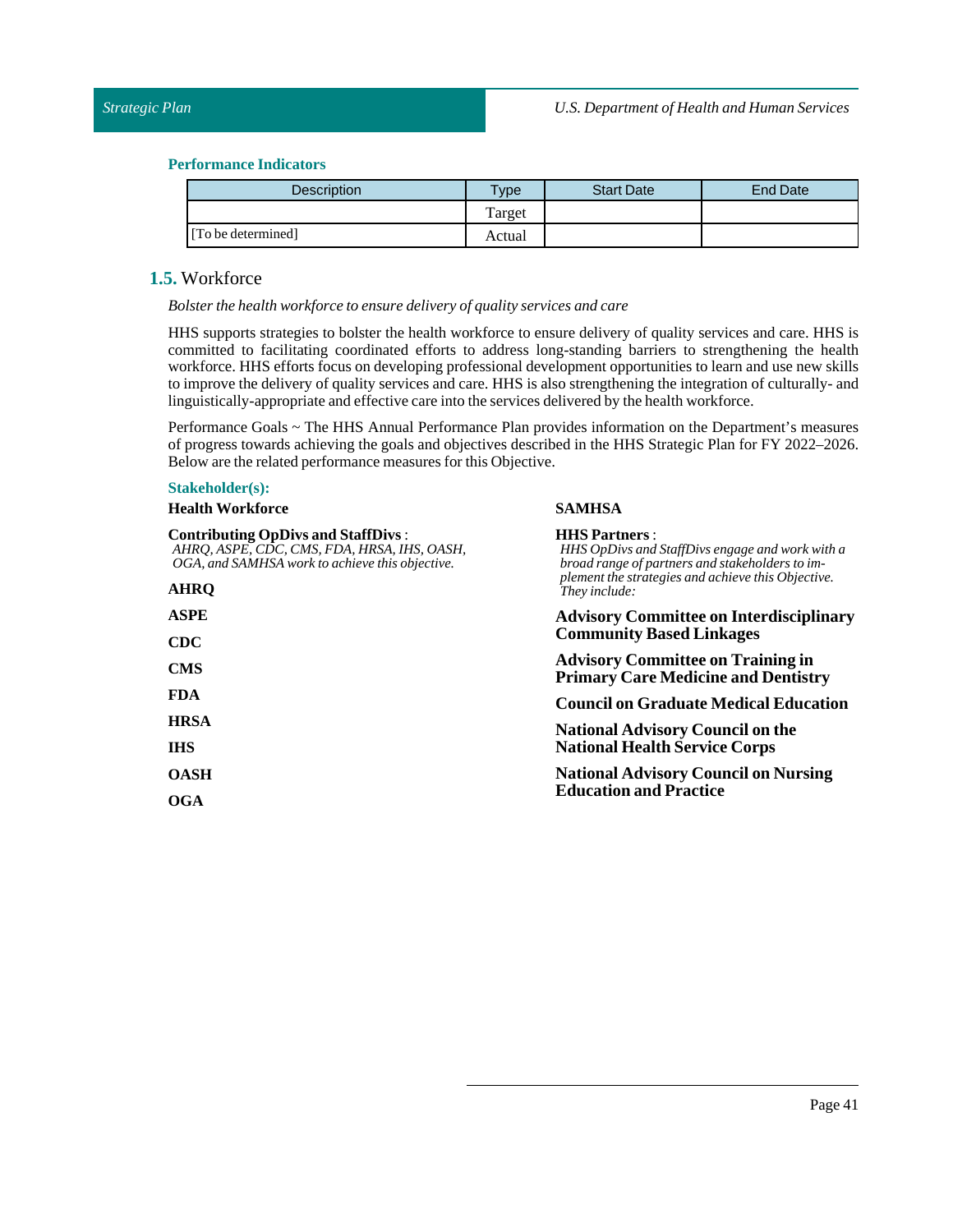#### **Performance Measure 1.5.1 Training Sites**

| <b>Description</b>                                                                                                                  | Type   | <b>Status</b> | <b>Start Date</b> | <b>End Date</b> | Percentage |
|-------------------------------------------------------------------------------------------------------------------------------------|--------|---------------|-------------------|-----------------|------------|
| Percent of clinical                                                                                                                 | Target |               |                   |                 |            |
| training sites that<br>provide<br>interprofessional<br>training to<br>individuals enrolled<br>in a primary care<br>training program | Actual |               |                   |                 |            |

#### **Performance Measure 1.5.2 Individuals Supported**

| <b>Description</b>                                                                                                                                                            | Type   | <b>Status</b> | <b>Start Date</b> | <b>End Date</b> | Percentage |
|-------------------------------------------------------------------------------------------------------------------------------------------------------------------------------|--------|---------------|-------------------|-----------------|------------|
| Percent of                                                                                                                                                                    | Target |               |                   |                 |            |
| individuals<br>supported by the<br>Bureau of Health<br>Workforce who<br>completed a primary<br>care training<br>program and are<br>currently employed<br>in underserved areas | Actual |               |                   |                 |            |

## **Performance Measure 1.5.3 Officer Growth**

| <b>Description</b>                                                                     | Type   | <b>Status</b> | <b>Start Date</b> | <b>End Date</b> | Percentage |
|----------------------------------------------------------------------------------------|--------|---------------|-------------------|-----------------|------------|
| Percent growth of                                                                      | Target |               |                   |                 |            |
| <b>USPHS Ready</b><br><b>Reserve Officers</b><br>Year-over-Year (or<br>total officers) | Actual |               |                   |                 |            |

## **Strategy 1.5.1.** Health Workforce

*Facilitate coordinated efforts to address long-standing barriers to strengthening the health workforce*

#### **Stakeholder(s):**

## **Health Workforce**

#### **Performance Indicators**

| <b>Description</b> | $T$ <sub>V</sub> $pe$ | <b>Start Date</b> | <b>End Date</b> |
|--------------------|-----------------------|-------------------|-----------------|
|                    | Target                |                   |                 |
| [To be determined] | Actual                |                   |                 |

## **Tactic 1.5.1.** Health Workforce Strategic Plan

*Fully implement the HHS Health Workforce Strategic Plan to expand the health workforce supply to meet evolving community needs, while strengthening and diversifying the health workforce, improve the distribution of the health workforce to reduce shortages, enhance healthcare quality through professional development, collaboration, and evidence-informed practice, and promote evidence-based healthcare practice.*

This plan, defines the health workforce as follows: the occupations include all healthcare providers with direct patient care and support responsibilities, such as: physicians (including primary care physicians, preventive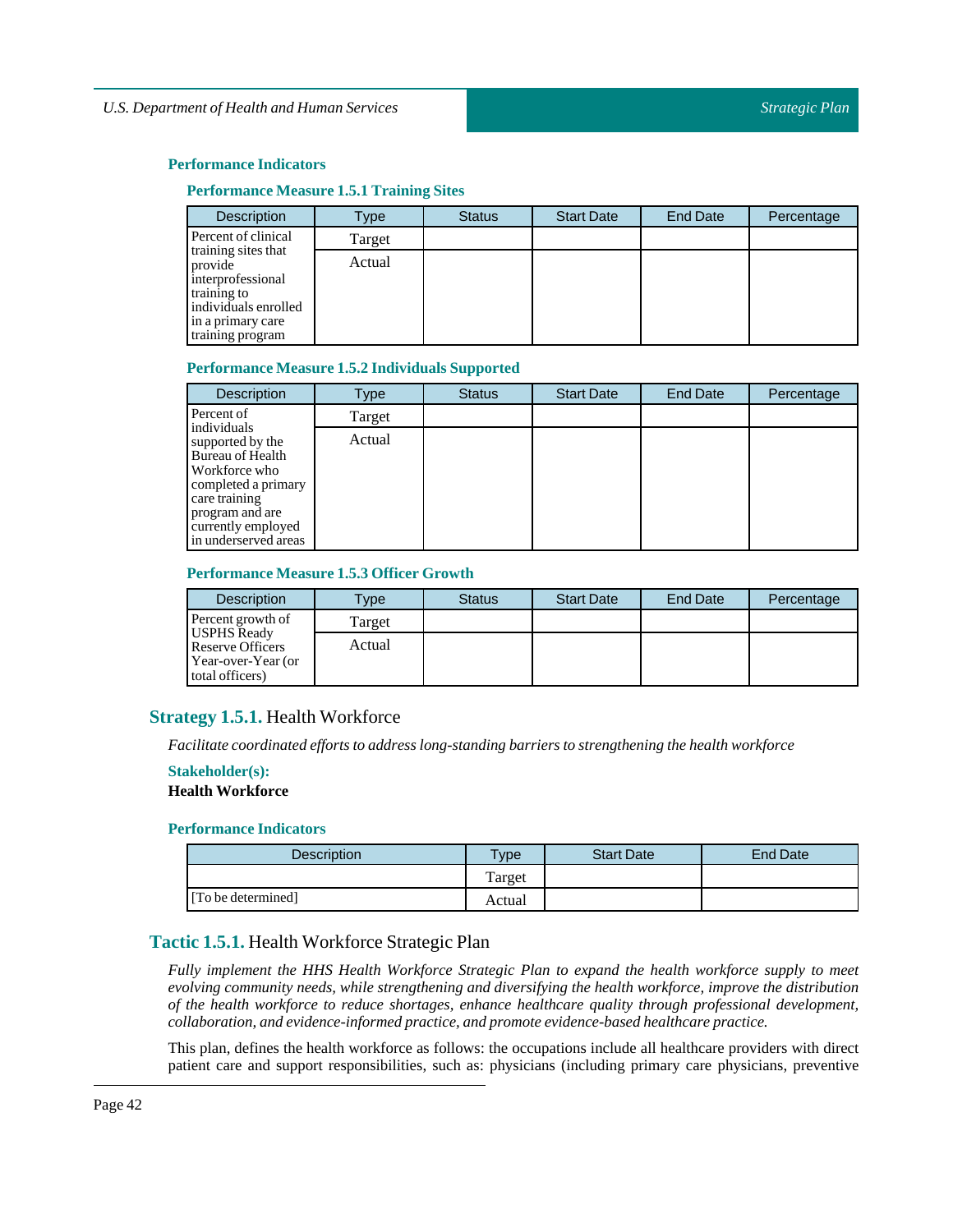medicine physicians, and specialty physicians), nurses, nurse practitioners, optometrists, physician assistants, pharmacists, dentists, dental hygienists, and other oral healthcare professionals, allied health professionals, doctors of chiropractic, community health workers, healthcare paraprofessionals, direct support professionals, psychologists and other behavioral and mental health professionals (including substance abuse prevention and treatment providers), social workers, physical and occupational therapists, certified nurse midwives, podiatrists, the EMS workforce (including professional and volunteer ambulance personnel and firefighters who perform emergency medical services), licensed complementary and alternative medicine providers, integrative health practitioners, public health professionals, and any other health professional that the Comptroller General of the United States determines appropriate.

## **Performance Indicators**

| <b>Description</b> | $T$ <sub>ype</sub> | <b>Start Date</b> | End Date |
|--------------------|--------------------|-------------------|----------|
|                    | Target             |                   |          |
| [To be determined] | Actual             |                   |          |

# **Strategy 1.5.2.** Learning & Training

Develop and promote opportunities to learn and use new skills to improve the delivery of quality services and *care*

## **Performance Indicators**

| <b>Description</b> | $T$ <sub>ype</sub> | <b>Start Date</b> | <b>End Date</b> |
|--------------------|--------------------|-------------------|-----------------|
|                    | Target             |                   |                 |
| [To be determined] | Actual             |                   |                 |

# **Tactic 1.5.2.1.** Global Efforts

*Engage multilaterally and bilaterally, including through policy leadership and technical expertise, to advance global efforts to protect and investin the health workforce.*

| <b>Description</b> | <b>VDe</b> | <b>Start Date</b> | End Date |
|--------------------|------------|-------------------|----------|
|                    | Target     |                   |          |
| [To be determined] | Actual     |                   |          |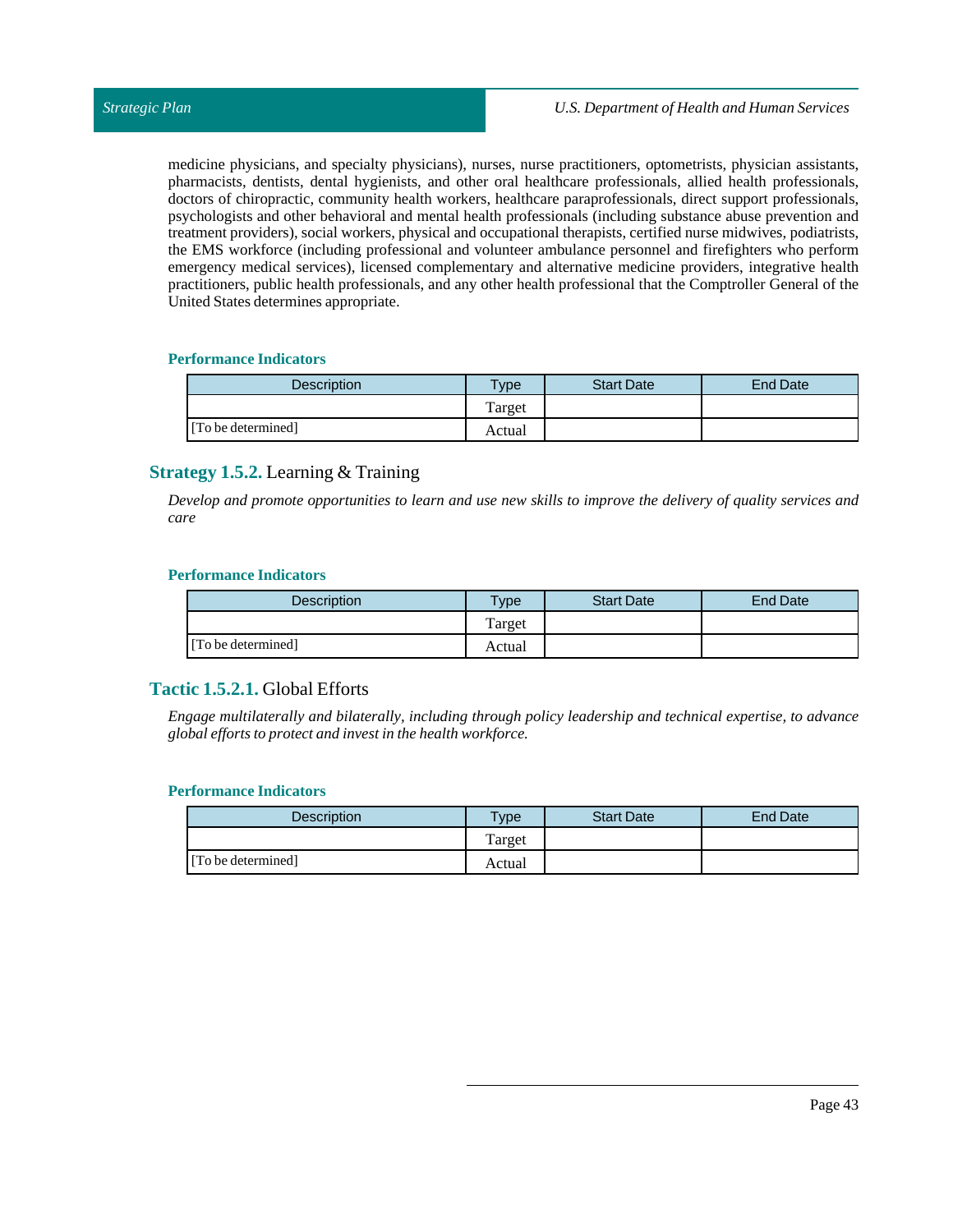# **Tactic 1.5.2.2.** Medicaid & CHIP

Partner with states to develop an access strategy to ensure ample high-quality providers to serve Medicaid and *the Children's Health Insurance Program (CHIP) beneficiaries.*

**Stakeholder(s):**

**States**

**Children's Health Insurance Program (CHIP)**

# **Medicaid**

## **Performance Indicators**

| <b>Description</b> | <b>Type</b> | <b>Start Date</b> | <b>End Date</b> |
|--------------------|-------------|-------------------|-----------------|
|                    | Target      |                   |                 |
| [To be determined] | Actual      |                   |                 |

# **Tactic 1.5.2.3.** Access, Quality & Outcomes

*Strengthen the capacity of community health workers (CHWs), community health aid programs (CHAPs), community health representatives (CHRs) to promote access to services, improve the quality and cultural competence of service delivery, and improve health outcomes by establishing partnerships with other federal departments to encourage use of CHWs in community response.*

#### **Stakeholder(s):**

**Federal Departments**

#### **Community Health Aid Programs (CHAPs)**

**Community Health Representatives (CHRs)**

**Communities**

**Community Health Workers (CHWs)**

#### **Performance Indicators**

| Description        | <b>VDe</b> | <b>Start Date</b> | <b>End Date</b> |
|--------------------|------------|-------------------|-----------------|
|                    | Target     |                   |                 |
| [To be determined] | Actual     |                   |                 |

# **Tactic 1.5.2.4.** People with Disabilities

*Partner with healthcare organizations, community partners, and other stakeholders to strengthen training to ensure the healthcare workforce can proactively deliver accessible tailored care to people with disabilities.*

## **Stakeholder(s):**

**People with Disabilities Healthcare Workforce**

#### **Healthcare Organizations**

**Community Partners**

| <b>Description</b> | <b>Type</b> | <b>Start Date</b> | <b>End Date</b> |
|--------------------|-------------|-------------------|-----------------|
|                    | Target      |                   |                 |
| [To be determined] | Actual      |                   |                 |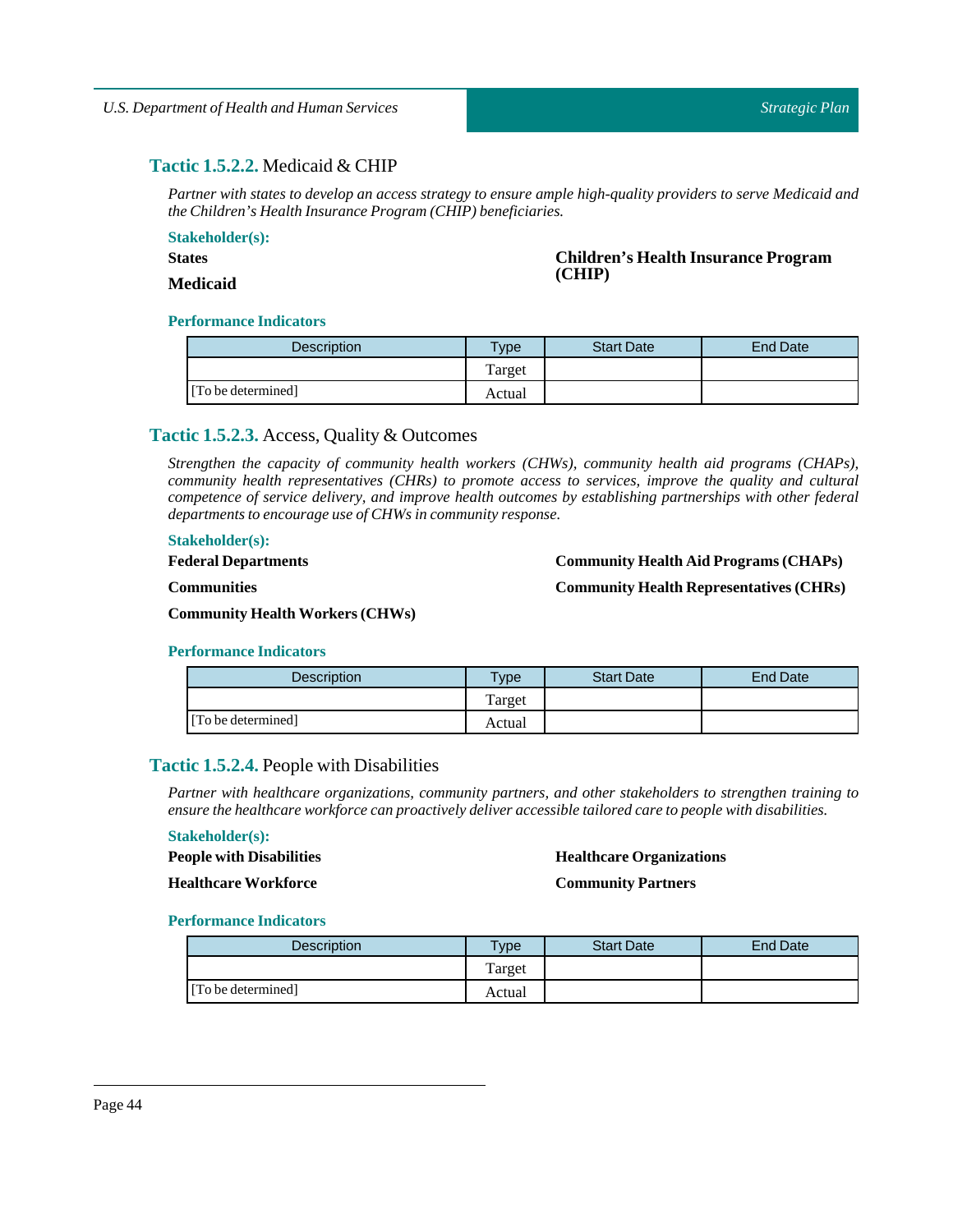## **Tactic 1.5.2.5.** Emergency Medical Services

*Provide support and training at the local level for increased use and availability of community emergency* medical services workforce to reduce the use of 911 for routine care, reduce the strain on emergency rooms, and *mitigate the spread of the Coronavirus Disease 2019* (COVID-19) and other *infections*.

## **Stakeholder(s):**

#### **Emergency Medical Services Workforce**

#### **Performance Indicators**

| <b>Description</b> | Type   | <b>Start Date</b> | <b>End Date</b> |
|--------------------|--------|-------------------|-----------------|
|                    | Target |                   |                 |
| [To be determined] | Actual |                   |                 |

## **Tactic 1.5.2.6.** Best Practices

*Develop and disseminate resources and support convenings to help the health workforce increase its understanding of and access to evidence-informed best practices thatimprove quality of care and outcomes.*

#### **Performance Indicators**

| Description        | Type   | <b>Start Date</b> | <b>End Date</b> |
|--------------------|--------|-------------------|-----------------|
|                    | Target |                   |                 |
| [To be determined] | Actual |                   |                 |

# **Tactic 1.5.2.7.** Standards

*Support national standards for state*, *tribal*, *and local health departments.* 

#### **Stakeholder(s):**

**State Health Departments**

#### **Local Health Departments**

**Tribal Health Departments**

| <b>Description</b> | <b>Type</b> | <b>Start Date</b> | <b>End Date</b> |
|--------------------|-------------|-------------------|-----------------|
|                    | Target      |                   |                 |
| [To be determined] | Actual      |                   |                 |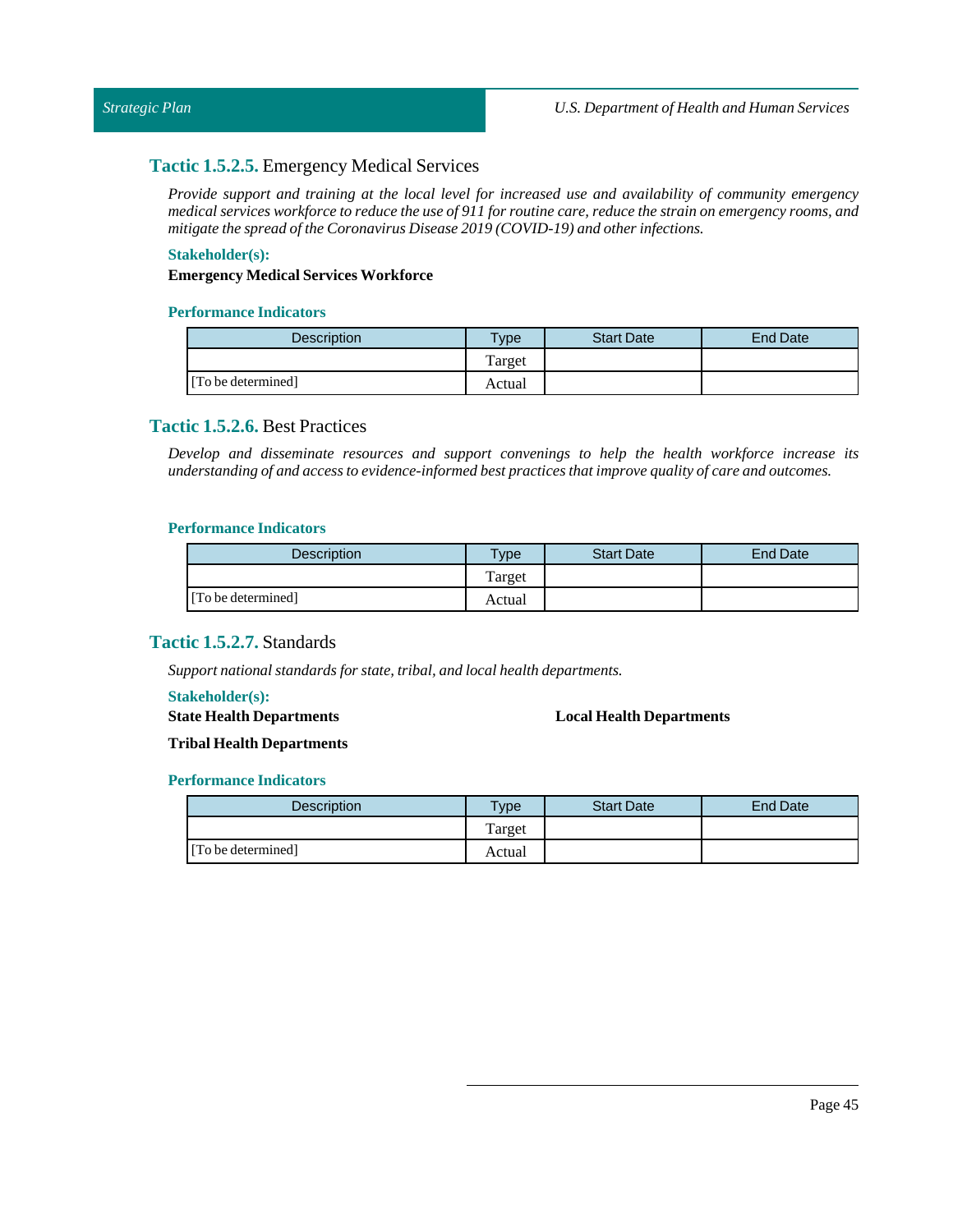## *Strategic Plan*

# **Tactic 1.5.2.8.** Occupational Health & Safety

*Support academic degree programs and research training opportunities in occupational health nursing, occupational medicine, and related areas to provide qualified personnel to work in industry, labor, academia, and governmentto improve occupational health and safety for the U.S. workforce.*

#### **Stakeholder(s):**

**U.S. Workforce**

# **Academia**

**Government**

**Industry Labor**

## **Performance Indicators**

| <b>Description</b> | <b>Type</b> | <b>Start Date</b> | <b>End Date</b> |
|--------------------|-------------|-------------------|-----------------|
|                    | Target      |                   |                 |
| [To be determined] | Actual      |                   |                 |

# **Strategy 1.5.3.** Culture & Linguistics

*Strengthen the integration of culturally- and linguistically-appropriate and effective care into the services delivered by the health workforce*

#### **Stakeholder(s):**

## **Health Workforce**

## **Performance Indicators**

| <b>Description</b> | <b>Type</b> | <b>Start Date</b> | <b>End Date</b> |
|--------------------|-------------|-------------------|-----------------|
|                    | Target      |                   |                 |
| [To be determined] | Actual      |                   |                 |

## **Tactic 1.5.3.1.** Training

*Partner with states, Federally Qualified Health Centers (FQHC), clinics, colleges, universities, and schools, other community based organizations and the private sector to ensure the health workforce is appropriately and adequately trained with culturally-appropriate, evidence-based strategies and education modules for addressing systemic bias and racism, ableism, ageism, and transphobia to reduce health disparities in the communities they serve.*

| <b>Stakeholder(s):</b>                           |                                      |
|--------------------------------------------------|--------------------------------------|
| <b>Health Workforce</b>                          | <b>Universities</b>                  |
| <b>States</b>                                    | <b>Schools</b>                       |
| <b>Federally Qualified Health Centers (FQHC)</b> | <b>Community-Based Organizations</b> |
| <b>Clinics</b>                                   | <b>Private Sector</b>                |
| <b>Colleges</b>                                  |                                      |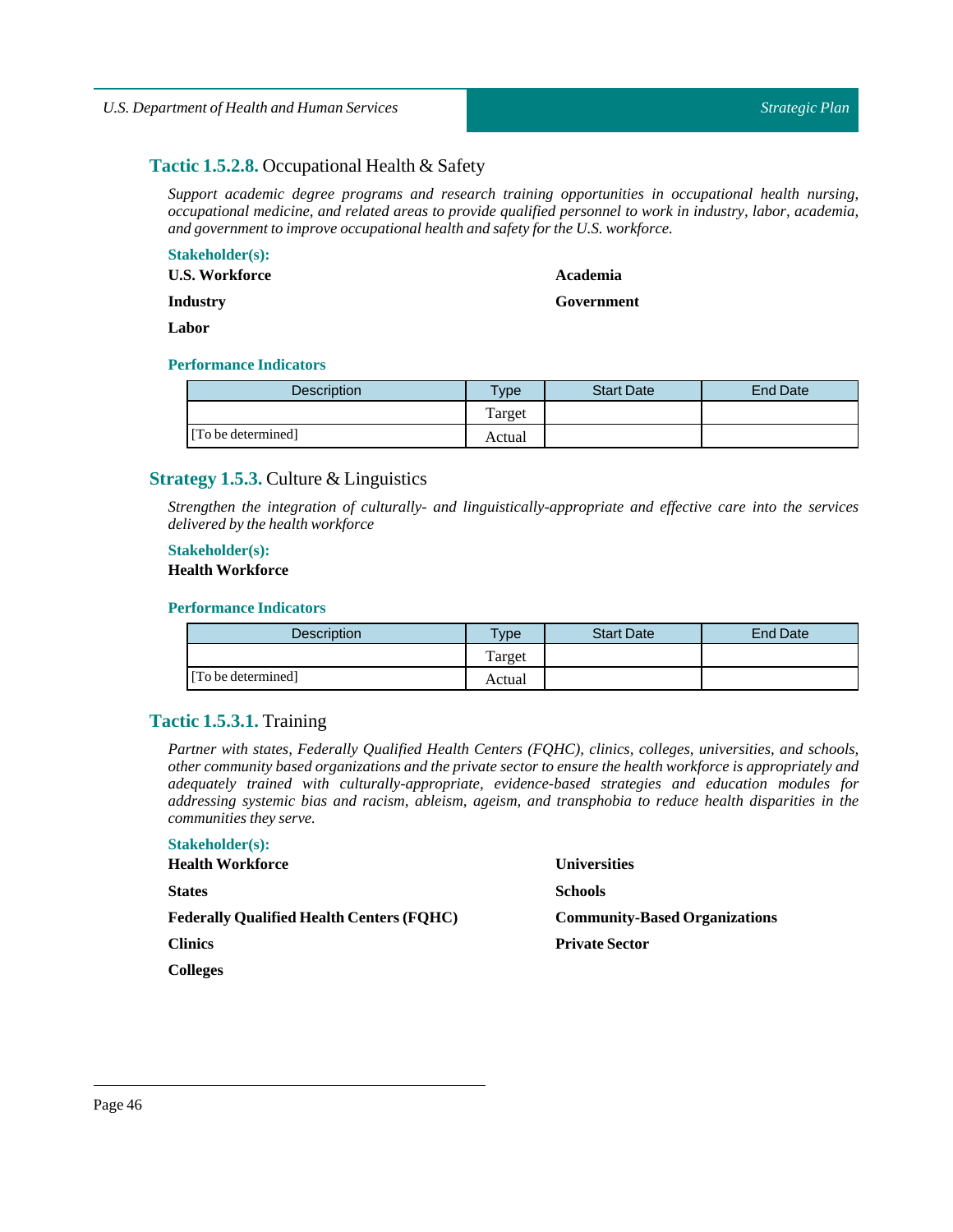| <b>Description</b> | <b>Type</b> | <b>Start Date</b> | End Date |
|--------------------|-------------|-------------------|----------|
|                    | Target      |                   |          |
| [To be determined] | Actual      |                   |          |

# **Tactic 1.5.3.2.** Training, Assistance & CLAS

*Coordinate with grant recipients and other funded partners to support training, technical assistance, and use of the National Standards for Culturally and Linguistically Appropriate Services (CLAS) in health and healthcare and cultural humility as foundations for effective and equitable provision of healthcare.*

## **Stakeholder(s):**

## **Grant Recipients Funded Partners**

#### **Performance Indicators**

| Description        | $v_{\rm p}$ | <b>Start Date</b> | <b>End Date</b> |
|--------------------|-------------|-------------------|-----------------|
|                    | Target      |                   |                 |
| [To be determined] | Actual      |                   |                 |

## **Tactic 1.5.3.3.** Equity & Inclusion

Promote equity and inclusion, including as it relates to race, ethnicity, disability, gender, gender identity, and *sexual orientation,in global commitments, resolutions, and strategies affecting the global health workforce.*

| <b>Description</b> | Type   | <b>Start Date</b> | <b>End Date</b> |
|--------------------|--------|-------------------|-----------------|
|                    | Target |                   |                 |
| [To be determined] | Actual |                   |                 |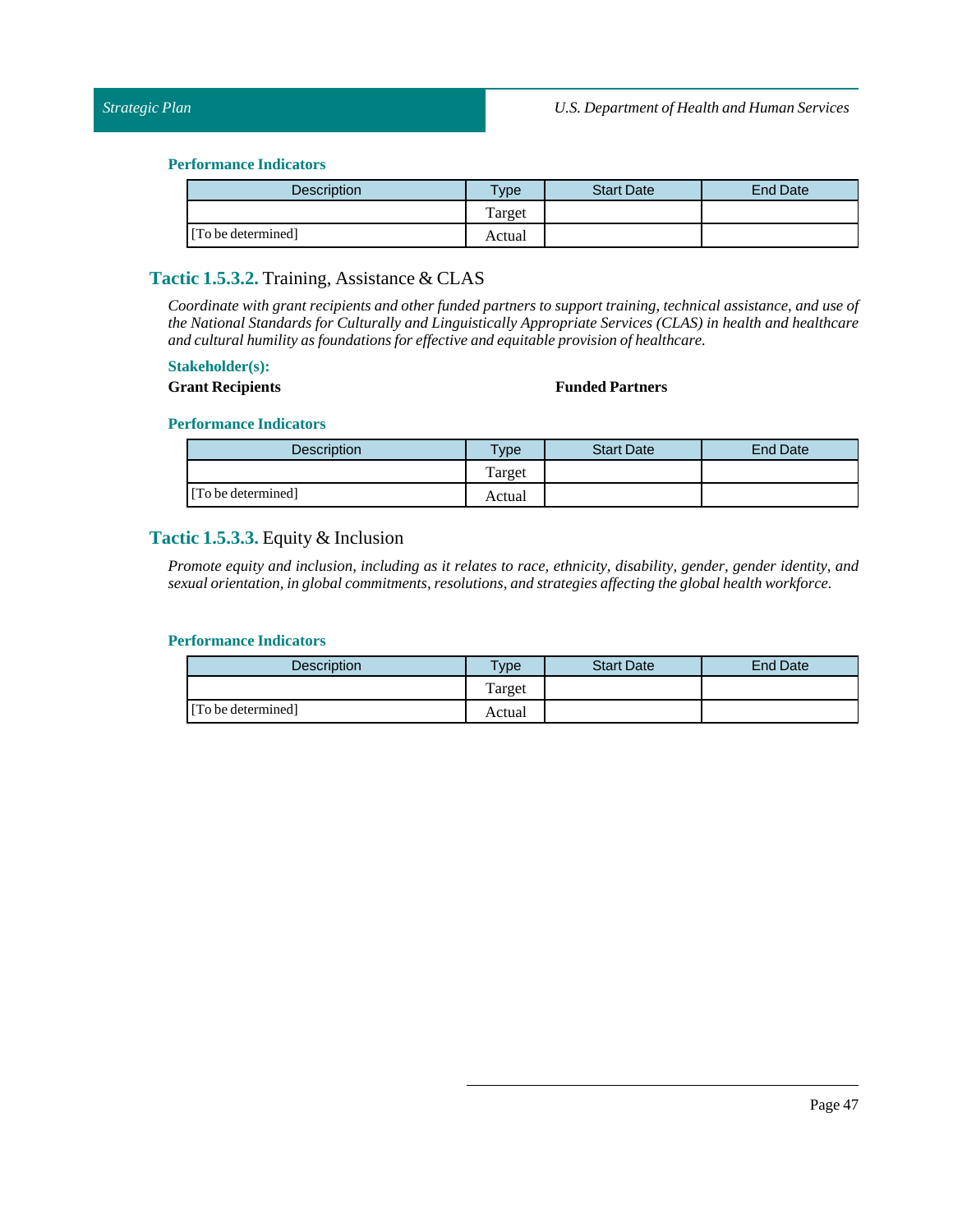# **2. Health Conditions & Outcomes**

*Safeguard and Improve National and Global Health Conditions and Outcomes*

HHSis dedicated to safeguarding and improving health conditions and health outcomes for everyone. The Department improves capabilities to predict, prevent, prepare for, respond to, and recover from disasters, public health and medical emergencies, and threats, domestically and abroad. The Department protects individuals, families, and communities from infectious disease and prevent non-communicable disease through the development and equitable delivery of effective, innovative, readily available, treatments, therapeutics, medical devices, and vaccines. HHS enhances the promotion of healthy behaviors to reduce occurrence and disparities in preventable injury, illness, and death. The Department also mitigates the impacts of environmental factors, including climate change, on health outcomes.

## **2.1.** Disasters, Emergencies & Threats

*Improve capabilities to predict, prevent, prepare for, respond to, and recover from disasters, public health and medical emergencies, and threats across the nation and globe*

HHS invests in strategies to predict, prevent, prepare for, respond to, and recover from emergencies, disasters, and threats. HHS leverages opportunities to improve collaboration and coordination, to build capacity and foster readiness for effective emergency and disaster response. HHS advances comprehensive planning for mitigation and response. HHS also applies knowledge gained from the effective and efficient use and application of technology, data, and research to improve preparedness and health and human services outcomes during emergencies and disasters.

Performance Goals ~ The HHS Annual Performance Plan provides information on the Department's measures of progress towards achieving the goals and objectives described in the HHS Strategic Plan for FY 2022–2026. Below are the related performance measures for this Objective.

## **Stakeholder(s):**

| <b>Contributing OpDivs and StaffDivs:</b>                                                                                 | ONC                                                                                                                         |
|---------------------------------------------------------------------------------------------------------------------------|-----------------------------------------------------------------------------------------------------------------------------|
| ACF, ACL, ASPE, ASPR, ATSDR, CDC, CMS, FDA,<br>HRSA, IHS, NIH, OASH, OCR, OGA, and ONC work<br>to achieve this objective. | <b>HHS Partners:</b><br>HHS OpDivs and StaffDivs engage and work with a                                                     |
| <b>ACF</b>                                                                                                                | broad range of partners and stakeholders to im-<br>plement the strategies and achieve this Objective.<br>They include       |
| ACL                                                                                                                       |                                                                                                                             |
| <b>ASPE</b>                                                                                                               | <b>Centers of Excellence in Regulatory</b><br><b>Science and Innovation (CERSI):</b><br>Cooperative Agreement Grant Program |
| <b>ASPR</b>                                                                                                               |                                                                                                                             |
| <b>ATSDR</b>                                                                                                              | <b>Combating Antibiotic-Resistant Bacteria</b><br><b>Biopharmaceutical Accelerator</b>                                      |
| <b>CDC</b>                                                                                                                | $(CARB-X)$ :<br>Joint Oversight Committee                                                                                   |
| <b>CMS</b>                                                                                                                | <b>Domestic Mutual Reliance</b>                                                                                             |
| <b>FDA</b>                                                                                                                |                                                                                                                             |
| <b>HRSA</b>                                                                                                               | <b>European Medicines Agency (EMA):</b><br>$COVID-19$                                                                       |
| <b>IHS</b>                                                                                                                | <b>Expert Committee on Biological</b>                                                                                       |
| <b>NIH</b>                                                                                                                | <b>Standardization</b>                                                                                                      |
| <b>OASH</b>                                                                                                               | <b>Department of Defense (DoD):</b><br>$[MOU 225-19-001]$                                                                   |
| OCR                                                                                                                       | $\sim$ continued next page                                                                                                  |
| OGA                                                                                                                       |                                                                                                                             |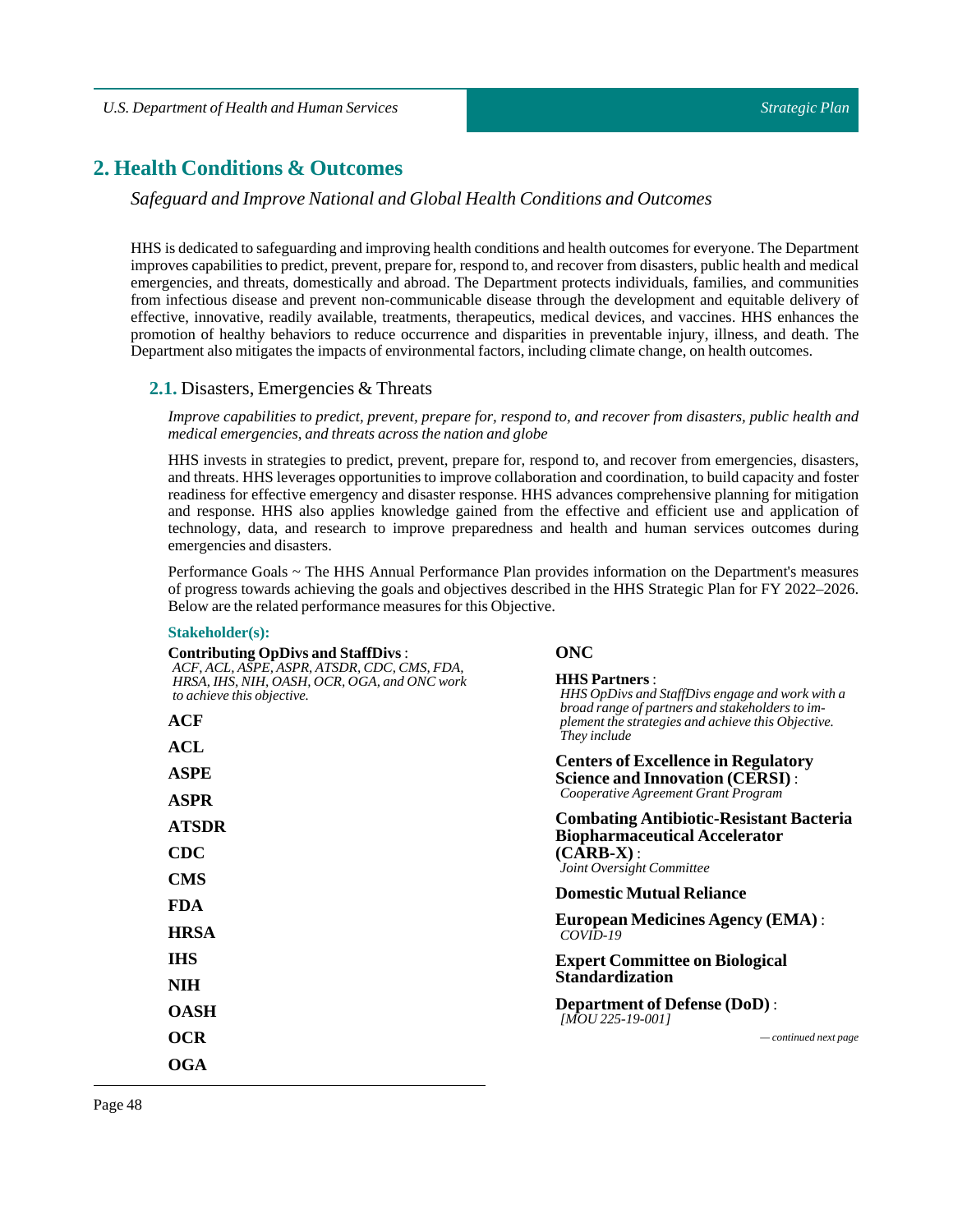## *Strategic Plan*

*U.S. Department of Health and Human Services*

*Stakeholders (continued)*

**HHS Public Health Emergency Medical Countermeasures Enterprise (PHEMCE)** : *[MOU 225-13-0028]*

**FDA** : *[MOU 225-19-001] [MOU 225-13-0028] [MOU 225-21-006]*

**National Institute of Standards and Technology** : *[MOU 225-21-006]*

**Food Emergency Response Network (FERN)**

**Forum on Medical and Public Health Preparedness for Disasters and Emergencies**

**Global Polio Eradication Initiative**

**Global Regulatory Harmonization and Convergence**

**Interagency Board for Emergency Preparedness and Response**

**International Coalition of Medicines Regulatory Authorities(ICMRA)**

**Measles & Rubella Initiative (M&RI)**

**National Integrated Food Safety System (IFSS)**

**One Health**

**Pediatric Cluster**

**Rapid Response Teams**

**US-Canada Regulatory Cooperation Council (RCC)**

**WHO Collaborating Centres for Biological Standardization**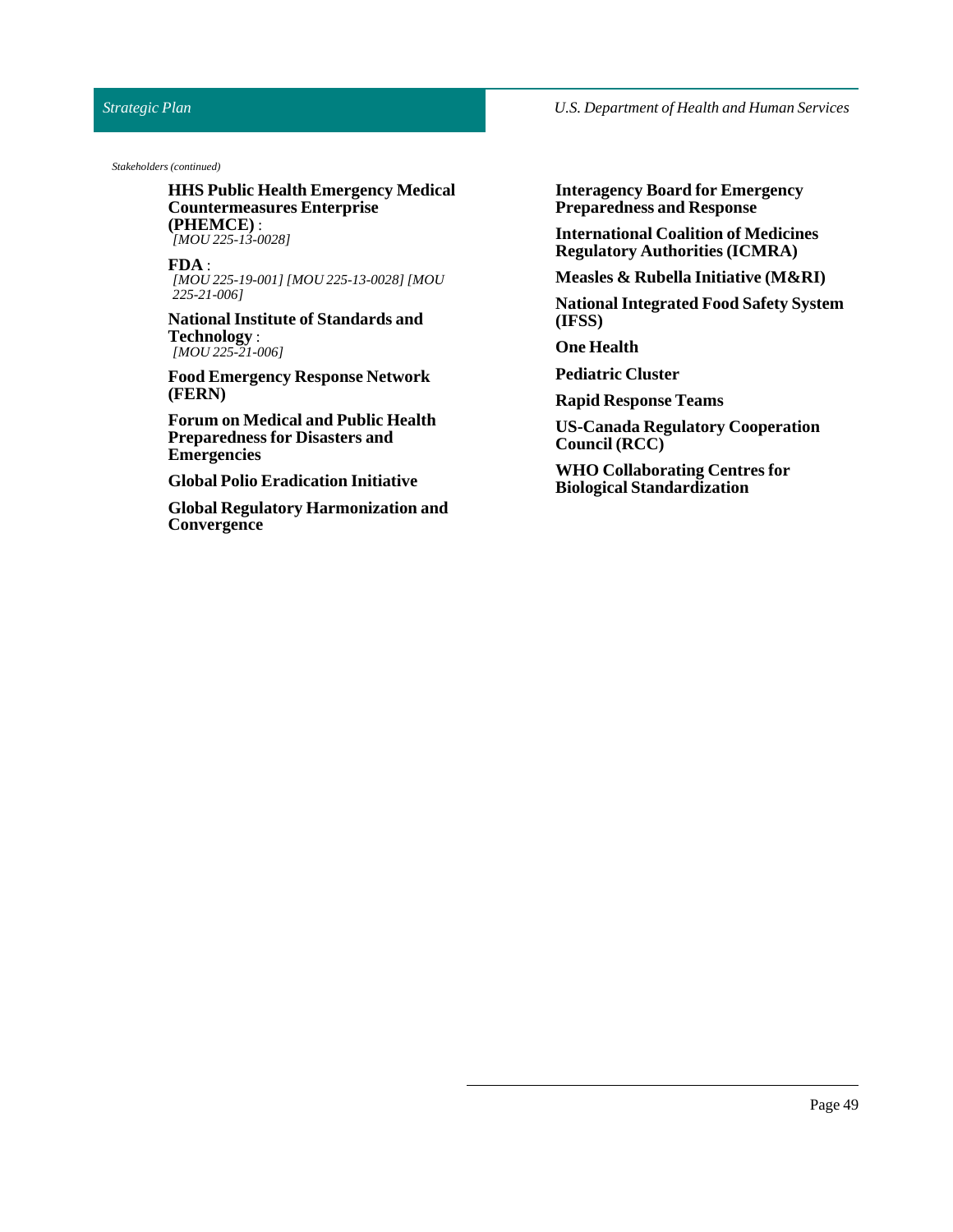#### **Performance Measure 2.1.1 Countermeasures**

| <b>Description</b>                                                        | Type   | <b>Status</b> | <b>Start Date</b> | End Date | <b>Number</b> |
|---------------------------------------------------------------------------|--------|---------------|-------------------|----------|---------------|
| Increase the number                                                       | Target | Increased     |                   |          |               |
| of new licensed<br>medical<br>countermeasures<br>across BARDA<br>programs | Actual |               |                   |          |               |

#### **Performance Measure 2.1.2 FETP Graduates**

| <b>Description</b>                                                                             | Type   | <b>Status</b> | <b>Start Date</b> | End Date | <b>Number</b> |
|------------------------------------------------------------------------------------------------|--------|---------------|-------------------|----------|---------------|
| Number of                                                                                      | Target |               |                   |          |               |
| cumulative Field<br>Epidemiology<br><b>Training Program</b><br>(FETP) - Frontline<br>graduates | Actual |               |                   |          |               |

#### **Performance Measure 2.1.3 Funding Pathway**

| <b>Description</b>                                                                                                                                                               | Type   | <b>Status</b> | <b>Start Date</b> | <b>End Date</b> |
|----------------------------------------------------------------------------------------------------------------------------------------------------------------------------------|--------|---------------|-------------------|-----------------|
| By 2026, establish a                                                                                                                                                             | Target | Established   |                   |                 |
| formalized funding pathway<br>for the development,<br>validation, and regulatory<br>review of diagnostic<br>technologies to enhance<br>surveillance and pandemic<br>preparedness | Actual |               |                   |                 |

#### **Performance Measure 2.1.4 Antivirals**

| <b>Description</b>                                                                                                | Type   | <b>Status</b> | <b>Start Date</b> | <b>End Date</b> | <b>Number</b> |
|-------------------------------------------------------------------------------------------------------------------|--------|---------------|-------------------|-----------------|---------------|
| By 2026, advance the                                                                                              | Target | Advanced      |                   |                 |               |
| preclinical or clinical<br>development of 10<br>antivirals for current<br>or future infectious<br>disease threats | Actual |               |                   |                 |               |

# **Strategy 2.1.1.** Collaboration & Coordination

*Leverage opportunities for improved collaboration and coordination to strengthen capacity for effective emergency and disaster readiness, response, and recovery*

Expand and build HHS support and assistance to state, tribal, local, and territorial partners, and communities to strengthen the capacity and resilience of public health departments and laboratory operations and facilities to meet needs and demand during response and recovery efforts. Strengthen the coordination between domestic and international stakeholders and modernization of programs, policies, guidance, and funding mechanisms to support robust emergency and disaster response planning, infrastructure, and capabilities, including disaster human services capabilities. Foster collaboration between key partners and stakeholders at the federal, state, tribal, local, and territorial levels, including partner organizations like the Federal Emergency Management Agency, private sector organizations, and global partners like the World Health Organization to increase awareness of opportunities to develop integrated guidance and plans as well as fill gaps in service and critical functions necessary to better anticipate, identify, and promptly respond to threats, emergencies, and disasters.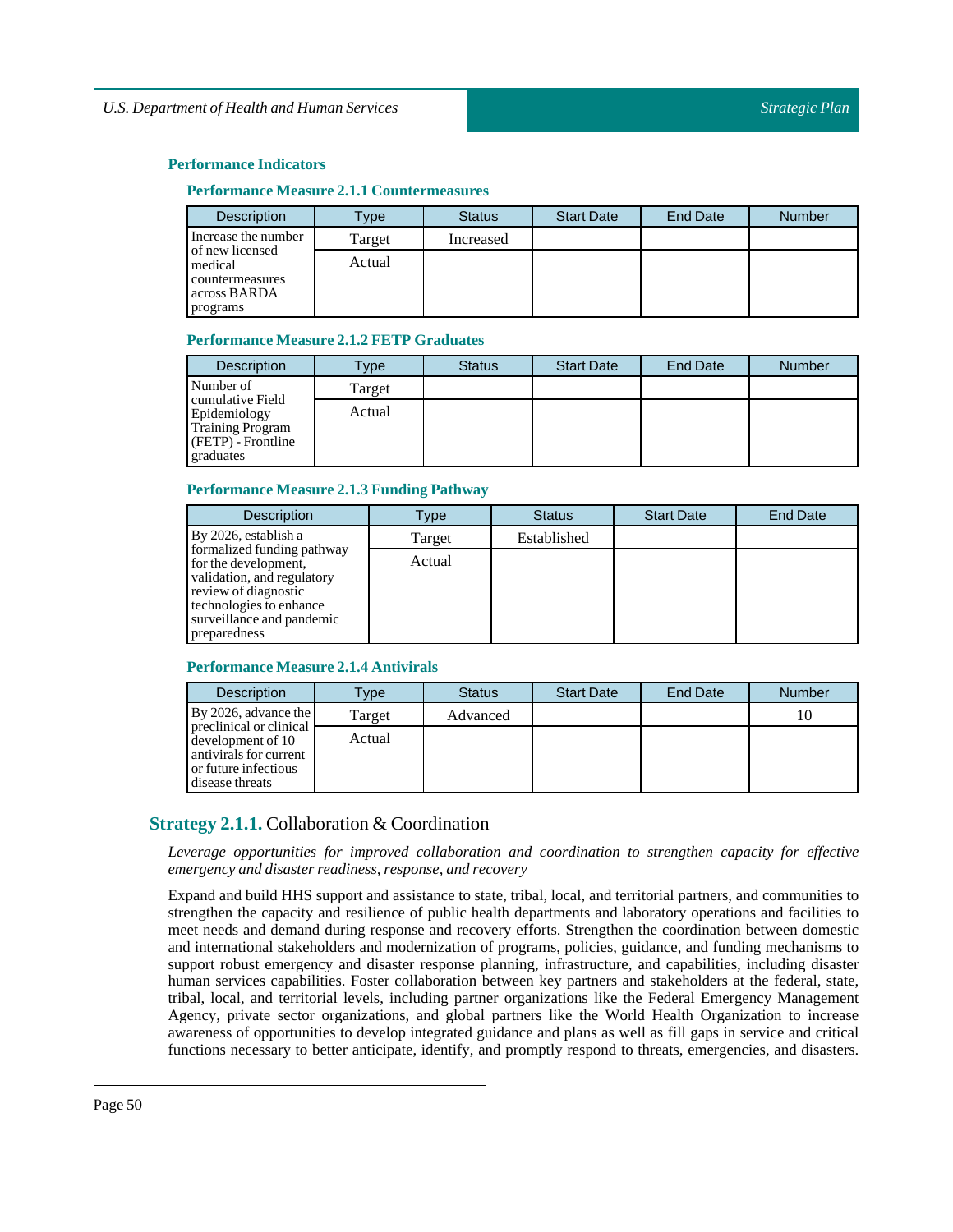Address health disparities and promote trust, and community resilience, especially for underserved communities disproportionately affected by emergencies, by improving engagement and collaboration across federal, state, tribal, local, and territorial stakeholders and community organizations, and with relevant international partners, ensuring response efforts are informed by health and human services equity principles. Focus resources on developing the capacity of the HHS emergency response workforce through effective training and technical assistance to improve the Department's readiness to meet the needs and demands of all communities they support during emergency response and recovery efforts.

## **Performance Indicators**

| <b>Description</b> | $T$ <sub>V</sub> $pe$ | <b>Start Date</b> | <b>End Date</b> |
|--------------------|-----------------------|-------------------|-----------------|
|                    | Target                |                   |                 |
| [To be determined] | Actual                |                   |                 |

## **Strategy 2.1.2.** Mitigation & Response

*Plan for mitigation and response, including the communication and dissemination of information, the development and availability of medical countermeasures, and the use of regulatory flexibilities*

## **Performance Indicators**

| <b>Description</b> | $T$ vpe | <b>Start Date</b> | <b>End Date</b> |
|--------------------|---------|-------------------|-----------------|
|                    | l'arget |                   |                 |
| [To be determined] | Actual  |                   |                 |

## **Tactic 2.1.2.1.** Countermeasures

*Advance the development and availability of safe effective medical countermeasures to support preparedness and response efforts, and maximize their effective use by providing comprehensive and accessible guidance and public health communications to critical partners, including distribution and response networks, academic partners, hospital systems, clinical organizations, and the public.*

#### **Performance Indicators**

| <b>Description</b> | Type   | <b>Start Date</b> | End Date |
|--------------------|--------|-------------------|----------|
|                    | Target |                   |          |
| [To be determined] | Actual |                   |          |

# **Tactic 2.1.2.2.** Supply Chain

*Build a diverse, agile U.S. public health supply chain while sustaining long-term domestic manufacturing capability for medical countermeasures and medical products to reduce and prevent shortages and ensure continuous supply during times of need.*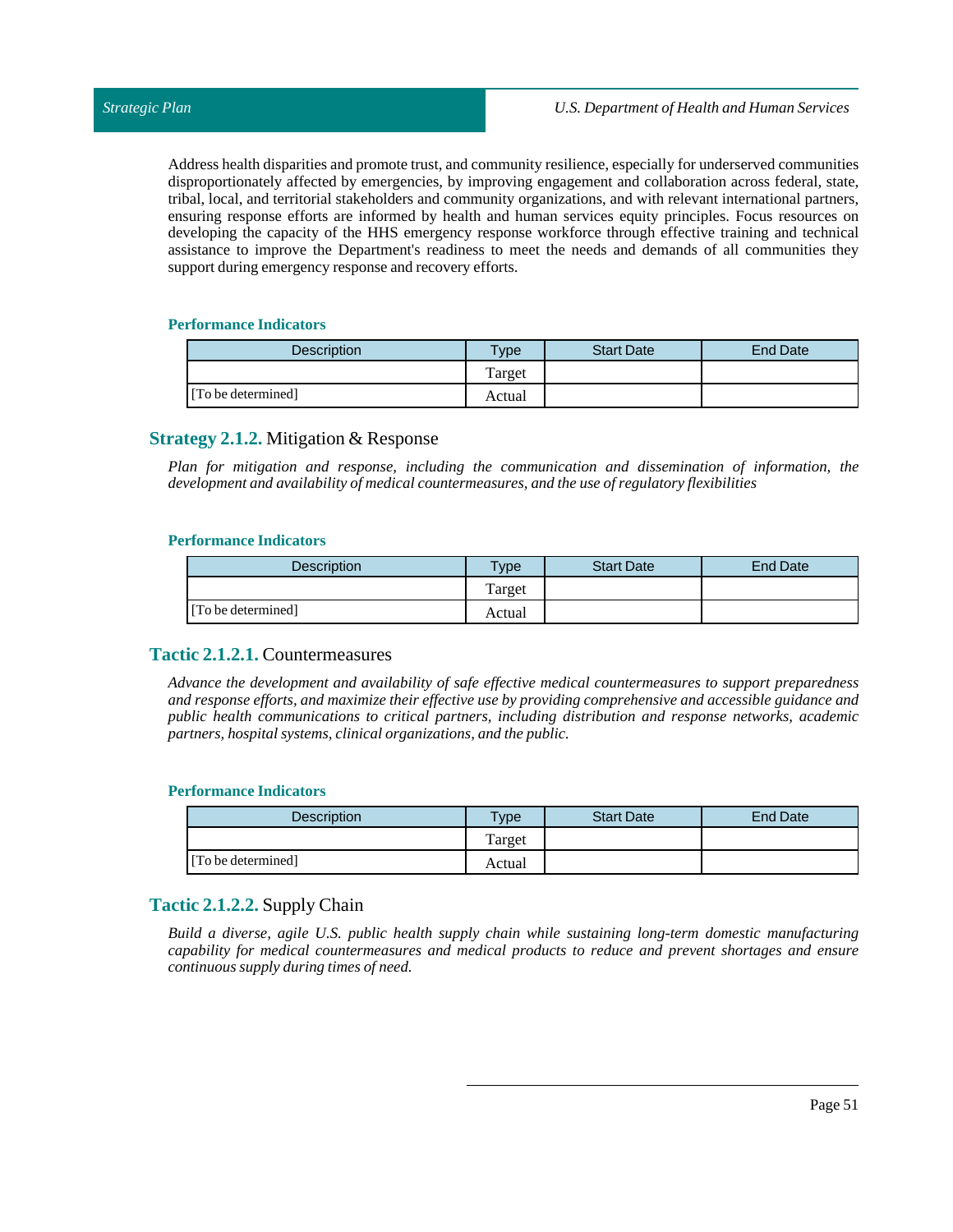| <b>Description</b> | $T$ ype | <b>Start Date</b> | End Date |
|--------------------|---------|-------------------|----------|
|                    | Target  |                   |          |
| [To be determined] | Actual  |                   |          |

# **Tactic 2.1.2.3.** Waivers & Systems

Ensure that HHS is prepared to make effective use of available waiver options and systems in place to expand *and maximize flexibilities when a public health emergency is declared, ensuring response efforts can scale to readily support communities.*

#### **Performance Indicators**

| <b>Description</b> | <b>Type</b> | <b>Start Date</b> | <b>End Date</b> |
|--------------------|-------------|-------------------|-----------------|
|                    | Target      |                   |                 |
| [To be determined] | Actual      |                   |                 |

## **Tactic 2.1.2.4.** Flexibilities

*Facilitate communication and coordination with public and private partners to leverage existing flexibilities* and make new flexibilities available for the benefit of response efforts during a public health emergencies and *disasters.*

## **Stakeholder(s):**

**Public Partners Private Partners**

## **Performance Indicators**

| <b>Description</b> | $T$ vpe | <b>Start Date</b> | <b>End Date</b> |
|--------------------|---------|-------------------|-----------------|
|                    | Target  |                   |                 |
| [To be determined] | Actual  |                   |                 |

## **Tactic 2.1.2.5.** Partnerships

*Leverage and expand partnerships with state, tribal, local, and territorial partners and community-based, faith-based, and non-profit organizations as well as international partners to generate and disseminate risk communication and outreach materials that are evidence-based and culturally appropriate to improve awareness, knowledge, and uptake of mitigation measures during emergencies and disasters.*

| <b>Stakeholder(s):</b>      |                                      |
|-----------------------------|--------------------------------------|
| <b>State Partners</b>       | <b>Community-Based Organizations</b> |
| <b>Tribal Partners</b>      | <b>Faith-Based Organizations</b>     |
| <b>Local Partners</b>       | <b>Non-Profit Organizations</b>      |
| <b>Territorial Partners</b> | <b>International Partners</b>        |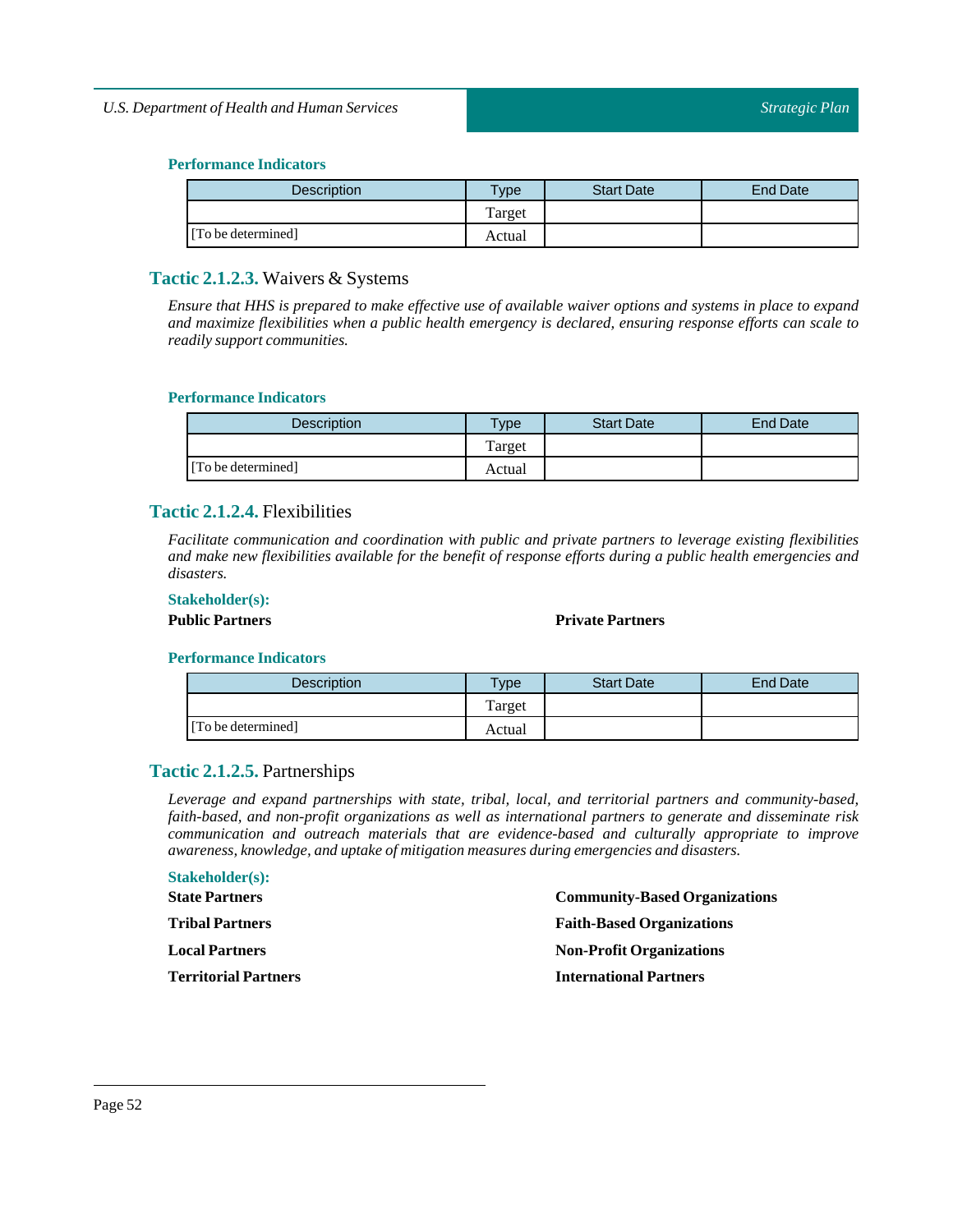| <b>Description</b> | $T$ ype | <b>Start Date</b> | End Date |
|--------------------|---------|-------------------|----------|
|                    | Target  |                   |          |
| [To be determined] | Actual  |                   |          |

# **Tactic 2.1.2.6.** Communications

*Disseminate consistent and plain language communications to ensure affected individuals and communities, including those living or working in high-risk areas, are notified in a timely, culturally-tailored manner to minimize risk and ensure their safety.*

#### **Performance Indicators**

| <b>Description</b> | $T$ <sub>ype</sub> | <b>Start Date</b> | <b>End Date</b> |
|--------------------|--------------------|-------------------|-----------------|
|                    | Target             |                   |                 |
| [To be determined] | Actual             |                   |                 |

## **Tactic 2.1.2.7.** PHIB

*Ensure the resilience of the public health industrial base (PHIB) supply chain with improvements in the robustness, visibility and agility of the supply chain in coordination with interagency and private sector partners; wherein robustness includes broadening domestic manufacturing capacity and diversification of sources, visibility includes increased transparency and mapping of PHIB supply chains, and agility is an improved flexibility and responsiveness of actors in the system.*

#### **Stakeholder(s):**

#### **Public Health Industrial Base (PHIB)**

#### **Performance Indicators**

| Description        | $T$ <sub>V</sub> $pe$ | <b>Start Date</b> | End Date |
|--------------------|-----------------------|-------------------|----------|
|                    | Target                |                   |          |
| [To be determined] | Actual                |                   |          |

## **Strategy 2.1.3.** Technology, Data & Research

*Apply lessons learned from the use and application of technology, data, and research to improve preparedness and health and human services outcomes during emergencies and disasters*

| <b>Description</b> | $T$ <sub>V</sub> $pe$ | <b>Start Date</b> | End Date |
|--------------------|-----------------------|-------------------|----------|
|                    | Target                |                   |          |
| [To be determined] | Actual                |                   |          |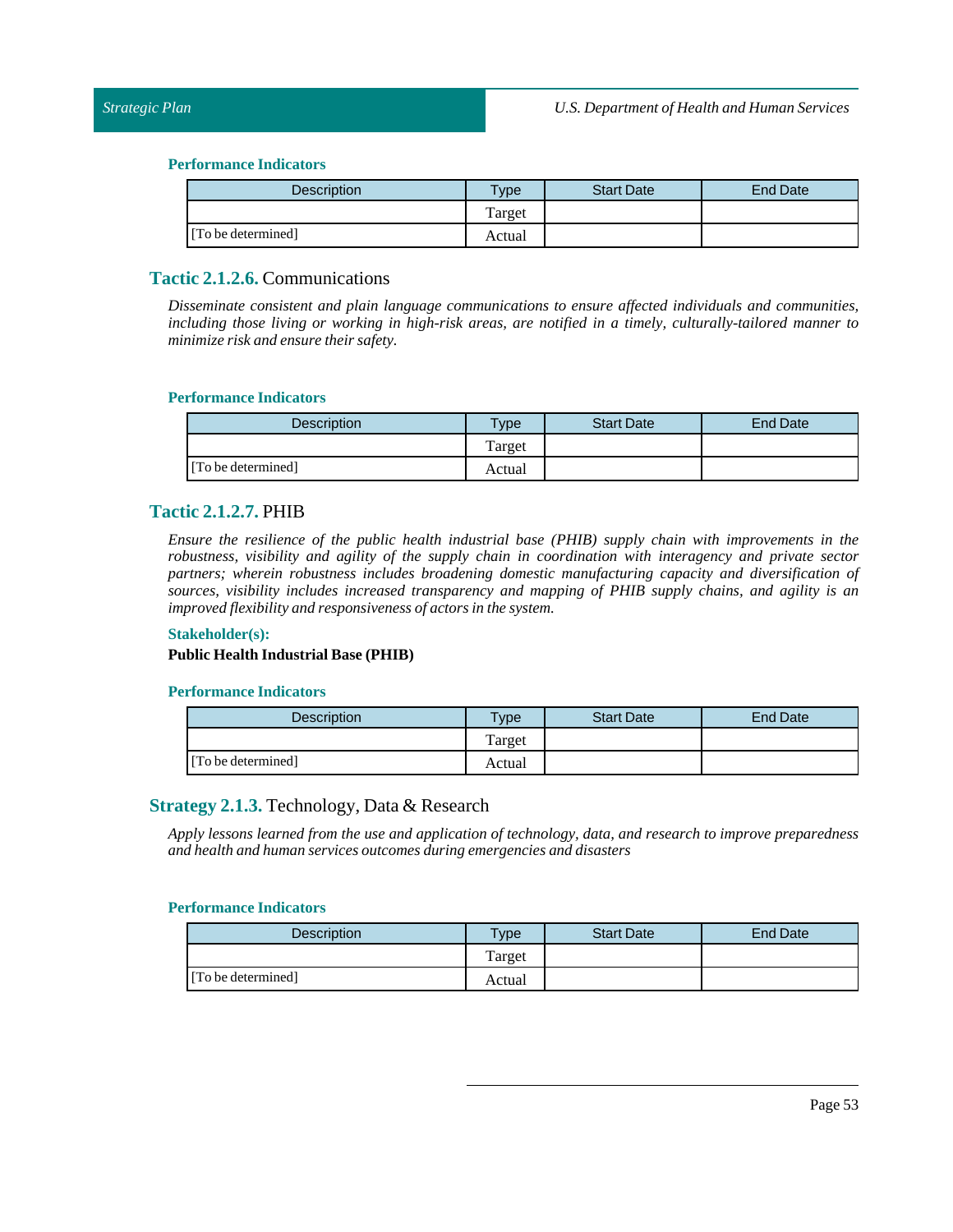## **Tactic 2.1.3.1.** Data

*Enhance research, analytic, and learning capabilities through more efficient, accurate, and trusted collection,* application, and integration of data from new and existing data streams across a series of disciplines, including *demographic, environmental, genetic or genomic, biomedical, economic, geospatial, and ecological data, to better understand health impacts of emergencies and disasters.*

#### **Performance Indicators**

| <b>Description</b> | $T$ <sub>V</sub> $pe$ | <b>Start Date</b> | <b>End Date</b> |
|--------------------|-----------------------|-------------------|-----------------|
|                    | Target                |                   |                 |
| [To be determined] | Actual                |                   |                 |

# **Tactic 2.1.3.2.** Surveillance & Monitoring

*Improve coordination and collaboration efforts with federal, state, tribal, local, territorial, and international partners to enhance integrated surveillance and monitoring capacity to ensure equity in emergency response planning, coordination, and delivery and sustaining global health security.*

#### **Stakeholder(s):**

| <b>Federal Partners</b> | <b>Local Partners</b>         |
|-------------------------|-------------------------------|
| <b>State Partners</b>   | <b>Territorial Partners</b>   |
| <b>Tribal Partners</b>  | <b>International Partners</b> |

#### **Performance Indicators**

| <b>Description</b> | <b>Type</b> | <b>Start Date</b> | <b>End Date</b> |
|--------------------|-------------|-------------------|-----------------|
|                    | Target      |                   |                 |
| [To be determined] | Actual      |                   |                 |

## **Tactic 2.1.3.3.** IT

*Invest in modernizing information technology infrastructure to foster data sharing and interoperability across systems in coordination with partners to ensure data insights are representative, actionable, and readily available to decisionmakers and researchers before, during, and after an emergency or disaster to inform preparedness, response, and forecasting.*

#### **Performance Indicators**

| <b>Description</b> | <b>Type</b> | <b>Start Date</b> | End Date |
|--------------------|-------------|-------------------|----------|
|                    | Target      |                   |          |
| [To be determined] | Actual      |                   |          |

## **Tactic 2.1.3.4.** Countermeasures & Equipment

*Leverage data collection, monitoring, and reporting systems, including critical demographic data, to improve the production, availability, and equitable supply of necessary countermeasures and medical equipment, including Personal Protective Equipment (PPE), when they are needed during emergencies and disasters.*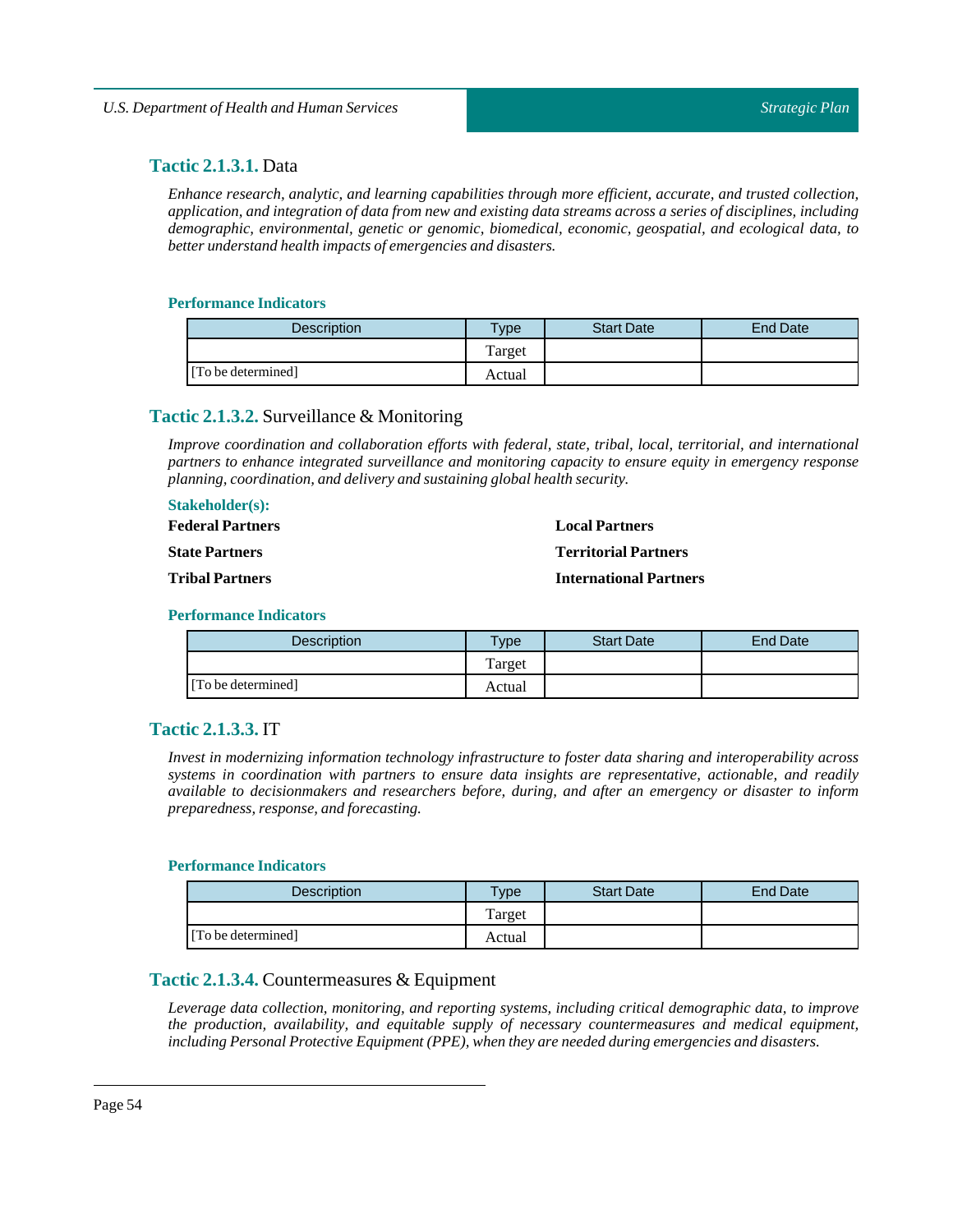| Description        | Type   | <b>Start Date</b> | End Date |
|--------------------|--------|-------------------|----------|
|                    | Target |                   |          |
| [To be determined] | Actual |                   |          |

## **Tactic 2.1.3.5.** Health Impacts

*Provide training, education, and technical assistance to foster a multidisciplinary cadre of culturally-appropriate public health and research professionals to conduct studies to better understand the human health impacts, including mental health, of public health emergencies and disasters, especially among especially among groups that are disproportionately affected.*

#### **Performance Indicators**

| Description        | $v_{\rm p}$ | <b>Start Date</b> | End Date |
|--------------------|-------------|-------------------|----------|
|                    | Target      |                   |          |
| [To be determined] | Actual      |                   |          |

## **Tactic 2.1.3.6.** Medical Countermeasures

*Support innovative research and development for medical countermeasures, including clinical trials, and data integration capabilities to better prepare for and support safe and healthy outcomes during emergencies and disasters.*

| <b>Description</b> | $T$ <sub>ype</sub> | <b>Start Date</b> | End Date |
|--------------------|--------------------|-------------------|----------|
|                    | Target             |                   |          |
| [To be determined] | Actual             |                   |          |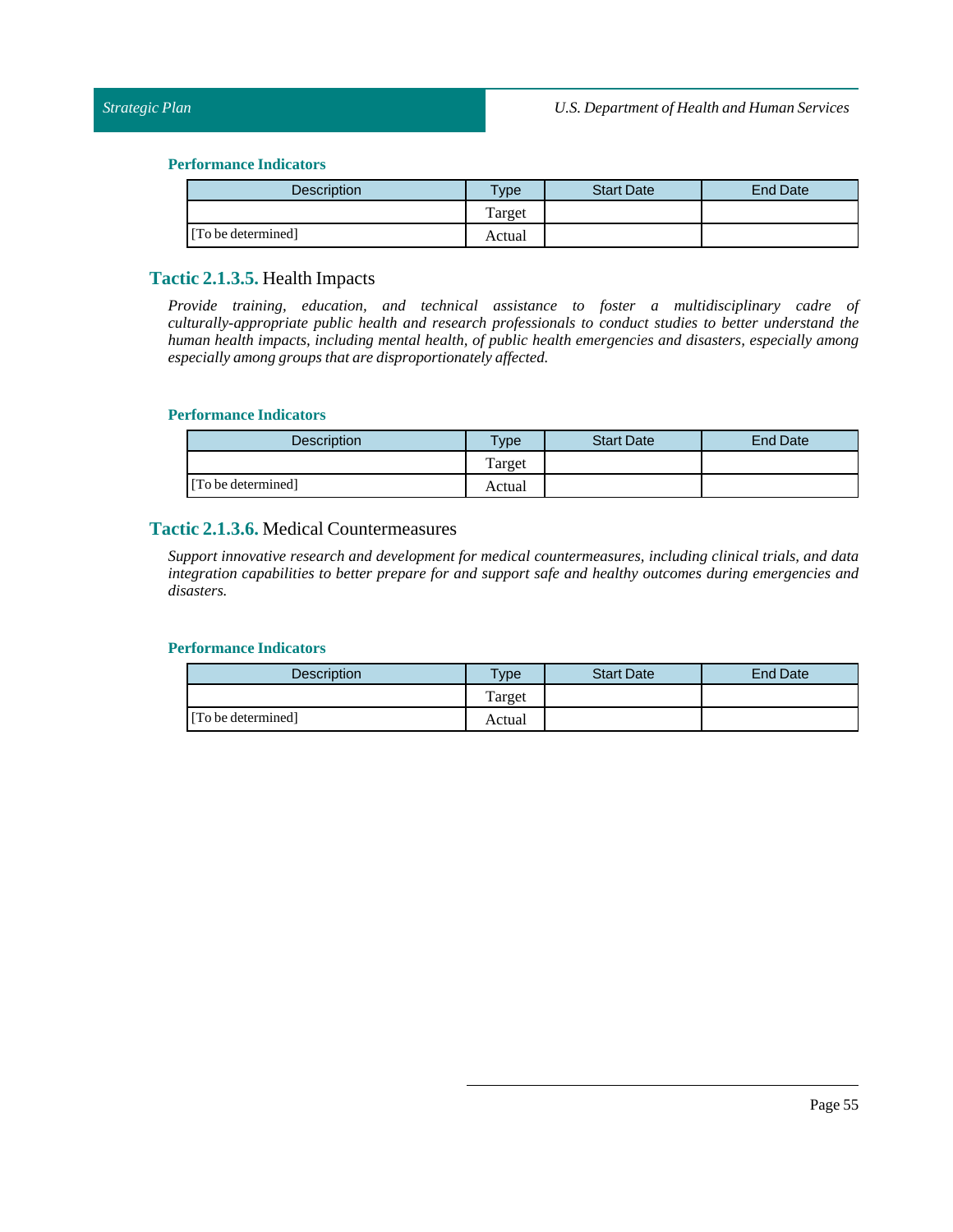## **2.2.** Diseases

*Protect individuals, families, and communities from infectious disease and non-communicable disease through equitable access to effective, innovative, readily available diagnostics, treatments, therapeutics, medical devices, and vaccines*

HHS is working on strategies to protect the public from known and emerging infectious diseases and prevent non-communicable diseases, including cardiovascular diseases, cancer, diabetes, and other chronic conditions. HHS advances the development and delivery of safe and effective, and innovative diagnostics, treatments, therapeutics, medical devices, and vaccines. HHS invests in innovative technology and development to ensure the supply and availability of diagnostics, treatments, therapeutics, medical devices, and vaccines while leveraging resources and collaborations to support and apply research, evaluation, and data insights about non-communicable and infectious disease.

Performance Goals ~ The HHS Annual Performance Plan provides information on the Department's measures of progress towards achieving the goals and objectives described in the HHS Strategic Plan for FY 2022–2026. Below are the related performance measures for this Objective.

#### **Stakeholder(s):**

| plement the strategies and achieve this Objective.<br>They include:<br><b>Antimicrobial Resistance/National</b> |  |  |                                            |
|-----------------------------------------------------------------------------------------------------------------|--|--|--------------------------------------------|
|                                                                                                                 |  |  | <b>Antimicrobial Resistance Monitoring</b> |
| <b>System (NARMS)</b>                                                                                           |  |  |                                            |
| <b>Board of Scientific Counselors</b>                                                                           |  |  |                                            |
| <b>Deputy Director for Infectious Diseases</b>                                                                  |  |  |                                            |
| <b>Healthcare Infection Control Practices</b>                                                                   |  |  |                                            |
| <b>Advisory Committee (HICPAC)</b>                                                                              |  |  |                                            |
| <b>Partnership for Food Protection (PFP)</b>                                                                    |  |  |                                            |
|                                                                                                                 |  |  |                                            |
| <b>Public Health Emergency Medical</b><br><b>Countermeasures Enterprise</b>                                     |  |  |                                            |
| (PHEMCE)                                                                                                        |  |  |                                            |
| <b>Retail Food Flexible Funding Model</b>                                                                       |  |  |                                            |
| <b>Cooperative Agreement Program (CAP)</b>                                                                      |  |  |                                            |
| <b>Retail Food Safety Regulatory</b>                                                                            |  |  |                                            |
| <b>Association Collaborative</b>                                                                                |  |  |                                            |
| <b>State Produce Implementation</b>                                                                             |  |  |                                            |
| <b>Cooperative Agreement Program (CAP)</b>                                                                      |  |  |                                            |
|                                                                                                                 |  |  |                                            |

*HHS OpDivs and StaffDivs engage and work with a broad range of partners and stakeholders to im-*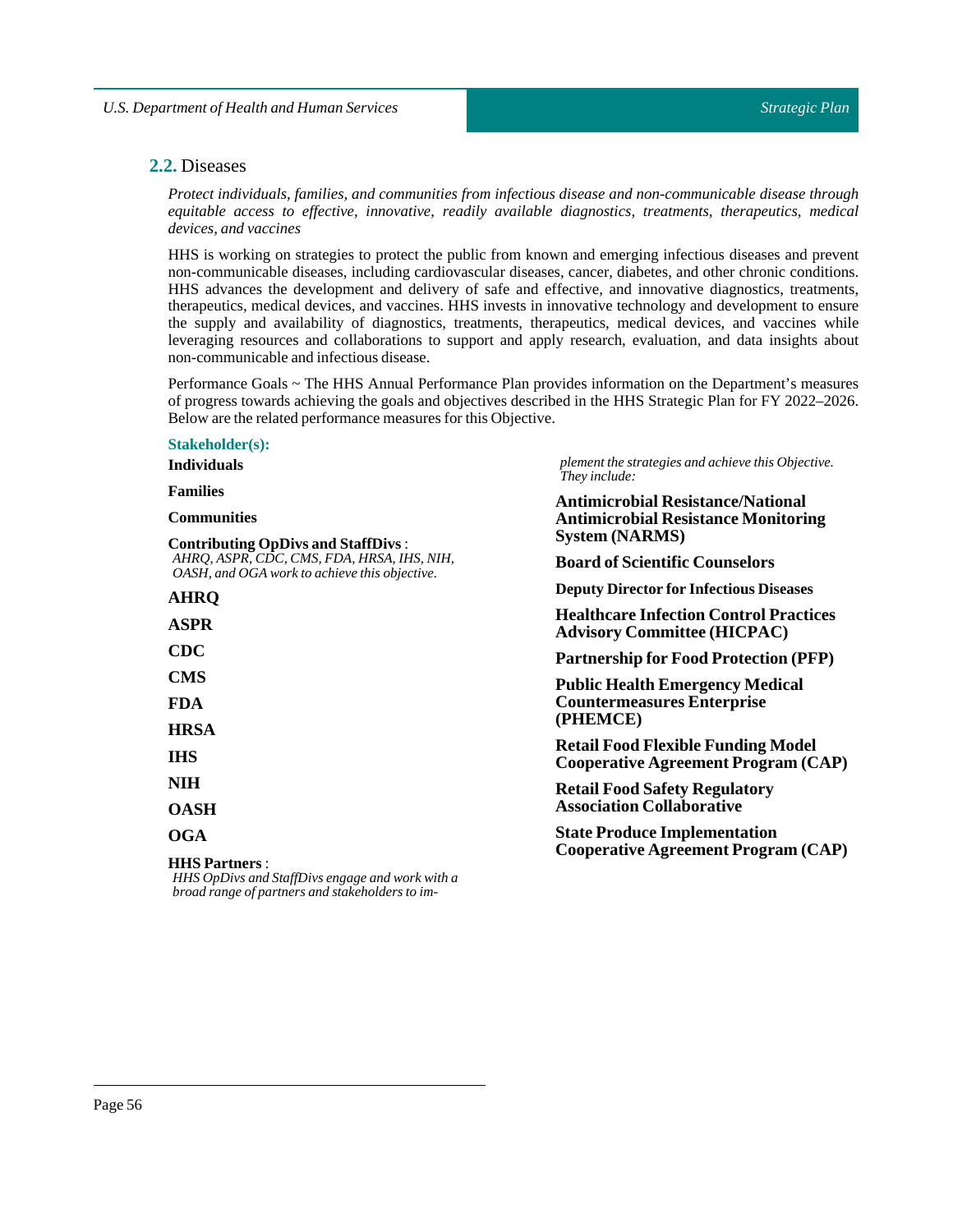## **Performance Measure 2.2.1 Vaccinated Adults**

| <b>Description</b>                                                                                                 | Type   | <b>Status</b> | <b>Start Date</b> | End Date | Percentage |
|--------------------------------------------------------------------------------------------------------------------|--------|---------------|-------------------|----------|------------|
| Increase the                                                                                                       | Target | Increased     |                   |          |            |
| percentage of adults<br>aged 18 years and<br>older who are<br>vaccinated annually<br>against seasonal<br>influenza | Actual |               |                   |          |            |

#### **Performance Measure 2.2.2 HIV/AIDS Program Clients**

| <b>Description</b>                                                                                                                      | Type   | <b>Status</b> | <b>Start Date</b> | End Date | Percentage |
|-----------------------------------------------------------------------------------------------------------------------------------------|--------|---------------|-------------------|----------|------------|
| Percentage of Ryan                                                                                                                      | Target |               |                   |          |            |
| White HIV/AIDS<br>Program clients<br>receiving HIV<br>medical care and at<br>least one viral load<br>test who are virally<br>suppressed | Actual |               |                   |          |            |

## **Performance Measure 2.2.3 Influenza R&D**

| <b>Description</b>                                                                                                                                                                                                                     | Type   | <b>Status</b> | <b>Start Date</b> | <b>End Date</b> |
|----------------------------------------------------------------------------------------------------------------------------------------------------------------------------------------------------------------------------------------|--------|---------------|-------------------|-----------------|
| Continue advanced research                                                                                                                                                                                                             | Target | Continued     |                   |                 |
| and development initiatives for<br>more effective influenza<br>vaccines and the development<br>of safe and broad-spectrum<br>therapeutics for use in<br>seriously ill and/or<br>hospitalized patients, including<br>pediatric patients | Actual |               |                   |                 |

#### **Performance Measure 2.2.4 Vaccination Rates**

| <b>Description</b>                                                              | <b>Type</b> | <b>Status</b> | <b>Start Date</b> | <b>End Date</b> |
|---------------------------------------------------------------------------------|-------------|---------------|-------------------|-----------------|
| Influenza vaccination rates                                                     | Target      |               |                   |                 |
| among adult American Indian<br>and Alaska Native patients 18<br>vears and older | Actual      |               |                   |                 |

# **Strategy 2.2.1.** Safety & Effectiveness

*Develop and deliver evidenced-based safe and effective, testing, treatments, therapeutics, medical devices, vaccines, and prevention strategies*

| Description        | vpe    | <b>Start Date</b> | End Date |
|--------------------|--------|-------------------|----------|
|                    | Target |                   |          |
| [To be determined] | Actual |                   |          |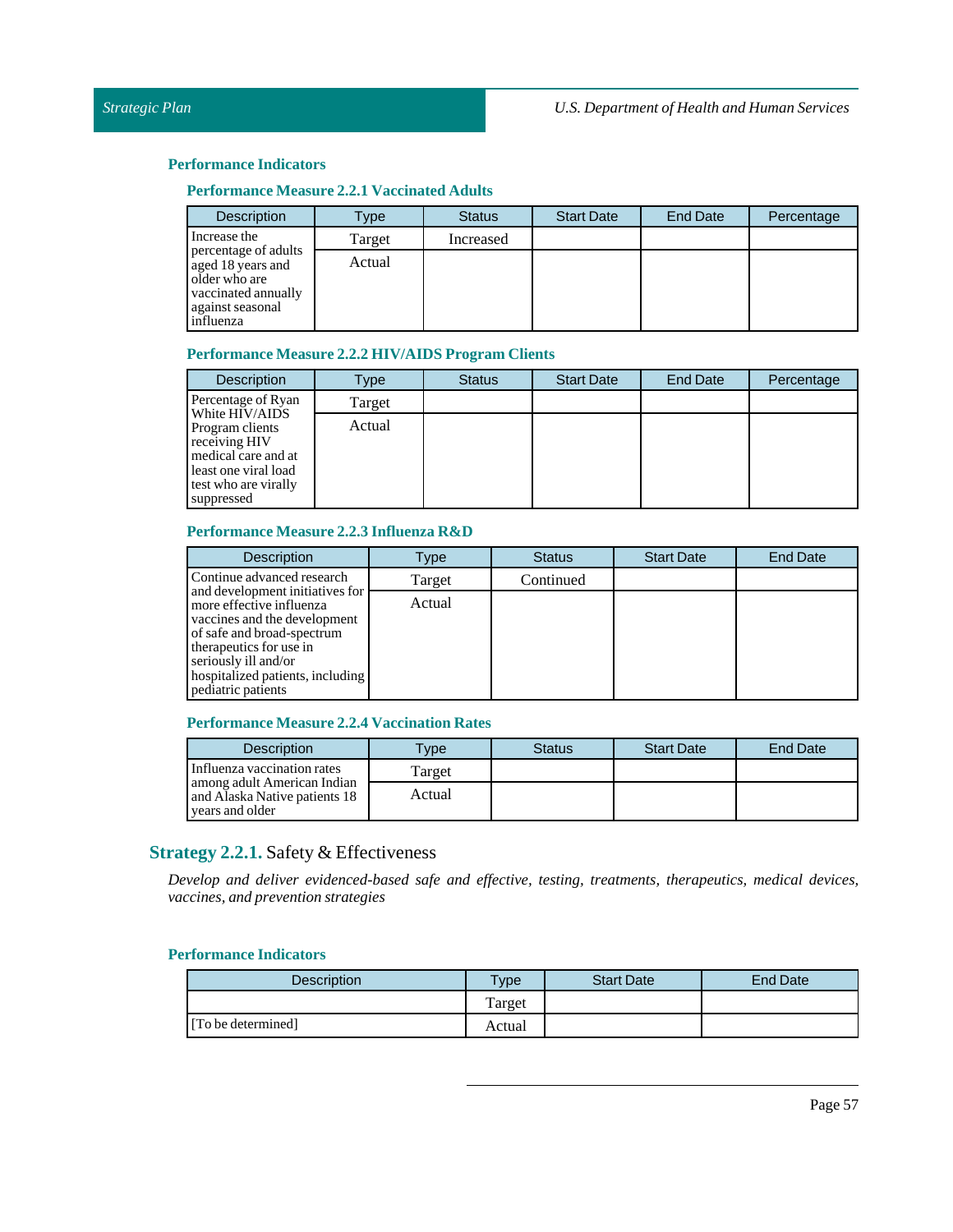# **Tactic 2.2.1.1.** Diagnostics & Prevention

*Mobilize resources and collaborations, including domestic, international, and public-private partnerships to support the research, development, testing, manufacture, and equitable distribution of safe and effective prevention strategies, diagnostics, vaccines, therapeutics, and medical devices for non-communicable and infectious disease.*

#### **Performance Indicators**

| <b>Description</b> | $T$ vpe | <b>Start Date</b> | <b>End Date</b> |
|--------------------|---------|-------------------|-----------------|
|                    | Target  |                   |                 |
| [To be determined] | Actual  |                   |                 |

## **Tactic 2.2.1.2.** Vaccinations

*Increase collaboration with domestic and international partners, including community-based organizations, to improve confidence in vaccines and vaccination uptake rates, especially among disproportionately affected populations.*

#### **Stakeholder(s):**

**Domestic Partners**

#### **Community-Based Organizations**

**International Partners**

# **Disproportionately Affected Populations**

#### **Performance Indicators**

| <b>Description</b> | $T$ <sub>V</sub> $pe$ | <b>Start Date</b> | <b>End Date</b> |
|--------------------|-----------------------|-------------------|-----------------|
|                    | Target                |                   |                 |
| [To be determined] | Actual                |                   |                 |

# **Tactic 2.2.1.3.** Immunization

*Build and support sustainable immunization programs, and capacity at local, national, regional, and global levels to better prevent and respond to disease-specific challenges and meet disease eradication, elimination,*  $and control targets.$ 

#### **Performance Indicators**

| Description        | $v$ pe | <b>Start Date</b> | <b>End Date</b> |
|--------------------|--------|-------------------|-----------------|
|                    | Target |                   |                 |
| [To be determined] | Actual |                   |                 |

# **Tactic 2.2.1.4.** Interventions, Treatments & Therapeutics

*Support evidence-based healthcare delivery models and engage stakeholders across public health and healthcare systems to increase the use of safe and effective interventions, treatments, and therapeutics through education, outreach, diagnostic and antibiotic stewardship, and other approaches in diverse patient populations,including tribal and territorial communities.*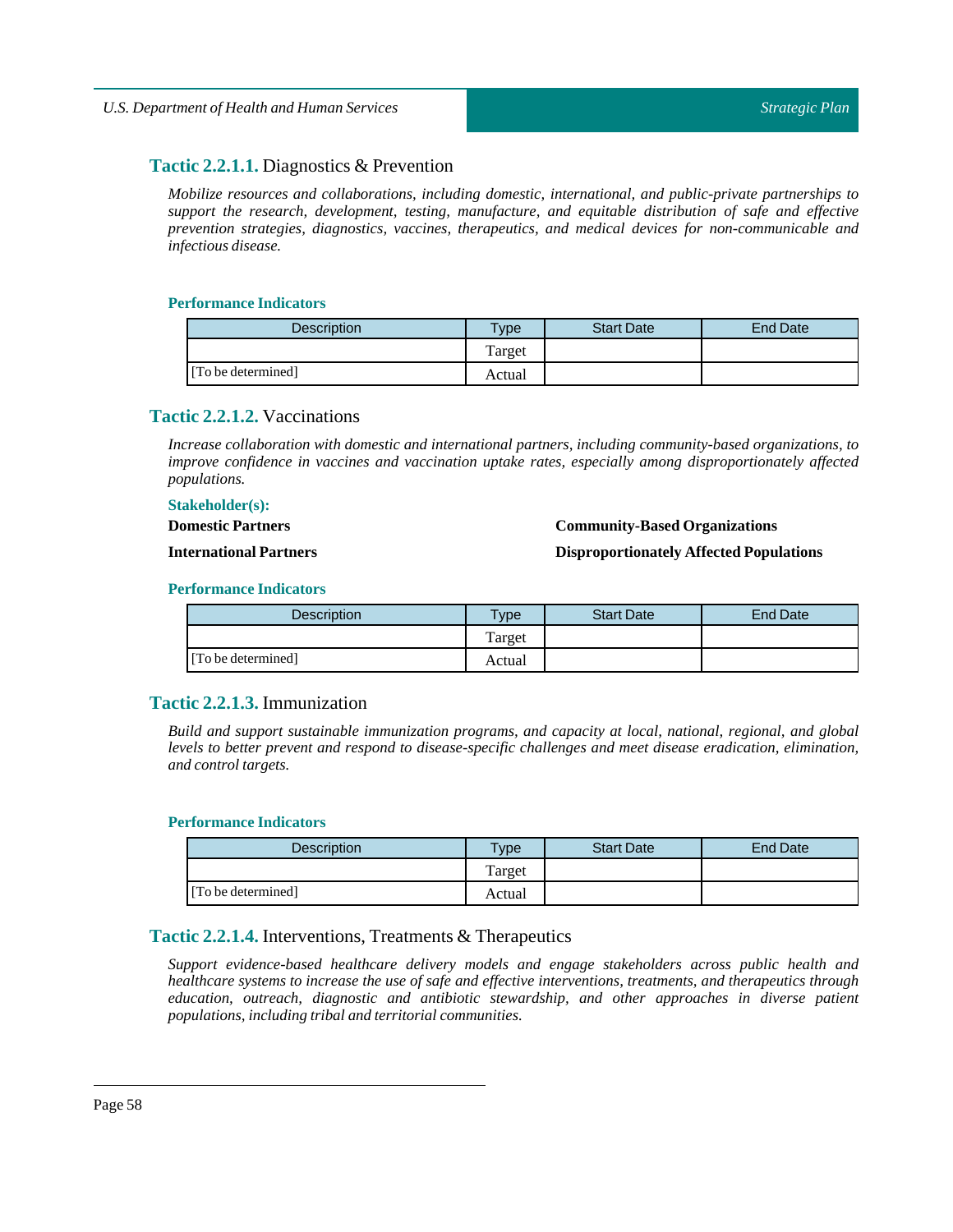| Description        | <b>Type</b> | <b>Start Date</b> | <b>End Date</b> |
|--------------------|-------------|-------------------|-----------------|
|                    | Target      |                   |                 |
| [To be determined] | Actual      |                   |                 |

# **Tactic 2.2.1.5.** Antimicrobials

*Leverage partnerships and communication networks throughout state, tribal, local, and territorial communities to promote appropriate use of antimicrobials and antimicrobial stewardship across all healthcare and veterinary settings.*

#### **Stakeholder(s):**

## **Healthcare Industry Veterinarians**

#### **Performance Indicators**

| <b>Description</b> | $T$ <sub>V</sub> $pe$ | <b>Start Date</b> | End Date |
|--------------------|-----------------------|-------------------|----------|
|                    | Target                |                   |          |
| [To be determined] | Actual                |                   |          |

## **Tactic 2.2.1.6.** Foods

*Foster and leverage partnerships with key stakeholders throughout the food production, manufacturing, storage, and distribution enterprise, as well as tribal and Urban Indian Organization partners, to promote and implement science-based preventive control standards for contamination of domestic and imported foods.*

## **Stakeholder(s): Food Producers**

**Manufacturers**

**Distribution Enterprises**

**Tribes**

**UrbanIndian Organizations**

#### **Performance Indicators**

**Storage Enterprises**

| <b>Description</b> | $T$ ype | <b>Start Date</b> | <b>End Date</b> |
|--------------------|---------|-------------------|-----------------|
|                    | Target  |                   |                 |
| [To be determined] | Actual  |                   |                 |

# **Strategy 2.2.2.** Technology

*Invest in innovative technology and development to ensure supply and availability of safe and effective diagnostics,treatments,therapeutics, medical products and devices, and vaccines*

| <b>Description</b> | vpe    | <b>Start Date</b> | <b>End Date</b> |
|--------------------|--------|-------------------|-----------------|
|                    | Target |                   |                 |
| [To be determined] | Actual |                   |                 |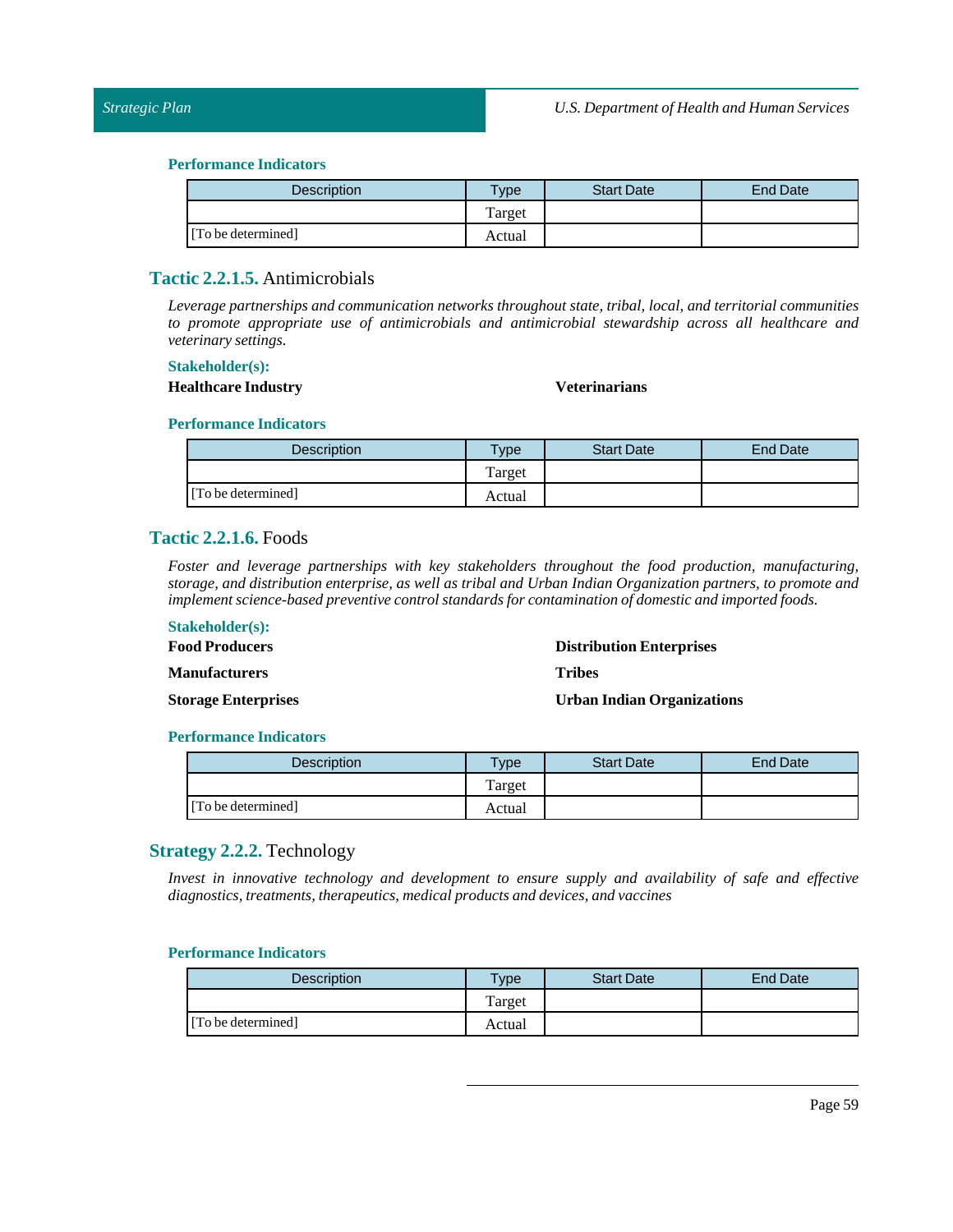# **Tactic 2.2.2.1.** Products

*Support the development of new, safe, and effective medical products with improved delivery characteristics, such as easier storage conditions, longer shelf-life, and reduced dosing, for the treatment, prevention, and diagnosis of non-communicable and infectious diseases.*

## **Performance Indicators**

| Description        | $T$ <sub>ype</sub> | <b>Start Date</b> | End Date |
|--------------------|--------------------|-------------------|----------|
|                    | Target             |                   |          |
| [To be determined] | Actual             |                   |          |

## **Tactic 2.2.2.2.** Technologies

*Support the application and use of innovative technologies, including mobilizing industry to advance manufacturing (including flexible on demand and point-of-care manufacturing) and artificial intelligence to accelerate research and manufacturing, to improve quality, address shortages, and speed time-to-market for new diagnostics, treatments, therapeutics, medical products, and vaccines.* 

#### **Performance Indicators**

| Description        | <b>Type</b> | <b>Start Date</b> | <b>End Date</b> |
|--------------------|-------------|-------------------|-----------------|
|                    | Target      |                   |                 |
| [To be determined] | Actual      |                   |                 |

# **Tactic 2.2.2.3.** Diseases

*Advance the research and development of accessible, point of care diagnostic testing to detect non-communicable and infectious diseases to ensure that timely, safe, and effective treatments and therapeutics can be delivered equitably to all communities when needed, including underserved communities, tribes, and territories.*

> **Tribes Territories**

#### **Stakeholder(s):**

**Communities**

#### **Underserved Communities**

#### **Performance Indicators**

| <b>Description</b> | $\tau_{\text{Vpe}}$ | <b>Start Date</b> | <b>End Date</b> |
|--------------------|---------------------|-------------------|-----------------|
|                    | Target              |                   |                 |
| [To be determined] | Actual              |                   |                 |

# **Strategy 2.2.3.** Research, Evaluation & Data

*Leverage resources and collaborations to support and apply research, evaluation, and data insights about non-communicable and infectious disease*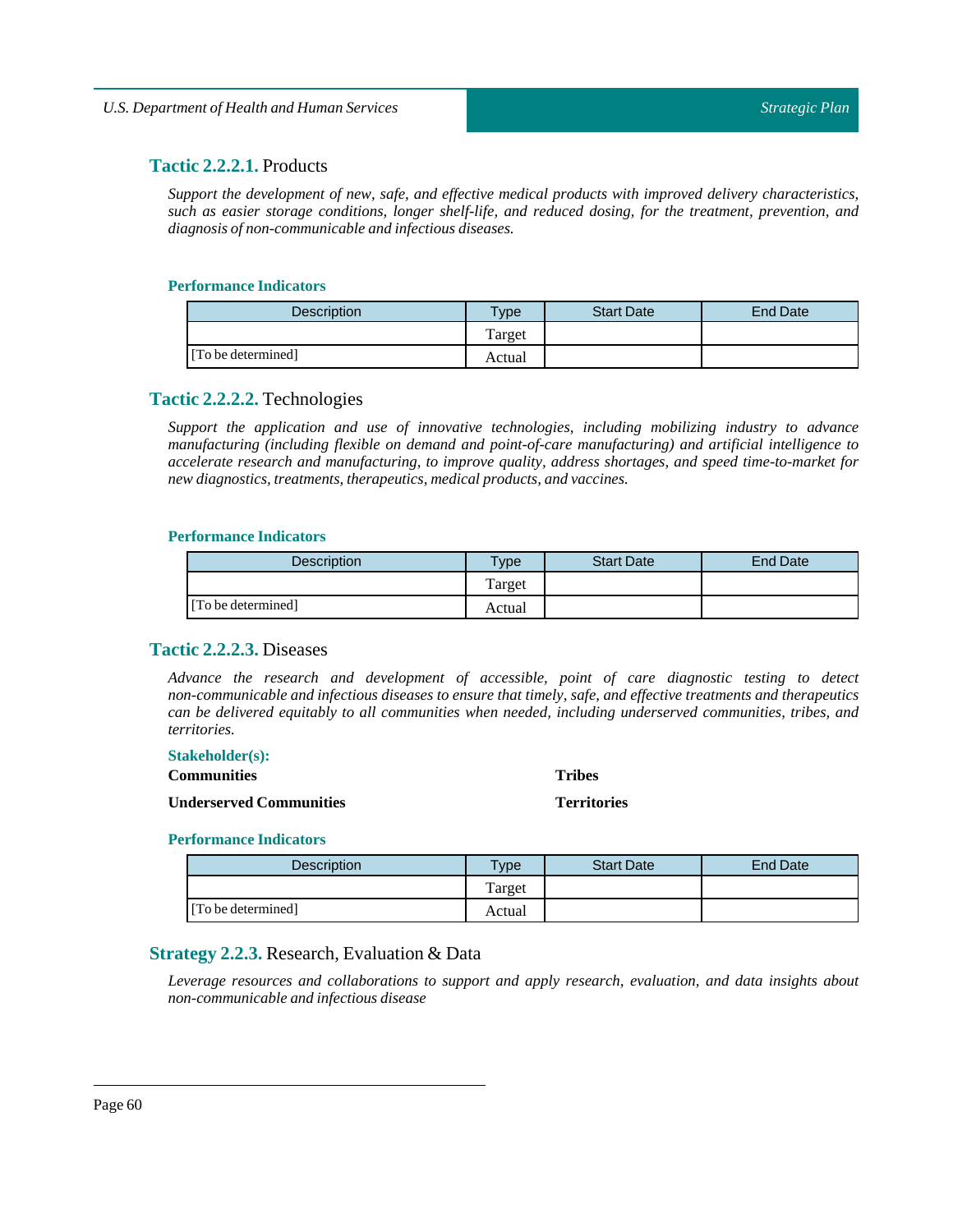| <b>Description</b> | $T$ ype | <b>Start Date</b> | End Date |
|--------------------|---------|-------------------|----------|
|                    | Target  |                   |          |
| [To be determined] | Actual  |                   |          |

# **Tactic 2.2.3.1.** Chronic Conditions

*Engage in research to better understand the overall disease burden and effective strategies for intervention and improved* quality of life associated with chronic conditions.

#### **Performance Indicators**

| <b>Description</b> | Type   | <b>Start Date</b> | <b>End Date</b> |
|--------------------|--------|-------------------|-----------------|
|                    | Target |                   |                 |
| [To be determined] | Actual |                   |                 |

## **Tactic 2.2.3.2.** Partnerships

*Build and maintain partnerships, including federal, non-federal, academic and industry partnerships, to promote the development, implementation, evaluation, and availability of vaccines and other treatments to combat antimicrobial resistance and microbialthreats.*

#### **Stakeholder(s):**

## **Federal Partners**

## **Academic Partners**

**Non-Federal Partners**

**Industry Partners**

#### **Performance Indicators**

| Description        | <b>Type</b> | <b>Start Date</b> | End Date |
|--------------------|-------------|-------------------|----------|
|                    | Target      |                   |          |
| [To be determined] | Actual      |                   |          |

# **Tactic 2.2.3.3.** Data

*Invest in data analysis, research, and evaluation efforts, including opportunities for data sharing and linkages,* to better understand the burden of disease in a variety of industry and occupation settings and further the *development and implementation of vaccines for high-burden diseases and diseases with epidemic or pandemic potential.*

| <b>Description</b> | <b>Vpe</b> | <b>Start Date</b> | End Date |
|--------------------|------------|-------------------|----------|
|                    | Target     |                   |          |
| [To be determined] | Actual     |                   |          |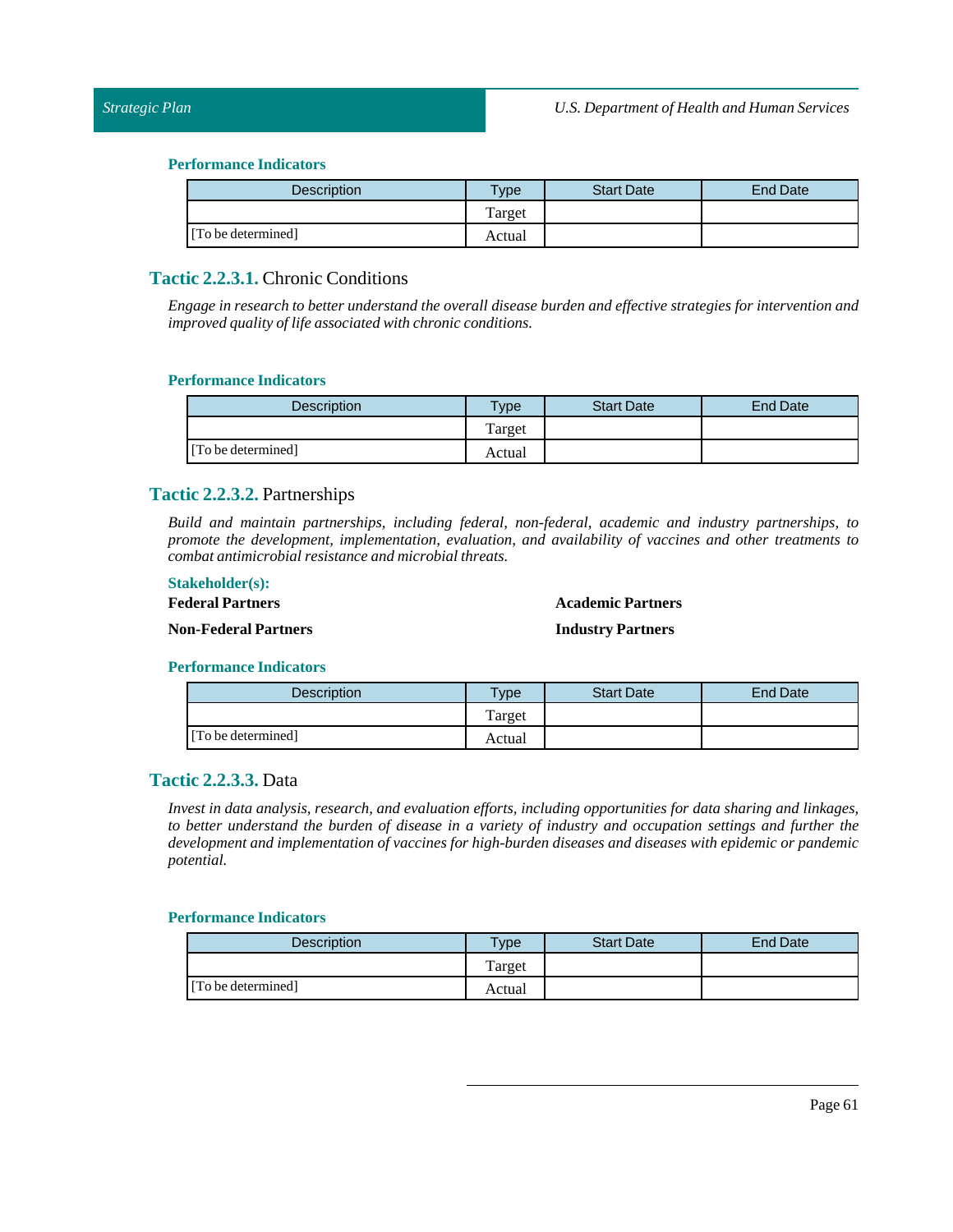# **Tactic 2.2.3.4.** Prevention & Mitigation

*Support the availability and evaluate the effectiveness of prevention and mitigation measures—including engineering controls, administrative controls, and personal protective equipment—in workplaces across all industry sectors, including those with social, economic, and/or environmental disadvantages that elevate risk and exposure.*

#### **Performance Indicators**

| <b>Description</b> | $T$ vpe | <b>Start Date</b> | End Date |
|--------------------|---------|-------------------|----------|
|                    | Target  |                   |          |
| [To be determined] | Actual  |                   |          |

## **Tactic 2.2.3.5.** Vaccines

*Conduct vaccine safety monitoring and clinical research to keep vaccines safe and provide compensation to people who have been injured by specific vaccines.*

#### **Performance Indicators**

| <b>Description</b> | <b>Type</b> | <b>Start Date</b> | <b>End Date</b> |
|--------------------|-------------|-------------------|-----------------|
|                    | Target      |                   |                 |
| [To be determined] | Actual      |                   |                 |

## **Tactic 2.2.3.6.** Supply Chains

*Improve the ability to monitor supply chain shortages and proactively prevent them by improved transparency and data sharing among state, local, tribal, and territorial governments, industry, and federal partners ensuring supplies are distributed on a priority basis.*

#### **Stakeholder(s):**

| <b>State Governments</b>  | <b>Territorial Governments</b> |
|---------------------------|--------------------------------|
| <b>Local Governments</b>  | Industry                       |
| <b>Tribal Governments</b> | <b>Federal Partners</b>        |

#### **Performance Indicators**

| <b>Description</b> | $TV$ pe | <b>Start Date</b> | End Date |
|--------------------|---------|-------------------|----------|
|                    | Target  |                   |          |
| [To be determined] | Actual  |                   |          |

## **2.3.** Behaviors

*Enhance promotion of healthy behaviors to reduce occurrence of and disparities in preventable injury, illness, and death*

HHS supports strategies to promote healthy behaviors to reduce the occurrence of and disparities in preventable injury, illness, and death. The Department develops, communicates, and disseminates information to improve health literacy about the benefits of healthy behaviors. HHS leverages resources, partnerships, and collabor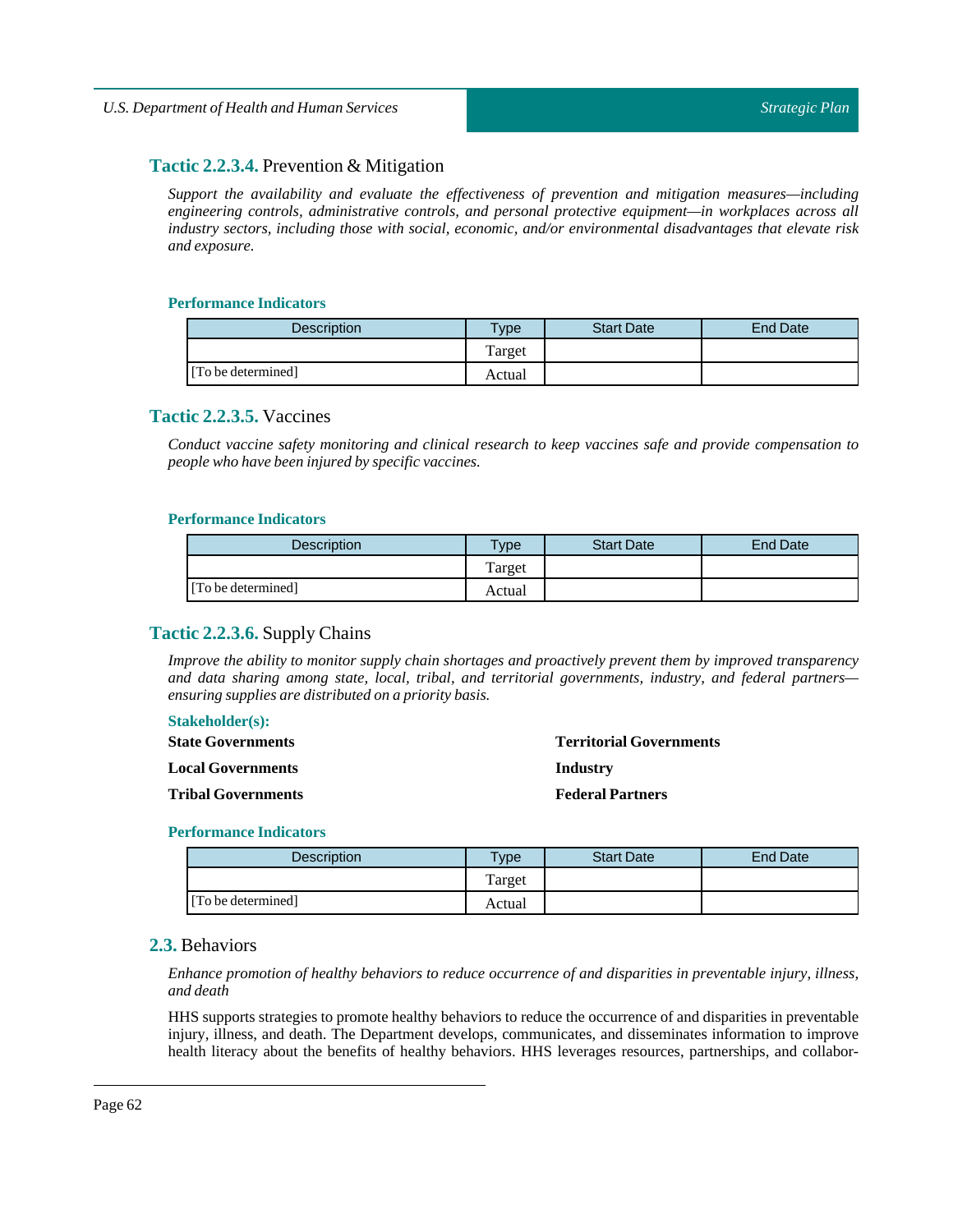ations to support healthy behaviors that improve health conditions and reduce disparities in health outcomes. HHS also advances and applies research and data insights to inform evidence-based prevention, intervention, and policy approaches to address disparities in preventable injury, illness, and death.

Performance Goals The HHS Annual Performance Plan provides information on the Department's measures of progress towards achieving the goals and objectives described in the HHS Strategic Plan for FY 2022–2026. Below are the related performance measures for this Objective.

#### **Stakeholder(s):**

*plement the strategies and achieve this Objective.*

*They include: the*

| <b>Contributing OpDivs and StaffDivs:</b><br>AHRQ, ACF, ACL, ASFR, CDC, CMS, FDA, HRSA,<br>IHS, NIH, OASH, and SAMHSA work to achieve this | Disease, Disability, and Injury Prevention<br>and Control Special Emphasis Panel                                                                                                                                                                                                                                  |  |  |
|--------------------------------------------------------------------------------------------------------------------------------------------|-------------------------------------------------------------------------------------------------------------------------------------------------------------------------------------------------------------------------------------------------------------------------------------------------------------------|--|--|
| <i>objective.</i>                                                                                                                          | <b>Injury Prevention in AI/AN</b>                                                                                                                                                                                                                                                                                 |  |  |
| AHRQ                                                                                                                                       | <b>Communities</b>                                                                                                                                                                                                                                                                                                |  |  |
| ACF                                                                                                                                        | <b>Interagency Committee on Smoking and</b><br><b>Health</b><br><b>National Center for Injury Prevention</b><br>and Control Board of Scientific<br><b>Counselors</b><br><b>National Organizations of State and Local</b><br><b>Officials Cooperative Agreement</b><br><b>National Youth Tobacco Survey (NYTS)</b> |  |  |
| ACL                                                                                                                                        |                                                                                                                                                                                                                                                                                                                   |  |  |
| ASFR                                                                                                                                       |                                                                                                                                                                                                                                                                                                                   |  |  |
| $\bf CDC$                                                                                                                                  |                                                                                                                                                                                                                                                                                                                   |  |  |
| <b>CMS</b>                                                                                                                                 |                                                                                                                                                                                                                                                                                                                   |  |  |
| FDA                                                                                                                                        |                                                                                                                                                                                                                                                                                                                   |  |  |
| HRSA                                                                                                                                       | <b>Native American Research Centers for</b>                                                                                                                                                                                                                                                                       |  |  |
| IHS                                                                                                                                        | <b>Health (NARCH)</b>                                                                                                                                                                                                                                                                                             |  |  |
| NIH                                                                                                                                        | <b>Population Assessment of Tobacco and</b>                                                                                                                                                                                                                                                                       |  |  |
| <b>OASH</b>                                                                                                                                | <b>Health (PATH)</b>                                                                                                                                                                                                                                                                                              |  |  |
| SAMHSA                                                                                                                                     | <b>Tobacco Regulatory Science Program</b><br>(TRSP)                                                                                                                                                                                                                                                               |  |  |
| <b>HHS Partners :</b><br>HHS OpDivs and StaffDivs engage and work with a<br>broad range of partners and stakeholders to im-                |                                                                                                                                                                                                                                                                                                                   |  |  |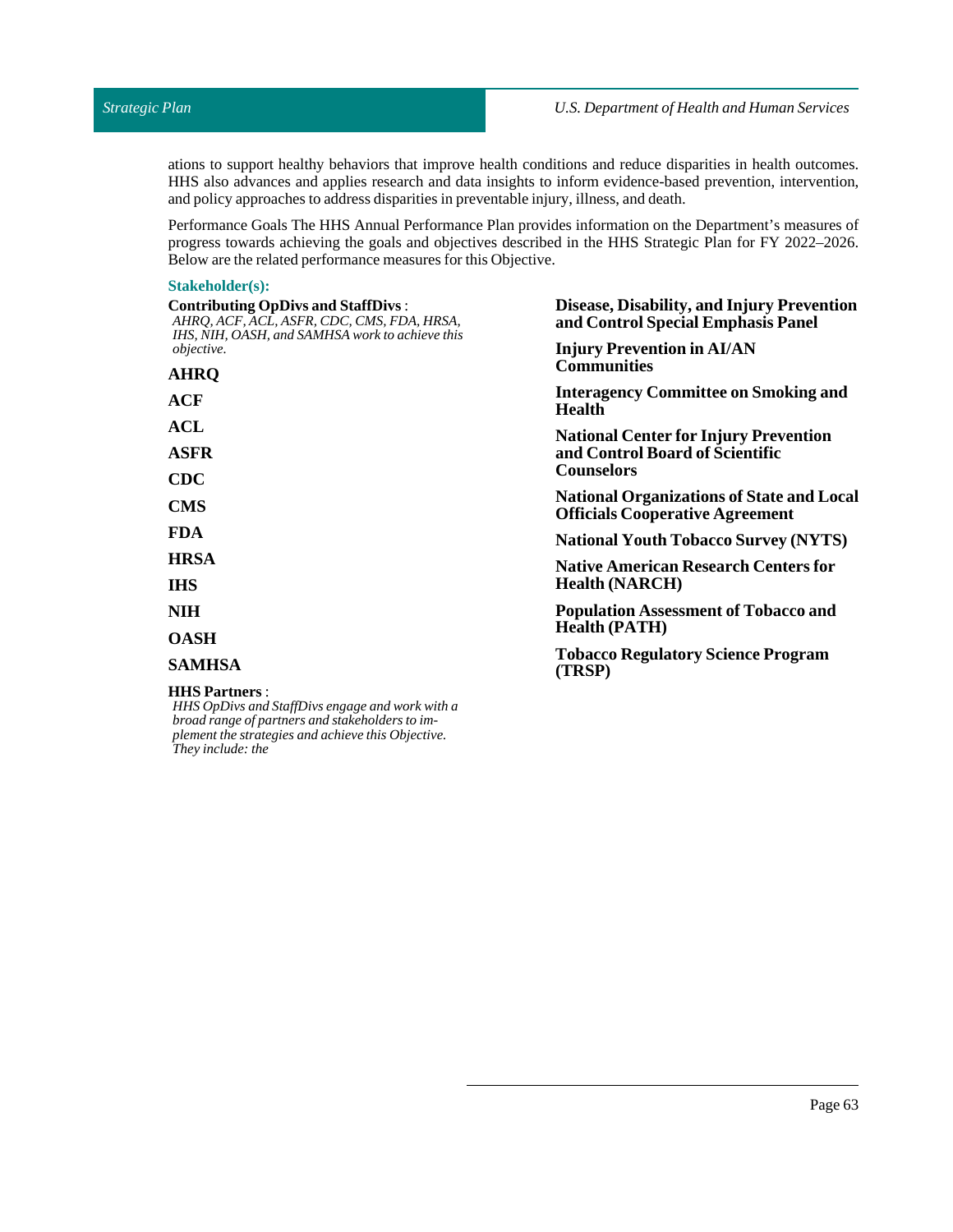## **Performance Indicators**

## **Performance Measure 2.3.1 Tobacco Consumption**

| <b>Description</b>                                                           | <b>Type</b> | <b>Status</b> | <b>Start Date</b> | <b>End Date</b> |
|------------------------------------------------------------------------------|-------------|---------------|-------------------|-----------------|
| Reduce the annual adult                                                      | Target      | Reduced       |                   |                 |
| per-capita combustible tobacco<br>consumption in the United<br><b>States</b> | Actual      |               |                   |                 |

## **Performance Measure 2.3.2 Exercising Adults**

| <b>Description</b>                                                                                | Type   | <b>Status</b> | <b>Start Date</b> | <b>End Date</b> | Percentage |
|---------------------------------------------------------------------------------------------------|--------|---------------|-------------------|-----------------|------------|
| Increase the                                                                                      | Target | Increased     |                   |                 |            |
| proportion of adults<br>(age 18 and older)<br>that engage in<br>leisure-time physical<br>activity | Actual |               |                   |                 |            |

## **Performance Measure 2.3.3 Blood Pressure Patients**

| <b>Description</b>                                                                                               | Type   | <b>Status</b> | <b>Start Date</b> | End Date | Percentage |
|------------------------------------------------------------------------------------------------------------------|--------|---------------|-------------------|----------|------------|
| Percentage of adult                                                                                              | Target |               |                   |          |            |
| health center patients<br>with diagnosed<br>hypertension whose<br>blood pressure is<br>under adequate<br>control | Actual |               |                   |          |            |

## **Performance Measure 2.3.4 Diabetes Patients**

| <b>Description</b>                                                                                                                                                  | Type   | <b>Status</b> | <b>Start Date</b> | <b>End Date</b> | Percentage |
|---------------------------------------------------------------------------------------------------------------------------------------------------------------------|--------|---------------|-------------------|-----------------|------------|
| Percentage of adult                                                                                                                                                 | Target |               |                   |                 |            |
| health center patients<br>with type $1$ or $2$<br>diabetes with most<br>recent hemoglobin<br>$A1c$ (HbA1c) under<br>control (less than or<br>equal to nine percent) | Actual |               |                   |                 |            |

# **Strategy 2.3.1.** Health Literacy

*Develop, communicate, and disseminate information to improve health literacy about the benefits of healthy behaviors*

| Description        | $v$ pe | <b>Start Date</b> | <b>End Date</b> |
|--------------------|--------|-------------------|-----------------|
|                    | Target |                   |                 |
| [To be determined] | Actual |                   |                 |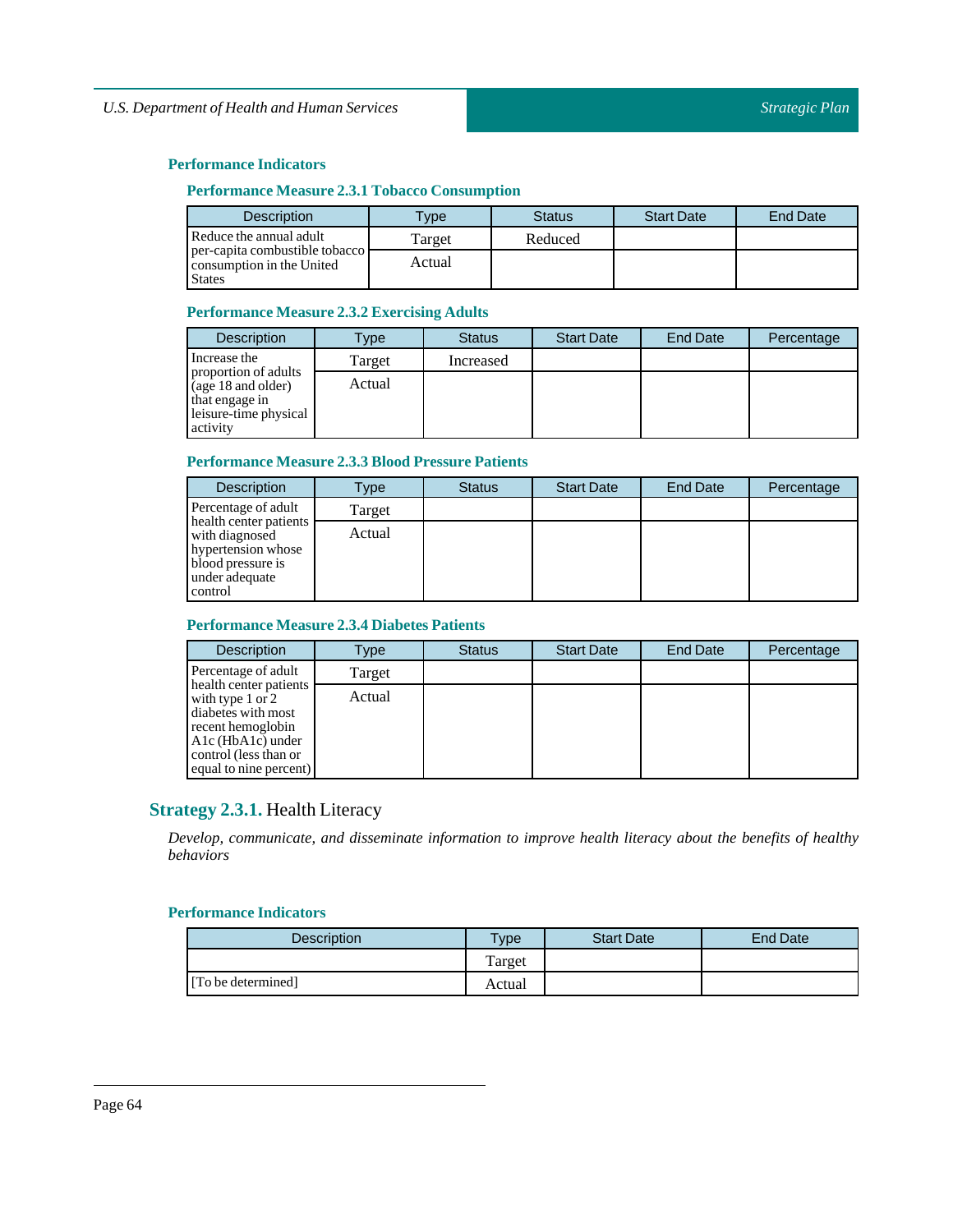## *Strategic Plan*

## **Tactic 2.3.1.1.** Mothers, Infants & Children

*Enhance maternal, infant, and child health through promotion of healthy dietary and physical activity patterns and guidelines while reducing exposure to contaminants and environmental risks, including foodborne pathogens and toxic elements in foods, during pregnancy and in early childhood, particularly in underserved populations.*

#### **Stakeholder(s):**

**Mothers**

## **Children**

**Infants**

## **Performance Indicators**

| <b>Description</b> | $T$ <sub>ype</sub> | <b>Start Date</b> | <b>End Date</b> |
|--------------------|--------------------|-------------------|-----------------|
|                    | Target             |                   |                 |
| [To be determined] | Actual             |                   |                 |

## **Tactic 2.3.1.2.** Alcohol & Tobacco

Continue to develop targeted public awareness and education for youth and adults about the risks and dangers *posed by tobacco products,including e-cigarettes and other electronic nicotine delivery systems, and alcohol, to discourage use, while promoting the availability of cessation programs and supports to minimize harm.*

#### **Stakeholder(s):**

#### **Youth Adults**

#### **Performance Indicators**

| <b>Description</b> | <b>Type</b> | <b>Start Date</b> | <b>End Date</b> |
|--------------------|-------------|-------------------|-----------------|
|                    | Target      |                   |                 |
| [To be determined] | Actual      |                   |                 |

## **Tactic 2.3.1.3.** Mental & Behavioral Health

*Expand public awareness and education of mental and behavioral health services including the availability of services for prevention of,treatment of, and recovery supportfor substance use disorders.*

#### **Performance Indicators**

| Description        | Type   | <b>Start Date</b> | <b>End Date</b> |
|--------------------|--------|-------------------|-----------------|
|                    | Target |                   |                 |
| [To be determined] | Actual |                   |                 |

# **Tactic 2.3.1.4.** Information & Interventions

*Support and improve the dissemination and accessibility of information and interventions related to physical* activity, healthy eating, food deserts, food insecurity, nutrition, and nutrition labeling to reduce the incidence of *related health conditions and chronic diseases.*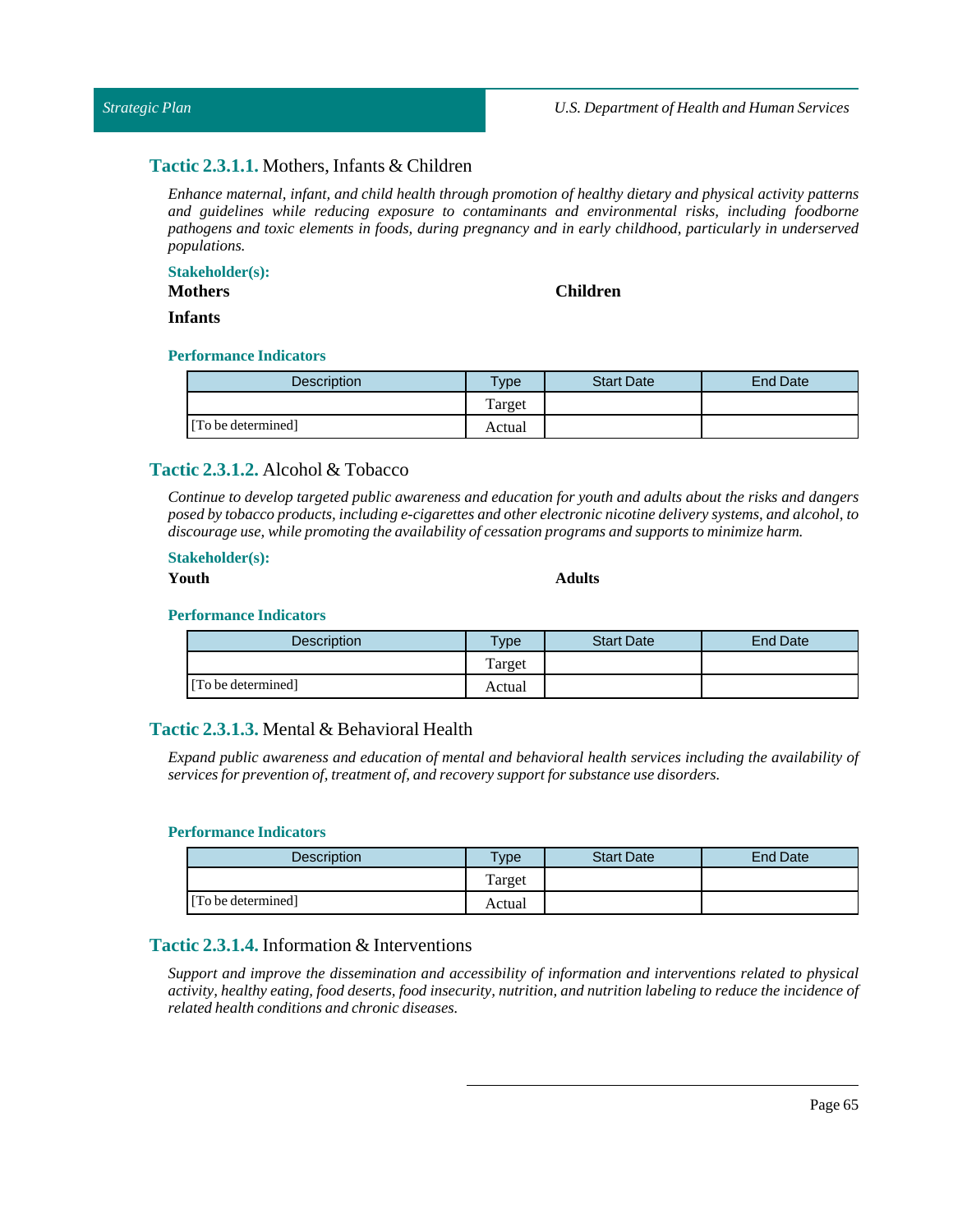| <b>Description</b> | $T$ <sub>ype</sub> | <b>Start Date</b> | End Date |
|--------------------|--------------------|-------------------|----------|
|                    | Target             |                   |          |
| [To be determined] | Actual             |                   |          |

## **Tactic 2.3.1.5.** Injuries

*Educate the public on best practices and approaches for mitigating and reducing preventable injury in sports and other physical activities, such as concussions and related injuries, including preventable injury in children and youth sports.*

#### **Stakeholder(s):**

**Children Youth**

## **Performance Indicators**

| Description        | $T$ ype | <b>Start Date</b> | End Date |
|--------------------|---------|-------------------|----------|
|                    | Target  |                   |          |
| [To be determined] | Actual  |                   |          |

# **Tactic 2.3.1.6.** Information & Understanding

*Ensure the public is informed and understands the prevalence, causes, consequences, and risk of social, environmental, behavioral and biological conditions, including related impacts on healthcare costs among underserved populations.*

#### **Performance Indicators**

| <b>Description</b> | $v$ pe | <b>Start Date</b> | End Date |
|--------------------|--------|-------------------|----------|
|                    | Target |                   |          |
| [To be determined] | Actual |                   |          |

## **Strategy 2.3.2.** Behaviors

*Leverage resources, partnerships, and collaborations to support healthy behaviors that improve health conditions and reduce disparities in health outcomes*

| <b>Description</b> | $v_{\rm p}$ | <b>Start Date</b> | End Date |
|--------------------|-------------|-------------------|----------|
|                    | Target      |                   |          |
| [To be determined] | Actual      |                   |          |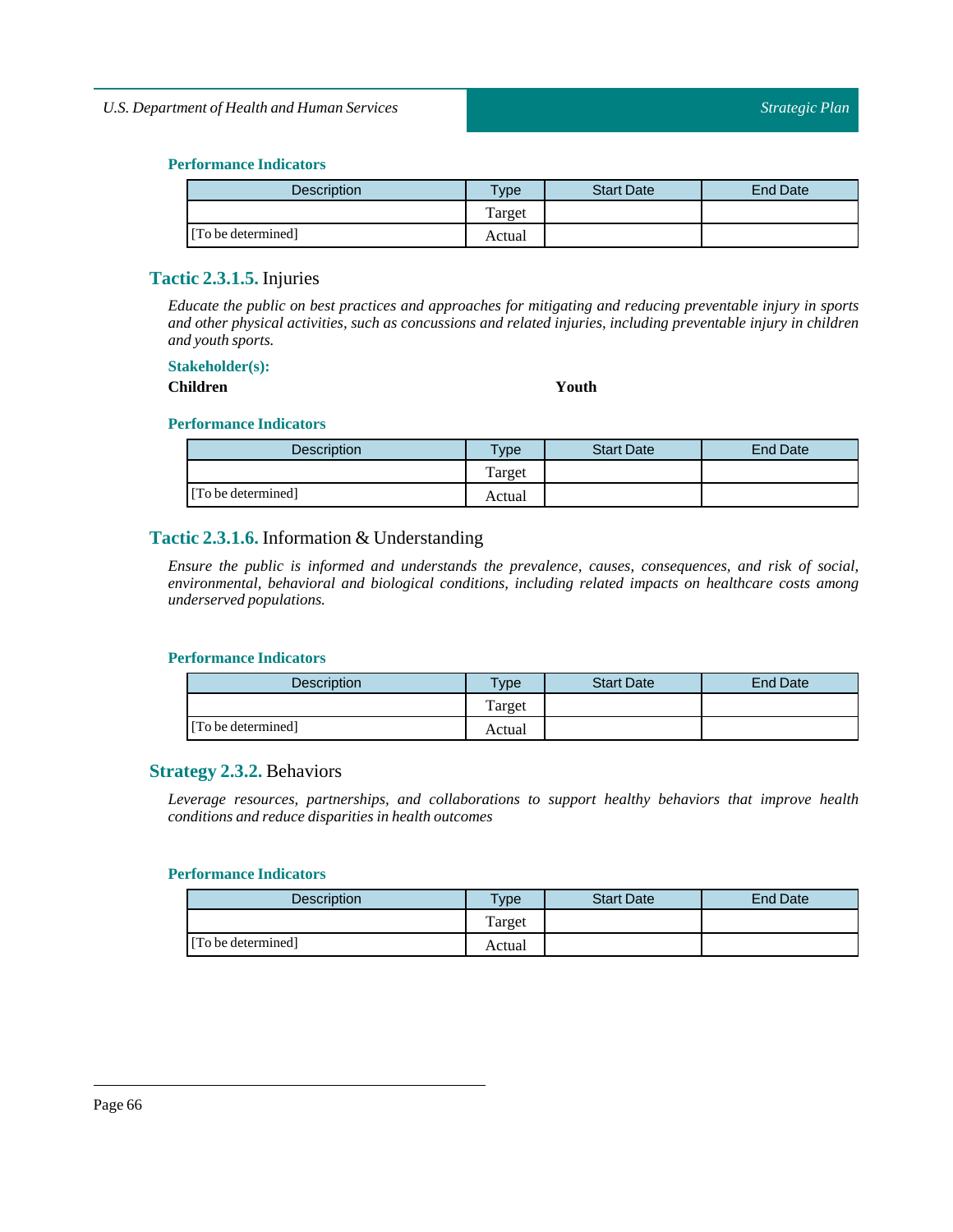# **Tactic 2.3.2.1.** Opioids

*Maximize partnerships with states, community-based organizations, and healthcare organizations to improve safe opioid prescribing and reduce harm by leveraging naloxone distribution, syringe services programs, and integrated service delivery for co-occurring conditions.*

# **Stakeholder(s):**

## **States**

**Healthcare Organizations**

**Community-Based Organizations**

#### **Performance Indicators**

| Description        | <b>Vpe</b> | <b>Start Date</b> | <b>End Date</b> |
|--------------------|------------|-------------------|-----------------|
|                    | Target     |                   |                 |
| [To be determined] | Actual     |                   |                 |

## **Tactic 2.3.2.2.** Substance Use

*Collaborate with states, tribes, and community-based organizations to develop and implement tailored prevention and intervention efforts aimed at addressing substance use challenges faced by adults and youth through evidence-based education and programs.*

| <b>Stakeholder(s):</b><br><b>Adults</b> | <b>Tribes</b>                        |
|-----------------------------------------|--------------------------------------|
| Youth                                   | <b>Community-Based Organizations</b> |
| <b>States</b>                           |                                      |
|                                         |                                      |

#### **Performance Indicators**

| <b>Description</b> | <b>Type</b> | <b>Start Date</b> | End Date |
|--------------------|-------------|-------------------|----------|
|                    | Target      |                   |          |
| [To be determined] | Actual      |                   |          |

## **Tactic 2.3.2.3.** Mental Health & Substance Abuse

*Enhance collaborative efforts with states and community and faith-based organizations to raise awareness of mental health and substance use disorders and reduce barriers and increase access to effective prevention programs and treatments, including telemedicine, healthcare integration, and community- and school-based care.*

## **Stakeholder(s):**

**States**

#### **Faith-Based Organizations**

#### **Community Organizations**

| <b>Description</b> | $T$ <sub>V</sub> $pe$ | <b>Start Date</b> | <b>End Date</b> |
|--------------------|-----------------------|-------------------|-----------------|
|                    | Target                |                   |                 |
| [To be determined] | Actual                |                   |                 |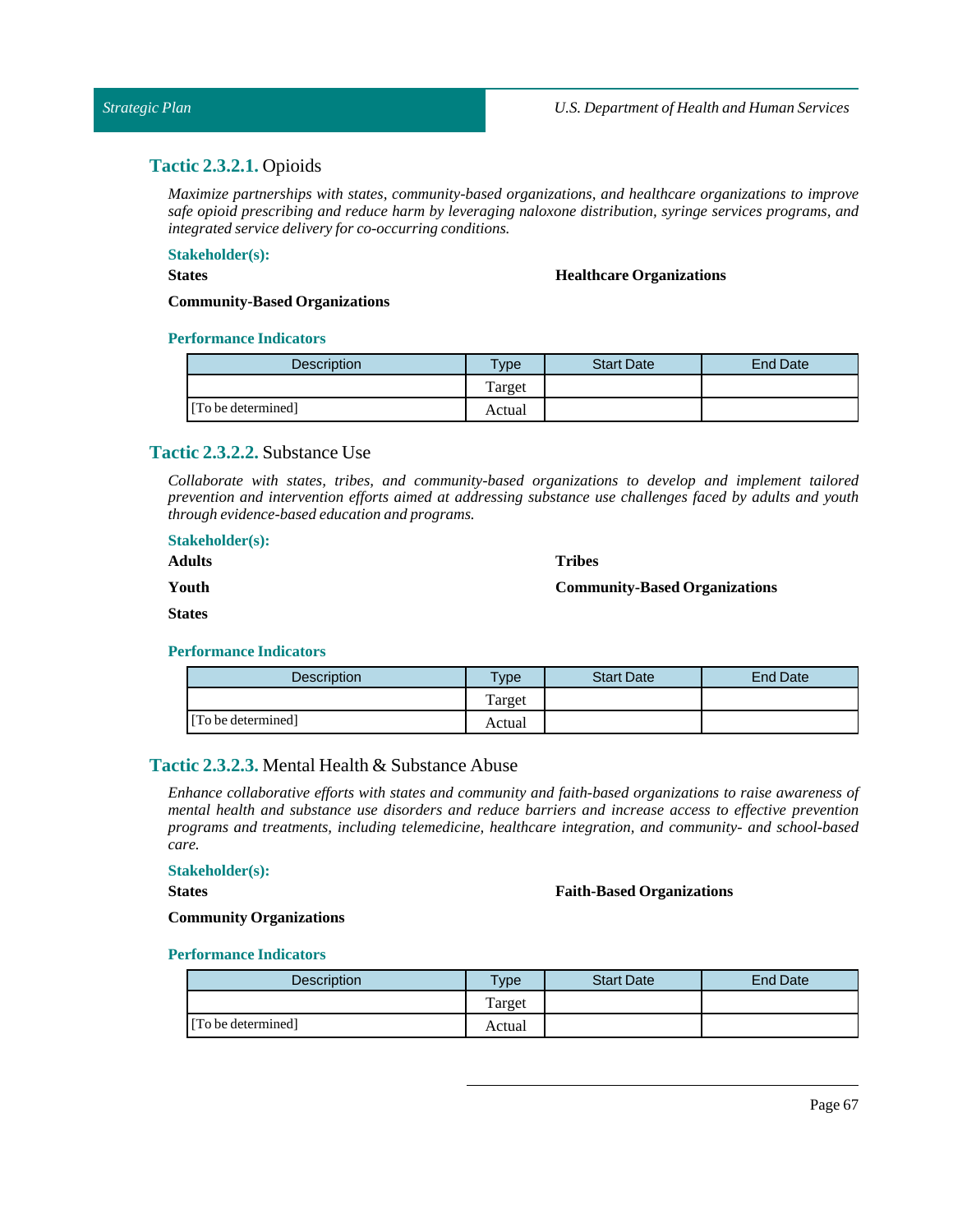# **Tactic 2.3.2.4.** Interpersonal & Emotional Skills

*Support partnerships and collaborations to enhance the promotion of interpersonal and emotional skills among children, youth, and adolescents and to prevent adverse childhood experiences, suicide, substance use, and youth violence in communities by supporting the implementation and evaluation of evidence-based programs, including interventions related to health promotion, socioemotionallearning, and teen pregnancy.*

**Stakeholder(s):**

**Children**

**Adolescents**

**Youth**

#### **Performance Indicators**

| Description        | $T$ <sub>ype</sub> | <b>Start Date</b> | End Date |
|--------------------|--------------------|-------------------|----------|
|                    | Target             |                   |          |
| [To be determined] | Actual             |                   |          |

## **Tactic 2.3.2.5.** Health Disparities

*Partner with states, tribes, local, and territorial communities, including private and non-profit organizations, to expand tailored prevention education and interventions to reduce health disparities, focusing efforts in addressing disparities in injury, substance use and misuse, illness, morbidity, and mortality rates in underserved populations.*

#### **Stakeholder(s):**

| <b>Underserved Populations</b> | <b>Territorial Communities</b>  |
|--------------------------------|---------------------------------|
| <b>States</b>                  | <b>Private Organizations</b>    |
| <b>Tribes Communities</b>      | <b>Non-Profit Organizations</b> |
|                                |                                 |

**Local Communities**

#### **Performance Indicators**

| Description        | $v_{\rm p}$ | <b>Start Date</b> | <b>End Date</b> |
|--------------------|-------------|-------------------|-----------------|
|                    | Target      |                   |                 |
| [To be determined] | Actual      |                   |                 |

# **Tactic 2.3.2.6.** Culture & Education

*Engage state level, regional, tribal, territorial, and local providers, programs, and organizations—including medical practitioners, Breastfeeding Coalitions, the Supplemental Nutritional Assistance Program (SNAP), and the Special Supplemental Nutrition Program for Women, Infants, and Children (WIC)—to develop cultural competence training and education materials for healthcare providers who provide services to maternal, perinatal, and postpartum populations, and groups that have been economically and socially marginalized.*

| <b>Stakeholder(s):</b>       |                                 |
|------------------------------|---------------------------------|
| <b>States</b>                | <b>Local Providers</b>          |
| <b>Regional Providers</b>    | <b>Medical Practitioners</b>    |
| <b>Tribal Providers</b>      | <b>Breastfeeding Coalitions</b> |
| <b>Territorial Providers</b> | $\sim$ continued next page      |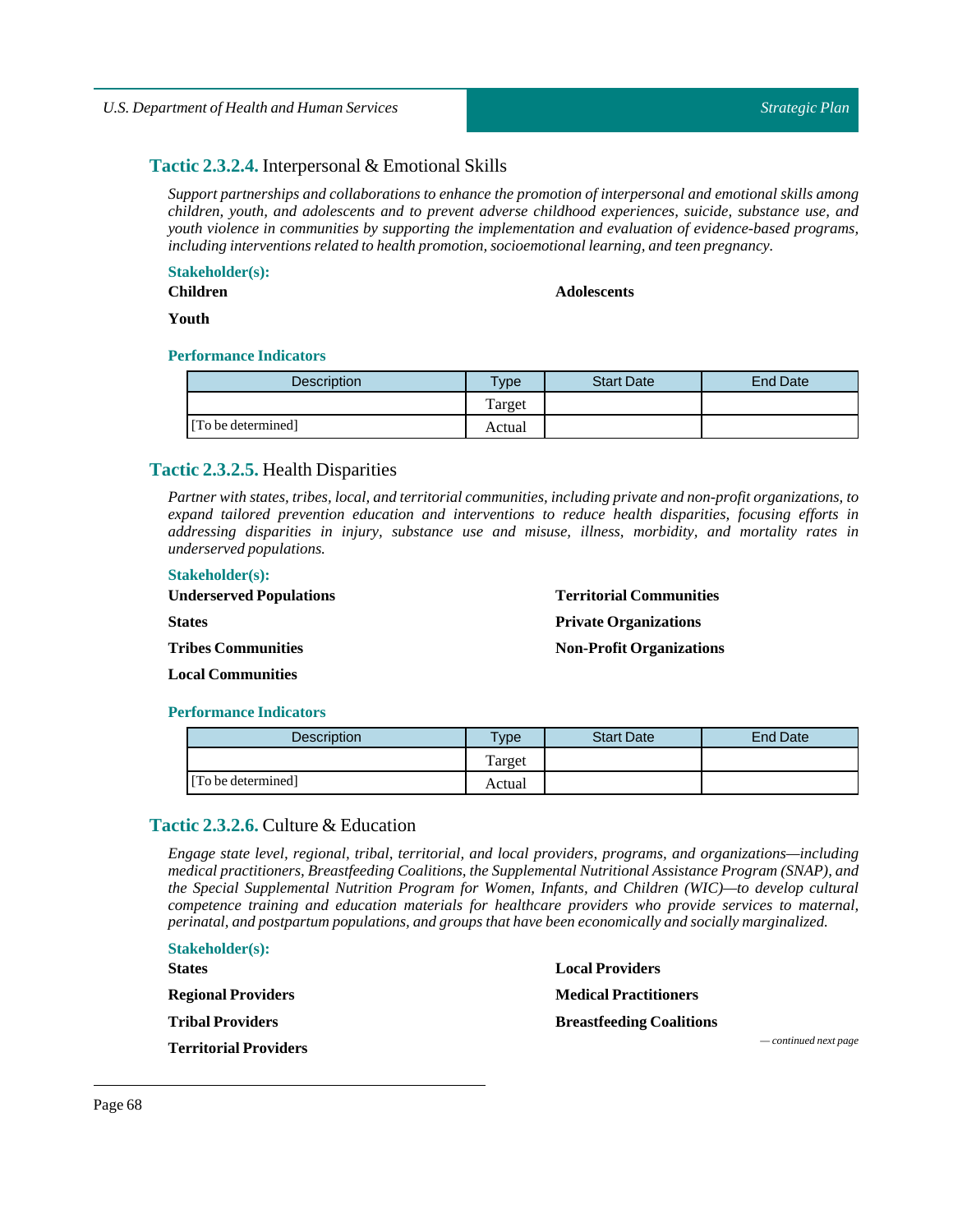*Stakeholders (continued)*

# **Supplemental Nutritional Assistance Program (SNAP)**

## **Special Supplemental Nutrition Program for Women,Infants, and Children (WIC)**

#### **Performance Indicators**

| <b>Description</b> | <b>Type</b> | <b>Start Date</b> | <b>End Date</b> |
|--------------------|-------------|-------------------|-----------------|
|                    | Target      |                   |                 |
| [To be determined] | Actual      |                   |                 |

# **Tactic 2.3.2.7.** Nutrition

*Coordinate federal interagency efforts and target resources aimed at increasing the utilization of the Dietary Guidelines for Americans to inform federal nutrition programs and initiatives, including the development of science-based nutrition education initiatives, with a particular focus on efforts that address disparities in health and food access.*

#### **Performance Indicators**

| <b>Description</b> | Type   | <b>Start Date</b> | <b>End Date</b> |
|--------------------|--------|-------------------|-----------------|
|                    | Target |                   |                 |
| [To be determined] | Actual |                   |                 |

## **Strategy 2.3.3.** Prevention

*Apply research and data insights to inform evidence-based prevention, intervention, and policy approaches to address disparities in preventable injury,illness, and death*

#### **Performance Indicators**

| <b>Description</b> | $T$ <sub>V</sub> pe | <b>Start Date</b> | End Date |
|--------------------|---------------------|-------------------|----------|
|                    | Target              |                   |          |
| [To be determined] | Actual              |                   |          |

## **Tactic 2.3.3.1.** Trends & Disparities

*Support, enhance, and coordinate research and surveillance efforts to improve identification of key trends and disparities in preventable injury, illness, and death at the national and sub-national levels to inform evidence-based interventions aimed at reducing health disparities.*

| Description        | <b>Vpe</b> | <b>Start Date</b> | <b>End Date</b> |
|--------------------|------------|-------------------|-----------------|
|                    | Target     |                   |                 |
| [To be determined] | Actual     |                   |                 |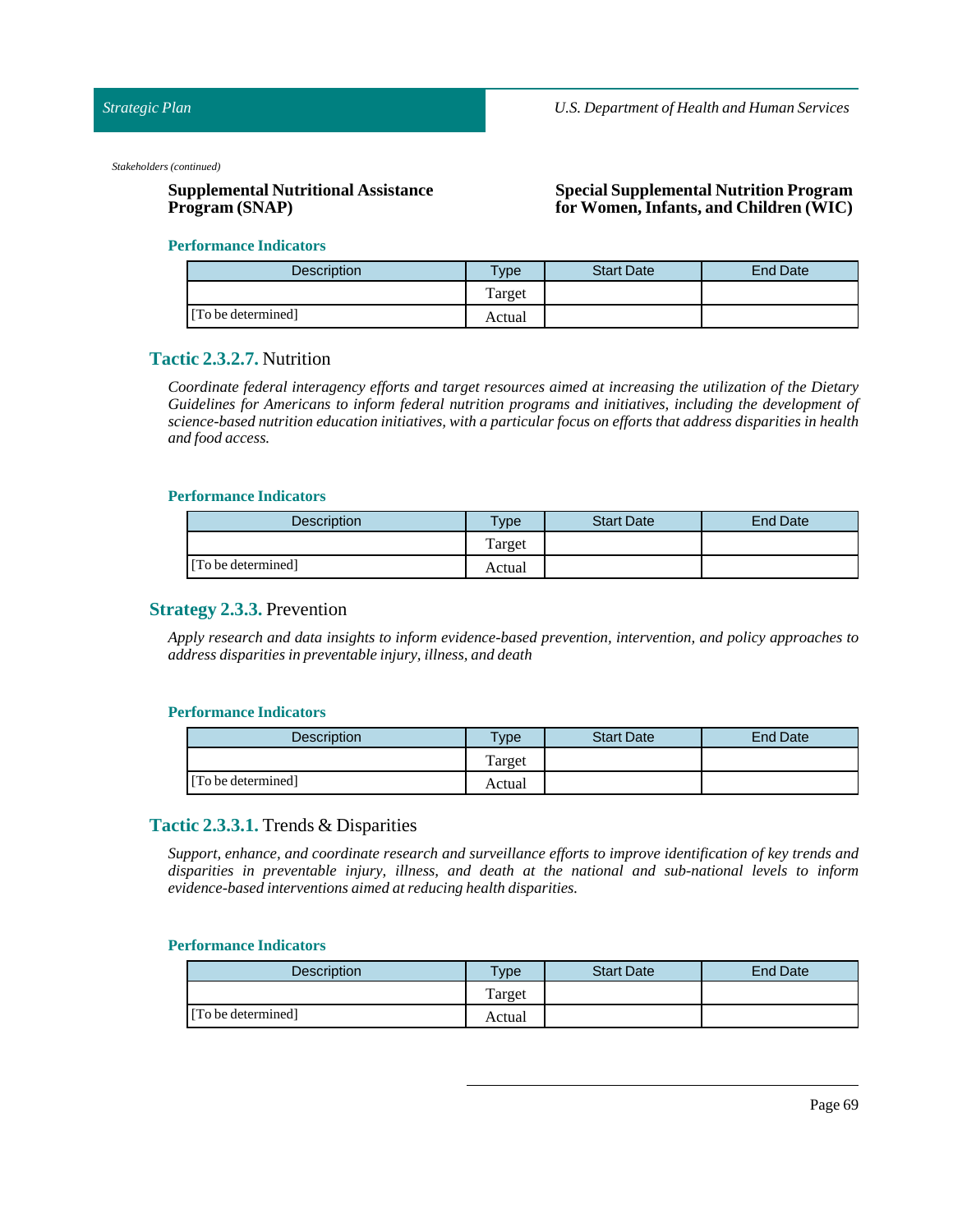# **Tactic 2.3.3.2.** Equity

*Advance health equity through regulatory efforts, where appropriate, and research efforts that utilize implementation science concepts and methods to better integrate effective, evidence-based interventions and actions to reduce substance use, tobacco use, obesity, and promote nutrition, blood pressure control, and physical activity across all populations.*

## **Performance Indicators**

| <b>Description</b> | $T$ vpe | <b>Start Date</b> | <b>End Date</b> |
|--------------------|---------|-------------------|-----------------|
|                    | Target  |                   |                 |
| [To be determined] | Actual  |                   |                 |

## **Tactic 2.3.3.3.** Social Determinants & Behaviors

*Support interdisciplinary and innovative research to enhance our understanding of how social, built, and natural environments affect the social determinants of health and inform culturally appropriate evidence-based treatments and supports to improve healthy behaviors in community settings for populations with health disparities.*

## **Performance Indicators**

| <b>Description</b> | <b>Type</b> | <b>Start Date</b> | <b>End Date</b> |
|--------------------|-------------|-------------------|-----------------|
|                    | Target      |                   |                 |
| [To be determined] | Actual      |                   |                 |

# **Tactic 2.3.3.4.** Prevention & Intervention

*Leverage and promote partnerships and collaborations, including public-private partnerships, to support implementation science and research application in the development and implementation of prevention and intervention approaches.*

## **Performance Indicators**

| <b>Description</b> | $T$ <sub>ype</sub> | <b>Start Date</b> | End Date |
|--------------------|--------------------|-------------------|----------|
|                    | Target             |                   |          |
| [To be determined] | Actual             |                   |          |

# **Tactic 2.3.3.5.** Eating Choices

*Promote research to effectively characterize and understand the interactions among the demographic, behavioral, lifestyle, social, cultural, economic, occupational, and environmental factors that influence healthy eating choices in diverse population groups.*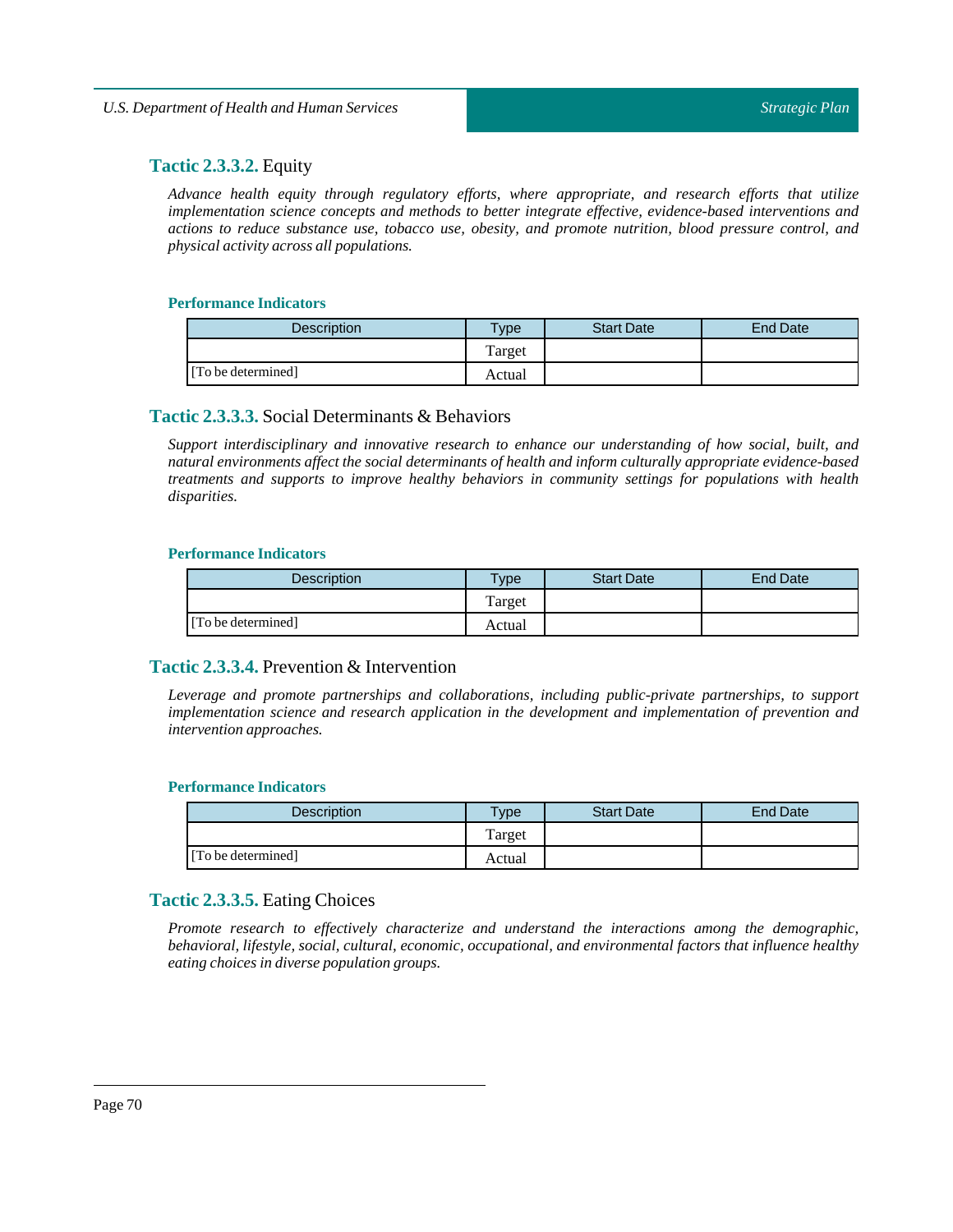| Description        | $v_{\rm p}$ | <b>Start Date</b> | <b>End Date</b> |
|--------------------|-------------|-------------------|-----------------|
|                    | Target      |                   |                 |
| [To be determined] | Actual      |                   |                 |

## **2.4.** Environmental Factors

*Mitigate the impacts of environmentalfactors,including climate change, on health outcomes*

HHS invests in strategies to mitigate the impacts of environmental factors, including climate change, on health outcomes. HHS detects, investigates, forecasts, monitors, responds to, prevents, and aids in recovery from environmental and hazardous public health threats and their health effects. HHS promotes cross-disciplinary and multi-stakeholder coordination to improve the outcomes of climate change and environmental exposures on workers, communities, and domestic and international systems. Additionally, HHS expands awareness and increases knowledge of environmental hazards and actions that individuals and communities can take to reduce negative health outcomes.

Performance Goals ~ The HHS Annual Performance Plan provides information on the Department's measures of progress towards achieving the goals and objectives described in the HHS Strategic Plan for FY 2022–2026. Below are the related performance measures for this Objective.

#### **Stakeholder(s):**

| <b>Contributing OpDivs and StaffDivs:</b>                                                     | <b>OCR</b><br><b>OGA</b>                                                                                                                                                                                                                                                                                                                                                               |  |  |
|-----------------------------------------------------------------------------------------------|----------------------------------------------------------------------------------------------------------------------------------------------------------------------------------------------------------------------------------------------------------------------------------------------------------------------------------------------------------------------------------------|--|--|
| ASPR, ATSDR, CDC, CMS, FDA, HRSA, IHS, NIH,<br>OASH, OCR, and OGA work to achieve this objec- |                                                                                                                                                                                                                                                                                                                                                                                        |  |  |
| tive.<br><b>ASPR</b>                                                                          | <b>HHS Partners:</b><br>HHS OpDivs and StaffDivs engage and work with a                                                                                                                                                                                                                                                                                                                |  |  |
| <b>ATSDR</b>                                                                                  | broad range of partners and stakeholders to im-<br>plement the strategies and achieve this Objective.<br>They include:<br><b>Food Waste Reduction</b><br><b>President's Task Force on Environmental</b><br><b>Health Risks and Safety Risks to</b><br>Children<br><b>U.S. Global Change Research Program</b><br><b>White House Environmental Justice</b><br><b>Interagency Council</b> |  |  |
| <b>CDC</b>                                                                                    |                                                                                                                                                                                                                                                                                                                                                                                        |  |  |
| <b>CMS</b><br><b>FDA</b>                                                                      |                                                                                                                                                                                                                                                                                                                                                                                        |  |  |
| <b>HRSA</b>                                                                                   |                                                                                                                                                                                                                                                                                                                                                                                        |  |  |
| <b>IHS</b>                                                                                    |                                                                                                                                                                                                                                                                                                                                                                                        |  |  |
| <b>NIH</b>                                                                                    |                                                                                                                                                                                                                                                                                                                                                                                        |  |  |
| <b>OASH</b>                                                                                   |                                                                                                                                                                                                                                                                                                                                                                                        |  |  |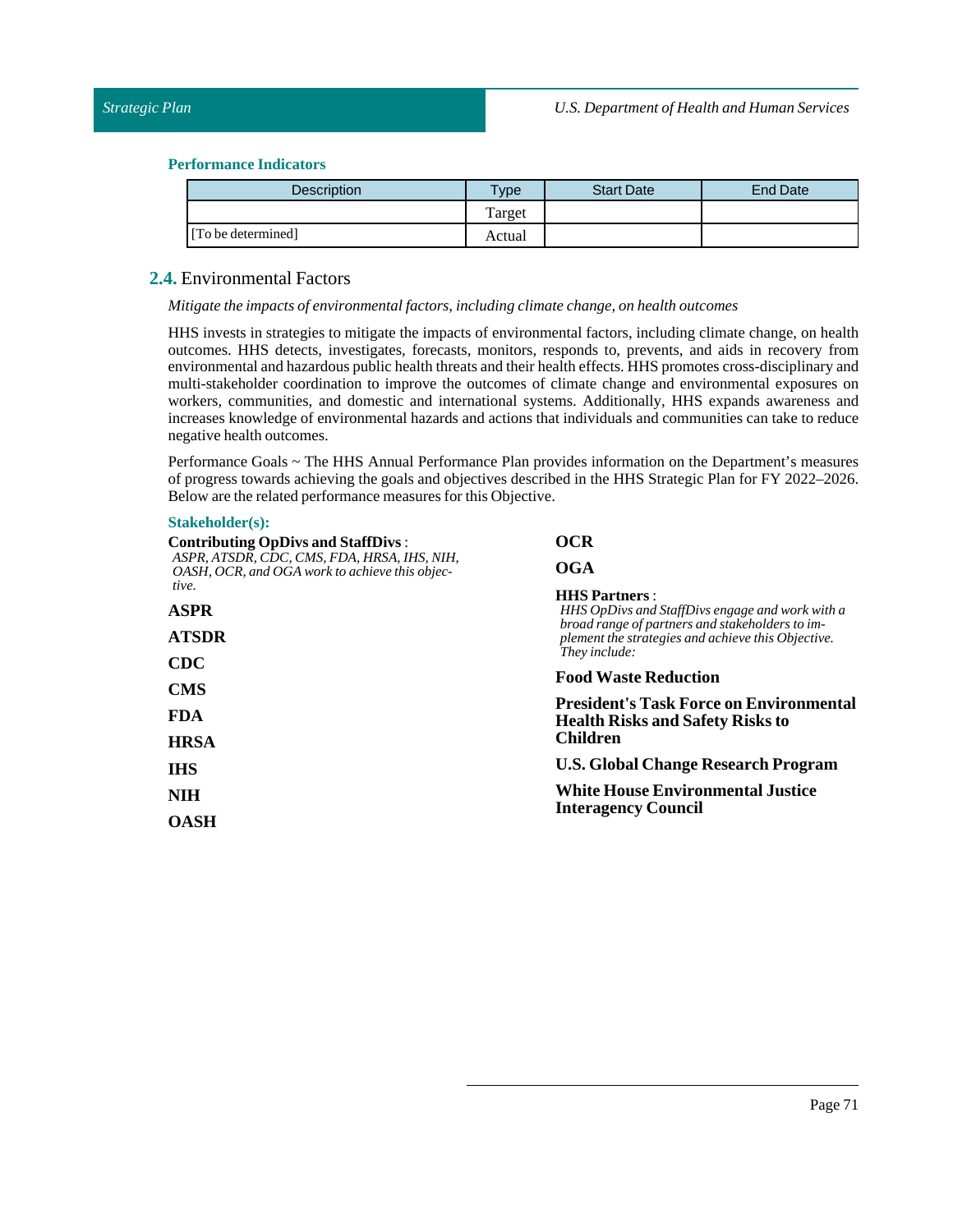#### **Performance Measure 2.4.1 Health Actions**

| Description                                                                                                                                                                                  | Type   | <b>Status</b> | <b>Start Date</b> | <b>End Date</b> | Number |
|----------------------------------------------------------------------------------------------------------------------------------------------------------------------------------------------|--------|---------------|-------------------|-----------------|--------|
| Number of public                                                                                                                                                                             | Target |               |                   |                 |        |
| health actions<br>undertaken (using<br>Environmental<br><b>Health Tracking</b><br>data) that prevent or<br>control potential<br>adverse health<br>effects from<br>environmental<br>exposures | Actual |               |                   |                 |        |

#### **Performance Measure 2.4.2 Training & Resources**

| <b>Description</b>                                                                                                                                                                       | Type   | <b>Status</b> | <b>Start Date</b> | <b>End Date</b> |
|------------------------------------------------------------------------------------------------------------------------------------------------------------------------------------------|--------|---------------|-------------------|-----------------|
| Increase training and resources<br>to address the access and                                                                                                                             | Target | Increased     |                   |                 |
| functional needs of electricity<br>and healthcare<br>service-dependent at-risk<br>individuals who live<br>independently and are.<br>impacted by incidents,<br>emergencies, and disasters | Actual |               |                   |                 |

## **Performance Measure 2.4.3 Compliance Review & Resolution**

| <b>Description</b>                                                                                                                 | $T$ vpe | <b>Status</b> | <b>Start Date</b> | <b>End Date</b> |
|------------------------------------------------------------------------------------------------------------------------------------|---------|---------------|-------------------|-----------------|
| By FY 2026, OCR will                                                                                                               | Target  | Steps Taken   |                   |                 |
| conduct a Title VI<br>Environmental Justice/Public<br>Health compliance review and<br>undertake any needed steps for<br>resolution | Actual  |               |                   |                 |

## **Strategy 2.4.1.** Changes & Threats

*Expand ability to predict, monitor, prevent, respond to, and recover from health impacts of environmental changes and threats,including utilizing a One Health approach*

#### **Performance Indicators**

| <b>Description</b> | Type   | <b>Start Date</b> | End Date |
|--------------------|--------|-------------------|----------|
|                    | Target |                   |          |
| [To be determined] | Actual |                   |          |

# **Tactic 2.4.1.1.** Preparation, Mitigation & Adaptation

*Develop, use, and evaluate analytical, prevention and control tools and models to accurately forecast, prepare for, mitigate, and adapt to environmental and occupational hazards or climate change impacts, including those* related to the agricultural ecosystem that have public health implications, including the effects of wind, rainfall, drought, and fire and the impacts on animal populations, the microbial make-up of soil and water, and land use.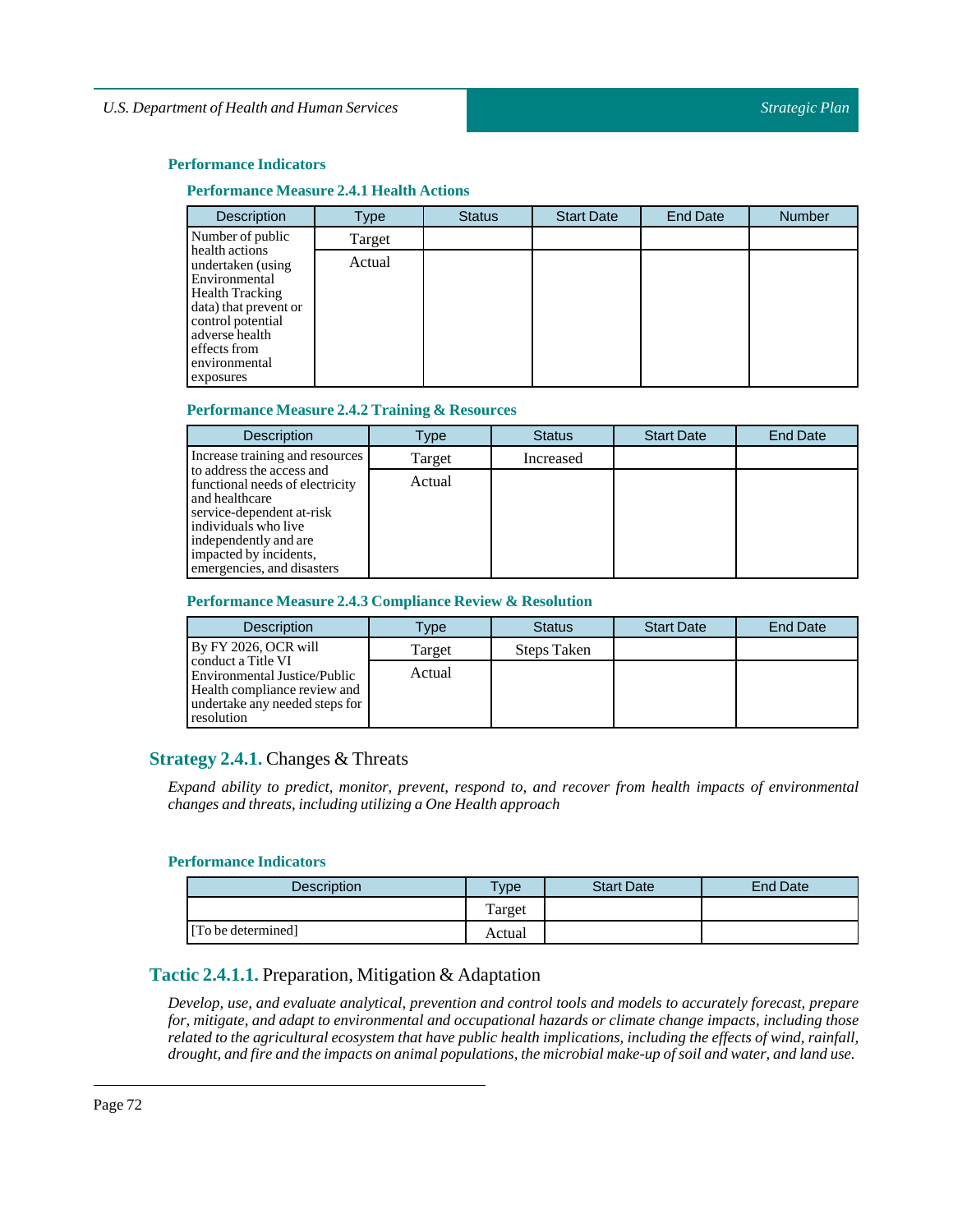| Description        | Type   | <b>Start Date</b> | End Date |
|--------------------|--------|-------------------|----------|
|                    | Target |                   |          |
| [To be determined] | Actual |                   |          |

# **Tactic 2.4.1.2.** Changes

*Expand disease surveillance systems, environmental health data collection, and predictive modeling capabilities, and integrate such environmental health data with data from other scientific disciplines (e.g., geoscience, agricultural, land use, animal sciences, and behavioral and social science) to detect changes in risk, incidence, and distribution over time, including environmental impacts on workers and industries, and underserved communities.*

### **Stakeholder(s):**

**Workers**

#### **Underserved Communities**

**Industries**

#### **Performance Indicators**

| Description        | Type   | <b>Start Date</b> | End Date |
|--------------------|--------|-------------------|----------|
|                    | Target |                   |          |
| [To be determined] | Actual |                   |          |

# **Tactic 2.4.1.3.** Health Outcomes

*Conduct and support research on the impacts of current and emerging environmental exposures, risk factors, environmental and hazardous public health threats, and climate change to increase understanding of health outcomes on individuals and communities atthe national and internationallevel.*

#### **Performance Indicators**

| <b>Description</b> | $T$ ype | <b>Start Date</b> | End Date |
|--------------------|---------|-------------------|----------|
|                    | Target  |                   |          |
| [To be determined] | Actual  |                   |          |

# **Tactic 2.4.1.4.** Policies & Strategies

*Translate research findings into the adoption of health policies and evidence-based strategies to prevent environmental and climate change exposures, address health inequities, prepare for and adapt to health risks, and improve health outcomes.*

| <b>Description</b> | $T$ <sub>V</sub> $pe$ | <b>Start Date</b> | End Date |
|--------------------|-----------------------|-------------------|----------|
|                    | Target                |                   |          |
| [To be determined] | Actual                |                   |          |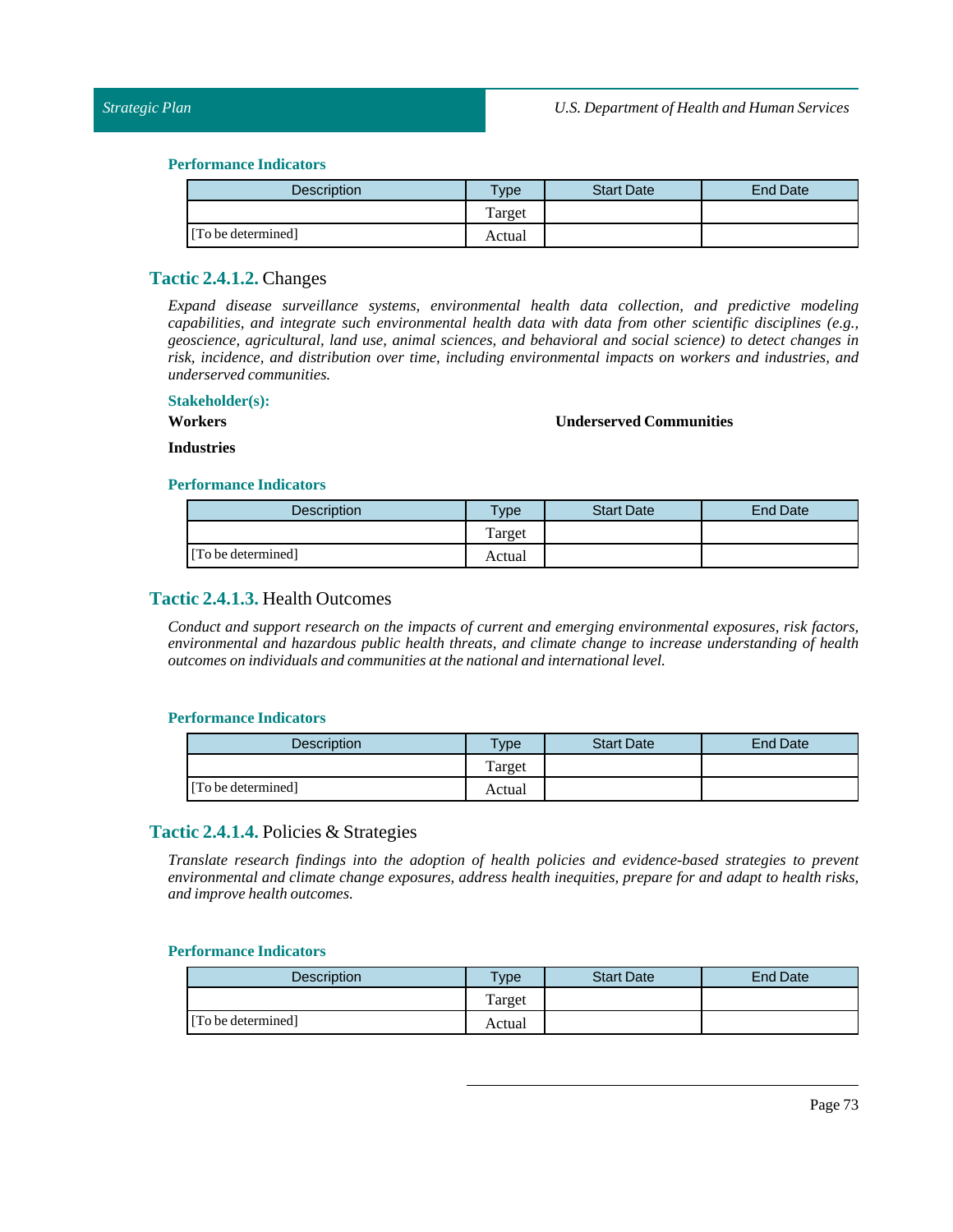# **Tactic 2.4.1.5.** Issues

*Enhance collaborations with federal partners and international agriculture, environmental and other sector entities to better address recurring and anticipated issues associated with food production, safety, and availability, food-related disease and mortality, including under-nutrition, infectious and non-communicable diseases, and diarrheal- and vector borne diseases and maternal and child health.*

#### **Stakeholder(s):**

#### **Federal Partners**

**International EnvironmentalSector Entities**

**International Agriculture Sector Entities** 

#### **Performance Indicators**

| <b>Description</b> | $T$ ype | <b>Start Date</b> | End Date |
|--------------------|---------|-------------------|----------|
|                    | Target  |                   |          |
| [To be determined] | Actual  |                   |          |

# **Strategy 2.4.2.** Health Threats

*Promote coordination among sectors and levels of government and multi-disciplinary and multi-stakeholder approaches to protect people from health threats arising from climate change and environmental and occupational exposures*

#### **Performance Indicators**

| <b>Description</b> | $TV$ pe | <b>Start Date</b> | <b>End Date</b> |
|--------------------|---------|-------------------|-----------------|
|                    | Target  |                   |                 |
| [To be determined] | Actual  |                   |                 |

# **Tactic 2.4.2.1.** Resilience & Sustainability

*Facilitate research, collaboration, and implementation efforts between public and private healthcare system stakeholders to make healthcare delivery more environmentally sustainable and more resilient to the threats of natural disasters, including extreme weather events, thereby reducing costs and risks from disruption of healthcare operations.*

#### **Stakeholder(s):**

#### **Public HealthcareSystem Stakeholders Private HealthcareSystem Stakeholders**

#### **Performance Indicators**

| <b>Description</b> | $T$ ype | <b>Start Date</b> | End Date |
|--------------------|---------|-------------------|----------|
|                    | Target  |                   |          |
| [To be determined] | Actual  |                   |          |

# **Tactic 2.4.2.2.** Understanding & Interventions

*Support multidisciplinary teams, prioritizing engagement of community stakeholders in affected communities at all stages of environmental and climate change health research and program implementation, to develop intervention strategies and gain understanding of the factors that make those strategies successful and replicable.*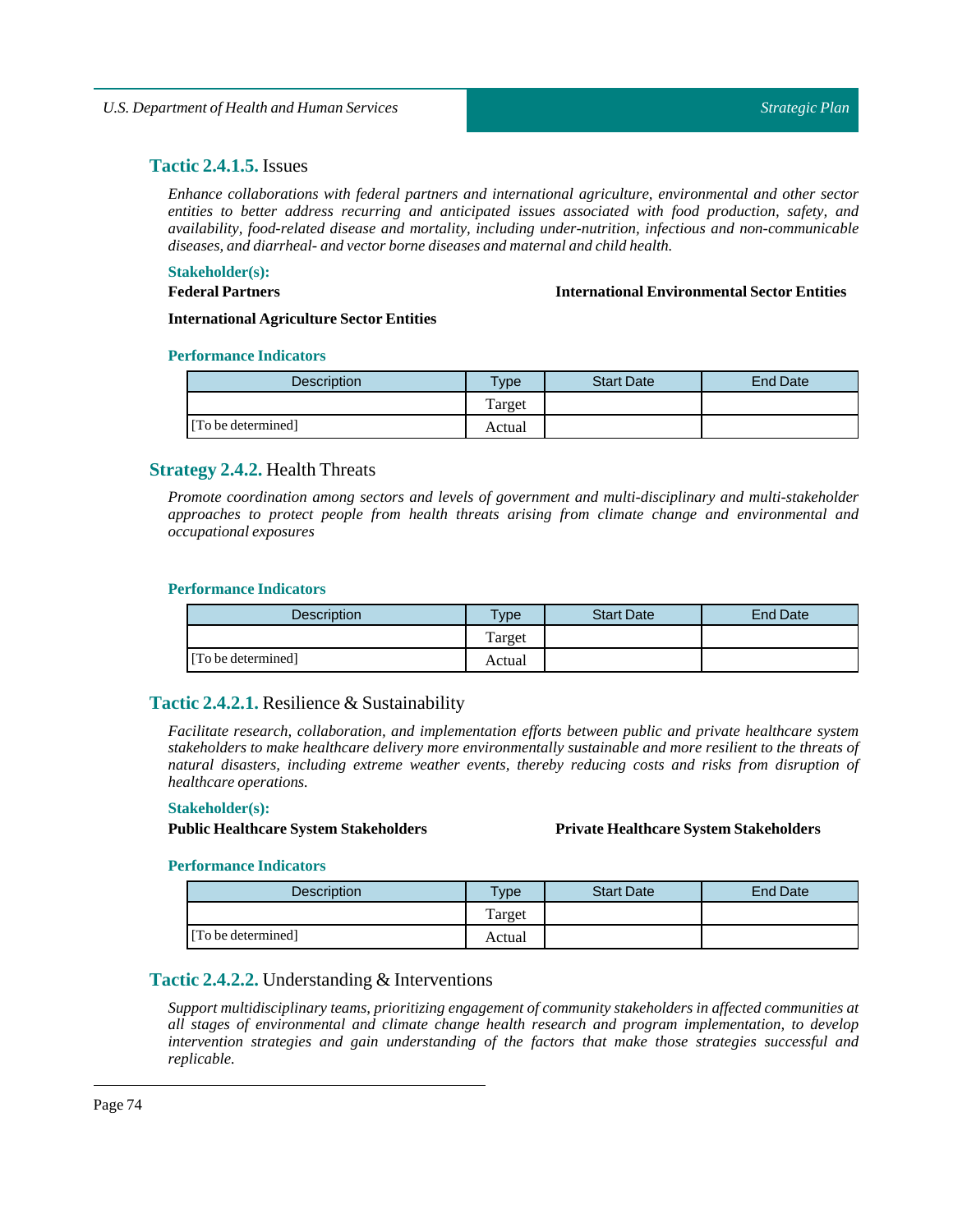# *Strategic Plan*

#### **Performance Indicators**

| Description        | <b>Type</b> | <b>Start Date</b> | End Date |
|--------------------|-------------|-------------------|----------|
|                    | Target      |                   |          |
| [To be determined] | Actual      |                   |          |

# **Tactic 2.4.2.3.** Research, Capacity & Programming

*Establish partnerships with federal agencies, state, local, territorial health departments, tribal nations, academic institutions, and community- and faith-based organizations, leveraging environmental health expertise and local capabilities, to conduct environmental, occupational, and climate change health research, build the capacity of impacted communities, and implement programming to reduce the health risks of environmental hazards.*

| <b>Stakeholder(s):</b>                |                                      |
|---------------------------------------|--------------------------------------|
| <b>Federal Agencies</b>               | <b>Tribal Nations</b>                |
| <b>State Health Departments</b>       | <b>Academic Institutions</b>         |
| <b>Local Health Departments</b>       | <b>Community-Based Organizations</b> |
| <b>Territorial Health Departments</b> | <b>Faith-Based Organizations</b>     |

#### **Performance Indicators**

| <b>Description</b> | <b>Vpe</b> | <b>Start Date</b> | End Date |
|--------------------|------------|-------------------|----------|
|                    | Target     |                   |          |
| [To be determined] | Actual     |                   |          |

# **Strategy 2.4.3.** Environmental & Occupational Hazards

*Expand awareness and knowledge of environmental and occupational hazards to inform actions individuals and communities can take to reduce negative health outcomes*

| Description        | <b>VDe</b> | <b>Start Date</b> | <b>End Date</b> |
|--------------------|------------|-------------------|-----------------|
|                    | Target     |                   |                 |
| [To be determined] | Actual     |                   |                 |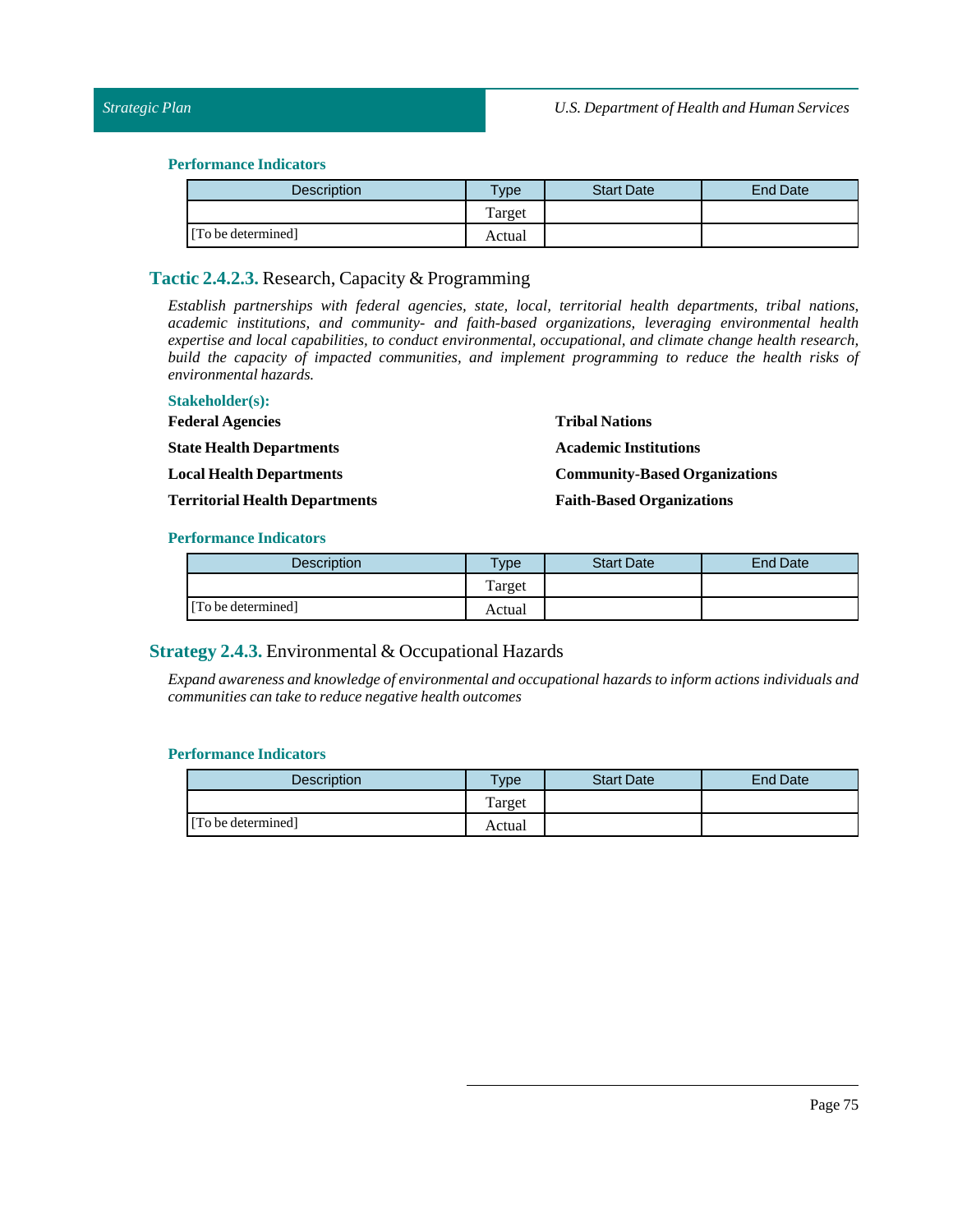# **Tactic 2.4.3.1.** Networks & Tools

*Build networks and develop tools to educate health providers, employers, workers, and communities about the environmental hazards, including climate change, that impact their local health outcomes and actions to mitigate and manage those impacts.*

# **Stakeholder(s):**

**Health Providers**

#### **Employers**

#### **Workers**

**Communities**

# **Performance Indicators**

| <b>Description</b> | Type   | <b>Start Date</b> | End Date |
|--------------------|--------|-------------------|----------|
|                    | Target |                   |          |
| [To be determined] | Actual |                   |          |

# **Tactic 2.4.3.2.** Collaborations

*Develop and sustain formal and informal collaborations within and across HHS Divisions, other federal agencies, global health entities, and a wide range of partners to address environmental threats and climate change.*

# **Stakeholder(s):**

**HHS Divisions**

# **Global Health Entities**

**Federal Agencies**

| <b>Description</b> | $T$ vpe | <b>Start Date</b> | End Date |
|--------------------|---------|-------------------|----------|
|                    | Target  |                   |          |
| [To be determined] | Actual  |                   |          |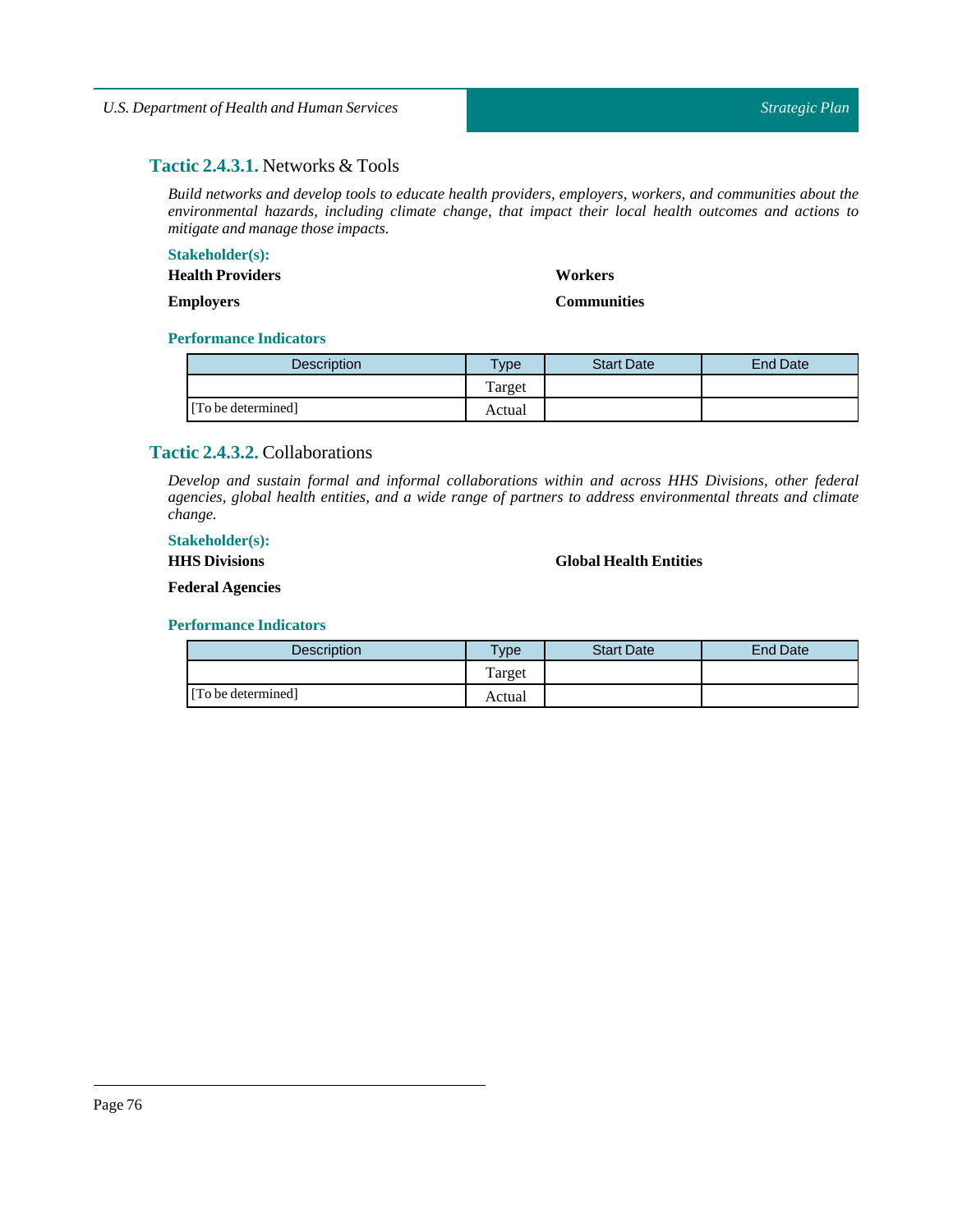# **3. Well-being, Equity & Resilience**

## *Strengthen Social Well-being, Equity, and Economic Resilience*

HHS works to strengthen the economic and social well-being of Americans across the lifespan. HHS provides effective and innovative pathways leading to equitable economic success for all individuals and families. The Department strengthens early childhood development and expands opportunities to help children and youth thrive equitably within their families and communities. HHS expands access to high-quality services and resources for older adults and people with disabilities, and their caregivers to support increased independence and quality of life. HHS also increases safeguards to empower families and communities to prevent and respond to neglect, abuse, and violence, while supporting those who have experienced trauma or violence.

#### **3.1.** Economic Success

*Provide effective and innovative pathways leading to equitable economic success for all individuals and families*

HHS invests in strategies to provide effective and innovative pathways that lead to equitable economic success for all individuals and families. HHS facilitates system enhancements and partnerships across the federal government to coordinate resources and technical assistance to individuals and families hoping to achieve and sustain economic independence.

Performance Goals ~ The HHS Annual Performance Plan provides information on the Department's measures of progress towards achieving the goals and objectives described in the HHS Strategic Plan for FY 2022–2026. Below are the related performance measures for this Objective.

# **Stakeholder(s):**

# **Individuals**

#### **Families**

: *Contributing OpDivs and StaffDivs ACF, ACL, ASPE, CDC, CMS, HRSA, IHS, OASH, and OCR work to achieve this objective.*

| ١<br>P | I. | f |  |
|--------|----|---|--|
|        |    |   |  |

**ASPE CDC CMS HRSA**

**IHS OASH**

#### **OCR**

#### **HHS Partners** :

*HHS OpDivs and StaffDivs engage and work with a broad range of partners and stakeholders to implement the strategies and achieve this Objective. They include:*

#### **Interagency Council on Economic Mobility and Investing with Families Initiative**

**Department of Labor** : *collaborating on the Workforce Innovation and Opportunity Act*

**Departments of Education** : *collaborating on the Workforce Innovation and Opportunity Act*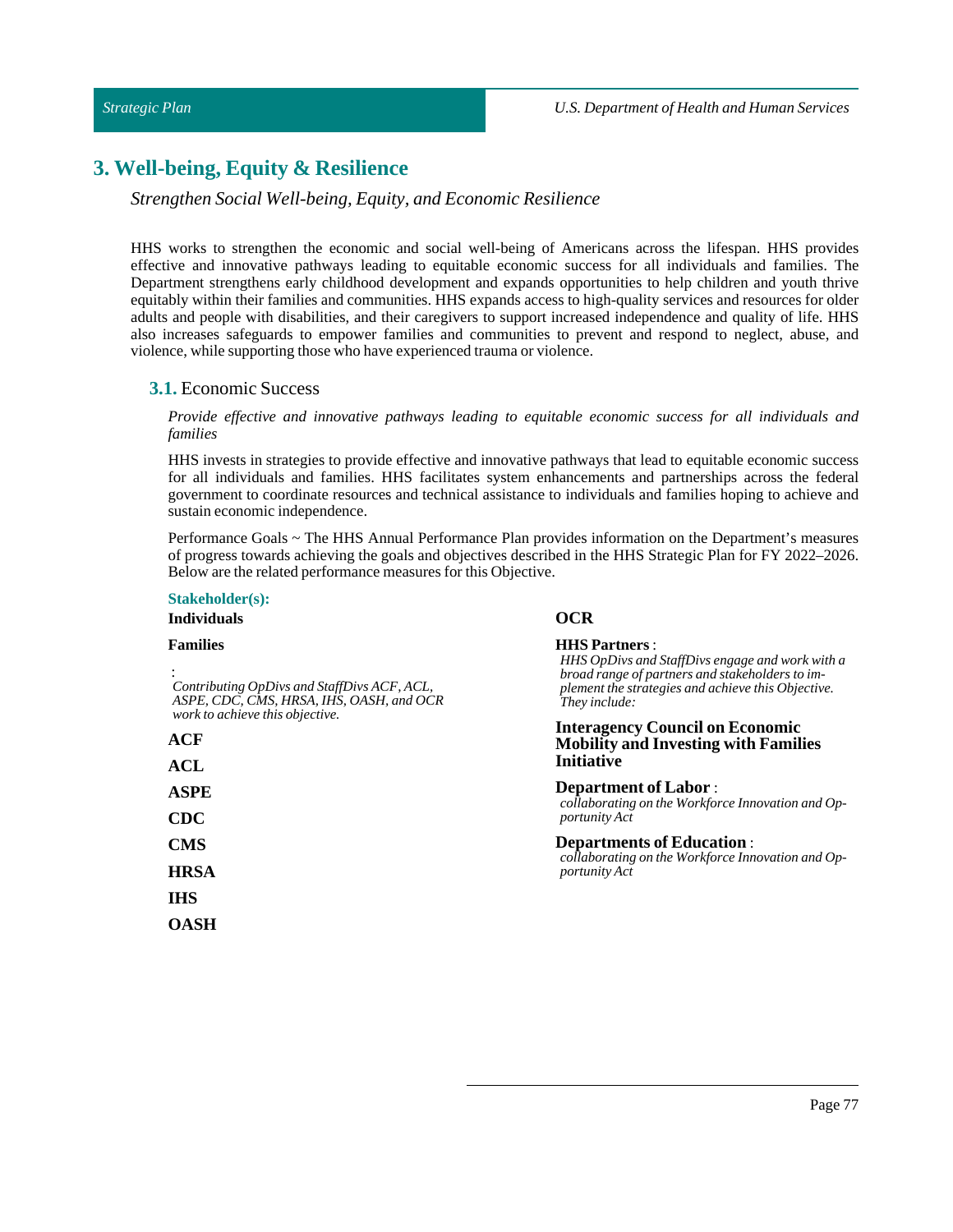# **Performance Measure 3.1.1 Energy Burden Reduction**

| <b>Description</b>                                            | <b>Type</b> | <b>Status</b> | <b>Start Date</b> | <b>End Date</b> | Score |
|---------------------------------------------------------------|-------------|---------------|-------------------|-----------------|-------|
| Increase energy                                               | Target      | Increased     |                   |                 |       |
| burden reduction<br>index score for high<br>burden households | Actual      |               |                   |                 |       |

# **Performance Measure 3.1.2 Assistance Terminations**

| <b>Description</b>                                                                                                                                        | Type   | <b>Status</b> | <b>Start Date</b> | <b>End Date</b> | Percentage |
|-----------------------------------------------------------------------------------------------------------------------------------------------------------|--------|---------------|-------------------|-----------------|------------|
| Increase the percent                                                                                                                                      | Target | Increased     |                   |                 |            |
| of cash assistance<br>terminations due to<br>earned income from<br>employment for<br>those clients<br>receiving cash<br>assistance at<br>employment entry | Actual |               |                   |                 |            |

# **Performance Measure 3.1.3Self-Sufficient Refugees**

| <b>Description</b>                                                                                                                                                                | Type   | <b>Status</b> | <b>Start Date</b> | <b>End Date</b> | Percentage |
|-----------------------------------------------------------------------------------------------------------------------------------------------------------------------------------|--------|---------------|-------------------|-----------------|------------|
| Increase the                                                                                                                                                                      | Target | Increased     |                   |                 |            |
| percentage of<br>refugees who are<br>self-sufficient (not<br>dependent on any<br>cash assistance)<br>within the first six<br>months $(180 \text{ days})$ of<br>the service period | Actual |               |                   |                 |            |

# **Performance Measure 3.1.4 Child Support Orders**

| <b>Description</b>                                                      | Type   | <b>Status</b> | <b>Start Date</b> | <b>End Date</b> | Percentage |
|-------------------------------------------------------------------------|--------|---------------|-------------------|-----------------|------------|
| Increase the                                                            | Target | Increased     |                   |                 |            |
| percentage of IV-D<br>(child support) cases<br>having support<br>orders | Actual |               |                   |                 |            |

# **Performance Measure 3.1.5 MOE Funds**

| <b>Description</b>                                                                                                                                  | Type   | <b>Status</b> | <b>Start Date</b> | <b>End Date</b> | Percentage |
|-----------------------------------------------------------------------------------------------------------------------------------------------------|--------|---------------|-------------------|-----------------|------------|
| Increase the median                                                                                                                                 | Target | Increased     |                   |                 |            |
| state share of federal<br><b>TANF</b> and state<br>maintenance-of-effor<br>t (MOE) funds used<br>for work, education,<br>and training<br>activities | Actual |               |                   |                 |            |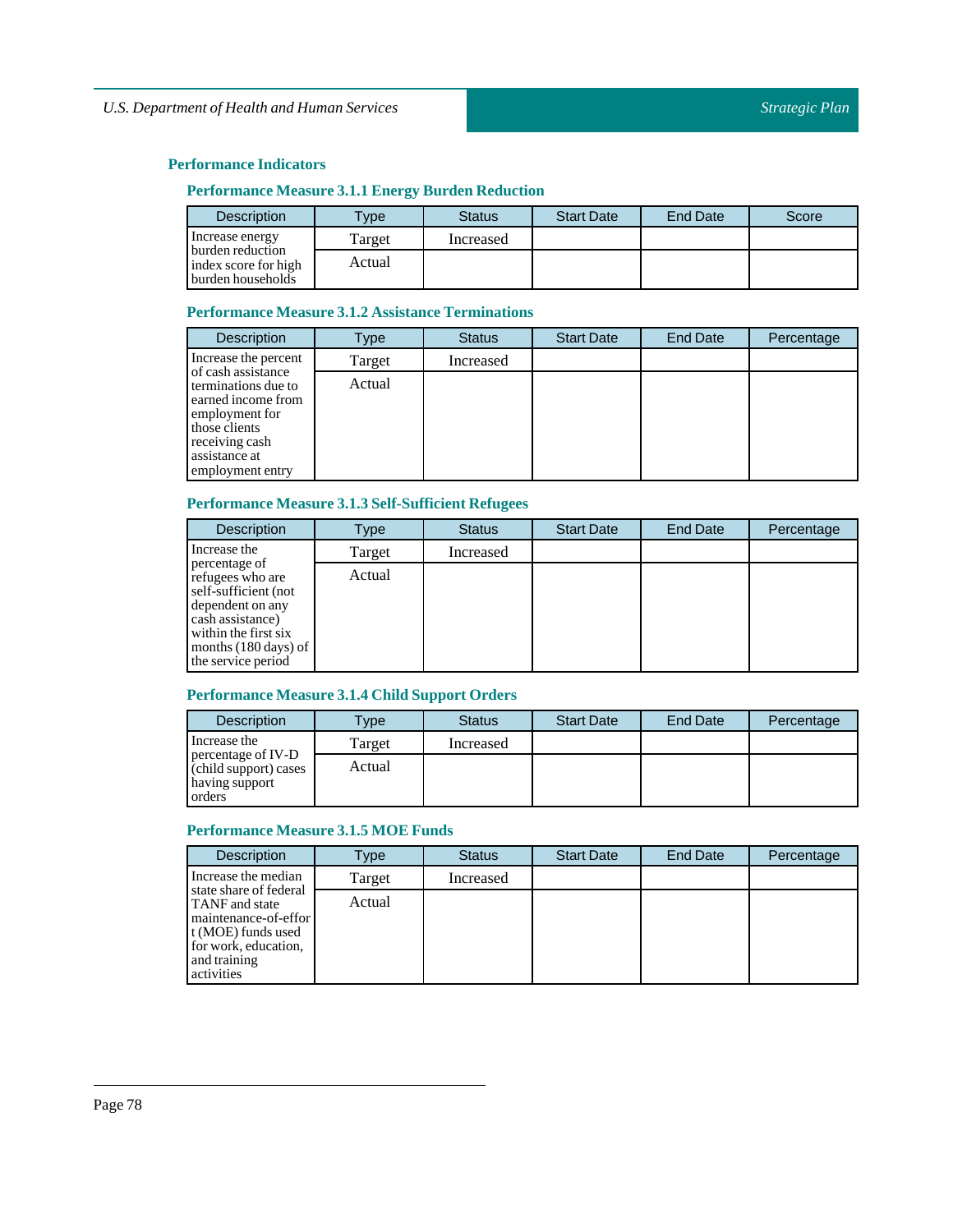# **Strategy 3.1.1.** Resources & Technical Assistance

*Facilitate system enhancements and partnerships across the federal government to coordinate resources and technical assistance to individuals and families hoping to achieve and sustain economic independence*

# **Stakeholder(s):**

# **Individuals Families**

#### **Performance Indicators**

| <b>Description</b> | $v$ pe | <b>Start Date</b> | End Date |
|--------------------|--------|-------------------|----------|
|                    | Target |                   |          |
| [To be determined] | Actual |                   |          |

# **Tactic 3.1.1.1.** Safety Net

Build state, tribe, and territorial capacity to expand safety net program coverage, enforce Section 504 of the *Rehabilitation Act, streamline eligibility determination, and improve enrollment in order to provide effective assistance to address the economic conditions of underserved populations.*

# **Stakeholder(s):**

**State**

#### **Territories**

#### **Tribes**

# **Underserved Populations**

#### **Performance Indicators**

| <b>Description</b> | $T$ vpe | <b>Start Date</b> | End Date |
|--------------------|---------|-------------------|----------|
|                    | Target  |                   |          |
| [To be determined] | Actual  |                   |          |

# **Tactic 3.1.1.2.** Persons with Disabilities

*Expand access to persons with disabilities to HHS funded and administered programs through effective* communications and accommodations as required by Section 504 of the Rehabilitation Act of 1973 and Title II *ofthe Americans with Disabilities Act.*

#### **Stakeholder(s):**

### **Persons with Disabilities**

| <b>Description</b> | $v_{\rm p}$ | <b>Start Date</b> | End Date |
|--------------------|-------------|-------------------|----------|
|                    | Target      |                   |          |
| [To be determined] | Actual      |                   |          |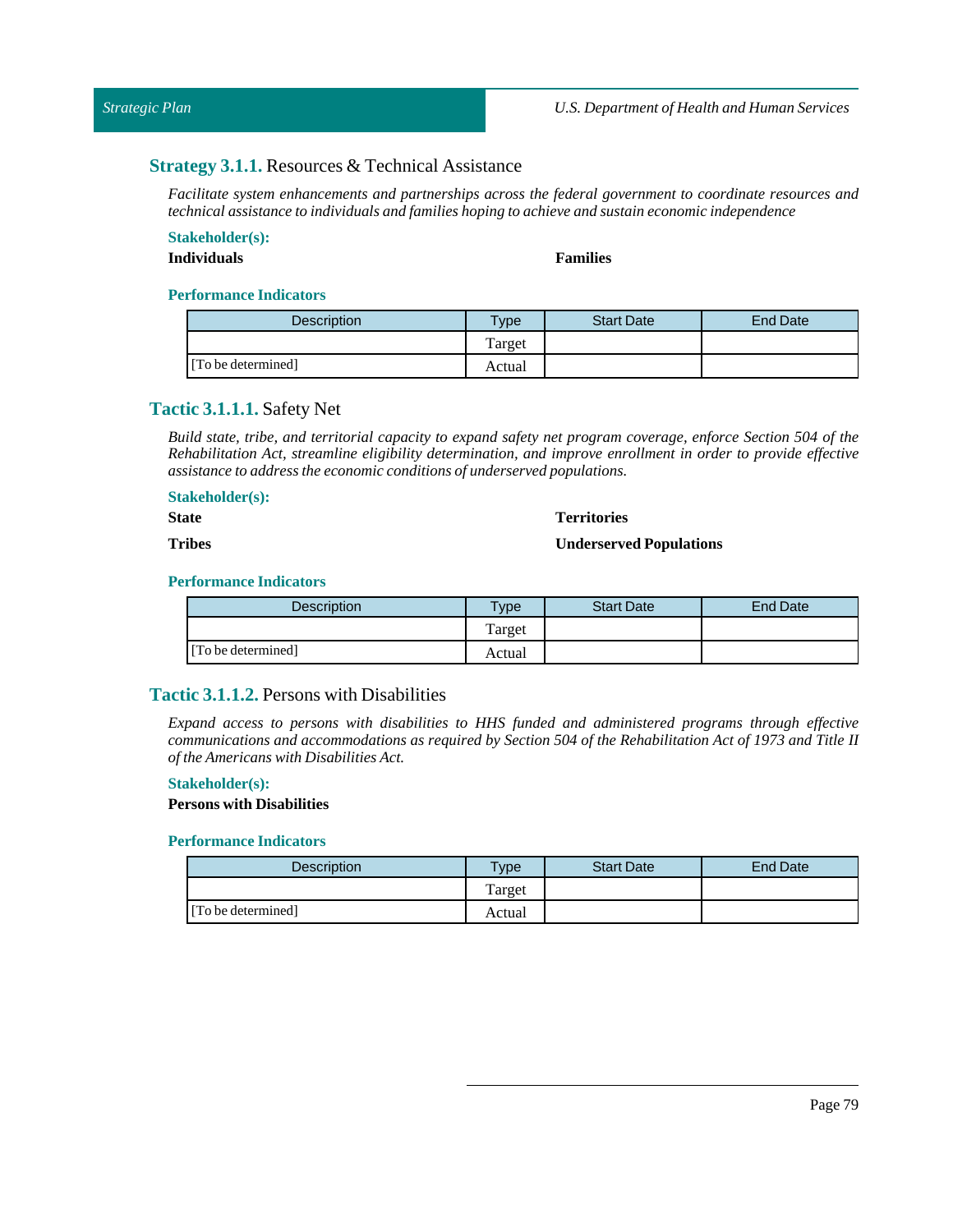# **Tactic 3.1.1.3.** Collaboration

*Encourage states to collaborate with tribes and across programs and systems so that individuals and families hoping to achieve economic security have access to income and housing support, safe and nutritious foods, health insurance, education, and training as well as work supports, such as child care and transportation.*

### **Stakeholder(s):**

**States Tribes**

#### **Performance Indicators**

| <b>Description</b> | Type   | <b>Start Date</b> | End Date |
|--------------------|--------|-------------------|----------|
|                    | Target |                   |          |
| [To be determined] | Actual |                   |          |

# **Tactic 3.1.1.4.** Social Determinants

*Apply knowledge and best practices to help grantees and partners provide services that focus on social determinants of health and factors that affect economic mobility.*

#### **Performance Indicators**

| <b>Description</b> | Type   | <b>Start Date</b> | End Date |
|--------------------|--------|-------------------|----------|
|                    | Target |                   |          |
| [To be determined] | Actual |                   |          |

# **Tactic 3.1.1.5.** Immigration & Naturalization

*Support naturalization among refugees and inclusion efforts, as called for in the Executive Order 14012: Restoring Faith in Our Legal Immigration Systems and Strengthening Integration and Inclusion Efforts for New Americans, by reducing barriers to the legalimmigration system.*

#### **Stakeholder(s):**

#### **Refugees**

| <b>Description</b> | $v_{\rm p}$ | <b>Start Date</b> | End Date |
|--------------------|-------------|-------------------|----------|
|                    | Target      |                   |          |
| [To be determined] | Actual      |                   |          |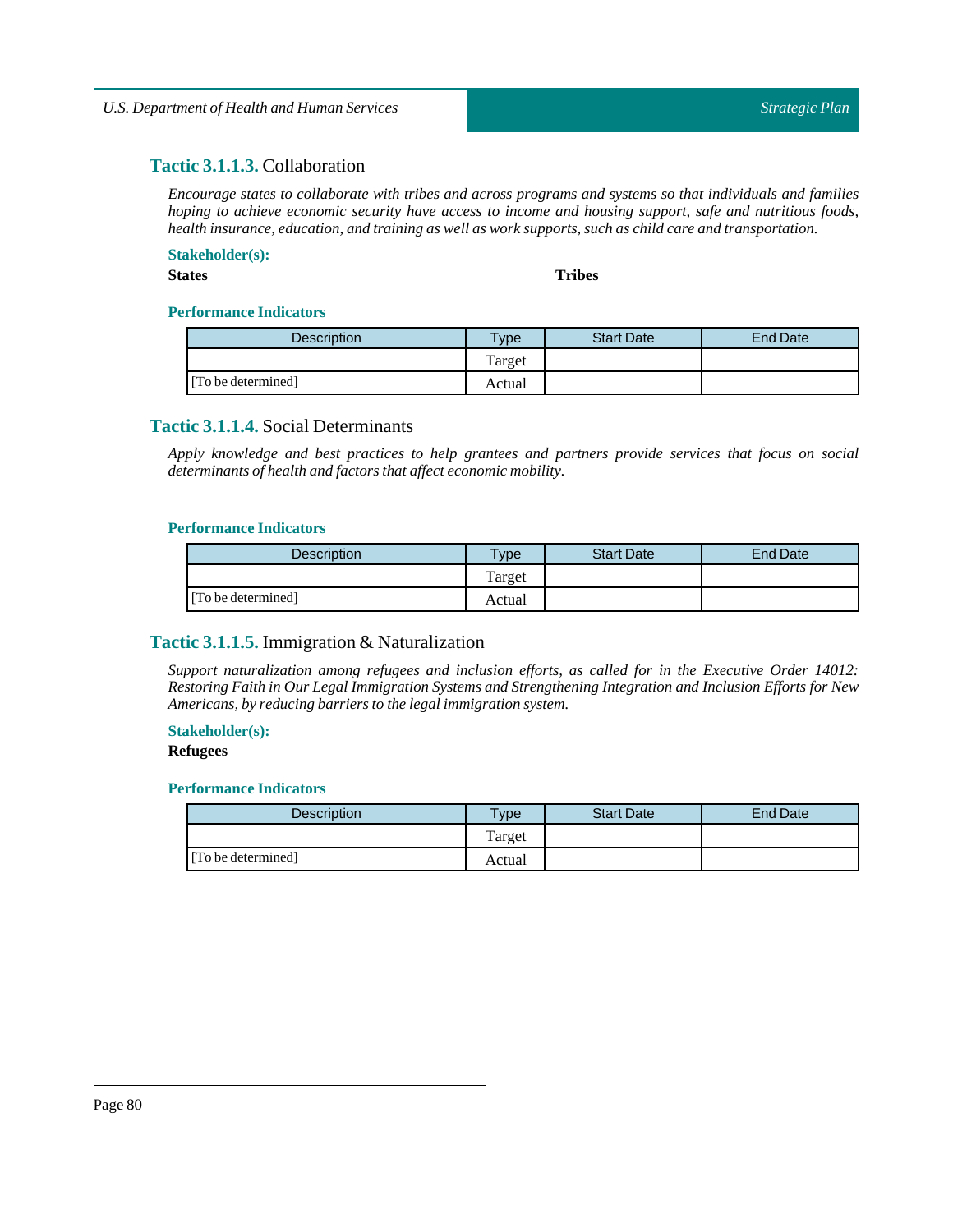# **Tactic 3.1.1.6.** Data & Research

*Enable research use of data collected through federal funded programs to accelerate the production of evidence on factors affecting refugees' resettlement outcomes,including refugee youth outcomes.*

# **Stakeholder(s):**

# **Young Refugees**

### **Performance Indicators**

| <b>Description</b> | $T$ <sub>ype</sub> | <b>Start Date</b> | <b>End Date</b> |
|--------------------|--------------------|-------------------|-----------------|
|                    | Target             |                   |                 |
| [To be determined] | Actual             |                   |                 |

# **Tactic 3.1.1.7.** Self-Sufficiency

*Invest in low-income, tribal, and communities of color through funding opportunities to promote social and economic self-sufficiency to lessen economic inequalities.*

#### **Stakeholder(s):**

**Low-Income Communities**

## **Communities of Color**

#### **Tribal Communities**

### **Performance Indicators**

| <b>Description</b> | $T$ <sub>V</sub> pe | <b>Start Date</b> | <b>End Date</b> |
|--------------------|---------------------|-------------------|-----------------|
|                    | Target              |                   |                 |
| [To be determined] | Actual              |                   |                 |

# **Tactic 3.1.1.8.** Services

*Expand access to culturally- and linguistically-appropriate employability, economic development, education, and support services for vulnerable refugee populations, through specialized programming and collaboration with federal partners.*

#### **Stakeholder(s):**

#### **Vulnerable Refugee Populations**

| <b>Description</b> | $T$ <sub>ype</sub> | <b>Start Date</b> | <b>End Date</b> |
|--------------------|--------------------|-------------------|-----------------|
|                    | Target             |                   |                 |
| [To be determined] | Actual             |                   |                 |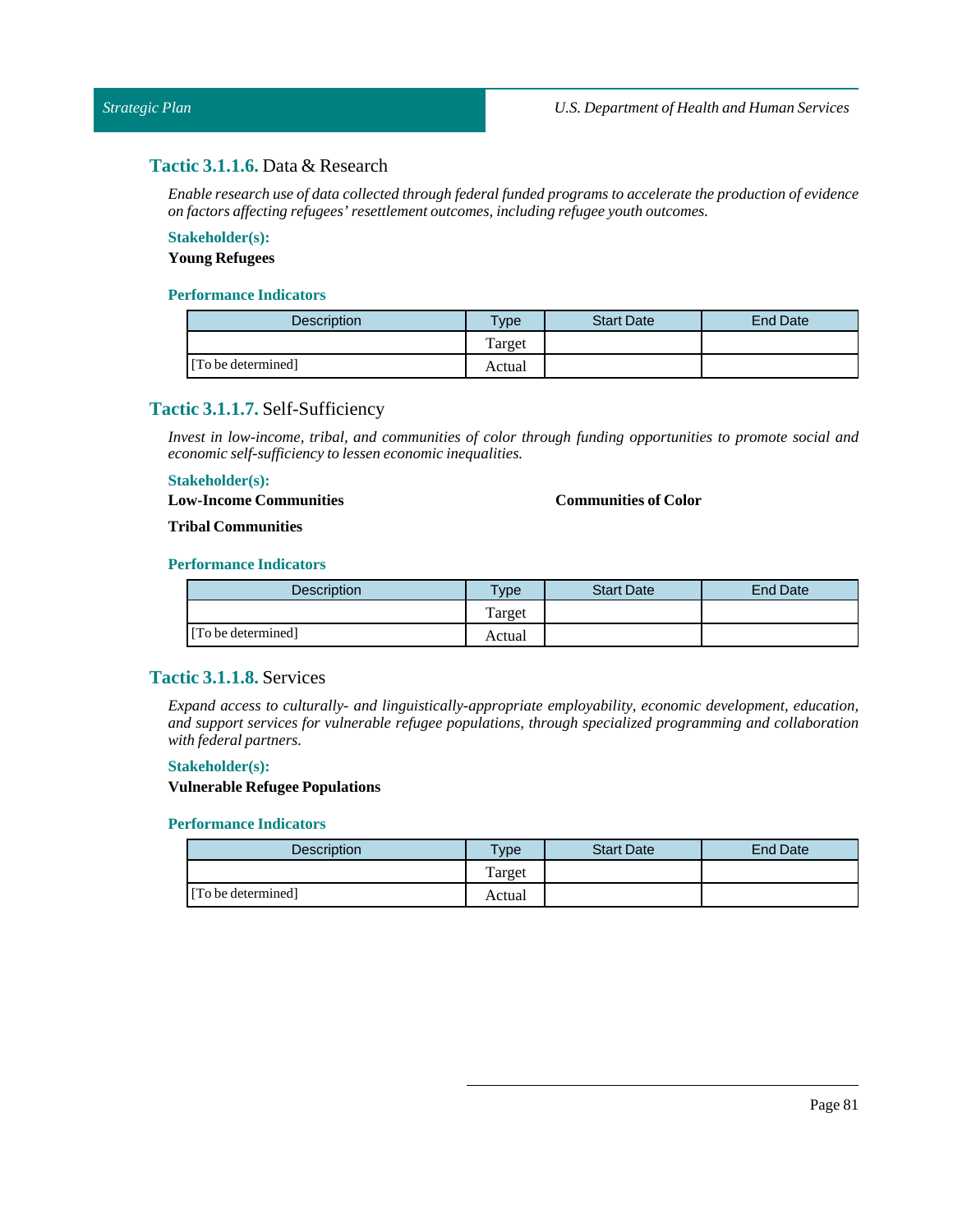# **Tactic 3.1.1.9.** Economic Inequalities

*Expand the development of resources for communities disproportionately affected by economic inequalities including Native American and Indigenous populations, refugees, and asylees, and facilitate the translation of materials for the public to the most commonly spoken languages in the United States.*

### **Stakeholder(s): Native Americans**

**Refugees**

**Indigenous Populations**

**Asylees**

#### **Performance Indicators**

| <b>Description</b> | Type   | <b>Start Date</b> | End Date |
|--------------------|--------|-------------------|----------|
|                    | Target |                   |          |
| [To be determined] | Actual |                   |          |

# **Tactic 3.1.1.10.** Language

*Expand awareness and ensure provision of language assistance services for people with limited English proficiency and auxiliary aids and services for people with disabilities in all communities, including communities disproportionately affected by economic and historic inequalities, regarding eligibility for and access to HHS programs, services, and activities.*

#### **Performance Indicators**

| Description        | vpe    | <b>Start Date</b> | <b>End Date</b> |
|--------------------|--------|-------------------|-----------------|
|                    | Target |                   |                 |
| [To be determined] | Actual |                   |                 |

# **3.2.** Children & Youth

*Strengthen early childhood development and expand opportunities to help children and youth thrive equitably within their families and communities*

HHS invests in strategies to strengthen early childhood development opportunities to help children and youth thrive equitably within their families and communities. HHS fosters the physical, emotional, intellectual, language, and behavioral development of children and youth while supporting their families and caregivers. HHS implements interventions and multidisciplinary programs to enhance and support early childhood development and learning. HHS also focuses its efforts to improve early childhood development programs, systems, and linkages through the application of data, evidence, and lessons learned.

Performance Goals ~ The HHS Annual Performance Plan provides information on the Department's measures of progress towards achieving the goals and objectives described in the HHS Strategic Plan for FY 2022–2026. Below are the related performance measures for this Objective.

| <b>Stakeholder(s):</b> |                                                                                              |
|------------------------|----------------------------------------------------------------------------------------------|
| <b>Children</b>        | <b>Contributing OpDivs and StaffDivs:</b>                                                    |
| Youth                  | ACF. ACL. ASPE. CDC. CMS. FDA. HRSA. IHS.<br>OASH, NIH, OGA, and SAMHSA work to achieve this |
| <b>Families</b>        | <i>objective.</i><br>ACF                                                                     |
| <b>Communities</b>     | $\sim$ continued next page                                                                   |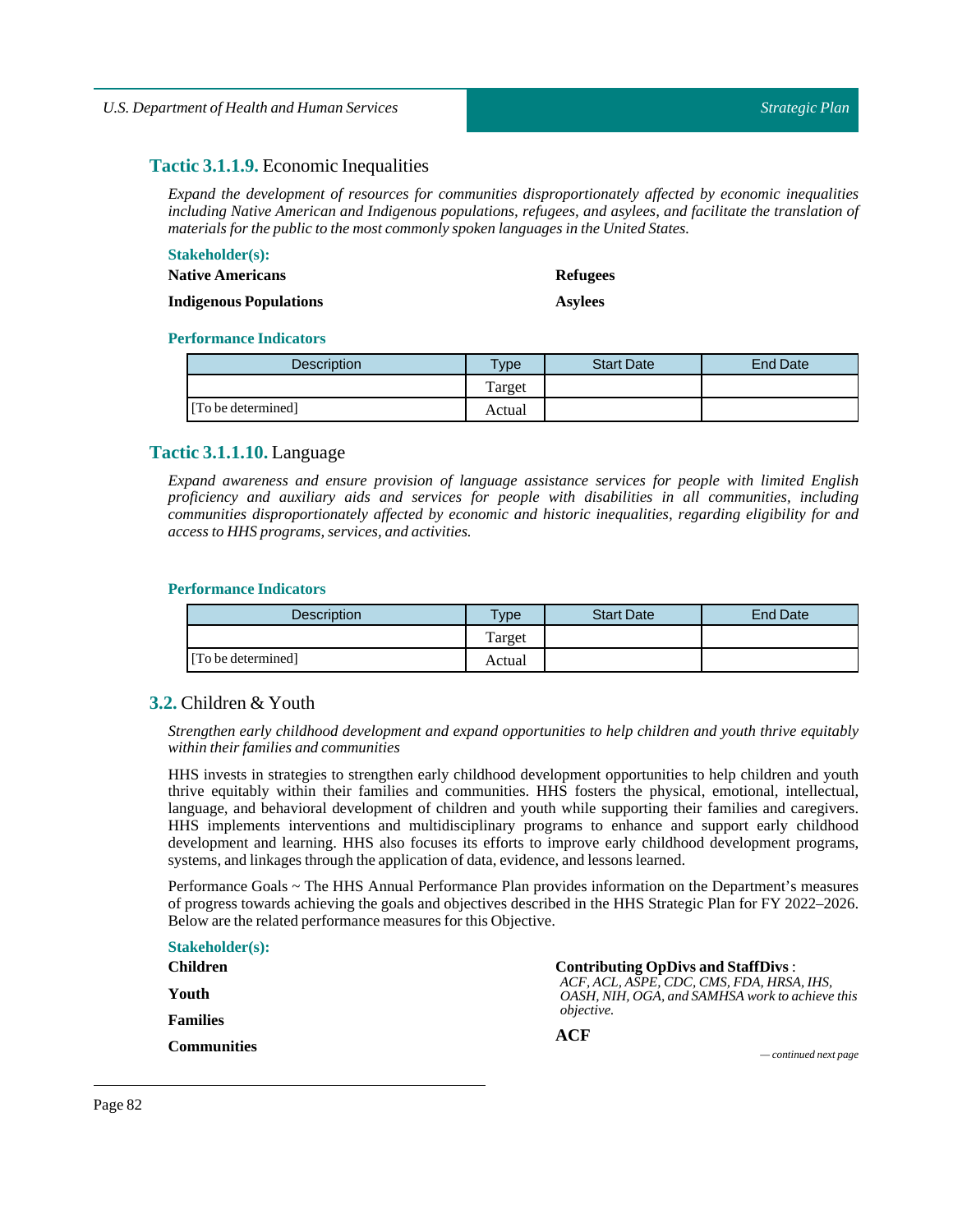# *Strategic Plan*

*Stakeholders (continued)*

# *U.S. Department of Health and Human Services*

| ACL         | <b>SAMHSA</b>                                                           |  |  |
|-------------|-------------------------------------------------------------------------|--|--|
| <b>ASPE</b> | <b>HHS Partners:</b><br>HHS OpDivs and StaffDivs engage and work with a |  |  |
| <b>CDC</b>  | broad range of partners and stakeholders to im-                         |  |  |
| <b>CMS</b>  | plement the strategies and achieve this Objective.<br>They include:     |  |  |
| <b>FDA</b>  | <b>Adolescent Brain Cognitive Development</b>                           |  |  |
| <b>HRSA</b> | (ABCD) Project                                                          |  |  |
| <b>IHS</b>  | <b>United States Interagency Council on</b><br><b>Homelessness</b>      |  |  |
| <b>OASH</b> | <b>Interagency Autism Coordinating</b>                                  |  |  |
| <b>NIH</b>  | <b>Committee (IACC)</b>                                                 |  |  |
| <b>OGA</b>  | <b>Interagency Working Group on Youth</b><br><b>Programs</b>            |  |  |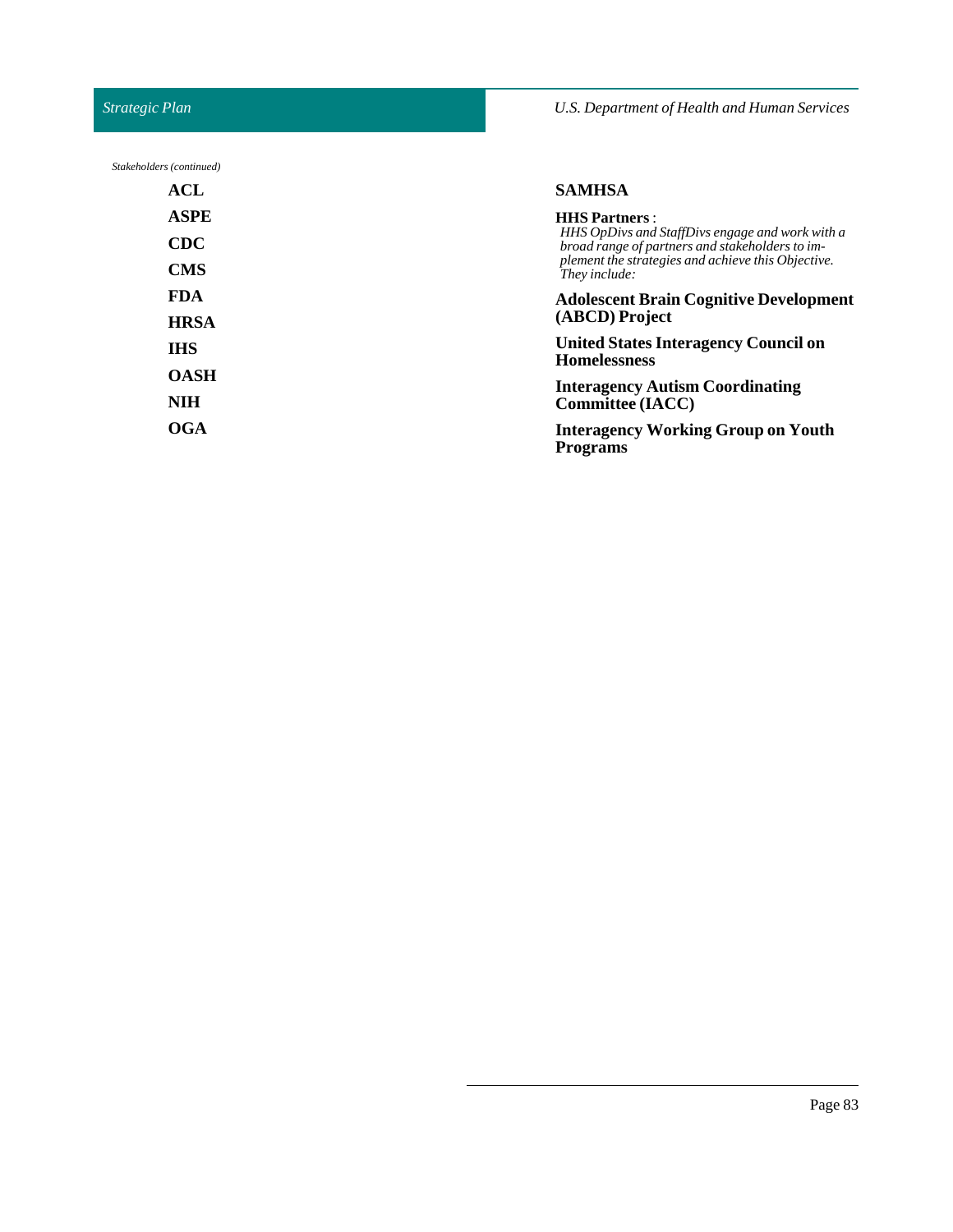# **Performance Measure 3.2.1 Head Start Grantees**

| <b>Description</b>                                                                                                                                                           | Type   | <b>Status</b> | <b>Start Date</b> | End Date | Percentage |
|------------------------------------------------------------------------------------------------------------------------------------------------------------------------------|--------|---------------|-------------------|----------|------------|
| Reduce the                                                                                                                                                                   | Target | Reduced       |                   |          |            |
| proportion of Head<br>Start grantees<br>receiving a score in<br>the low range on the<br>basis of the<br>Classroom<br><b>Assessment Scoring</b><br>System (CLASS:<br>$Pre-K)$ | Actual |               |                   |          |            |

# **Performance Measure 3.2.2 Preschool Teachers**

| <b>Description</b>                                                                                                                               | Type   | <b>Status</b> | <b>Start Date</b> | End Date | Percentage |
|--------------------------------------------------------------------------------------------------------------------------------------------------|--------|---------------|-------------------|----------|------------|
| Increase the                                                                                                                                     | Target | Increased     |                   |          |            |
| percentage of Head<br>Start preschool<br>teachers with an AA,<br>BA, or Advanced<br>degree in early<br>childhood education<br>or a related field | Actual |               |                   |          |            |

# **Performance Measure 3.2.3 TLP Youth**

| <b>Description</b>                                                                                                                                          | Type   | <b>Status</b> | <b>Start Date</b> | <b>End Date</b> | Percentage |
|-------------------------------------------------------------------------------------------------------------------------------------------------------------|--------|---------------|-------------------|-----------------|------------|
| Maintain the                                                                                                                                                | Target | Maintained    |                   |                 |            |
| proportion of youth<br>living in safe and<br>appropriate settings<br>after exiting<br>ACF-funded<br><b>Transitional Living</b><br>Program (TLP)<br>services | Actual |               |                   |                 |            |

# **Performance Measure 3.2.4 Children Screened**

| <b>Description</b>                                                                    | $T$ ype | <b>Status</b> | <b>Start Date</b> | <b>End Date</b> | <b>Number</b> |
|---------------------------------------------------------------------------------------|---------|---------------|-------------------|-----------------|---------------|
| Number of                                                                             | Target  |               |                   |                 |               |
| $0-8$ -year-old<br>children screened for<br>mental health or<br>related interventions | Actual  |               |                   |                 |               |

# **Performance Measure 3.2.5 Home Visit Participants**

| <b>Description</b>                                                                                        | Type   | <b>Status</b> | <b>Start Date</b> | <b>End Date</b> | <b>Number</b> |
|-----------------------------------------------------------------------------------------------------------|--------|---------------|-------------------|-----------------|---------------|
| Number of                                                                                                 | Target |               |                   |                 |               |
| participants served<br>by the Maternal,<br>Infant, and Early<br>Childhood Home<br><b>Visiting Program</b> | Actual |               |                   |                 |               |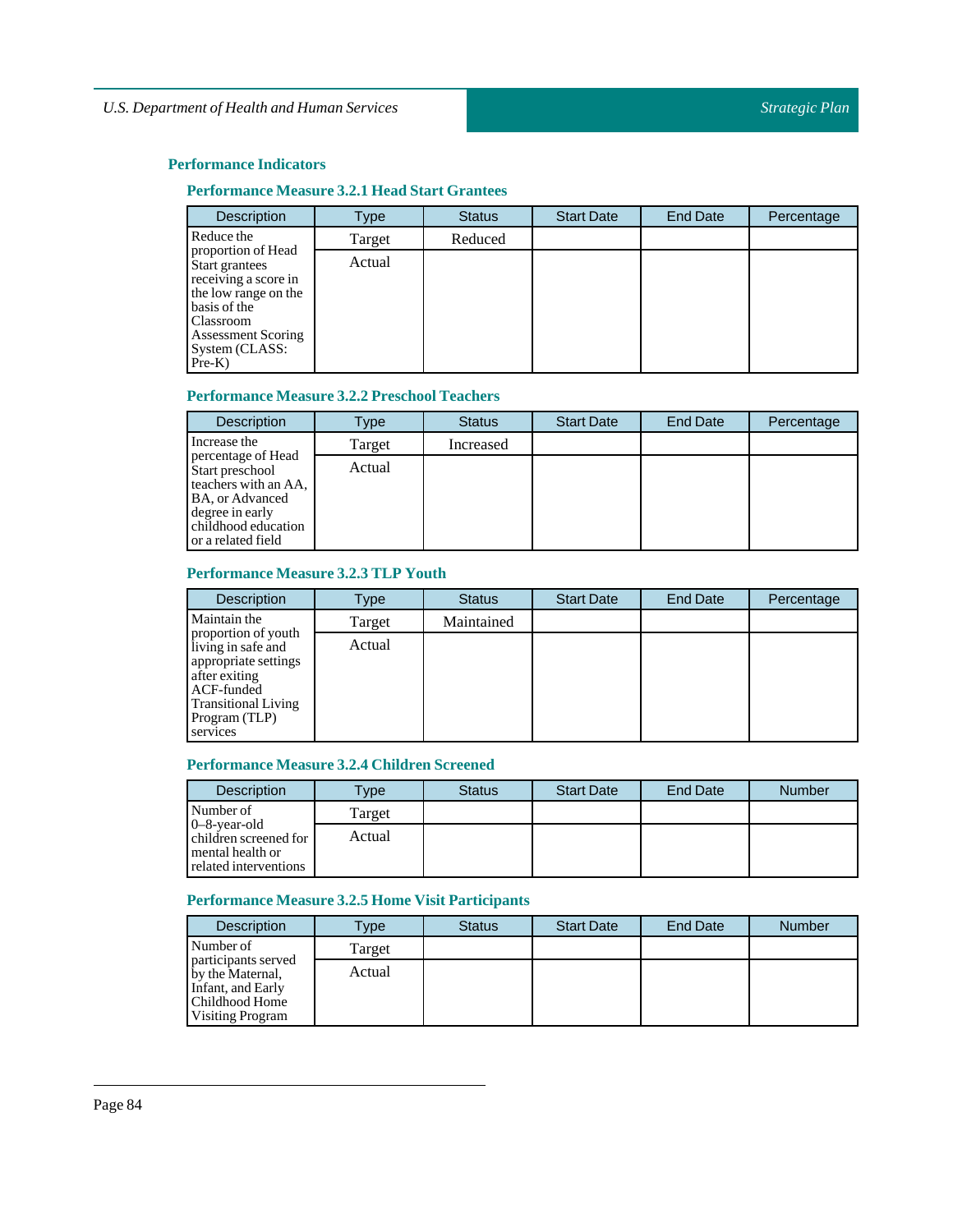# **Strategy 3.2.1.** Children & Youth

*Foster the physical, emotional, intellectual, language, and behavioral development of children and youth while supporting their families and caregivers*

#### **Stakeholder(s):**

**Children**

**Families**

#### **Youth**

# **Performance Indicators**

| Description        | vpe    | <b>Start Date</b> | End Date |
|--------------------|--------|-------------------|----------|
|                    | Target |                   |          |
| [To be determined] | Actual |                   |          |

# **Tactic 3.2.1.1.** Services

*Support state and local government agencies, tribes, non-governmental organizations, and other community partners in promoting comprehensive, culturally competent, two-generation, community-based, developmentally appropriate, trauma-informed services that strengthen economic security, promote protective factors, advance learning, and reduce stress on families, fostering environments that support children, youth, pregnant and expectant persons, and parents.*

| <b>State Government Agencies</b>      |
|---------------------------------------|
| <b>Local Government Agencies</b>      |
| <b>Tribes</b>                         |
| <b>Non-Governmental Organizations</b> |
| <b>Community Partners</b>             |
|                                       |

#### **Performance Indicators**

| <b>Description</b> | $T$ <sub>ype</sub> | <b>Start Date</b> | <b>End Date</b> |
|--------------------|--------------------|-------------------|-----------------|
|                    | Target             |                   |                 |
| [To be determined] | Actual             |                   |                 |

# **Tactic 3.2.1.2.** Barriers

*Identify and address barriers to maximizing children's physical, emotional, cognitive, language, and behavioral development, while ensuring knowledge of and access to comprehensive behavioral health services for children, parents, and families.*

**Stakeholder(s): Children**

**Parents**

#### **Families**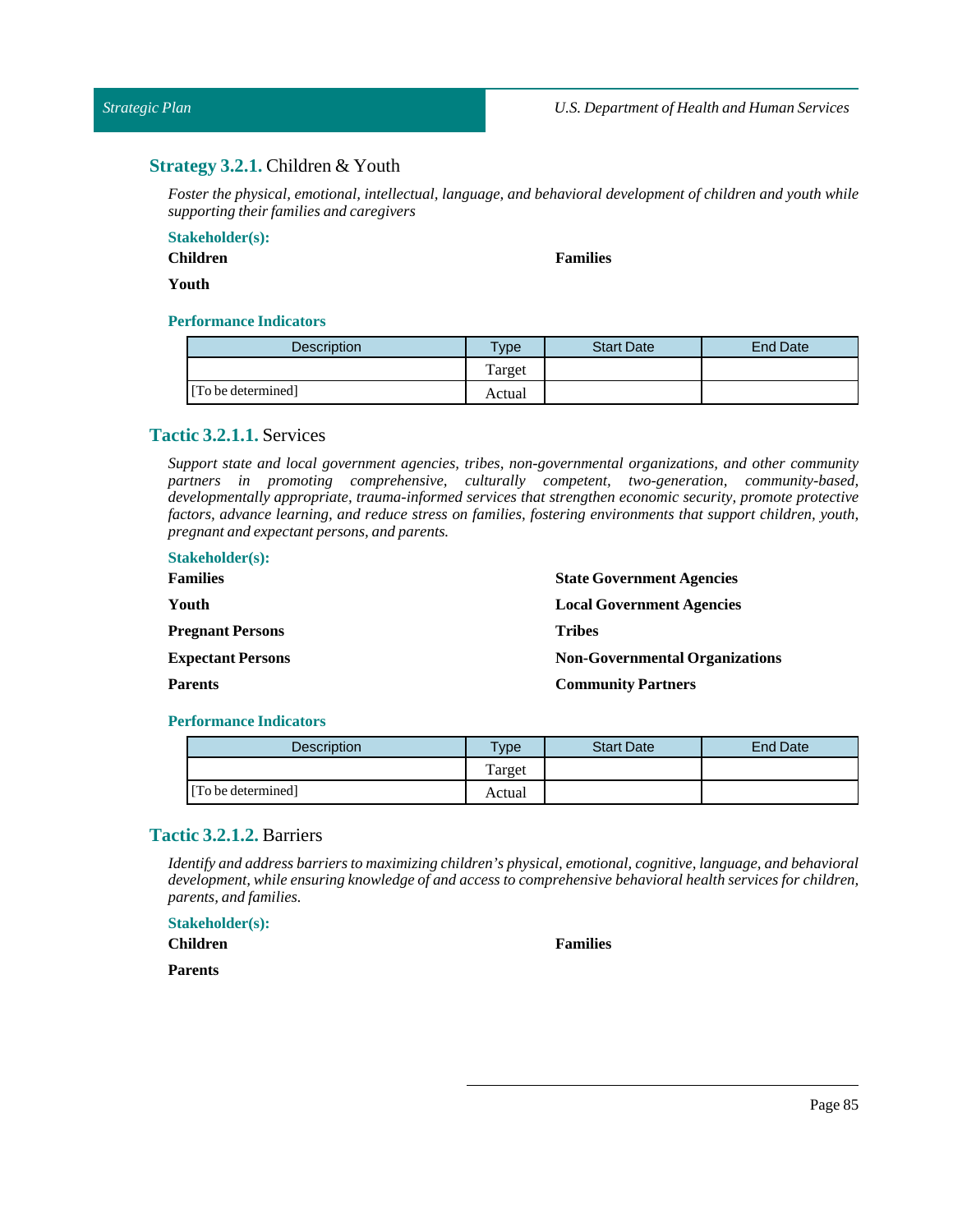| <b>Description</b> | $T$ ype | <b>Start Date</b> | End Date |
|--------------------|---------|-------------------|----------|
|                    | Target  |                   |          |
| [To be determined] | Actual  |                   |          |

# **Tactic 3.2.1.3.** Partnerships

*Promote programs and leverage strategic family, early learning, school, healthcare, and community-based partnerships to improve early identification of children with developmental delays and disabilities, including mental, behavioral, and developmental disorders, and facilitate linkages to appropriate treatment and services,* including IDEA Part C early intervention services for children (aged birth to 36 months) and IDEA Part B *services for school-aged children (aged three through 21 years of age).*

#### **Stakeholder(s):**

#### **Children with Developmental Delays Children with Developmental Disabilities**

#### **Performance Indicators**

| <b>Description</b> | $v_{\rm p}$ | <b>Start Date</b> | End Date |
|--------------------|-------------|-------------------|----------|
|                    | Target      |                   |          |
| [To be determined] | Actual      |                   |          |

# **Tactic 3.2.1.4.** Protection & Programs

*Advance strengths-based approaches and models to promote protective factors, positive youth development approaches, and evidence-informed programs focusing on improving the physical, social, emotional, cognitive, language, and behavioral health of adolescents, including engaging parents and caregivers, ensuring access to teen-friendly services, and coordinating adolescent- and family-centered services.*

#### **Stakeholder(s):**

**Teens**

**Parents**

**Caregivers**

| <b>Description</b> | <b>Vpe</b> | <b>Start Date</b> | End Date |
|--------------------|------------|-------------------|----------|
|                    | Target     |                   |          |
| [To be determined] | Actual     |                   |          |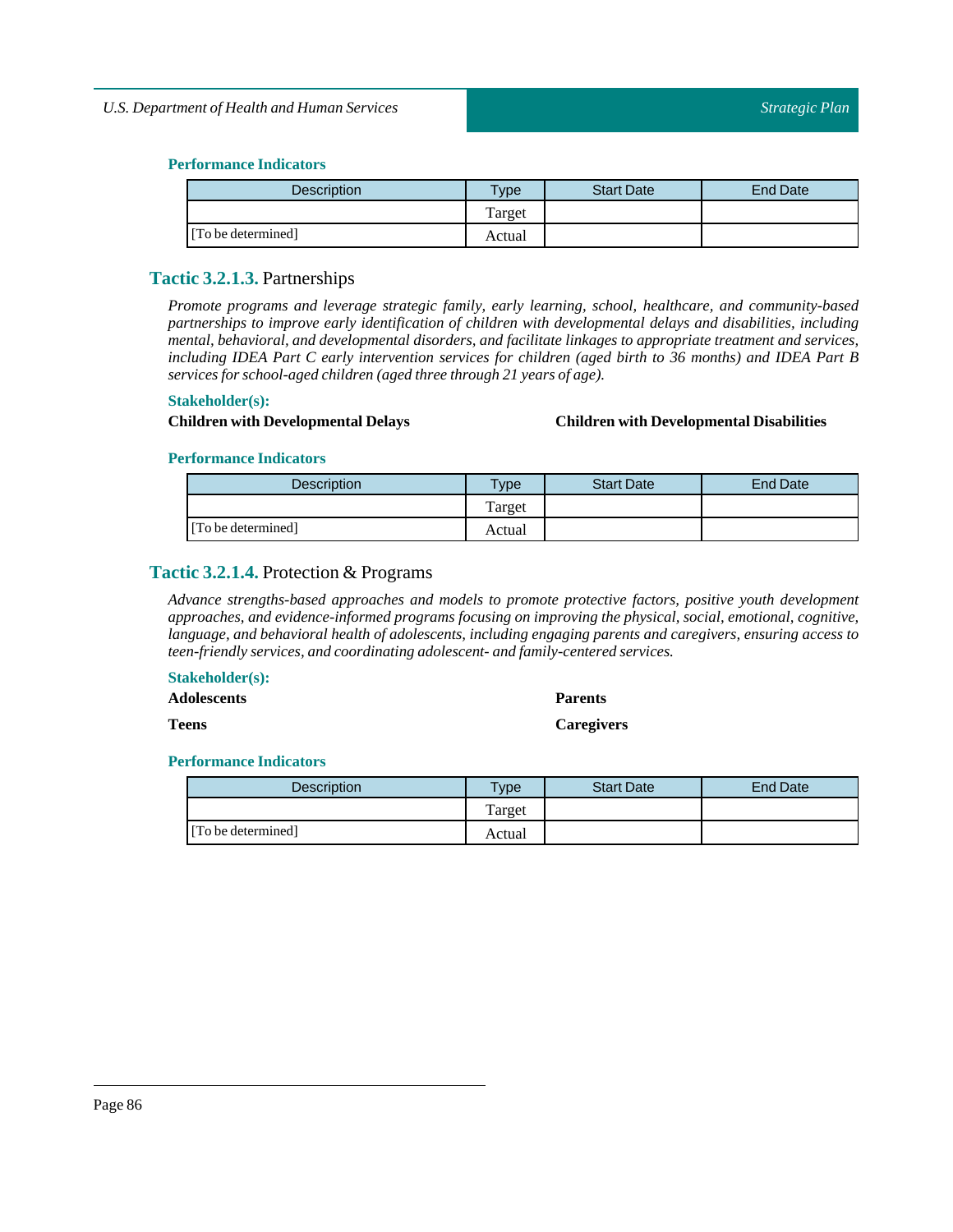#### *Strategic Plan*

# **Tactic 3.2.1.5.** Growth & Development

*Improve growth and development prospects of children, including enhanced dietary quality and reduction in risk factors for preventable non-communicable disease, through the promotion of healthy eating and dietary guidelines, nutrition education and standards, physical activity, oral health and hygiene, and other feeding and nutrition programs or collaborations aimed at supporting children and families, especially in rural, low-income, and other high-risk areas.*

# **Stakeholder(s):**

**Children**

**Families**

# **Low-Income Areas High-Risk Areas**

**Rural Areas**

#### **Performance Indicators**

| Description        | vpe <sup>-</sup> | <b>Start Date</b> | End Date |
|--------------------|------------------|-------------------|----------|
|                    | Target           |                   |          |
| [To be determined] | Actual           |                   |          |

# **Tactic 3.2.1.6.** Environmental Factors

*Coordinate federal interagency efforts and target resources aimed at improving environmental health and healthy development in children by reducing exposure to environmental health risk factors—including food contaminants, foodborne pathogens, lead, mold, toxic chemicals, and potent allergens—and their effects, such as asthma, poisoning, and other health conditions.*

#### **Performance Indicators**

| <b>Description</b> | $T$ vpe | <b>Start Date</b> | End Date |
|--------------------|---------|-------------------|----------|
|                    | Target  |                   |          |
| [To be determined] | Actual  |                   |          |

# **Tactic 3.2.1.7.** Early Childhood

*Provide interagency leadership to effectively implement the Administration's early childhood agenda, including overseeing the implementation of existing and proposed new investments in early childhood and facilitating interagency early childhood working groups and public-private partnerships for cross-program collaboration.*

# **Stakeholder(s):**

**Young Children**

| <b>Description</b> | $T$ ype | <b>Start Date</b> | <b>End Date</b> |
|--------------------|---------|-------------------|-----------------|
|                    | Target  |                   |                 |
| [To be determined] | Actual  |                   |                 |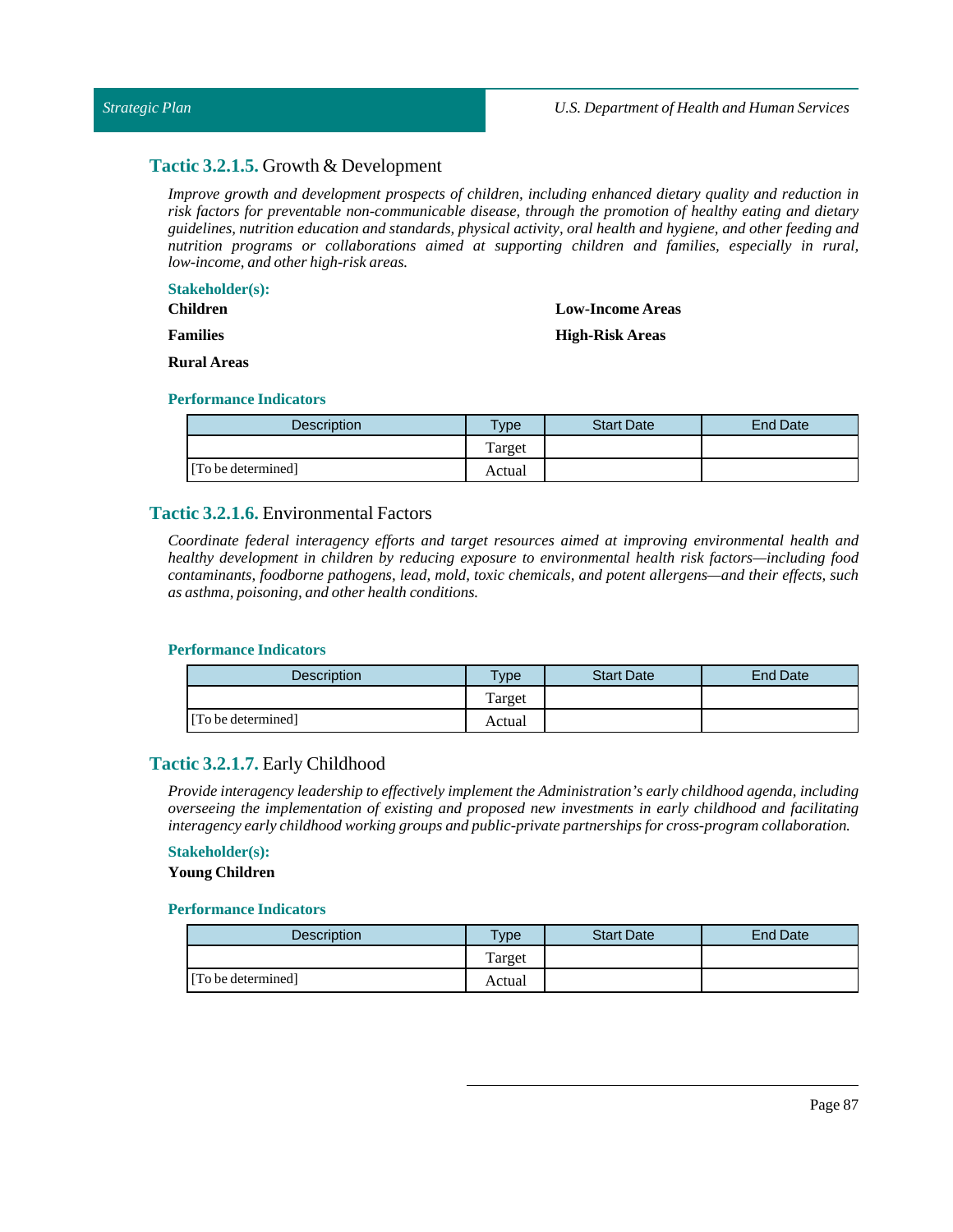# **Tactic 3.2.1.8.** Sexuality Education

*Expand access to comprehensive and inclusive sexuality education for young people to ensure accurate and complete information about sexual and reproductive health and rights, and to support child protection.*

#### **Performance Indicators**

| <b>Description</b> | Type   | <b>Start Date</b> | End Date |
|--------------------|--------|-------------------|----------|
|                    | Target |                   |          |
| [To be determined] | Actual |                   |          |

# **Tactic 3.2.1.9.** Adverse Experiences

Collaborate and coordinate with state, tribal, local, territorial, and other key partners to increase awareness of *adverse childhood experiences, build capacity to implement prevention and response policies, programs, and practices based on the best available evidence, provide targeted, culturally appropriate trainings and technical assistance, and use data to inform program planning, implementation, and evaluation of adverse childhood experiences prevention and response strategies.*

#### **Stakeholder(s):**

**Children**

### **State Partners**

**Tribal Partners**

#### **Performance Indicators**

| Description        | Type   | <b>Start Date</b> | <b>End Date</b> |
|--------------------|--------|-------------------|-----------------|
|                    | Target |                   |                 |
| [To be determined] | Actual |                   |                 |

# **Strategy 3.2.2.** Homeless Youth

*Support services and programs to improve the social well-being of unaccompanied homeless youth, children and youth who cannot remain in their homes, and refugee children and youth*

# **Stakeholder(s):**

#### **Homeless Youth Refugee Children**

**Local Partners Territorial Partners**

| <b>Description</b> | <b>Type</b> | <b>Start Date</b> | End Date |
|--------------------|-------------|-------------------|----------|
|                    | Target      |                   |          |
| [To be determined] | Actual      |                   |          |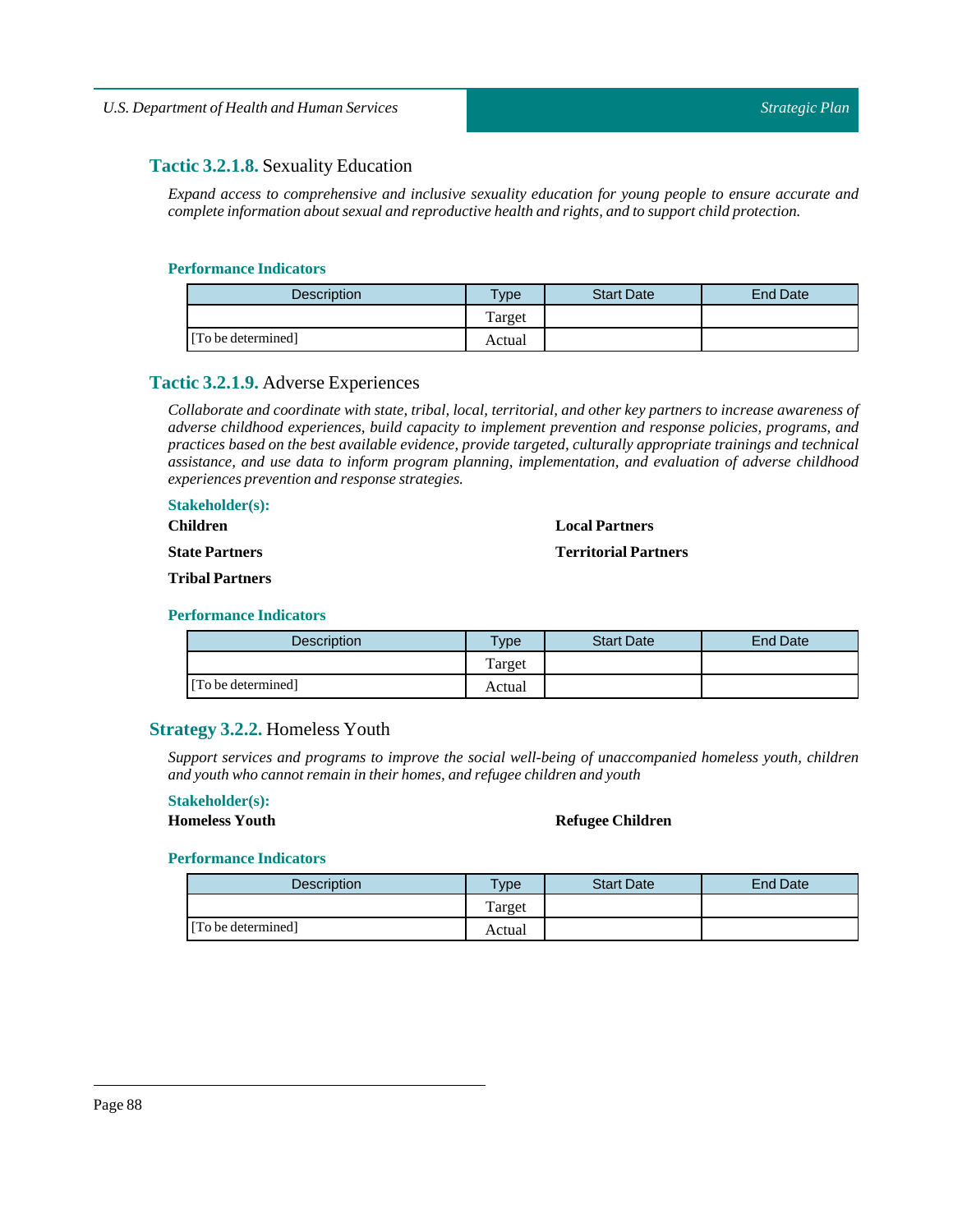# **Tactic 3.2.2.1.** Outreach, Shelters & Services

*Provide street outreach, emergency shelters and longer-term transitional living and maternity group home services and programs to serve and protect runaway and homeless youth.*

# **Stakeholder(s):**

#### **Runaway Youth Homeless Youth**

#### **Performance Indicators**

| <b>Description</b> | $v_{\rm p}$ | <b>Start Date</b> | <b>End Date</b> |
|--------------------|-------------|-------------------|-----------------|
|                    | Target      |                   |                 |
| [To be determined] | Actual      |                   |                 |

# **Tactic 3.2.2.2.** Migrants & Foster Care

*Bridge child welfare experience with expertise in refugee resettlementto improve outcomes for minors who have undergone forced migration and traumatic experiences with foster care placement and services and support the caregivers and community members involved in nurturing their physical and emotional well-being.*

# **Stakeholder(s):**

#### **Minor Refugees Caregivers**

#### **Performance Indicators**

| <b>Description</b> | $T$ ype | <b>Start Date</b> | End Date |
|--------------------|---------|-------------------|----------|
|                    | Target  |                   |          |
| [To be determined] | Actual  |                   |          |

# **Tactic 3.2.2.3.** Integration, Schooling & Goals

*Provide services to facilitate the school performance, psychosocial adjustment, integration, and goal-setting of refugee children and youth, and extend complementary supports to their family members, to strengthen overall family well-being.*

#### **Stakeholder(s):**

**Refugee Children Refugee Youth**

| <b>Description</b> | $T$ <sub>V</sub> pe | <b>Start Date</b> | <b>End Date</b> |
|--------------------|---------------------|-------------------|-----------------|
|                    | m<br>l'arget        |                   |                 |
| [To be determined] | Actual              |                   |                 |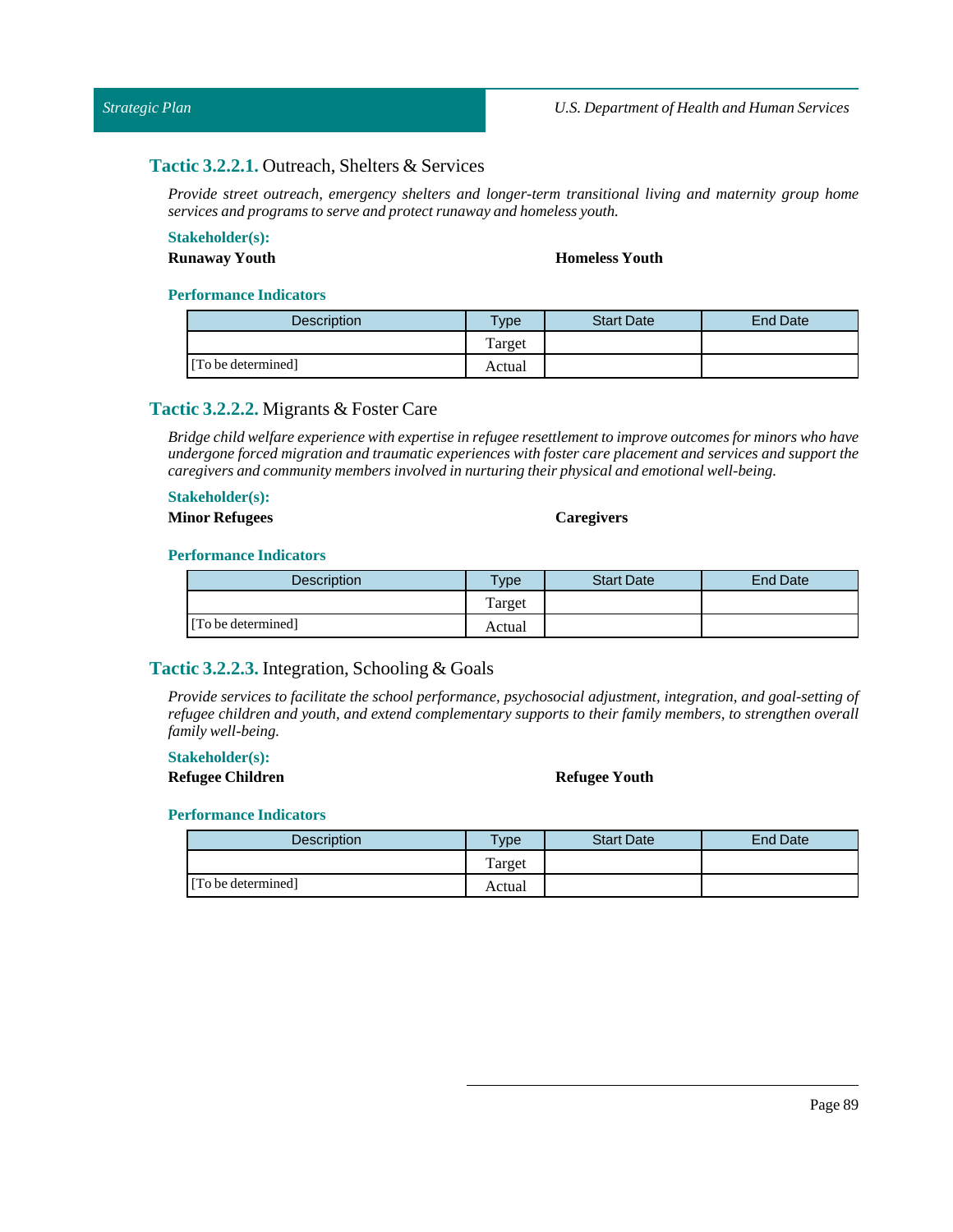# **Strategy 3.2.3.** Early Childhood

*Implement interventions and multidisciplinary programs that enhance and support early childhood development and learning*

# **Stakeholder(s): Young Childred**

#### **Performance Indicators**

| <b>Description</b> | <b>Type</b> | <b>Start Date</b> | <b>End Date</b> |
|--------------------|-------------|-------------------|-----------------|
|                    | Target      |                   |                 |
| [To be determined] | Actual      |                   |                 |

# **Tactic 3.2.3.1.** Assessment & Intervention

*Promote systems and practices of assessment and intervention, anchored in primary healthcare, that support holistic early childhood development and learning, and child and youth well-being, inclusive of physical, socio-emotional, behavioral,intellectual, cognitive, and language development.*

#### **Performance Indicators**

| <b>Description</b> | $v$ pe | <b>Start Date</b> | End Date |
|--------------------|--------|-------------------|----------|
|                    | Target |                   |          |
| [To be determined] | Actual |                   |          |

# **Tactic 3.2.3.2.** Eligibility & Requirements

*Align eligibility and program requirements across family-serving health and human service systems, and provide family navigation supports, to reduce burden and gaps in services.* 

#### **Performance Indicators**

| Description        | Type   | <b>Start Date</b> | End Date |
|--------------------|--------|-------------------|----------|
|                    | Target |                   |          |
| [To be determined] | Actual |                   |          |

# **Tactic 3.2.3.3.** Care & Education

*Improve access to stable and affordable high-quality early care and education settings and participation in early childhood programs of underserved communities and populations and the replication and application of lessons learned from successful programs focused on inclusion practices.*

**Stakeholder(s):**

**Underserved Communities Underserved Populations**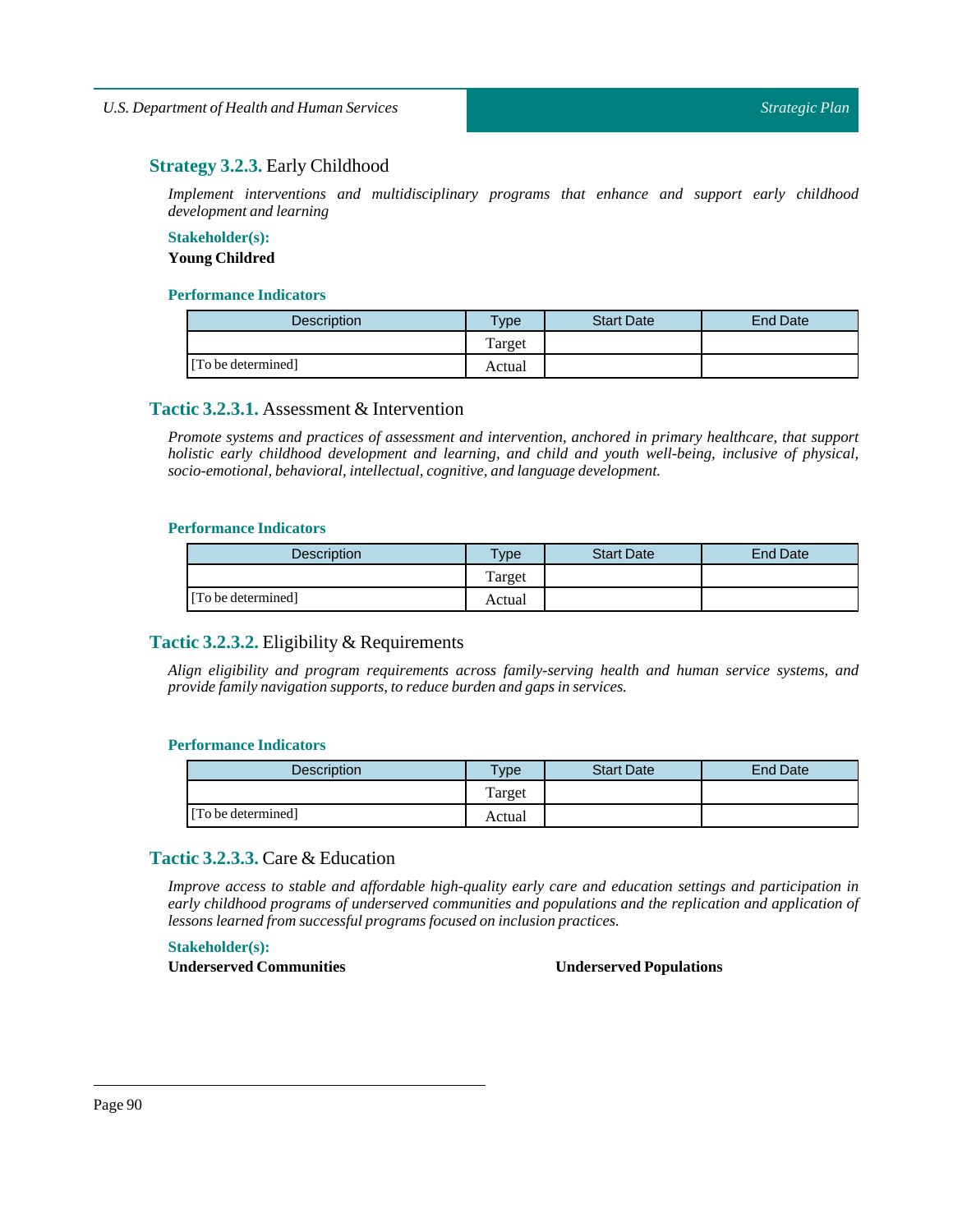| <b>Description</b> | Type   | <b>Start Date</b> | End Date |
|--------------------|--------|-------------------|----------|
|                    | Target |                   |          |
| [To be determined] | Actual |                   |          |

## **Tactic 3.2.3.4.** Training & Assistance

*Develop effective and culturally-informed training and technical assistance informed by evidence and best practices to improve the quality of early childhood and prenatal care services and education programs, including those offered by tribes and faith-based and community initiatives.*

#### **Stakeholder(s):**

**Early Childhood Care Services** 

**Faith-Based Programs**

**Prenatal Care Services** 

**Community Programs**

**Tribes**

#### **Performance Indicators**

| <b>Description</b> | $v_{\rm p}$ | <b>Start Date</b> | End Date |
|--------------------|-------------|-------------------|----------|
|                    | Target      |                   |          |
| [To be determined] | Actual      |                   |          |

# **Tactic 3.2.3.5.** Staff & Workforce

*Invest in early childhood development, learning, and care by building the capacity and increasing the compensation ofthe staff and workforce supporting the programs and services provided to children and families in these sectors,including programs serving low-income communities and populations.*

#### **Stakeholder(s):**

**Children**

#### **Low-IncomeCommunities**

**Families**

#### **Low-Income Populations**

| <b>Description</b> | $T$ vpe | <b>Start Date</b> | <b>End Date</b> |
|--------------------|---------|-------------------|-----------------|
|                    | Target  |                   |                 |
| [To be determined] | Actual  |                   |                 |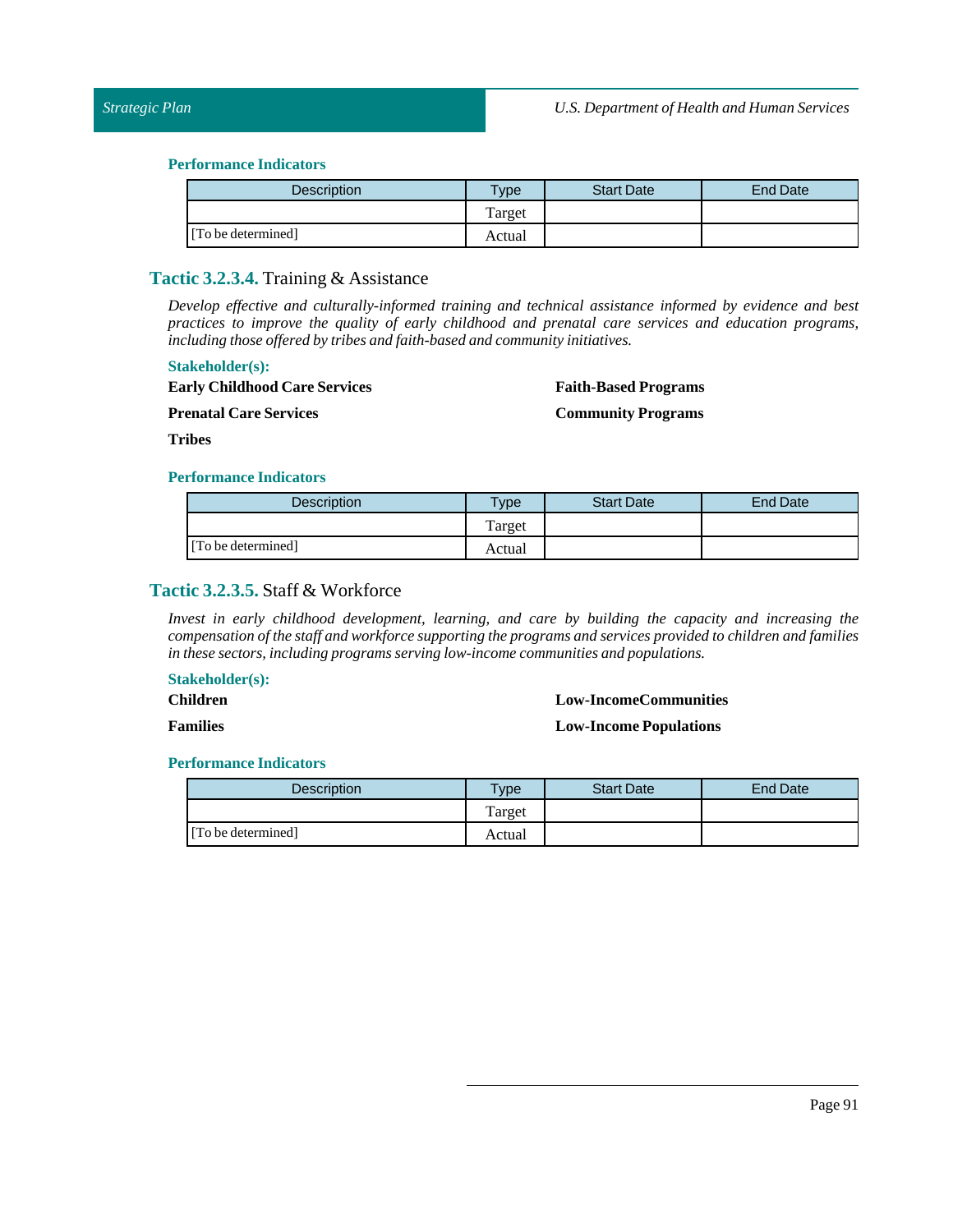# **Tactic 3.2.3.6.** Early Care & Education Sector

*Stabilize the early care and education sector to address decreased revenues and increased costs resulting from the COVID-19 pandemic and build back a high-quality supply of programs and providers, particularly in low-income communities, and equitably deliver services across a variety of program settings that meet the needs offamilies.*

#### **Stakeholder(s):**

# **Early Care & EducationSector Low-Income Communities**

#### **Performance Indicators**

| <b>Description</b> | <b>Vpe</b> | <b>Start Date</b> | End Date |
|--------------------|------------|-------------------|----------|
|                    | Target     |                   |          |
| [To be determined] | Actual     |                   |          |

# **Tactic 3.2.3.7.** Workforce

*Develop short- and long-term interagency strategies to address the early childhood education workforce shortages by urging states, communities, and local programs to invest ARP funds, other sources of COVID-19* relief funding, and existing funding to address the current ECE workforce shortage and provide support to child *care and early childhood education providers.*

#### **Stakeholder(s):**

| <b>Early Childhood Education Workforce</b> | <b>Local Programs</b>                      |
|--------------------------------------------|--------------------------------------------|
| <b>States</b>                              | <b>Child Care Providers</b>                |
| <b>Communities</b>                         | <b>Early Childhood Education Providers</b> |

#### **Performance Indicators**

| Description        | vpe    | <b>Start Date</b> | End Date |
|--------------------|--------|-------------------|----------|
|                    | Target |                   |          |
| [To be determined] | Actual |                   |          |

# **Tactic 3.2.3.8.** Native American Families

*Develop interagency partnerships and cross-program initiatives with programs for Native American families to leverage existing federal resources to prioritize early childhood and help implement their tribe's vision for a stronger system of high-quality early care and education atthe tribal community level.*

#### **Stakeholder(s):**

**Native American Families Tribes**

| <b>Description</b> | vpe    | <b>Start Date</b> | End Date |
|--------------------|--------|-------------------|----------|
|                    | Target |                   |          |
| [To be determined] | Actual |                   |          |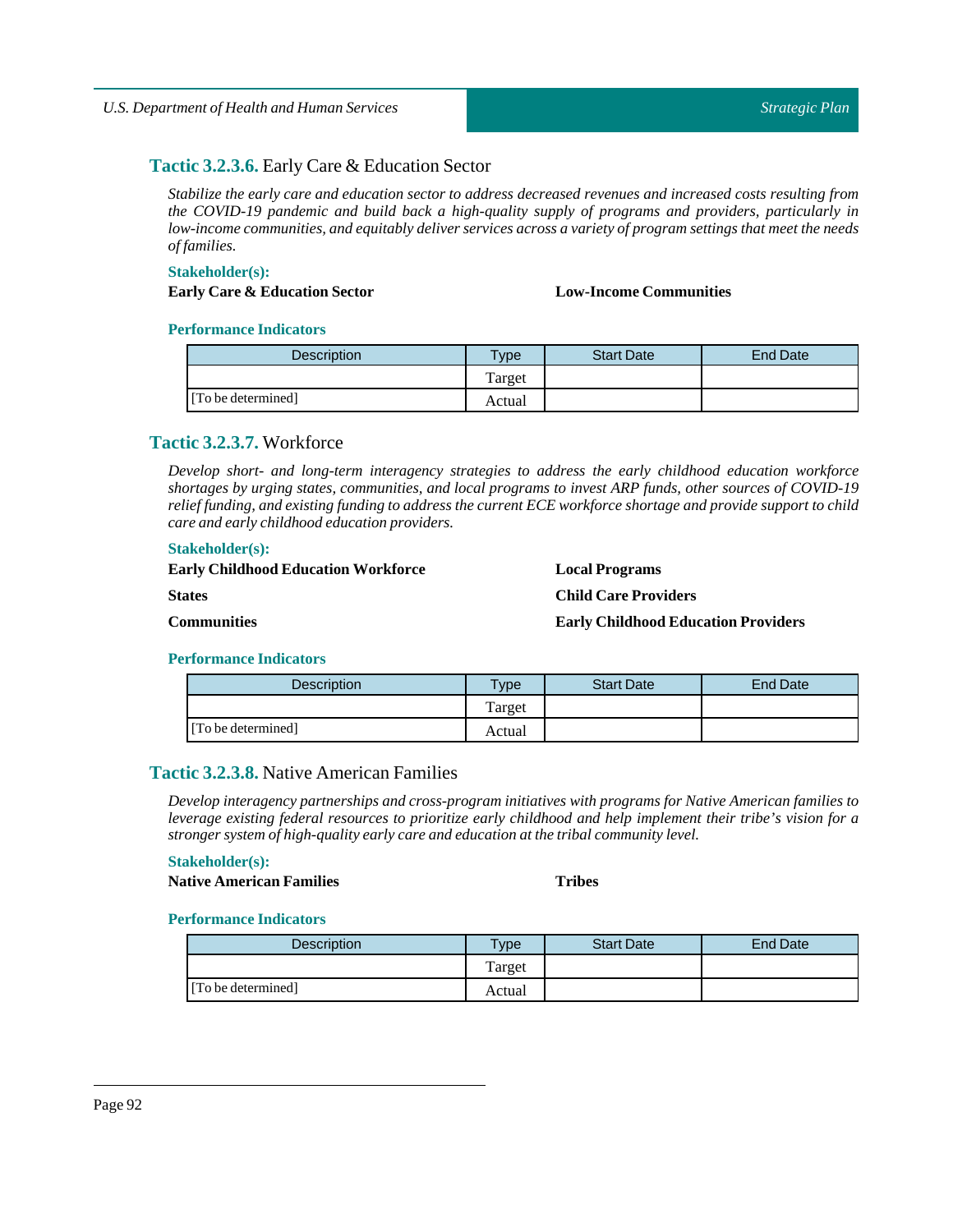# **Strategy 3.2.4.** Data, Evidence & Lessons

*Improve early childhood development programs, systems, and linkages through the application of data, evidence, and lessons learned*

#### **Performance Indicators**

| Description        | $v$ pe | <b>Start Date</b> | <b>End Date</b> |
|--------------------|--------|-------------------|-----------------|
|                    | Target |                   |                 |
| [To be determined] | Actual |                   |                 |

#### **Tactic 3.2.4.1.** Partnerships & Collaboration

*Facilitate and foster cross-sector partnerships and collaboration across HHS and non-HHS agencies at federal, state, tribal, territorial, and local levels to better integrate planning, programs, policies, financing, and data systems aimed at addressing social determinants of health,integrating family services, reducing disparities, and supporting strong families and communities in equitable ways.*

#### **Performance Indicators**

| <b>Description</b> | <b>Type</b> | <b>Start Date</b> | End Date |
|--------------------|-------------|-------------------|----------|
|                    | Target      |                   |          |
| [To be determined] | Actual      |                   |          |

# **Tactic 3.2.4.2.** Planning, Implementation & Assessment

Empower children, youth, and families with opportunities to engage and have their voices heard in the planning, implementation, and assessment of programs and systems they rely on for care, learning, and other health and *well-being supports.*

#### **Performance Indicators**

| <b>Description</b> | <b>Type</b> | <b>Start Date</b> | End Date |
|--------------------|-------------|-------------------|----------|
|                    | Target      |                   |          |
| [To be determined] | Actual      |                   |          |

# **Tactic 3.2.4.3.** Evidence & Best Practices

*Promote evidence-based community engagement, dissemination, and implementation of healthcare and human services best practices among underserved populations to leverage reach and reduce gaps in services.*

#### **Stakeholder(s):**

**Underserved Populations**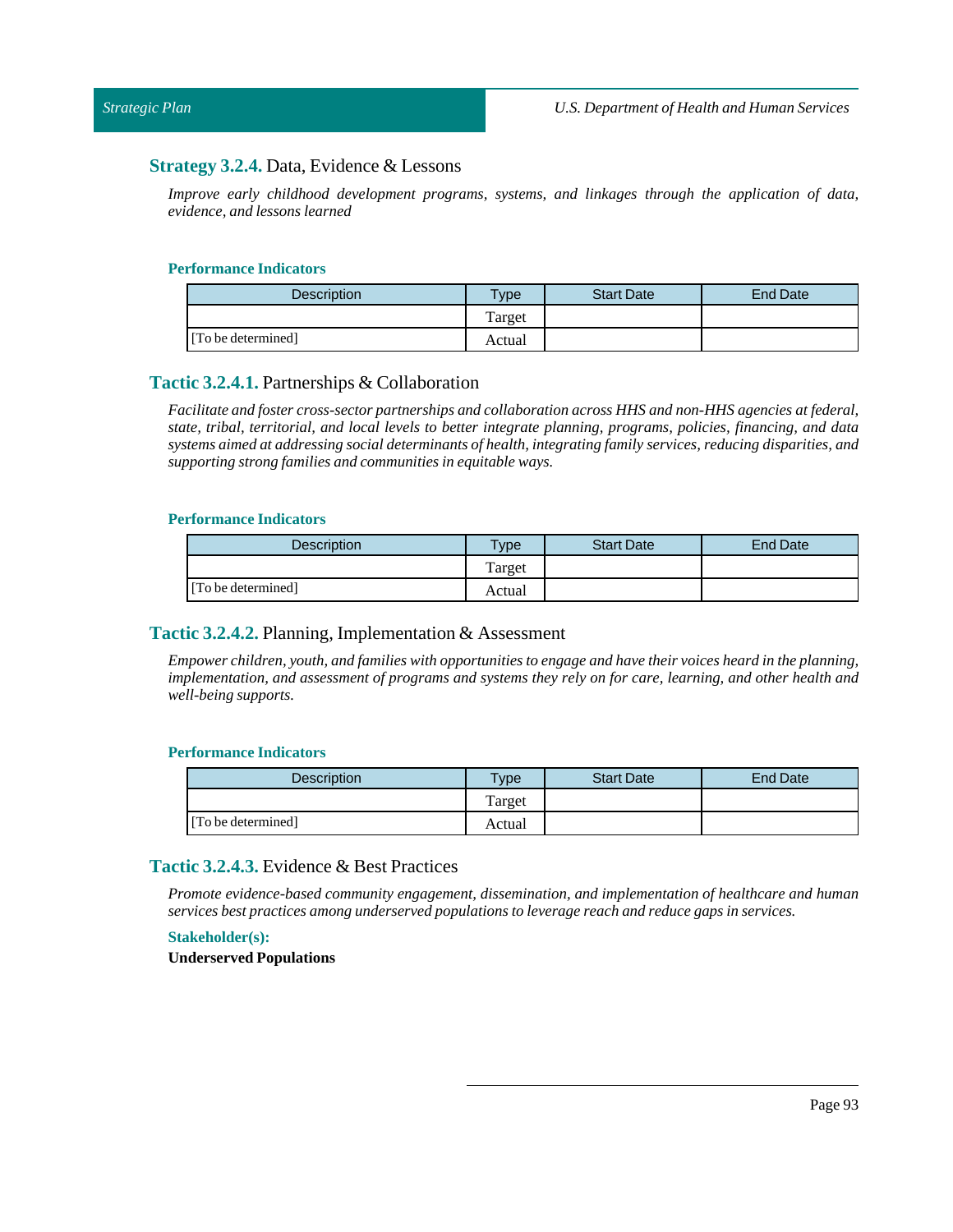| <b>Description</b> | $T$ ype | <b>Start Date</b> | End Date |
|--------------------|---------|-------------------|----------|
|                    | Target  |                   |          |
| [To be determined] | Actual  |                   |          |

# **Tactic 3.2.4.4.** Policies & Programs

*Leverage research opportunities and access to data, evaluations, and evidence to better inform the development and execution of policies and programs that affect the health, well-being, and livelihoods of children, youth, adolescents, and their families and communities.*

| <b>Stakeholder(s):</b> |                    |
|------------------------|--------------------|
| <b>Children</b>        | <b>Families</b>    |
| Youth                  | <b>Communities</b> |
| <b>Adolescents</b>     |                    |

#### **Performance Indicators**

| <b>Description</b> | $T$ <sub>ype</sub> | <b>Start Date</b> | End Date |
|--------------------|--------------------|-------------------|----------|
|                    | Target             |                   |          |
| [To be determined] | Actual             |                   |          |

# **Tactic 3.2.4.5.** Learning & Development

Invest in providing technical assistance to states, tribes, and localities to support the implementation of policy, *programs, and approaches, and enhance their capacity to identify, monitor, and address children's learning and developmental needs,including supports for mental health.*

#### **Stakeholder(s):**

**Children**

**States**

**Tribes Localities**

# **Performance Indicators**

| <b>Description</b> | <b>VDe</b> | <b>Start Date</b> | End Date |
|--------------------|------------|-------------------|----------|
|                    | Target     |                   |          |
| [To be determined] | Actual     |                   |          |

# **Tactic 3.2.4.6.** Education, Apprenticeships & Careers

*Foster the dissemination and utilization of user-friendly tools to strengthen the enrollment and participation of vulnerable youth in postsecondary education, apprenticeship, and career technical assistance opportunities.*

**Stakeholder(s):**

**Vulnerable Youth**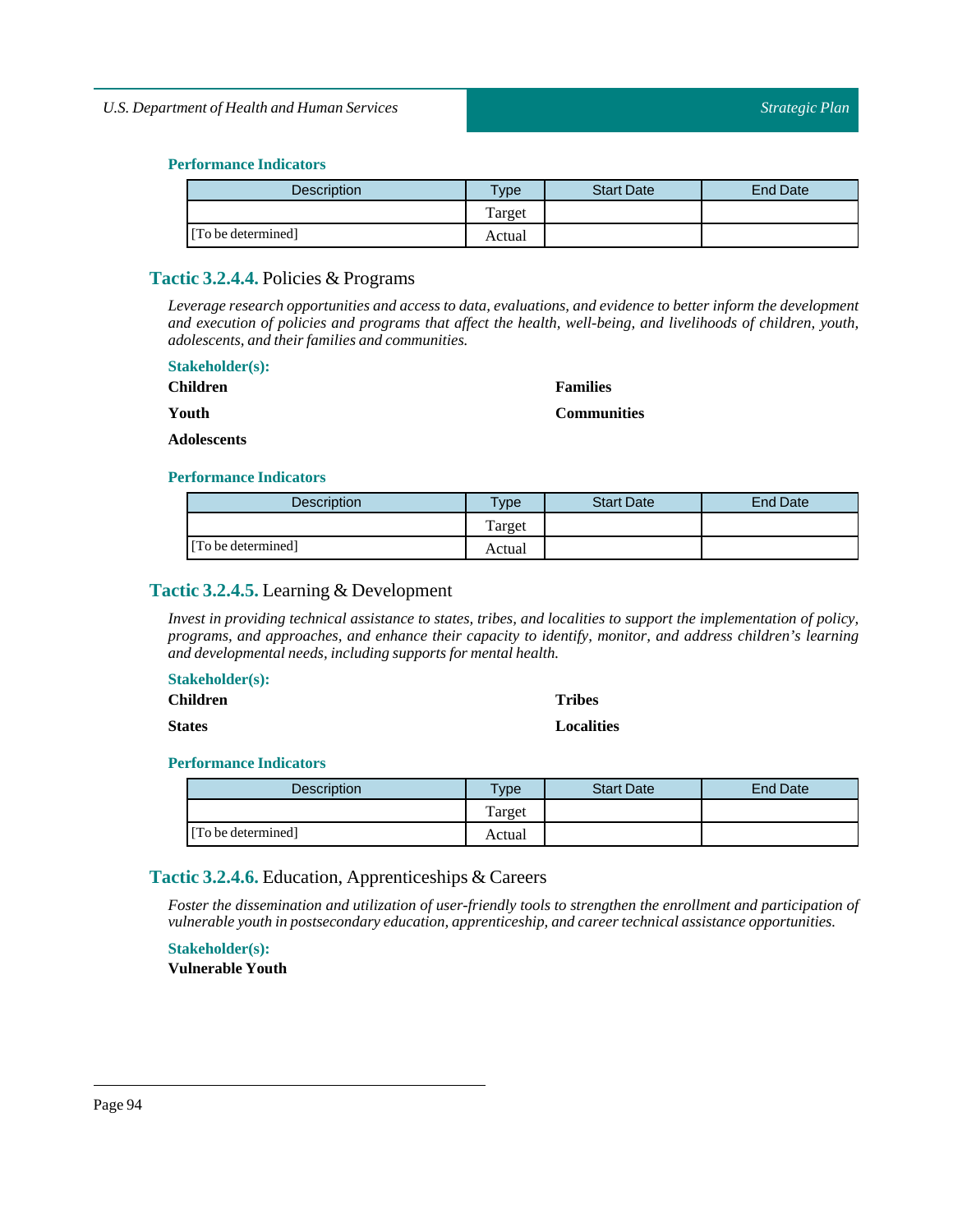| <b>Description</b> | $T$ ype | <b>Start Date</b> | End Date |
|--------------------|---------|-------------------|----------|
|                    | Target  |                   |          |
| [To be determined] | Actual  |                   |          |

# **Tactic 3.2.4.7.** Environmental Factors & Hazards

*Utilize an integrated approach to understand the environmental factors and hazards that present a barrier for maximizing program improvement for the benefit of improved health outcomes, safety and resilience, and healthy learning environments for children.*

#### **Performance Indicators**

| <b>Description</b> | Type   | <b>Start Date</b> | End Date |
|--------------------|--------|-------------------|----------|
|                    | Target |                   |          |
| [To be determined] | Actual |                   |          |

# **Tactic 3.2.4.8.** Adverse Experiences

*Conduct and support innovative research, evaluation, and surveillance of adverse childhood experiences to build the evidence base and guide prevention,identification, and response efforts.*

| <b>Description</b> | $T$ ype | <b>Start Date</b> | <b>End Date</b> |
|--------------------|---------|-------------------|-----------------|
|                    | Target  |                   |                 |
| [To be determined] | Actual  |                   |                 |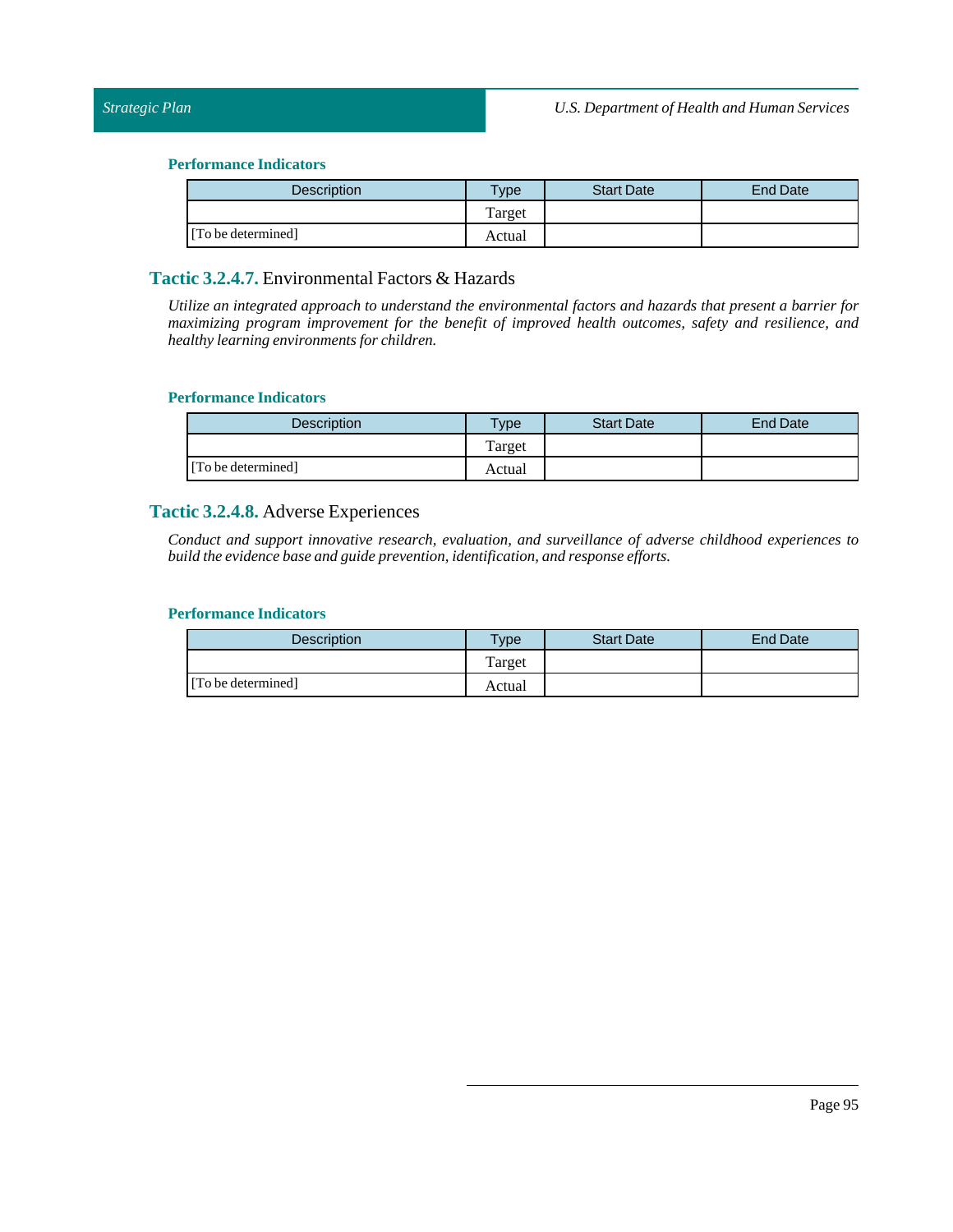# **3.3.** Services & Resources

*Expand access to high-quality services and resources for older adults and people with disabilities, and their caregivers to supportincreased independence and quality oflife*

HHS is investing in several strategies to expand access to high-quality services and resources for older adults, people with disabilities, and their caregivers. HHS enhances system capacity to develop processes, policies, and supports that are person centered and provide quality care for older adults and individuals with disabilities across settings, including home and community-based settings. HHS ensures the availability and equitable access and delivery of evidence-based interventions that focus on research, prevention, treatment, and care toolder adults and individuals with disabilities. HHS also supports development and implementation activities to better understand and address the needs of all caregivers across the age and disability spectrum.

Performance Goals ~ The HHS Annual Performance Plan provides information on the Department's measures of progress towards achieving the goals and objectives described in the HHS Strategic Plan for FY 2022–2026. Below are the related performance measures for this Objective.

| <b>Stakeholder(s):</b>                                                                           |                                                                                                                                                                                                   |  |  |
|--------------------------------------------------------------------------------------------------|---------------------------------------------------------------------------------------------------------------------------------------------------------------------------------------------------|--|--|
| <b>Older Adults</b>                                                                              | <b>IHS</b>                                                                                                                                                                                        |  |  |
| <b>People with Disabilities</b>                                                                  | NIH                                                                                                                                                                                               |  |  |
| Caregivers                                                                                       | <b>OASH</b>                                                                                                                                                                                       |  |  |
| <b>Contributing OpDivs and StaffDivs:</b>                                                        | OGA                                                                                                                                                                                               |  |  |
| ACF, ACL, AHRO, ASPE, CDC, CMS, HRSA, IHS,<br>NIH, OASH, and OGA work to achieve this objective. | <b>HHS Partners:</b><br>HHS OpDivs and StaffDivs engage and work with a<br>broad range of partners and stakeholders to im-<br>plement the strategies and achieve this Objective.<br>They include: |  |  |
| ACF                                                                                              |                                                                                                                                                                                                   |  |  |
| ACL                                                                                              |                                                                                                                                                                                                   |  |  |
| <b>AHRO</b>                                                                                      | <b>American Academy of Pediatrics</b>                                                                                                                                                             |  |  |
| <b>ASPE</b>                                                                                      | <b>Association of University Centers on</b>                                                                                                                                                       |  |  |
| <b>CDC</b>                                                                                       | <b>Disabilities Public Health Practice</b>                                                                                                                                                        |  |  |
| <b>CMS</b>                                                                                       | <b>United States Preventive Services Task</b><br><b>Force (USPSTF)</b>                                                                                                                            |  |  |
| <b>HRSA</b>                                                                                      |                                                                                                                                                                                                   |  |  |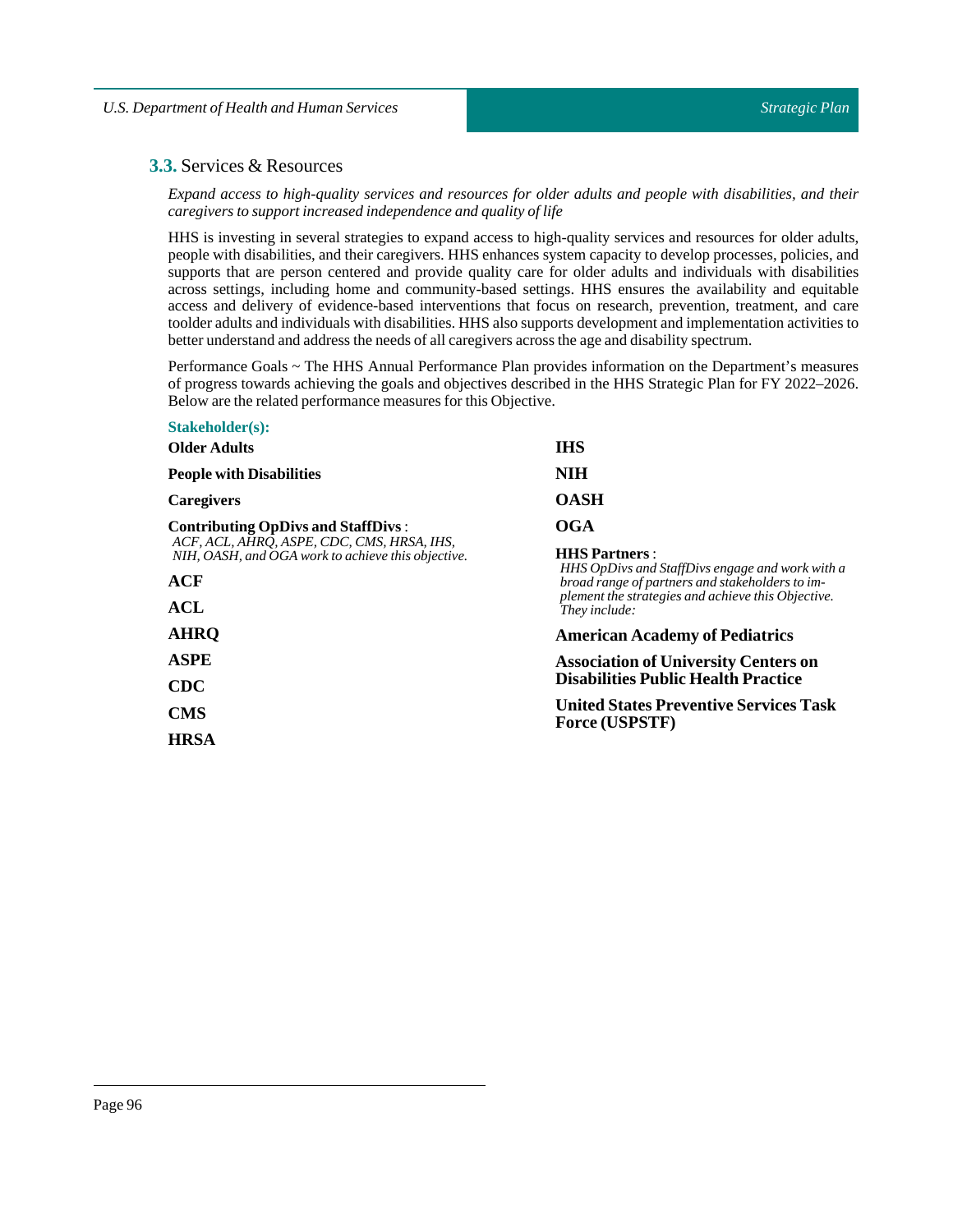# **Performance Measure 3.3.1 Caregiver Service Difficulties**

| <b>Description</b>                                                                                                                                       | Type   | <b>Status</b> | <b>Start Date</b> | <b>End Date</b> | Percentage |
|----------------------------------------------------------------------------------------------------------------------------------------------------------|--------|---------------|-------------------|-----------------|------------|
| Reduce the                                                                                                                                               | Target | Reduced       |                   |                 |            |
| percentage of<br>caregivers<br>participating in the<br>National Family<br>Caregiver Support<br>Program who report<br>difficulty in<br>obtaining services | Actual |               |                   |                 |            |

### **Performance Measure 3.3.2 Disabilities Rights**

| <b>Description</b>                                                                                                                      | Type   | <b>Status</b> | <b>Start Date</b> | End Date | Percentage |
|-----------------------------------------------------------------------------------------------------------------------------------------|--------|---------------|-------------------|----------|------------|
| Increase the                                                                                                                            | Target | Increased     |                   |          |            |
| percentage of<br>individuals with<br>developmental<br>disabilities whose<br>rights were enforced.<br>retained, restored, or<br>expanded | Actual |               |                   |          |            |

# **Performance Measure 3.3.3 Counseled Adults**

| <b>Description</b>                                                                                                                                                                                                                                                                            | <b>Type</b> | <b>Status</b> | <b>Start Date</b> | <b>End Date</b> | Percentage |
|-----------------------------------------------------------------------------------------------------------------------------------------------------------------------------------------------------------------------------------------------------------------------------------------------|-------------|---------------|-------------------|-----------------|------------|
| Increase the                                                                                                                                                                                                                                                                                  | Target      | Increased     |                   |                 |            |
| age-adjusted<br>percentage of adults<br>$(age 18+)$ diagnosed<br>with arthritis who<br>were counseled by a<br>doctor or other health<br>professional to be<br>physically active or<br>exercise to help<br>arthritis or joint<br>symptoms, in states<br>funded by the CDC<br>Arthritis Program | Actual      |               |                   |                 |            |

# **Performance Measure 3.3.4 Hemophilia Treatment Inhibitors**

| <b>Description</b>                                                                                                                                                                               | Type   | <b>Status</b> | <b>Start Date</b> | <b>End Date</b> | Percentage |
|--------------------------------------------------------------------------------------------------------------------------------------------------------------------------------------------------|--------|---------------|-------------------|-----------------|------------|
| Decrease the                                                                                                                                                                                     | Target | Decreased     |                   |                 |            |
| prevalence of<br>hemophilia treatment<br>inhibitors among<br>Community Counts -<br><b>Health Outcomes</b><br><b>Monitoring System</b><br>for People with<br><b>Bleeding Disorders</b><br>at HTCs | Actual |               |                   |                 |            |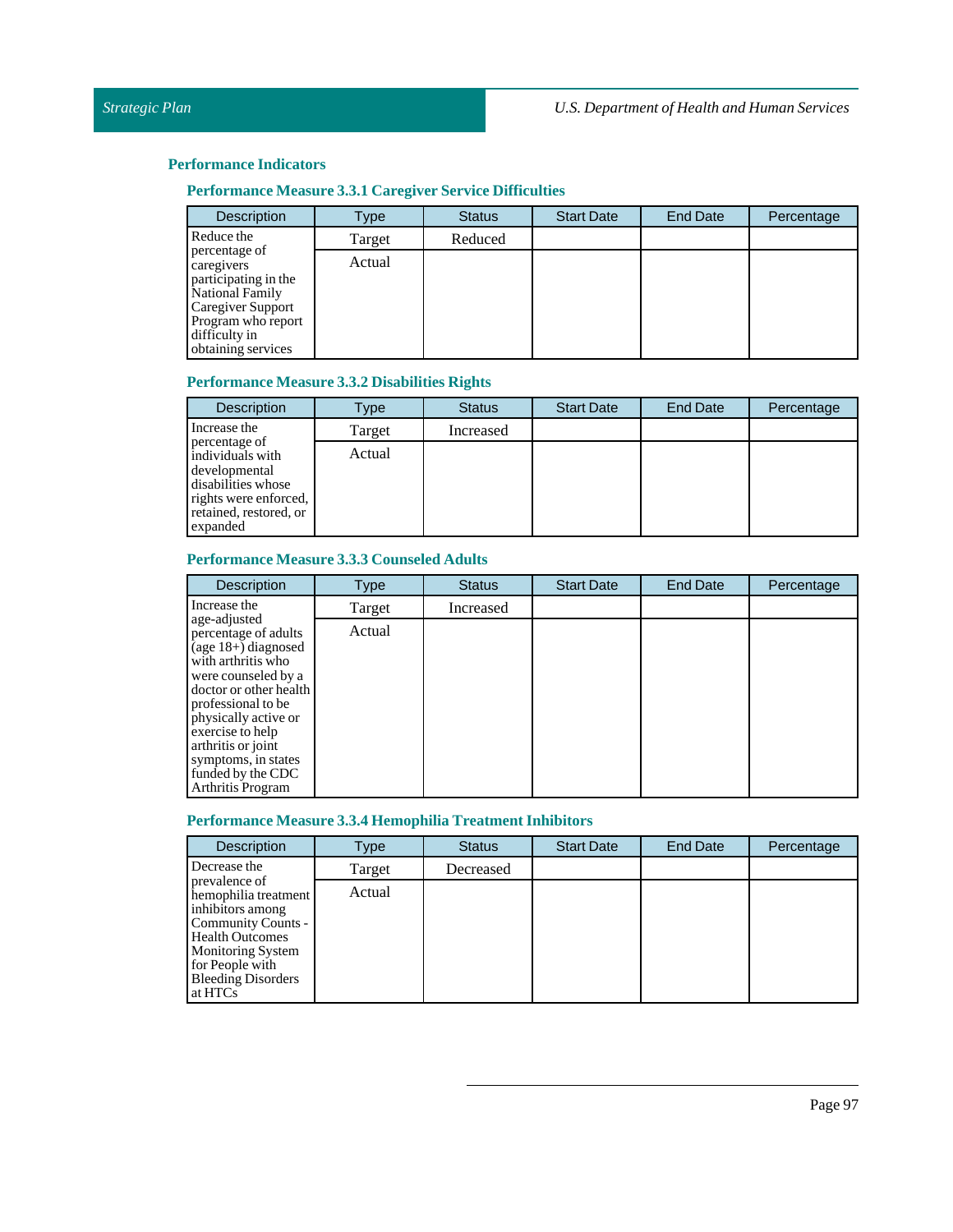#### **Performance Measure 3.3.5 Older Adults**

| <b>Description</b>                                                                       | <b>Type</b> | <b>Status</b> | <b>Start Date</b> | <b>End Date</b> | Percentage |
|------------------------------------------------------------------------------------------|-------------|---------------|-------------------|-----------------|------------|
| Increase the                                                                             | Target      | Increased     |                   |                 |            |
| percentage of older<br>adults who receive<br>appropriate clinical<br>preventive services | Actual      |               |                   |                 |            |

# **Strategy 3.3.1.** Systems, Determinants & Policies

*Enhance system capacity to address the health, health-related outcomes, and social determinants of health for* older adults and individuals with disabilities of all ages by developing processes, policies, and supports that are *person centered and provide quality care across settings,including home and community-based settings*

#### **Performance Indicators**

| <b>Description</b> | <b>Vpe</b> | <b>Start Date</b> | <b>End Date</b> |
|--------------------|------------|-------------------|-----------------|
|                    | Target     |                   |                 |
| [To be determined] | Actual     |                   |                 |

# **Tactic 3.3.1.1.** Self-Determination & Care

*Deploy approaches to care, including primary care, that promote health and equitable, goal-directed care and self-determination for older adults, persons with disabilities, and caregivers.*

#### **Stakeholder(s):**

#### **Older Adults**

#### **Caregivers**

**Persons with Disabilities**

#### **Performance Indicators**

| <b>Description</b> | $T$ <sub>ype</sub> | <b>Start Date</b> | <b>End Date</b> |
|--------------------|--------------------|-------------------|-----------------|
|                    | Target             |                   |                 |
| [To be determined] | Actual             |                   |                 |

# **Tactic 3.3.1.2.** Service Quality

*Enhance states' ability to implement Medicaid Home and Community Based Services (HCBS) and incorporate standardized quality measures to assess and track the adequacy of the HCBS community integration on access, availability, quality, experience of care, health outcomes, and the workforce.*

| <b>Description</b> | $v_{\rm p}$ | <b>Start Date</b> | <b>End Date</b> |
|--------------------|-------------|-------------------|-----------------|
|                    | Target      |                   |                 |
| [To be determined] | Actual      |                   |                 |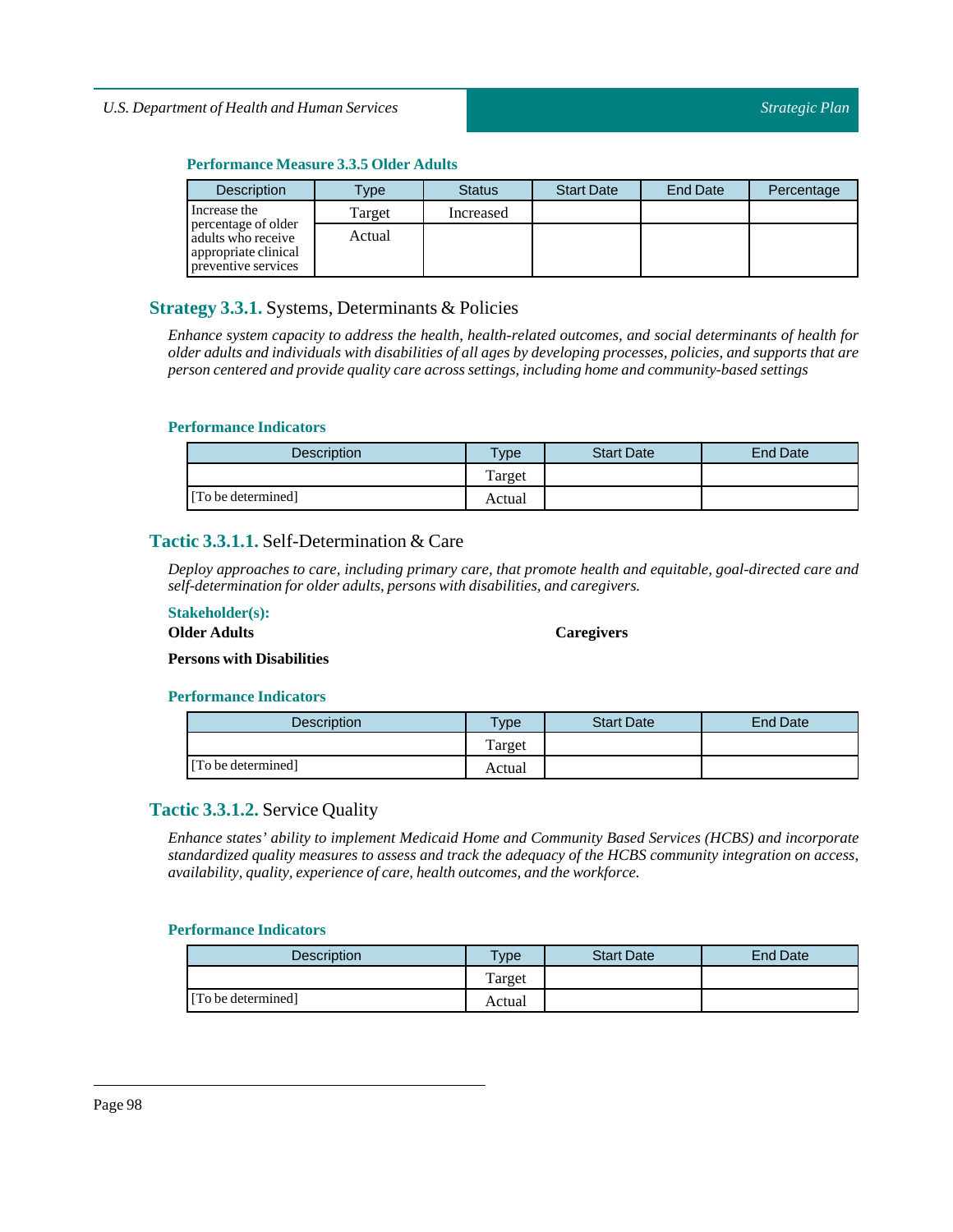# **Tactic 3.3.1.3.** Lived Experiences

*Engage with individuals with lived experience and their families and caregivers to ensure processes, policies,*  $and$  *supports meet their needs.* 

#### **Performance Indicators**

| <b>Description</b> | $T$ <sub>V</sub> $pe$ | <b>Start Date</b> | End Date |
|--------------------|-----------------------|-------------------|----------|
|                    | Target                |                   |          |
| [To be determined] | Actual                |                   |          |

#### **Tactic 3.3.1.4.** Infrastructure, Coordination & Communication

*Support healthcare partners, states, tribes and tribal organizations, community, profit, and non-profit organizations to expand infrastructure and improve coordination and communication of resources and services such as in-home services, transportation, digital equipment, broadband access and healthcare to meet the day-to-day and long-term needs of older adults, persons with disabilities, and caregivers.*

#### **Stakeholder(s):**

**Older Adults**

#### **Caregivers**

**Persons with Disabilities**

#### **Performance Indicators**

| <b>Description</b> | <b>Type</b> | <b>Start Date</b> | End Date |
|--------------------|-------------|-------------------|----------|
|                    | Target      |                   |          |
| [To be determined] | Actual      |                   |          |

# **Tactic 3.3.1.5.** Benefits & Services

*Create pathways for older adults and persons with disabilities from vulnerable immigrant communities, such as* refugees and asylees, to access relevant benefits and services, by strengthening the capacity of states, agencies, *and providers to deliver culturally appropriate services and supply resources that address the needs of these immigrant populations.*

| <b>Stakeholder(s):</b>                  |                  |
|-----------------------------------------|------------------|
| <b>Older Adults</b>                     | <b>Asylees</b>   |
| <b>Persons with Disabilities</b>        | <b>States</b>    |
| <b>Vulnerable Immigrant Communities</b> | <b>Agencies</b>  |
| <b>Refugees</b>                         | <b>Providers</b> |

| <b>Description</b> | <b>Type</b> | <b>Start Date</b> | End Date |
|--------------------|-------------|-------------------|----------|
|                    | Target      |                   |          |
| [To be determined] | Actual      |                   |          |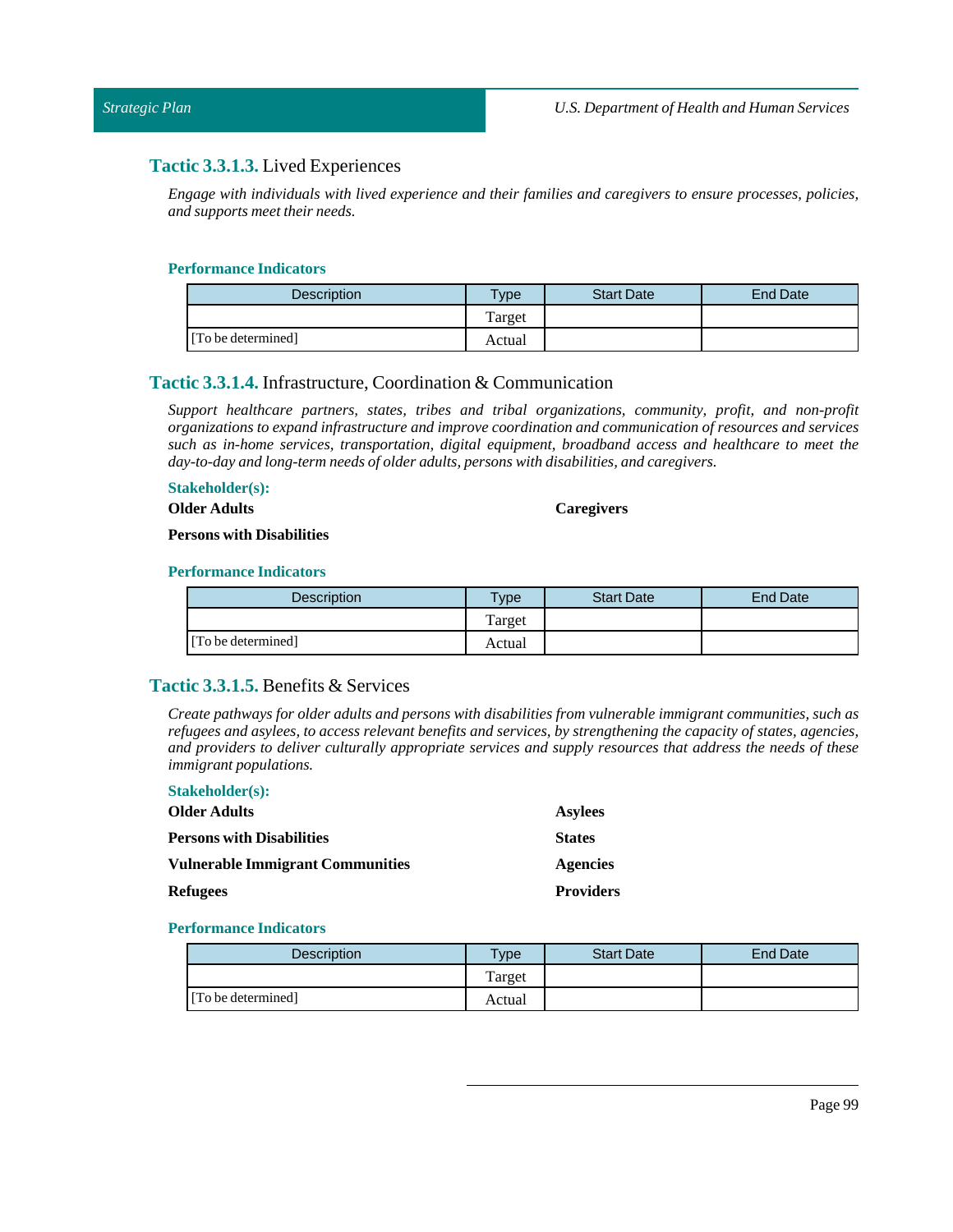# **Strategy 3.3.2.** Interventions

*Ensure availability and equitable access and delivery of evidence-based interventions that focus on research, prevention, services, and treatment of health and behavioral conditions that impact older adults and individuals with disabilities*

#### **Stakeholder(s):**

**Older Adults Individuals with Disabilities**

#### **Performance Indicators**

| <b>Description</b> | <b>Type</b> | <b>Start Date</b> | <b>End Date</b> |
|--------------------|-------------|-------------------|-----------------|
|                    | Target      |                   |                 |
| [To be determined] | Actual      |                   |                 |

# **Tactic 3.3.2.1.** Communication, Partnerships & Alliances

*Establish supportive policies, strengthen communication and partnership initiatives for intervention dissemination and clinical treatment and care gaps, and build strategic alliances for improved disease management.*

#### **Performance Indicators**

| <b>Description</b> | $T$ vpe | <b>Start Date</b> | <b>End Date</b> |
|--------------------|---------|-------------------|-----------------|
|                    | Target  |                   |                 |
| [To be determined] | Actual  |                   |                 |

# **Tactic 3.3.2.2.** Coordination & Collaboration

*Coordinate across federal agencies and collaborate with state, local, tribal, private, and non-profit partners to ensure availability and equitable distribution and access to evidence-based interventions that prevent the onset of symptoms, improve care management, and reduce health disparities for people diagnosed with multiple health conditions.*

#### **Stakeholder(s):**

#### **People with Multiple Health Conditions**

### **Performance Indicators**

| <b>Description</b> | <b>Type</b> | <b>Start Date</b> | End Date |
|--------------------|-------------|-------------------|----------|
|                    | Target      |                   |          |
| [To be determined] | Actual      |                   |          |

# **Tactic 3.3.2.3.** Referrals & Self-Management

*Promote culturally and linguistically-tailored self-management programs and expand referral and delivery systems to improve health and behavioral health outcomes among older adults and individuals with disabilities.*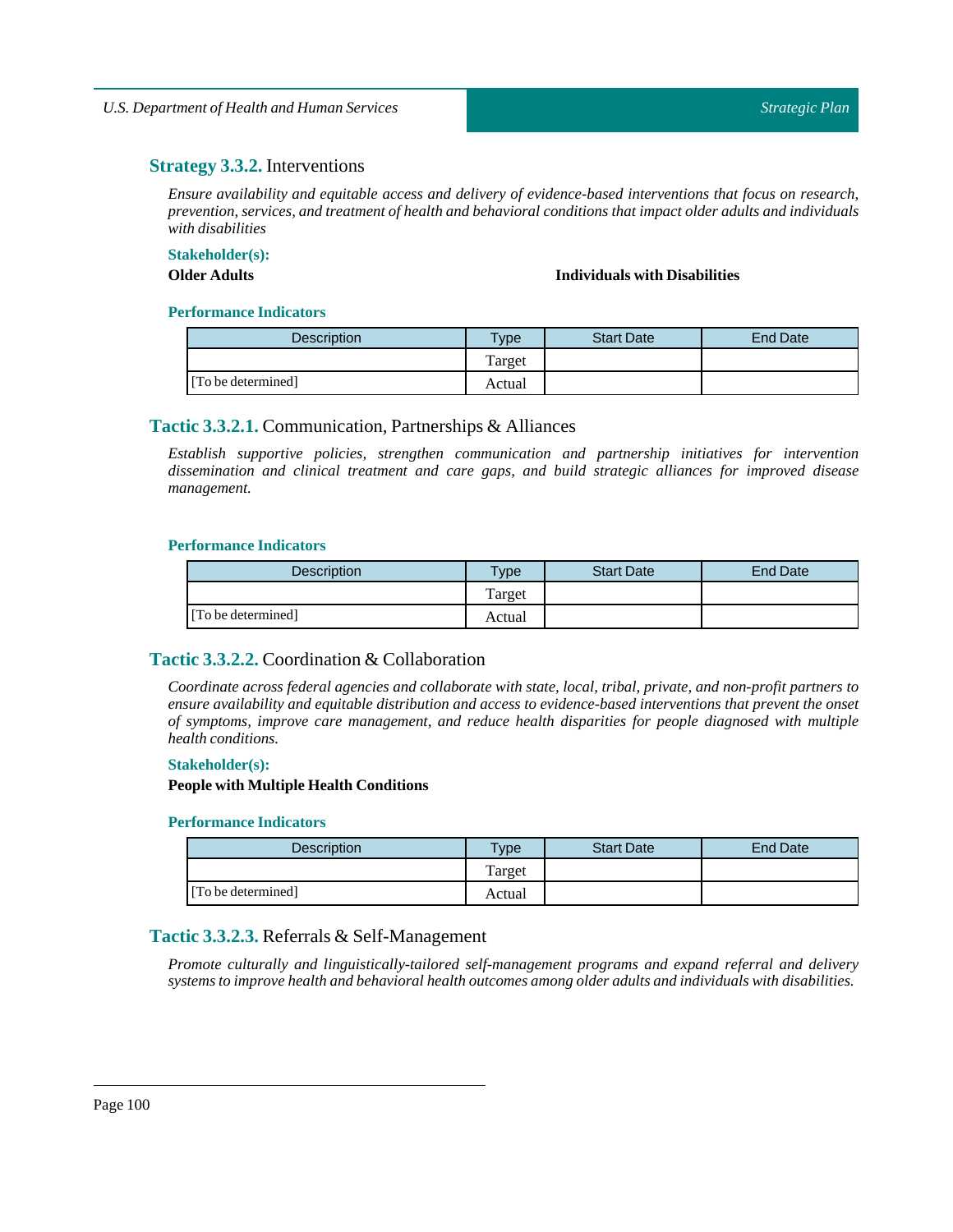| <b>Description</b> | Type   | <b>Start Date</b> | <b>End Date</b> |
|--------------------|--------|-------------------|-----------------|
|                    | Target |                   |                 |
| [To be determined] | Actual |                   |                 |

# **Strategy 3.3.3.** Caregiver Needs

*Support the development and implementation activities to better understand and address the needs of all caregivers across the age and disability spectrum*

### **Stakeholder(s):**

# **Caregivers**

#### **Performance Indicators**

| <b>Description</b> | $T$ vpe | <b>Start Date</b> | End Date |
|--------------------|---------|-------------------|----------|
|                    | Target  |                   |          |
| [To be determined] | Actual  |                   |          |

# **Tactic 3.3.3.1.** Caregiving Strategy

*Develop and disseminate a National Family Caregiving Strategy as required by the Recognize, Assist, Include, Support and Engage (RAISE) Family Caregivers Act of 2017*

### **Stakeholder(s):**

#### **Caregivers**

#### **Performance Indicators**

| Description        | $T$ <sub>V</sub> $pe$ | <b>Start Date</b> | End Date |
|--------------------|-----------------------|-------------------|----------|
|                    | Target                |                   |          |
| [To be determined] | Actual                |                   |          |

# **Tactic 3.3.3.2.** Assistance & Resources

*Leverage technical assistance and resources to address the needs of older adult, kinship families, non-kinship, and minor caregivers at the federal, state, territorial, tribal and <i>community levels.* 

# **Stakeholder(s):**

| Older Adults                  | <b>States</b>      |
|-------------------------------|--------------------|
| <b>Kinship Families</b>       | <b>Territories</b> |
| <b>Non-Kinship Caregivers</b> | <b>Tribes</b>      |
| <b>Minor Caregivers</b>       | <b>Communities</b> |

| <b>Description</b> | $T$ ype | <b>Start Date</b> | End Date |
|--------------------|---------|-------------------|----------|
|                    | Target  |                   |          |
| [To be determined] | Actual  |                   |          |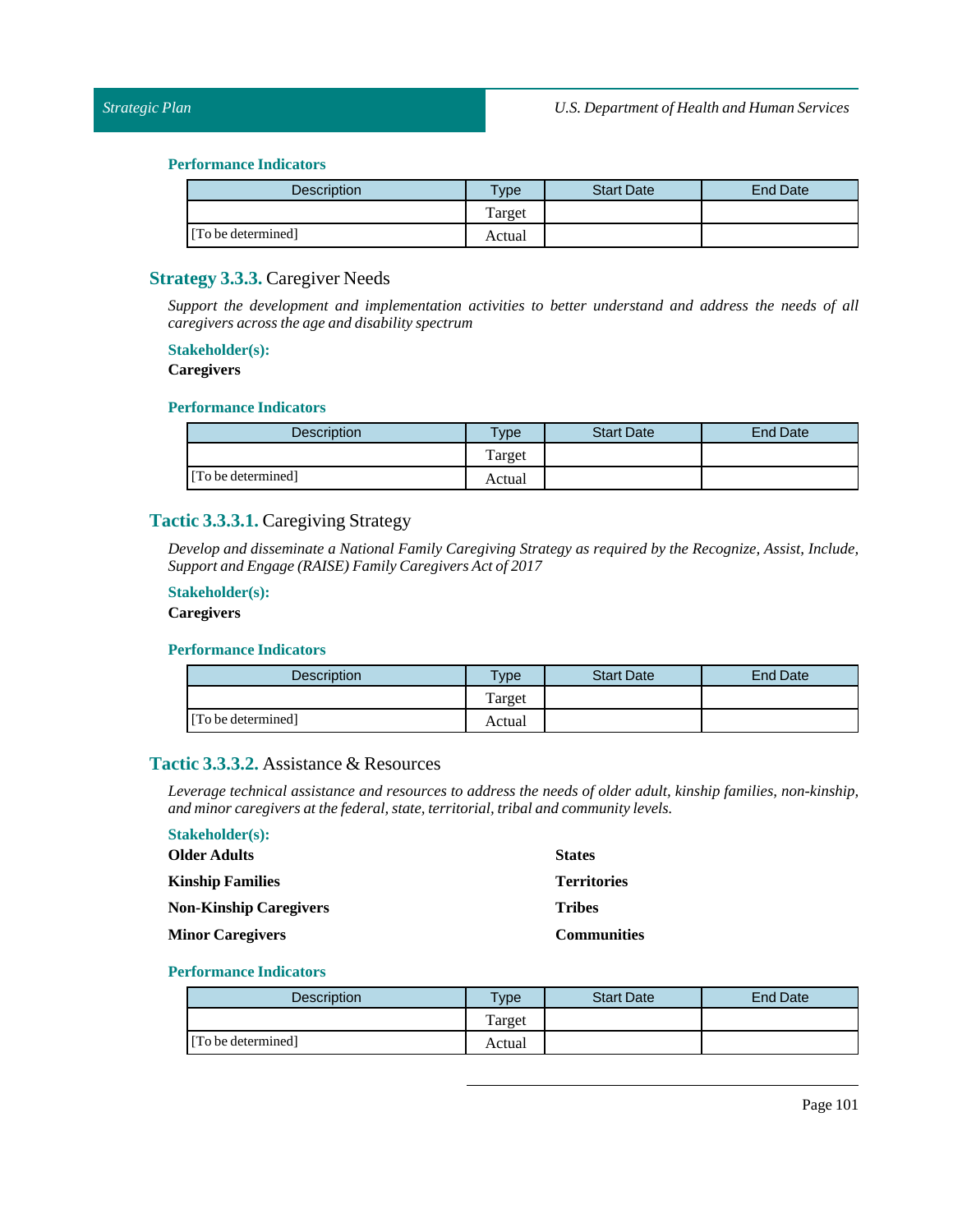# **3.4.** Neglect, Abuse & Violence

*Increase safeguards to empower families and communities to prevent and respond to neglect, abuse, and violence, while supporting those who have experienced trauma or violence*

HHS increases safeguards to empower families and communities to prevent and respond to neglect, abuse, and violence, while supporting those who have experienced trauma or violence. The Department continues its efforts to promote coordination across the government to address the full range and multiple forms of neglect, violence, trauma, and abuse across the life span. HHS is building a resource infrastructure to ensure equitable delivery of high-quality services to support affected individuals, families, and communities. HHS also leverages data to inform the development of effective and innovative prevention and intervention models to address neglect, abuse, and violence.

Performance Goals ~ The HHS Annual Performance Plan provides information on the Department's measures of progress towards achieving the goals and objectives described in the HHS Strategic Plan for FY 2022–2026. Below are the related performance measures for this Objective.

**SAMHSA**

**HHS Partners** :

### **Stakeholder(s):**

# **Families**

#### **Communities**

| <b>Contributing OpDivs and StaffDivs:</b><br>ACF, ACL, ASPE, CDC, HRSA, IHS, NIH, OASH,<br>and SAMHSA work to achieve this objective. | HHS OpDivs and StaffDivs engage and work with a<br>broad range of partners and stakeholders to im-<br>plement the strategies and achieve this Objective.<br>They include: |  |  |
|---------------------------------------------------------------------------------------------------------------------------------------|---------------------------------------------------------------------------------------------------------------------------------------------------------------------------|--|--|
| ACF                                                                                                                                   | <b>Elder Justice Coordinating Council</b>                                                                                                                                 |  |  |
| ACL                                                                                                                                   | <b>Interagency Task Force on</b>                                                                                                                                          |  |  |
| <b>ASPE</b>                                                                                                                           | <b>Trauma-Informed Care</b>                                                                                                                                               |  |  |
| <b>CDC</b>                                                                                                                            | <b>Interagency Task Force to Monitor and</b><br><b>Combat Human Trafficking in Persons</b><br><b>National Center on Elder Abuse</b>                                       |  |  |
| <b>HRSA</b>                                                                                                                           |                                                                                                                                                                           |  |  |
| <b>IHS</b>                                                                                                                            |                                                                                                                                                                           |  |  |
| <b>NIH</b>                                                                                                                            |                                                                                                                                                                           |  |  |
| <b>OASH</b>                                                                                                                           |                                                                                                                                                                           |  |  |
|                                                                                                                                       |                                                                                                                                                                           |  |  |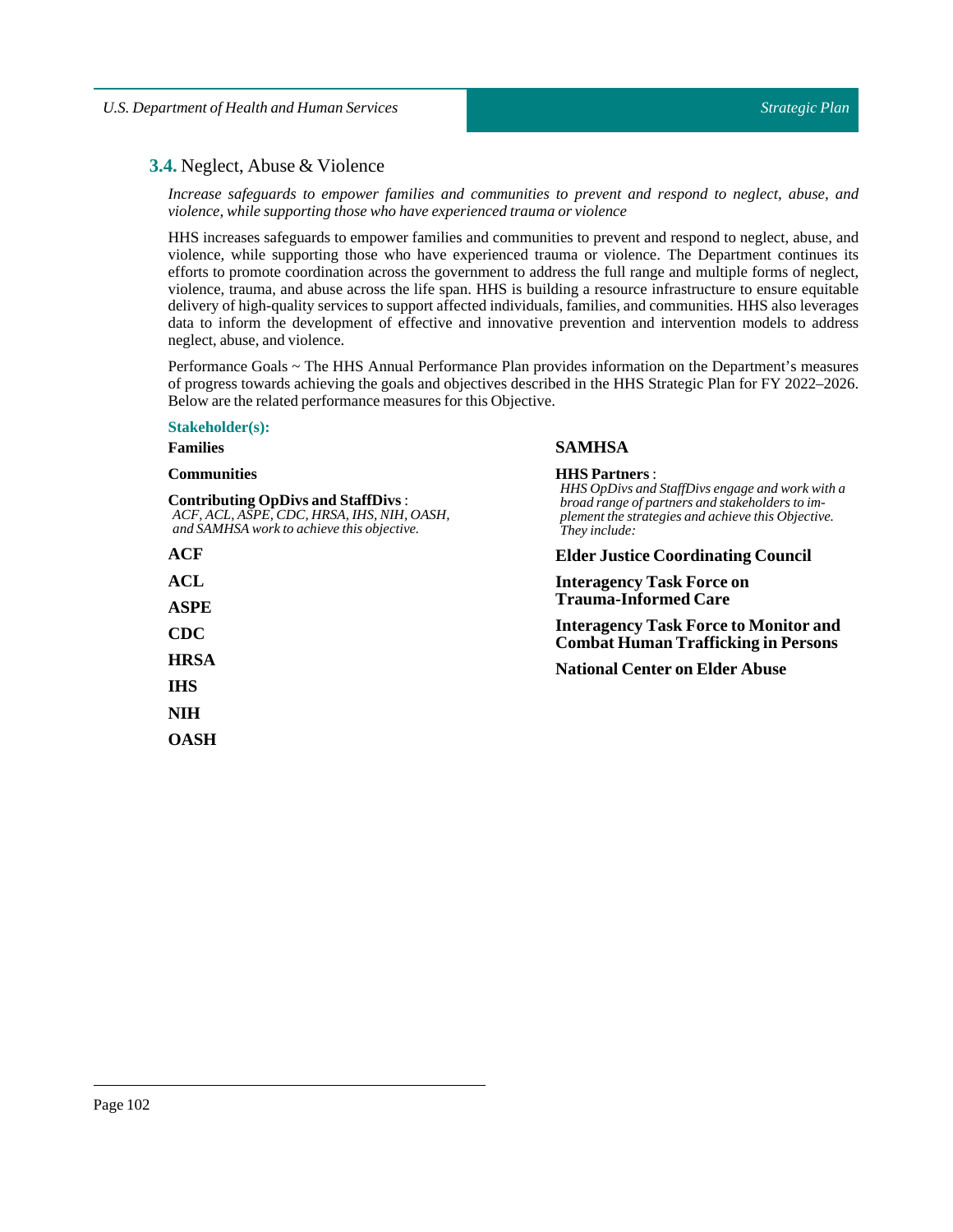# **Performance Measure 3.4.1 Violence Hotline Capacity**

| <b>Description</b>                                                                                                                                                 | Type   | <b>Status</b> | <b>Start Date</b> | <b>End Date</b> | <b>Call Volume</b> |
|--------------------------------------------------------------------------------------------------------------------------------------------------------------------|--------|---------------|-------------------|-----------------|--------------------|
| Increase the capacity<br>of the National                                                                                                                           | Target | Increased     |                   |                 |                    |
| Domestic Violence<br>Hotline to respond to<br>increased call<br>volume (as measured<br>by percentage of total<br>annual calls to which<br>the Hotline<br>responds) | Actual |               |                   |                 |                    |

# **Performance Measure 3.4.2 Maltreated Children**

| <b>Description</b>                                                                                                                                                                                 | Type   | <b>Status</b> | <b>Start Date</b> | End Date | Percentage |
|----------------------------------------------------------------------------------------------------------------------------------------------------------------------------------------------------|--------|---------------|-------------------|----------|------------|
| Decrease the                                                                                                                                                                                       | Target | Decreased     |                   |          |            |
| percentage of<br>children with<br>substantiated or<br>indicated reports of<br>maltreatment that<br>have a repeated<br>substantiated or<br>indicated report of<br>maltreatment within<br>six months | Actual |               |                   |          |            |

# **Performance Measure 3.4.3 Trafficking Victims Identified**

| <b>Description</b>                                                                                       | Type   | <b>Status</b> | <b>Start Date</b> | End Date | <b>Number</b> |
|----------------------------------------------------------------------------------------------------------|--------|---------------|-------------------|----------|---------------|
| Increase the number                                                                                      | Target | Inceased      |                   |          |               |
| of potential<br>trafficking victims<br>identified by the<br>National Human<br><b>Trafficking Hotline</b> | Actual |               |                   |          |               |

# **Performance Measure 3.4.4 UC Placements**

| <b>Description</b>                                                                                                                                                                 | Type   | <b>Status</b> | <b>Start Date</b> | <b>End Date</b> | Percentage |
|------------------------------------------------------------------------------------------------------------------------------------------------------------------------------------|--------|---------------|-------------------|-----------------|------------|
| Increase the                                                                                                                                                                       | Target | Increased     |                   |                 |            |
| percentage of<br>placement<br>designation of<br>referrals of<br>Unaccompanied<br>Children (UC) from<br>Department of<br><b>Homeland Security</b><br>within 24 hours of<br>referral | Actual |               |                   |                 |            |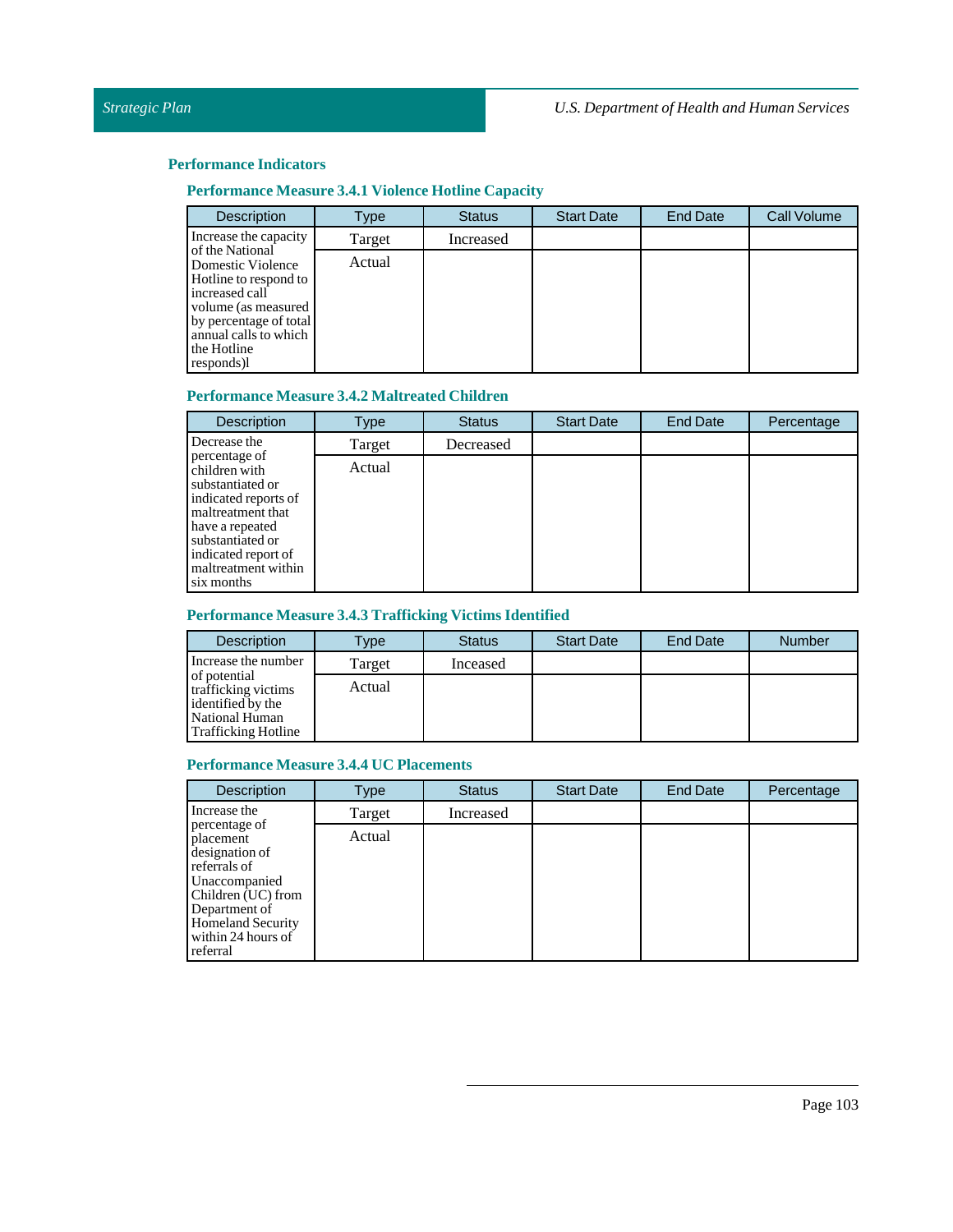### **Performance Measure 3.4.5 Domestic Violence Screening**

| <b>Description</b>                                                                             | Type   | Status    | <b>Start Date</b> | <b>End Date</b> |
|------------------------------------------------------------------------------------------------|--------|-----------|-------------------|-----------------|
| Increase Intimate Partner                                                                      | Target | Increased |                   |                 |
| (Domestic) Violence screening<br>among American Indian and<br>Alaska Native (AI/AN)<br>Females | Actual |           |                   |                 |

### **Performance Measure 3.4.6 Prevention & Response Strategies**

| <b>Description</b>                                                                                                                                                                                                                                                                                           | Type   | <b>Status</b> | <b>Start Date</b> | <b>End Date</b> | <b>Number</b> |
|--------------------------------------------------------------------------------------------------------------------------------------------------------------------------------------------------------------------------------------------------------------------------------------------------------------|--------|---------------|-------------------|-----------------|---------------|
| Increase the number                                                                                                                                                                                                                                                                                          | Target | Increased     |                   |                 |               |
| of prevention and<br>response strategies<br>from CDC's resource<br><b>Preventing Adverse</b><br>Childhood<br>Experiences:<br>Leveraging the Best<br>Available Evidence<br>being implemented<br>by state and local<br>health departments<br>funded through the<br>multistate ACEs<br>cooperative<br>agreement | Actual |               |                   |                 |               |

## **Performance Measure 3.4.7 Resources**

| <b>Description</b>                                                                                                                                                                     | Type   | <b>Status</b> | <b>Start Date</b> | <b>End Date</b> |
|----------------------------------------------------------------------------------------------------------------------------------------------------------------------------------------|--------|---------------|-------------------|-----------------|
| Expand the number of<br>evidence-based resources on                                                                                                                                    | Target | Expanded      |                   |                 |
| best practices and core<br>components of<br>trauma-informed care for<br>clinical practice that are<br>available on the National<br>Center for Injury Prevention<br>and Control website | Actual |               |                   |                 |

# **Strategy 3.4.1.** Coordination

*Promote coordination across the federal government to address the full range and multiple forms of neglect, violence,trauma, and abuse across the life span,including gender-based violence*

# **Performance Indicators**

| <b>Description</b> | Type   | <b>Start Date</b> | <b>End Date</b> |
|--------------------|--------|-------------------|-----------------|
|                    | Target |                   |                 |
| [To be determined] | Actual |                   |                 |

# **Tactic 3.4.1.1.** Integration

*Increase coordination within HHS OpDivs and StaffDivs and partner with other federal departments on violence prevention and trauma initiatives that create opportunities for an integrated federal response.*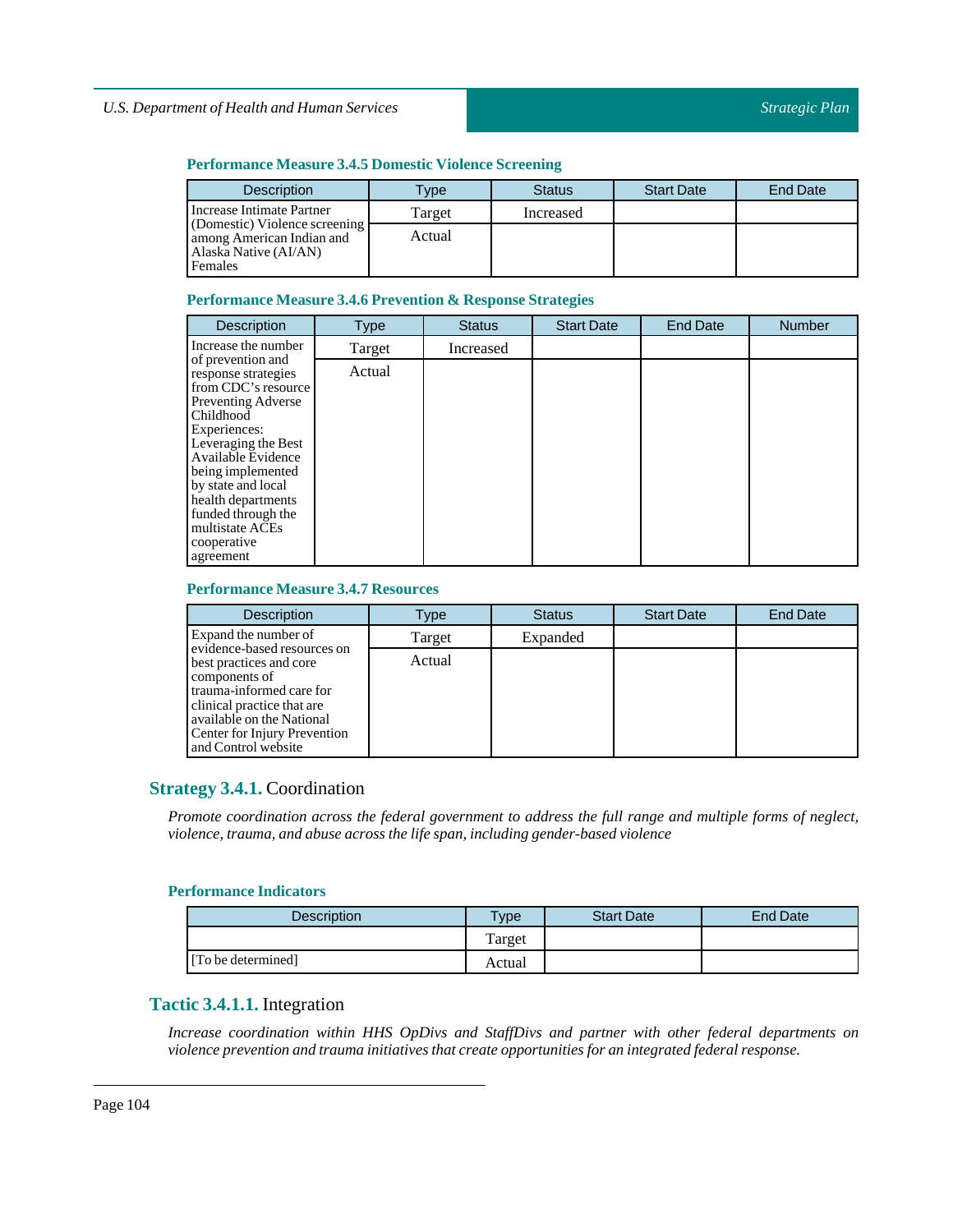| Description        | <b>Type</b> | <b>Start Date</b> | <b>End Date</b> |
|--------------------|-------------|-------------------|-----------------|
|                    | Target      |                   |                 |
| [To be determined] | Actual      |                   |                 |

# **Tactic 3.4.1.2.** Outreach & Interventions

*Engage community health workers to expand outreach and access to interventions for those impacted by*  $neglect, violence, trauma, and abuse.$ 

## **Stakeholder(s):**

### **Community Health Workers**

#### **Performance Indicators**

| <b>Description</b> | Type   | <b>Start Date</b> | <b>End Date</b> |
|--------------------|--------|-------------------|-----------------|
|                    | Target |                   |                 |
| [To be determined] | Actual |                   |                 |

# **Tactic 3.4.1.3.** Awareness & Prevention

*Develop national awareness and prevention initiatives focused on violence, trauma, neglect, and abuse as public health issues.*

#### **Performance Indicators**

| Description        | <b>Type</b> | <b>Start Date</b> | End Date |
|--------------------|-------------|-------------------|----------|
|                    | Target      |                   |          |
| [To be determined] | Actual      |                   |          |

# **Tactic 3.4.1.4.** Education & Empowerment

*Educate and empower families and communities, including tribes and territories, to recognize and respond to signs of violence and trauma and understand the importance of and need for a comprehensive public health approach.*

| <b>Stakeholder(s):</b> |                    |
|------------------------|--------------------|
| <b>Families</b>        | <b>Tribes</b>      |
| <b>Communities</b>     | <b>Territories</b> |

| <b>Description</b> | Type   | <b>Start Date</b> | <b>End Date</b> |
|--------------------|--------|-------------------|-----------------|
|                    | Target |                   |                 |
| [To be determined] | Actual |                   |                 |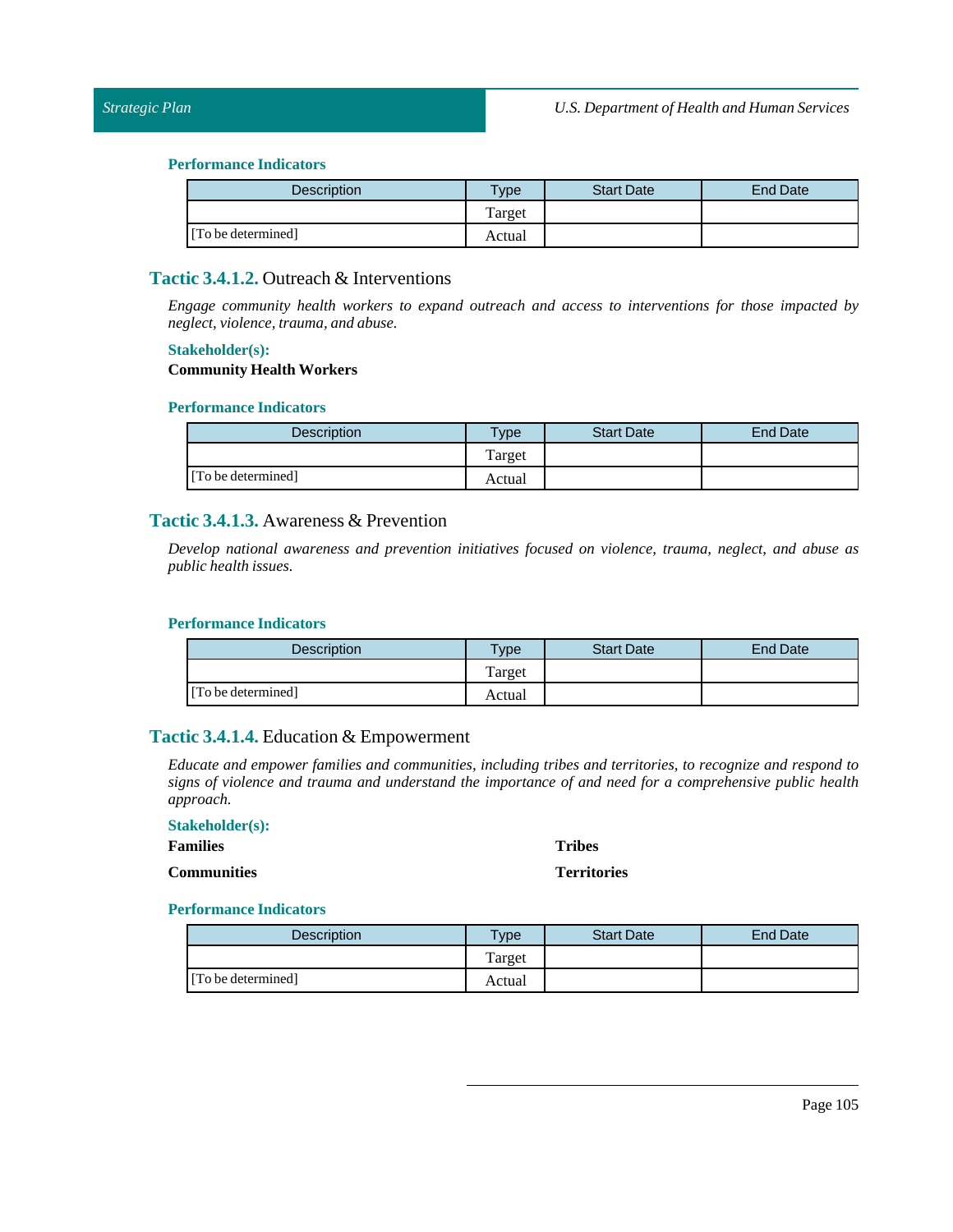# **Tactic 3.4.1.5.** Historical Trauma

*Support broad awareness of the historical trauma experienced in American Indian and Alaska Native communities and implement evidence-based approaches to healthcare delivery that takes into account past and on-going violence and trauma across tribes.*

#### **Stakeholder(s):**

#### **AmericanIndian Communities Alaska Native Communities**

#### **Performance Indicators**

| <b>Description</b> | Type   | <b>Start Date</b> | <b>End Date</b> |
|--------------------|--------|-------------------|-----------------|
|                    | Target |                   |                 |
| [To be determined] | Actual |                   |                 |

# **Tactic 3.4.1.6.** Human Trafficking

*Bolster early intervention, prevention, public awareness, and comprehensive access to services for individuals who have experienced human trafficking.*

#### **Performance Indicators**

| <b>Description</b> | $T$ <sub>V</sub> $pe$ | <b>Start Date</b> | <b>End Date</b> |
|--------------------|-----------------------|-------------------|-----------------|
|                    | Target                |                   |                 |
| [To be determined] | Actual                |                   |                 |

# **Strategy 3.4.2.** Resources & Services

*Build resource infrastructure to ensure equitable delivery of high-quality services to support affected individuals,families, and communities*

| Description        | $T$ ype | <b>Start Date</b> | End Date |
|--------------------|---------|-------------------|----------|
|                    | Target  |                   |          |
| [To be determined] | Actual  |                   |          |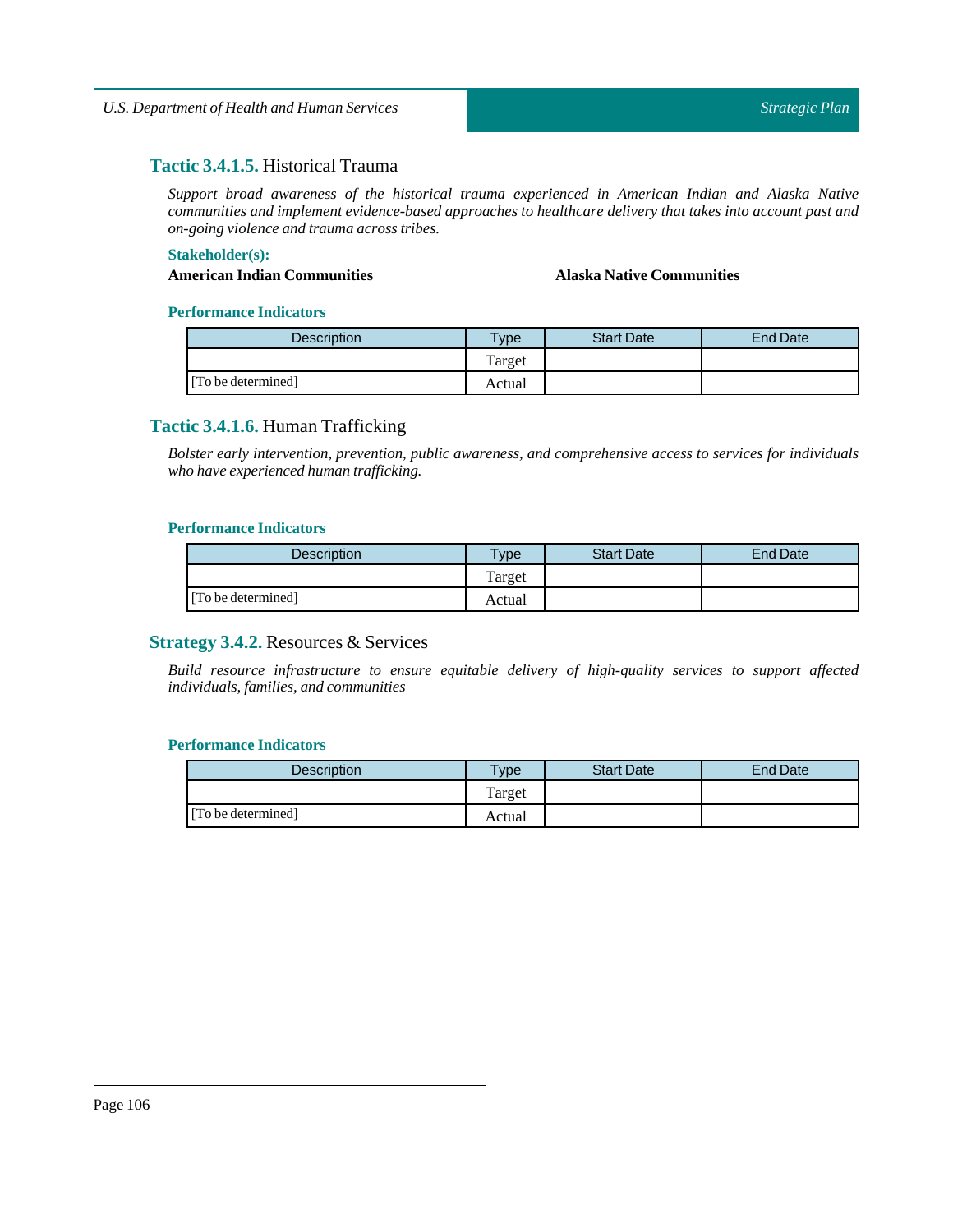#### *Strategic Plan*

# **Tactic 3.4.2.1.** Prevention & Recovery

*Strengthen networks and increase resources—including resources to ensure adequate staffing—for state, local, tribal, territorial, community- and faith-based organizations focused on the prevention of and recovery from violence, trauma, neglect, and abuse as they make investments in programmatic advancement, cross-system coordination, equipment, and culturally- and linguistically-appropriate shelter and other services and service delivery.*

#### **Stakeholder(s): State Agencies Local Organizations Tribal Organizations Territorial Organizations Community-Based Organizations Faith-Based Organizations**

#### **Performance Indicators**

| <b>Description</b> | $T$ <sub>ype</sub> | <b>Start Date</b> | End Date |
|--------------------|--------------------|-------------------|----------|
|                    | Target             |                   |          |
| [To be determined] | Actual             |                   |          |

# **Tactic 3.4.2.2.** Survivors

*Facilitate and support access to healthcare and behavioral health services for anyone who is surviving domestic violence, dating violence, family violence, and sexual violence, including 24-hour confidential hotline, shelters and programs, and a network of state coalitions and nationaltechnical assistance providers.*

#### **Stakeholder(s):**

#### **Survivors**

#### **Performance Indicators**

| <b>Description</b> | <b>Type</b> | <b>Start Date</b> | End Date |
|--------------------|-------------|-------------------|----------|
|                    | Target      |                   |          |
| [To be determined] | Actual      |                   |          |

# **Tactic 3.4.2.3.** Hotlines

*Enhance resources for hotlines that provide referrals and service connections to those impacted by violence, including the National Domestic Violence Hotline, the StrongHearts Native Help Line, and the National Human Trafficking Hotline.*

#### **Performance Indicators**

| <b>Description</b> | <b>Type</b> | <b>Start Date</b> | <b>End Date</b> |
|--------------------|-------------|-------------------|-----------------|
|                    | Target      |                   |                 |
| [To be determined] | Actual      |                   |                 |

#### **Tactic 3.4.2.4.** Training & Assistance

*Design innovative skills-based training and technical assistance to the networks, grantees, and programs that*  $s$ erve *individuals, families, and communities impacted by neglect, violence, trauma, and abuse.*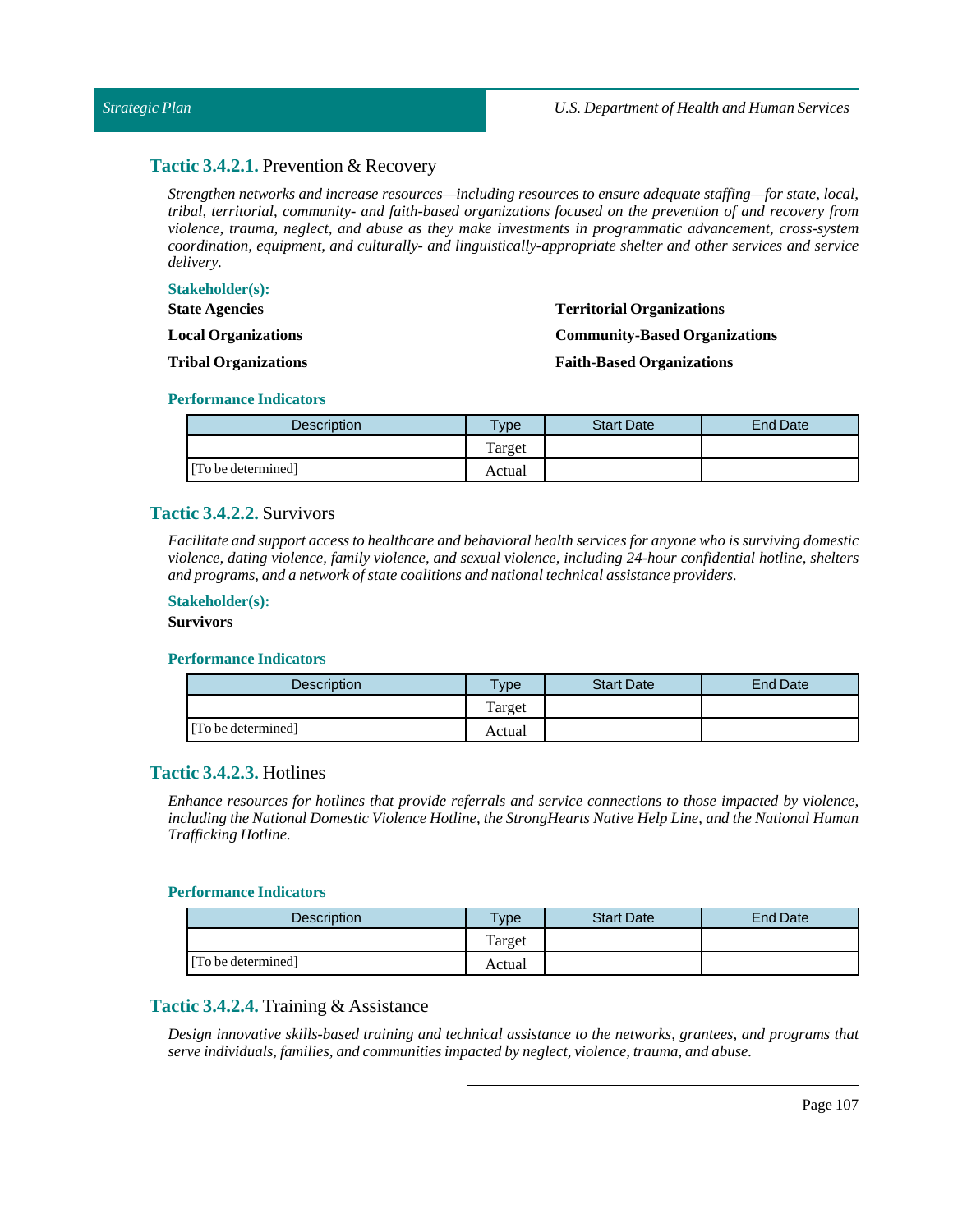| <b>Description</b> | <b>Type</b> | <b>Start Date</b> | End Date |
|--------------------|-------------|-------------------|----------|
|                    | Target      |                   |          |
| [To be determined] | Actual      |                   |          |

# **Tactic 3.4.2.5.** Assessments & Engagement

*Create assessment tools and engage stakeholders to identify gaps in prevention, holistic treatment, and integrative care for underserved communities,including tribes and territories.*

#### **Stakeholder(s):**

#### **Underserved Communities**

#### **Territories**

**Tribes**

#### **Performance Indicators**

| <b>Description</b> | $TV$ pe | <b>Start Date</b> | End Date |
|--------------------|---------|-------------------|----------|
|                    | Target  |                   |          |
| [To be determined] | Actual  |                   |          |

# **Strategy 3.4.3.** Data

*Leverage data to inform the development of effective and innovative prevention and intervention models to*  $address$  *neglect, violence, trauma, and violence* 

#### **Performance Indicators**

| Description        | <b>Type</b> | <b>Start Date</b> | End Date |
|--------------------|-------------|-------------------|----------|
|                    | Target      |                   |          |
| [To be determined] | Actual      |                   |          |

# **Tactic 3.4.3.1.** Surveillance

*Strengthen surveillance systems to gather prevalence data across all HHS programs and appropriately identify resources for public health and human services solutions.*

| <b>Description</b> | $T$ <sub>ype</sub> | <b>Start Date</b> | End Date |
|--------------------|--------------------|-------------------|----------|
|                    | Target             |                   |          |
| [To be determined] | Actual             |                   |          |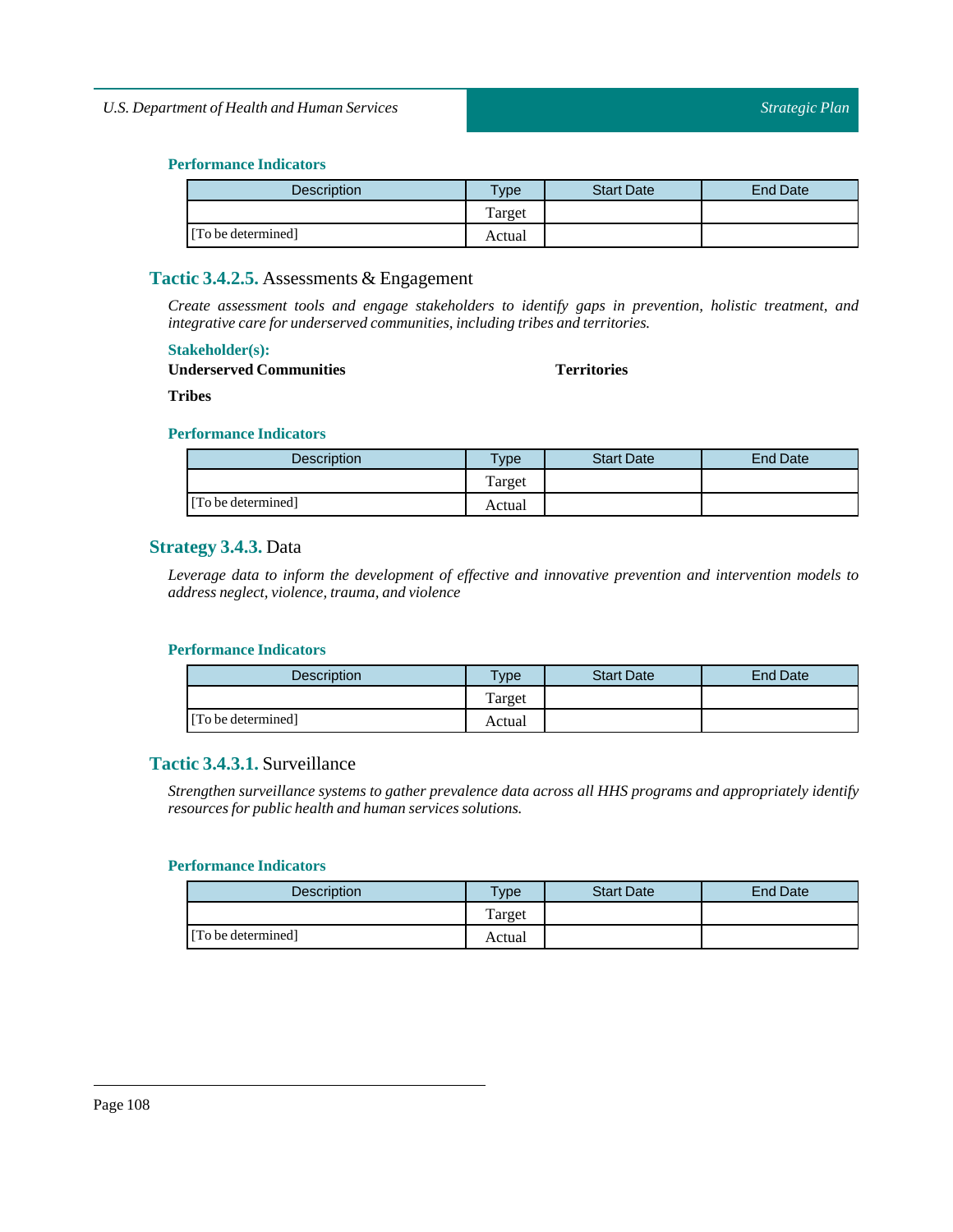# **Tactic 3.4.3.2.** Strategies

*Disseminate evidence-based strategies to promote safe, stable, and nurturing relationships and environments for adults, children, families, older adults, and persons with disabilities, including the communities in which they live.*

| <b>Stakeholder(s):</b> |                                  |
|------------------------|----------------------------------|
| <b>Adults</b>          | <b>Older Adults</b>              |
| <b>Children</b>        | <b>Persons with Disabilities</b> |
| <b>Families</b>        | <b>Communities</b>               |

#### **Performance Indicators**

| <b>Description</b> | Type   | <b>Start Date</b> | <b>End Date</b> |
|--------------------|--------|-------------------|-----------------|
|                    | Target |                   |                 |
| [To be determined] | Actual |                   |                 |

# **Tactic 3.4.3.3.** Public Health Data

*Advance the development, access, and use of standards, guidelines, regulations, and electronic reporting to improve the quality and timeliness of public health data collection.*

# **Performance Indicators**

| <b>Description</b> | <b>Type</b> | <b>Start Date</b> | End Date |
|--------------------|-------------|-------------------|----------|
|                    | Target      |                   |          |
| [To be determined] | Actual      |                   |          |

# **Tactic 3.4.3.4.** Decision Making

*Establish policy and guidelines that emphasize evidence-based decision making for assisting those who have experienced trauma or violence.*

| <b>Description</b> | <b>Type</b> | <b>Start Date</b> | End Date |
|--------------------|-------------|-------------------|----------|
|                    | Target      |                   |          |
| [To be determined] | Actual      |                   |          |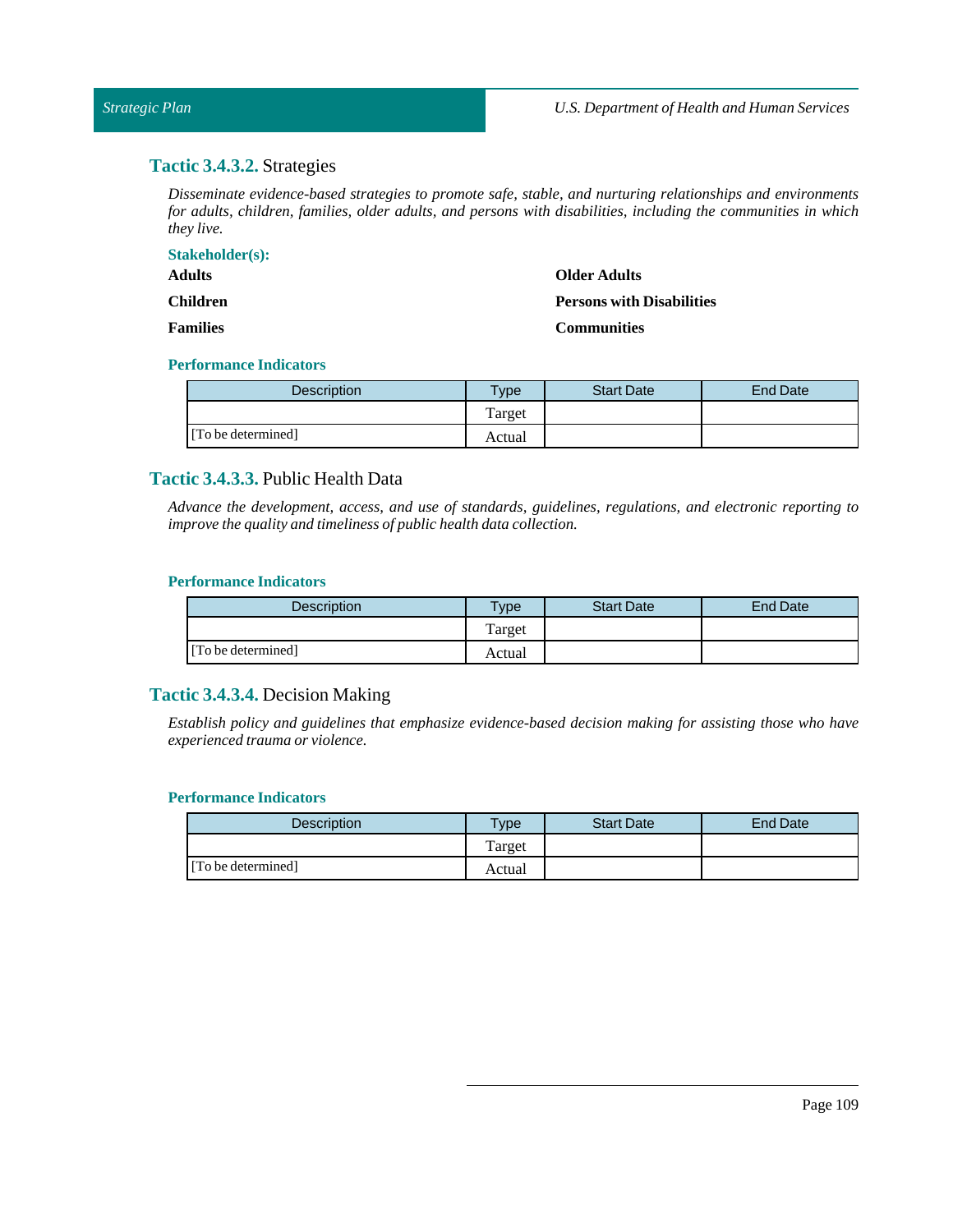# **Tactic 3.4.3.5.** Research

*Support a coordinated program of research focused on refining, testing, and implementing evidence-based practices for primary and trauma-related services, including screening, prevention, and treatment across relevant settings that serve youth and adults.*

**Stakeholder(s):**

**Youth Adults**

**Ethnic Communities**

**Underserved Communities**

# **Performance Indicators**

| <b>Description</b> | $v_{\rm p}$ | <b>Start Date</b> | End Date |
|--------------------|-------------|-------------------|----------|
|                    | Target      |                   |          |
| [To be determined] | Actual      |                   |          |

# **Tactic 3.4.3.6.** Intimate Partner Violence

*Address gaps in knowledge about intimate partner violence prevention programs for American Indian and Alaska Native communities,for racial and ethnic specific communities, and for underserved communities.*

# **Stakeholder(s):**

**AmericanIndian Communities**

**Alaska Native Communities**

**Racial Communities**

| Description        | Type   | <b>Start Date</b> | End Date |
|--------------------|--------|-------------------|----------|
|                    | Target |                   |          |
| [To be determined] | Actual |                   |          |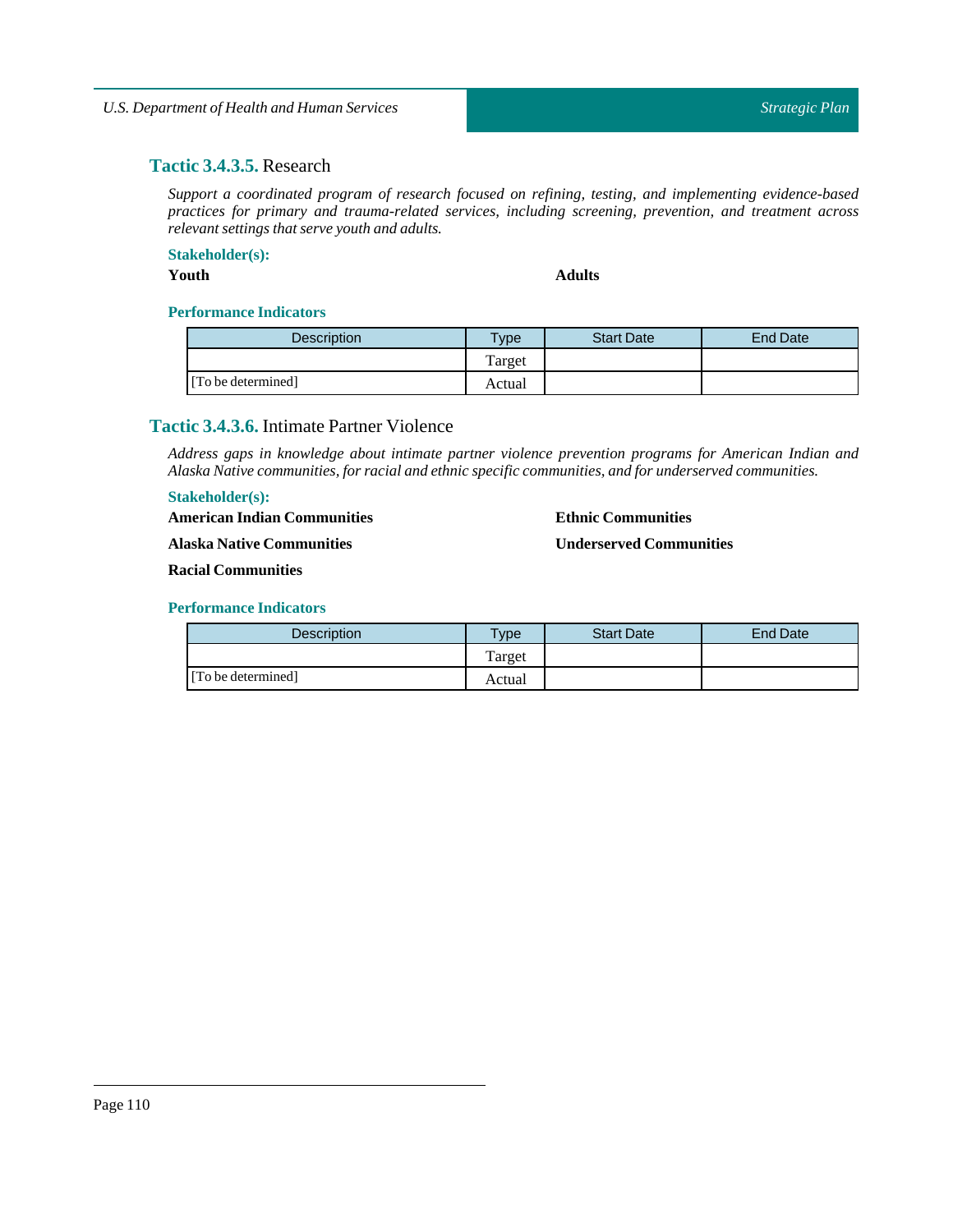# **4. Science & Research**

## *Restore Trust and Accelerate Advancements in Science and Research for All*

HHS is dedicated to restoring trust and accelerating advancements in science and research. The Department is prioritizing science, evidence, and inclusion to improve the design, delivery, and outcomes of HHS programs. It is investing in the research enterprise and the scientific workforce to maintain leadership in the development of innovations that broaden our understanding of disease, healthcare, public health, and human services resulting in more effective interventions, treatments, and programs. Strengthening surveillance, epidemiology, and laboratory capacity is another major focus to better understand and equitably address diseases and conditions. HHS is also increasing evidence-based knowledge through improved data collection, use, and evaluation efforts to achieve better health outcomes, reduced health disparities, and improved social well-being, equity, and economic resilience.

#### **4.1.** Programs

#### *Improve the design, delivery, and outcomes of HHS programs by prioritizing science, evidence, and inclusion*

HHS works on strategies to improve the design, delivery, and outcomes of HHS programs by prioritizing science, evidence, and inclusion. The Department leverages stakeholder engagement, communication, and collaboration to build and implement evidence-based interventions and approaches for stronger health, public health, and human services outcomes.

Performance Goals ~ The HHS Annual Performance Plan provides information on the Department's measures of progress towards achieving the goals and objectives described in the HHS Strategic Plan for FY 2022–2026. Below are the related performance measures for this Objective.

#### **Communities**

#### **Contributing OpDivs and StaffDivs**:

*All OpDivs and StaffDivs contribute to achievement of this objective.*

#### **HHS Partners** :

HHS OpDivs and StaffDivs engage and work with a broad range of partners and stakeholders to implement the strategies *and achieve this Objective. They include:*

## **Animal Cell Culture, Clinical Trials Transformation Initiative (CTTI)**

#### **CURE ID App**

**FNIH Biomarkers Consortium (FNIH)**

**Models ofInfectious Disease Agent Study (MIDAS)**

**Reagan-Udall Foundation**

**US-Canada Regulatory Cooperation Council (RCC)**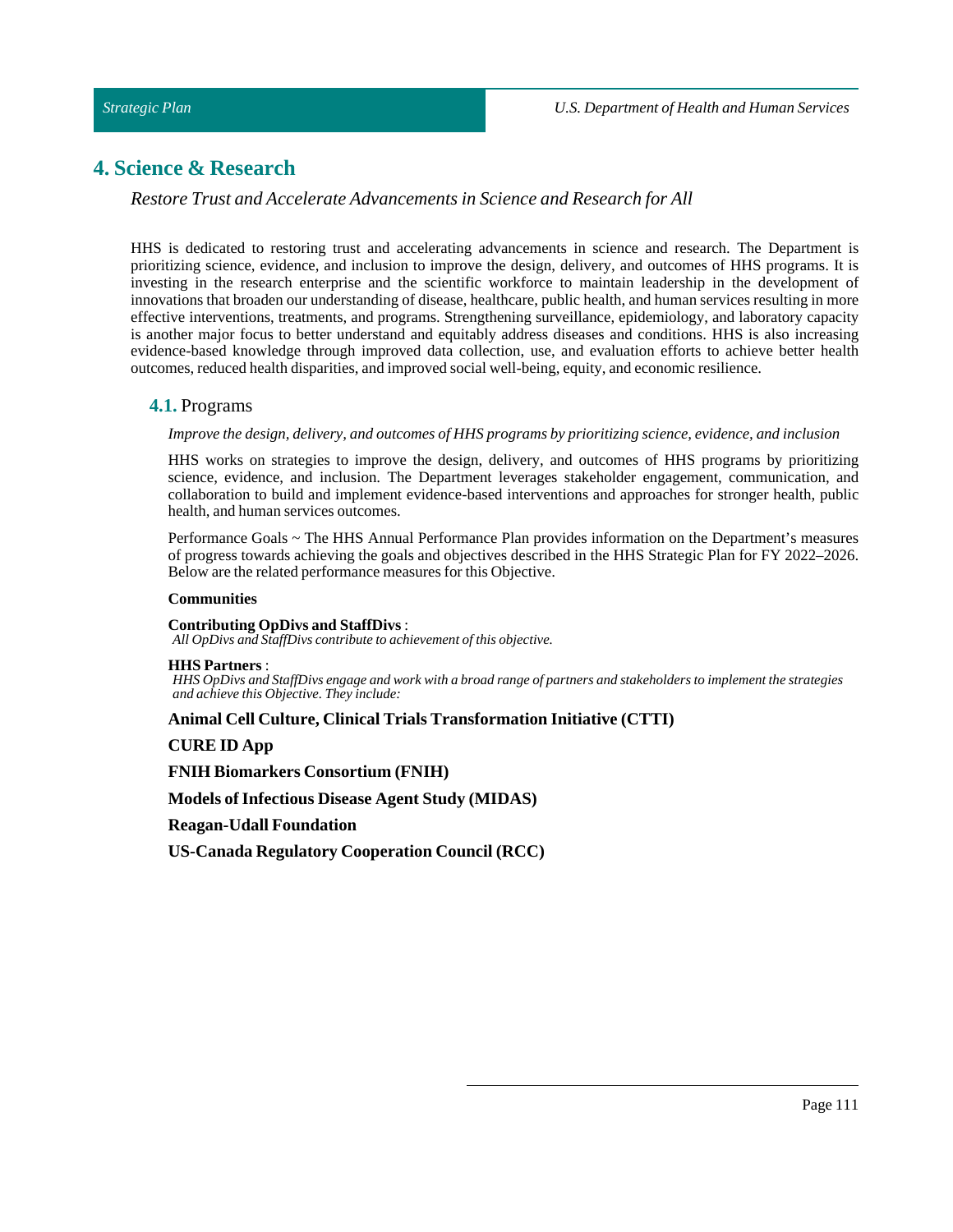## **Performance Indicators**

# **Performance Measure 4.1.1 Health IT**

| Description                                                                                                                                                    | Type   | Understanding | <b>Start Date</b> | <b>End Date</b> |
|----------------------------------------------------------------------------------------------------------------------------------------------------------------|--------|---------------|-------------------|-----------------|
| By 2026, enhance                                                                                                                                               | Target | Enhanced      |                   |                 |
| understanding of how five<br>health information<br>technologies can be applied<br>effectively to improve<br>minority health or to reduce<br>health disparities | Actual |               |                   |                 |

# **Performance Measure 4.1.2 CBCAP Funding**

| <b>Description</b>                                                                                                                                                                                        | Type   | <b>Status</b> | <b>Start Date</b> | End Date | Percentage |
|-----------------------------------------------------------------------------------------------------------------------------------------------------------------------------------------------------------|--------|---------------|-------------------|----------|------------|
| Increase the                                                                                                                                                                                              | Target | Increased     |                   |          |            |
| percentage of<br>Community-Based<br>Child Abuse<br>Prevention (CBCAP)<br>total funding that<br>supports<br>evidence-based and<br>evidence-informed<br>child abuse<br>prevention programs<br>and practices | Actual |               |                   |          |            |

# **Strategy 4.1.1.** Interventions

*Leverage stakeholder engagement, communication, and collaboration to build and implement evidence-based interventions for stronger healthcare, public health, and human services outcomes*

#### **Performance Indicators**

| <b>Description</b> | <b>Type</b> | <b>Start Date</b> | End Date |
|--------------------|-------------|-------------------|----------|
|                    | Target      |                   |          |
| [To be determined] | Actual      |                   |          |

# **Tactic 4.1.1.1.** Evidence & Equity

*Promote an evidence-based and equity-focused approach to the design, redesign, implementation, and quality of HHS programs, to inform decision making, improve oversight, and strengthen data integrity and program fidelity.*

| <b>Description</b> | Гуре   | <b>Start Date</b> | End Date |
|--------------------|--------|-------------------|----------|
|                    | Target |                   |          |
| [To be determined] | Actual |                   |          |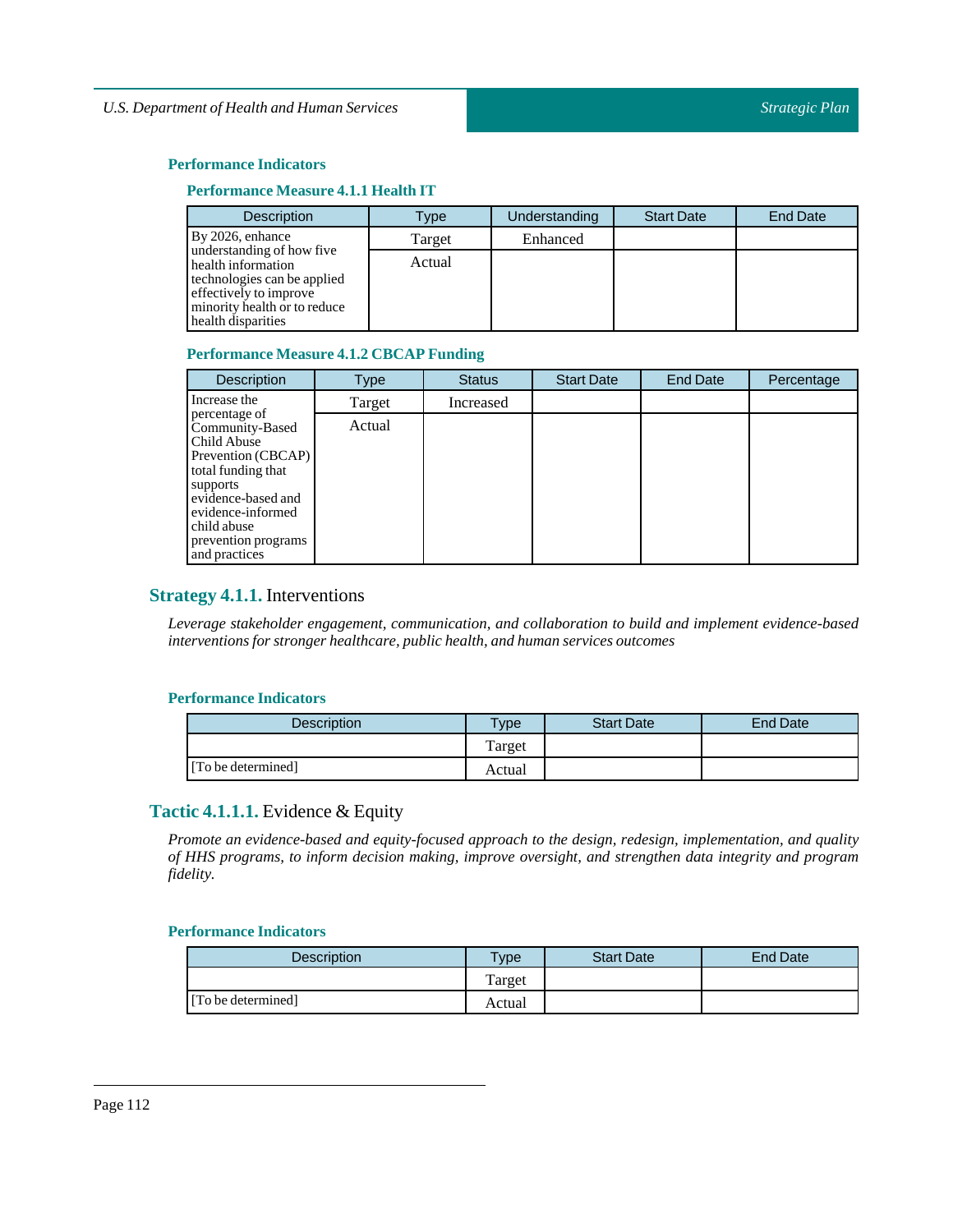# **Tactic 4.1.1.2.** Communication & Collaboration

*Improve communication and collaboration across HHS and across other federal agencies to bring together research and evaluation to better inform the translation of evidence throughoutthe Department.*

## **Performance Indicators**

| <b>Description</b> | <b>Type</b> | <b>Start Date</b> | End Date |
|--------------------|-------------|-------------------|----------|
|                    | Target      |                   |          |
| [To be determined] | Actual      |                   |          |

# **Tactic 4.1.1.3.** Lessons Learned

Promote sharing of lessons learned between grantees, from grantees to HHS staff, and where applicable, to the *broader community.*

## **Stakeholder(s):**

## **Grantees HHS Staff**

#### **Performance Indicators**

| Description        | <b>Type</b> | <b>Start Date</b> | <b>End Date</b> |
|--------------------|-------------|-------------------|-----------------|
|                    | Target      |                   |                 |
| [To be determined] | Actual      |                   |                 |

# **Tactic 4.1.1.4.** Participation & Engagement

*Build participation into research agendas by engaging stakeholders, including those with lived experience and citizen scientists, in the design and revision of evaluation and data collection systems and advancing equity amongst researchers and those communities targeted or underrepresented by research efforts.*

## **Stakeholder(s):**

**Citizen Scientists** 

#### **Underrepresented Communities**

**Researchers**

| Description        | Type   | <b>Start Date</b> | End Date |
|--------------------|--------|-------------------|----------|
|                    | Target |                   |          |
| [To be determined] | Actual |                   |          |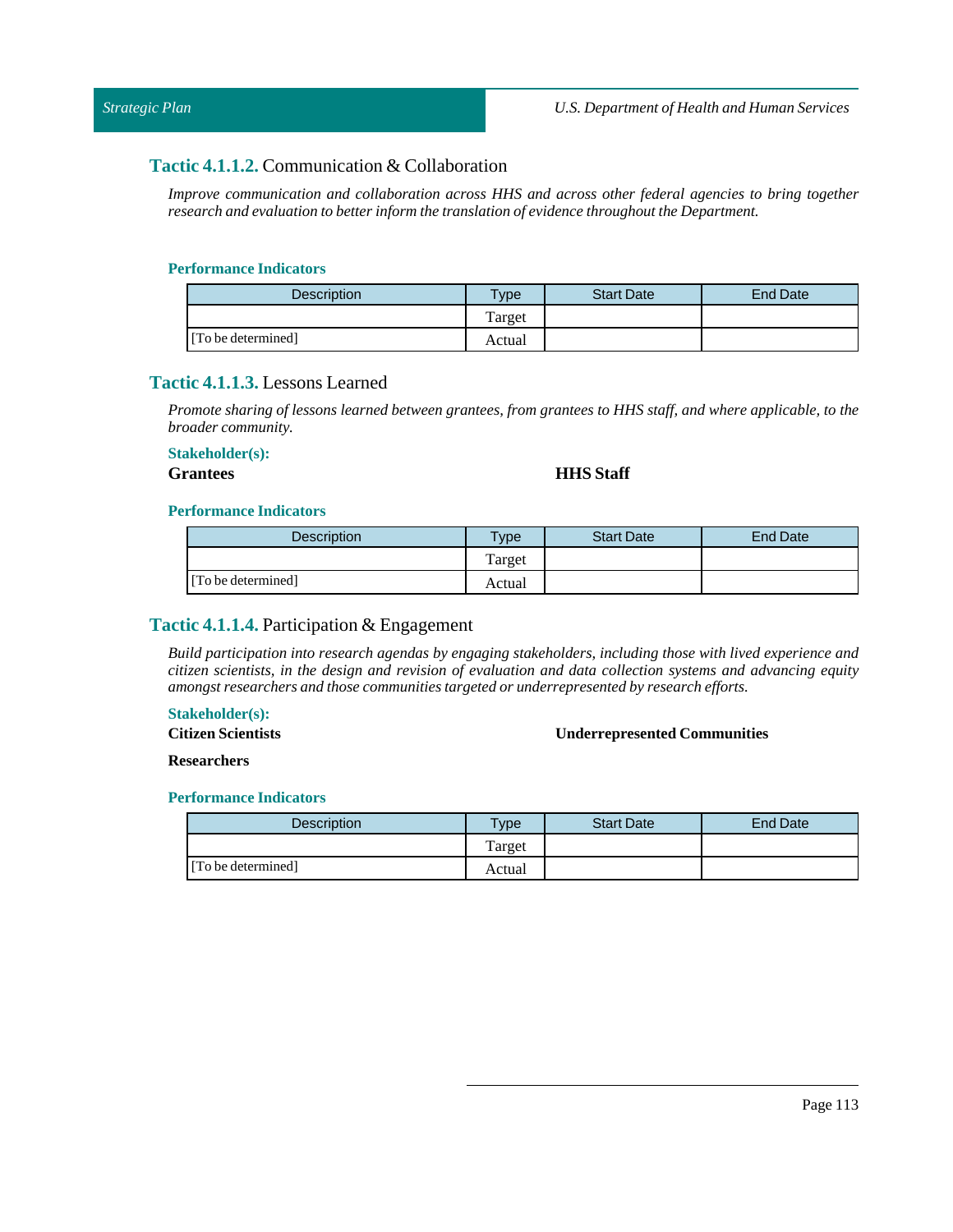# **Tactic 4.1.1.5.** Research Institutions

*Ensure research institutions have the capacity, technology, and infrastructure, including access to tools, technologies, and training, needed to conduct cutting edge-research.*

## **Stakeholder(s): Research Institutions**

#### **Performance Indicators**

| <b>Description</b> | $T$ <sub>V</sub> $pe$ | <b>Start Date</b> | End Date |
|--------------------|-----------------------|-------------------|----------|
|                    | Target                |                   |          |
| [To be determined] | Actual                |                   |          |

# **Tactic 4.1.1.6.** Information & Education

*Improve communication and access to community members to facilitate transparent flow of information and education regarding HHS programs.*

#### **Performance Indicators**

| Description        | Type   | <b>Start Date</b> | End Date |
|--------------------|--------|-------------------|----------|
|                    | Target |                   |          |
| [To be determined] | Actual |                   |          |

## **4.2.** Investment

*Invest in the research enterprise and the scientific workforce to maintain leadership in the development of innovations that broaden our understanding of disease, healthcare, public health, and human services resulting in more effective interventions,treatments, and programs*

HHS is investing in strategies to support the research enterprise and the scientific workforce. HHS works to build public trust by upholding scientific integrity and quality. HHS is also working to recruit, retain, and develop a diverse and inclusive scientific workforce to conduct basic and applied research in disease, healthcare, public health, and human services. HHS supports innovation in how research is supported, conducted, and translated into interventions that improve health and well-being.

Performance Goals ~ The HHS Annual Performance Plan provides information on the Department's measures of progress towards achieving the goals and objectives described in the HHS Strategic Plan for FY 2022–2026. Below are the related performance measures for this Objective.

| <b>Stakeholder(s):</b>                                                                   |             |
|------------------------------------------------------------------------------------------|-------------|
| <b>Scientific Workforce</b>                                                              | <b>FDA</b>  |
| <b>Contributing OpDivs and StaffDivs:</b>                                                | <b>HRSA</b> |
| AHRQ, ASPE, ASPR, CDC, FDA, HRSA, NIH,<br>OASH, OCR, and OGA work to achieve this objec- | NIH         |
| tive.                                                                                    | <b>OASH</b> |
| <b>AHRO</b>                                                                              | <b>OCR</b>  |
| <b>ASPE</b>                                                                              | OGA         |
| <b>ASPR</b>                                                                              |             |
| <b>CDC</b>                                                                               |             |

*— continued next page*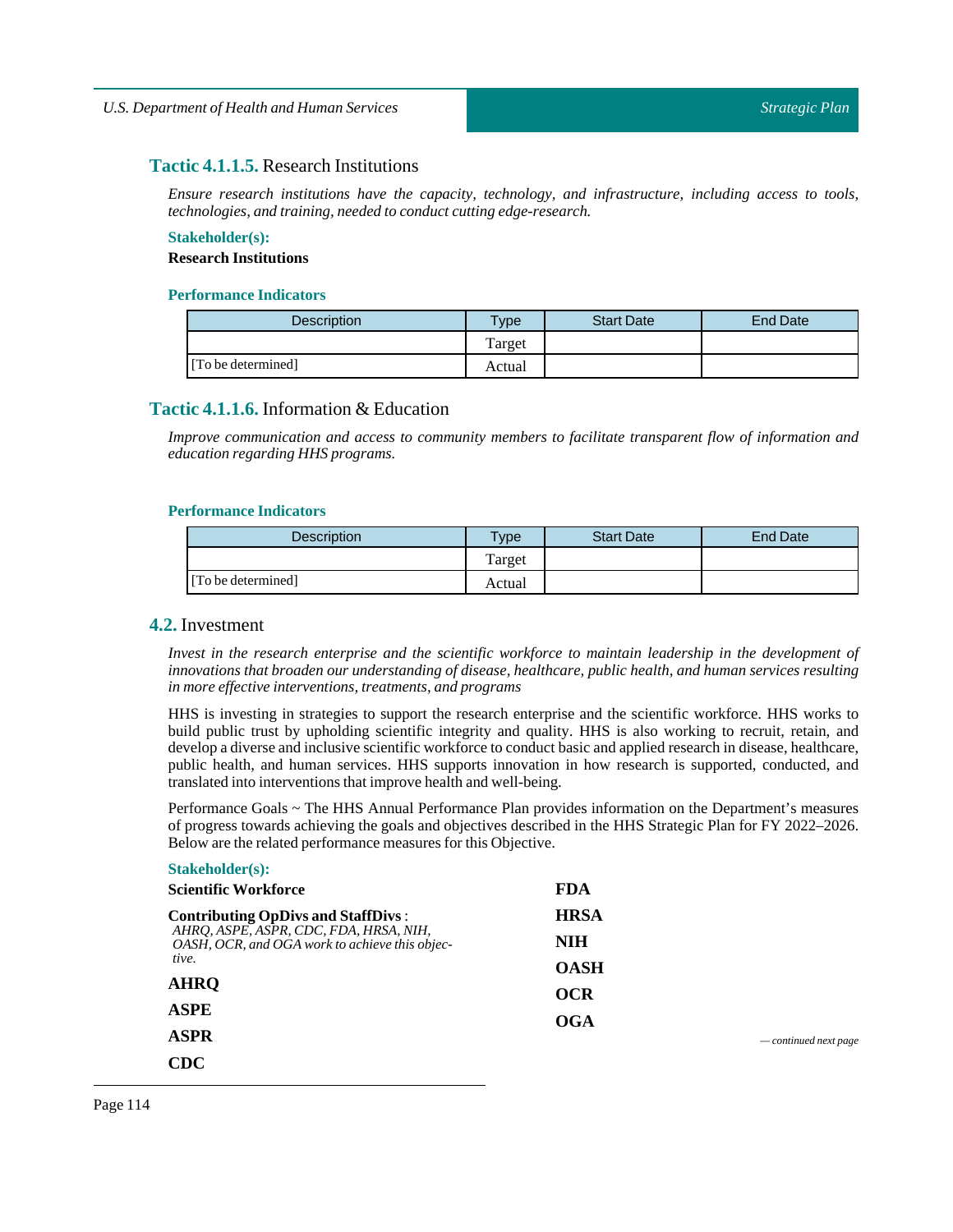#### *Stakeholders (continued)*

#### **HHS Partners** :

*HHS OpDivs and StaffDivs engage and work with a broad range of partners and stakeholders to implement the strategies and achieve this Objective. They include:*

## **Accelerating COVID-19 Therapeutic Interventions and Vaccines (ACTIV)**

#### **Allergenic Products Advisory Committee**

#### **Blood Products Advisory Committee**

#### **Performance Indicators**

#### **Performance Measure 4.2.1SUD Interventions**

# **Brain Research through Advancing Innovative Neurotechnologies® (BRAIN)**

**Cellular, Tissue, and Gene Therapies Advisory Committee**

**Toxicology in the 21st Century (Tox21)**

**Vaccines and Related Biological Products Advisory Committee**

| <b>Description</b>                                                                            | vpe <sup>1</sup> | <b>Status</b>             | <b>Start Date</b> | <b>End Date</b> |
|-----------------------------------------------------------------------------------------------|------------------|---------------------------|-------------------|-----------------|
| By 2025, develop or evaluate<br>the efficacy or effectiveness of<br>new or adapted prevention | Target           | Developed or<br>Evaluated |                   |                 |
| interventions for substance use<br>disorders (SUD)                                            | Actual           |                           |                   |                 |

#### **Performance Measure 4.2.2 Research Training**

| <b>Description</b>                                                                                                  | <b>Type</b> | <b>Status</b> | <b>Start Date</b> | <b>End Date</b> |
|---------------------------------------------------------------------------------------------------------------------|-------------|---------------|-------------------|-----------------|
| Provide research training for                                                                                       | Target      | Provided      |                   |                 |
| predoctoral trainees and<br>fellows that promotes greater<br>retention and long-term<br>success in research careers | Actual      |               |                   |                 |

# **Performance Measure 4.2.3 Trainee Experiences**

| Description                                                                                                                                                                                                                                                                                            | <b>Type</b> | <b>Status</b> | <b>Start Date</b> | <b>End Date</b> | <b>Number</b> |
|--------------------------------------------------------------------------------------------------------------------------------------------------------------------------------------------------------------------------------------------------------------------------------------------------------|-------------|---------------|-------------------|-----------------|---------------|
| Increase the total                                                                                                                                                                                                                                                                                     | Target      | Increased     |                   |                 |               |
| number of mentored<br>research career<br>development<br>experiences for<br>trainees from diverse<br>backgrounds,<br>including groups<br>underrepresented in<br>biomedical research,<br>to promote<br>individual<br>development and to<br>prepare them for a<br>range of<br>research-related<br>careers | Actual      |               |                   |                 |               |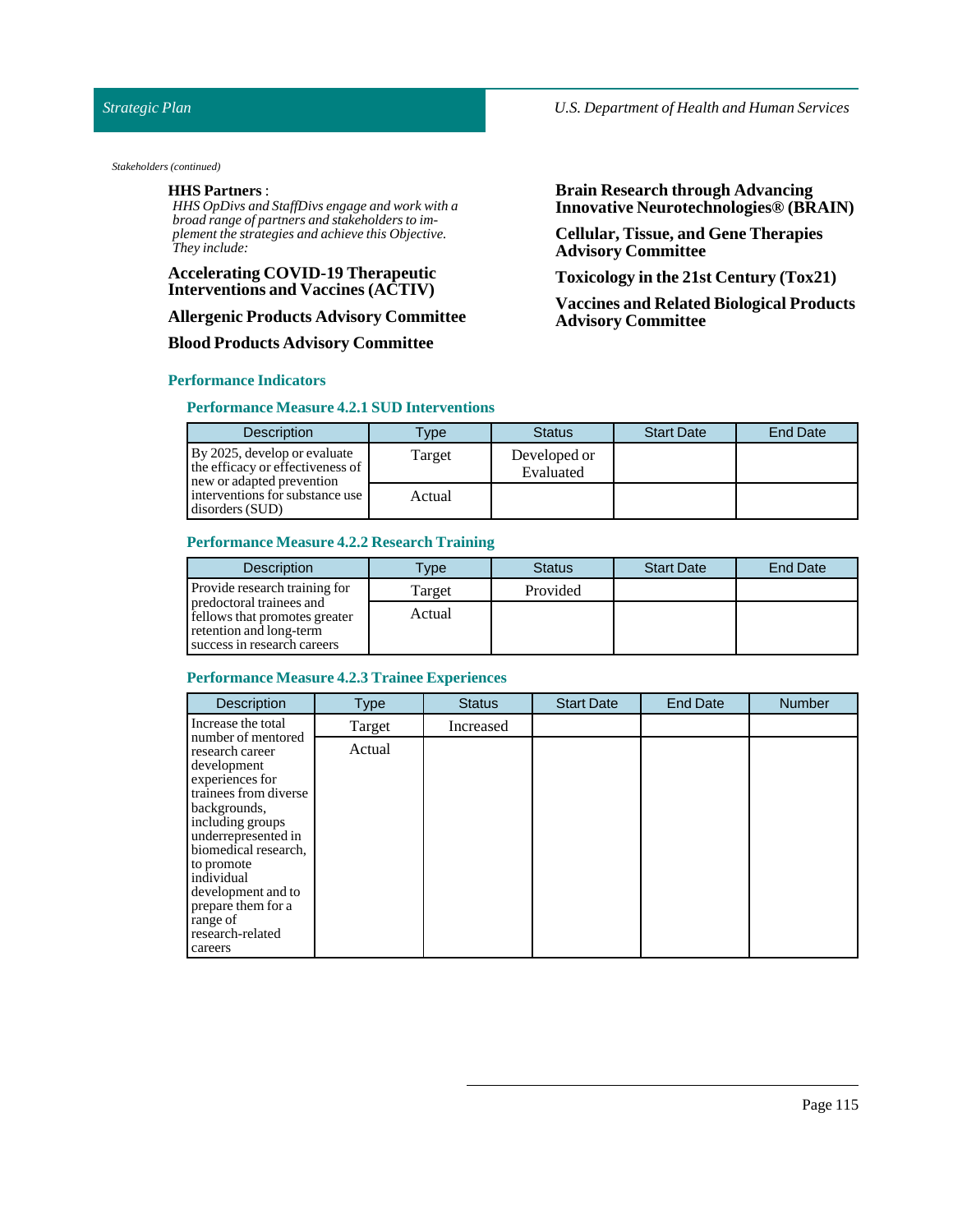## **Performance Measure 4.2.4 Mentored Experiences**

| Description                                                                                                                                                                                                                                                                                                                                | <b>Type</b> | <b>Status</b> | <b>Start Date</b> | <b>End Date</b> | <b>Number</b> |
|--------------------------------------------------------------------------------------------------------------------------------------------------------------------------------------------------------------------------------------------------------------------------------------------------------------------------------------------|-------------|---------------|-------------------|-----------------|---------------|
| Maintain the yearly                                                                                                                                                                                                                                                                                                                        | Target      | Maintained    |                   |                 |               |
| number of<br>undergraduate<br>students with<br>mentored research<br>experiences through<br>the IDeA<br>(Institutional)<br>Development<br>Award) Networks of<br><b>Biomedical Research</b><br>Excellence (INBRE)<br>program in order to<br>sustain a pipeline of<br>undergraduate<br>students who will<br>pursue health<br>research careers | Actual      |               |                   |                 |               |

# **Performance Measure 4.2.5Scientists Retained**

| <b>Description</b>                                                                            | Type   | <b>Status</b> | <b>Start Date</b> | <b>End Date</b> | Percentage |
|-----------------------------------------------------------------------------------------------|--------|---------------|-------------------|-----------------|------------|
| Percentage of                                                                                 | Target |               |                   |                 |            |
| scientists retained at<br>FDA after<br>completing<br>Fellowship or<br>Traineeship<br>programs | Actual |               |                   |                 |            |

## **Performance Measure 4.2.6 Research Reports**

| <b>Description</b>                                         | $T$ ype | Status       | <b>Start Date</b> | <b>End Date</b> |
|------------------------------------------------------------|---------|--------------|-------------------|-----------------|
| Conduct and disseminate                                    | Target  | Disseminated |                   |                 |
| policy relevant research<br>reports on rural health issues | Actual  |              |                   |                 |

# **Strategy 4.2.1.** Integrity, Quality & Trust

Uphold scientific integrity to promote public trust in the quality of the research enterprise, ensuring sensitivity *to the culture ofthe researched and promotion oftheir participation and ownership ofthe research process*

| Description        | $T$ ype | <b>Start Date</b> | End Date |
|--------------------|---------|-------------------|----------|
|                    | Target  |                   |          |
| [To be determined] | Actual  |                   |          |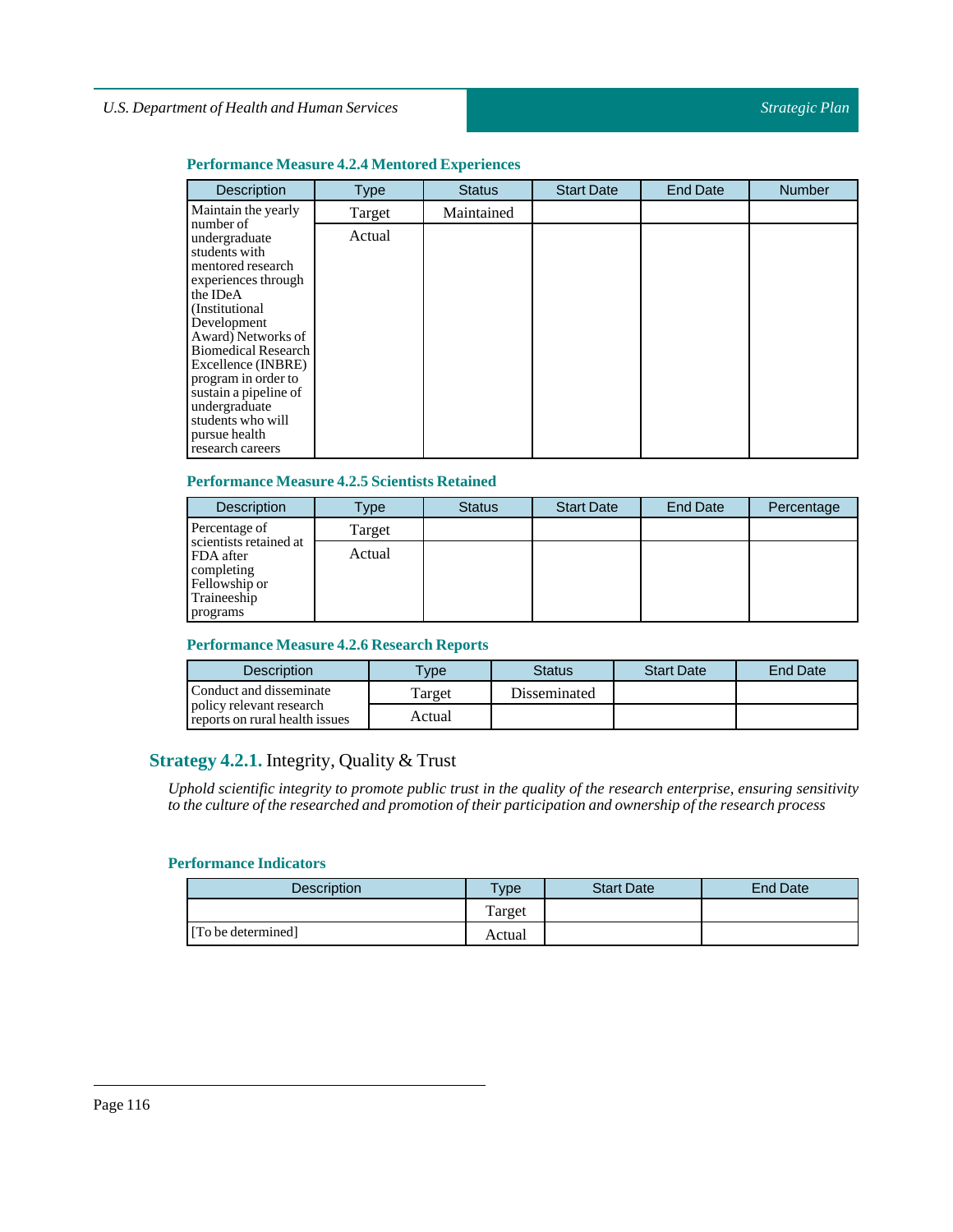# **Tactic 4.2.1.1.** Education & Training

*Ensure the quality and integrity of research and research findings through education and training of the scientific workforce.*

#### **Stakeholder(s): Scientific Workforce**

#### **Performance Indicators**

| Description        | $v_{\rm p}$ | <b>Start Date</b> | End Date |
|--------------------|-------------|-------------------|----------|
|                    | Target      |                   |          |
| [To be determined] | Actual      |                   |          |

# **Tactic 4.2.1.2.** Regulation

*Strengthen regulatory and compliance capacity to account for the rapid increase in research technology and data capabilities, including investing in HHS offices with oversight of research integrity, human research protections, and animal care and use.*

#### **Performance Indicators**

| <b>Description</b> | $T$ ype | <b>Start Date</b> | <b>End Date</b> |
|--------------------|---------|-------------------|-----------------|
|                    | Target  |                   |                 |
| [To be determined] | Actual  |                   |                 |

# **Tactic 4.2.1.3.** Integrity & Quality

*Develop and implement approaches, including developing and disseminating guidelines, standards, policies, or regulations, that enhance the integrity and quality of HHS-funded research by promoting a climate that incentivizes research conducted responsibly, with rigor and integrity in accordance with these expectations and those ofthe relevant scientific discipline.*

## **Performance Indicators**

| Description        | $v$ pe | <b>Start Date</b> | End Date |
|--------------------|--------|-------------------|----------|
|                    | Target |                   |          |
| [To be determined] | Actual |                   |          |

# **Tactic 4.2.1.4.** Transparency & Awareness

*Promote transparency and awareness by informing the public on efforts across the Department to ensure the scientific integrity in all research and evidence-building activities.*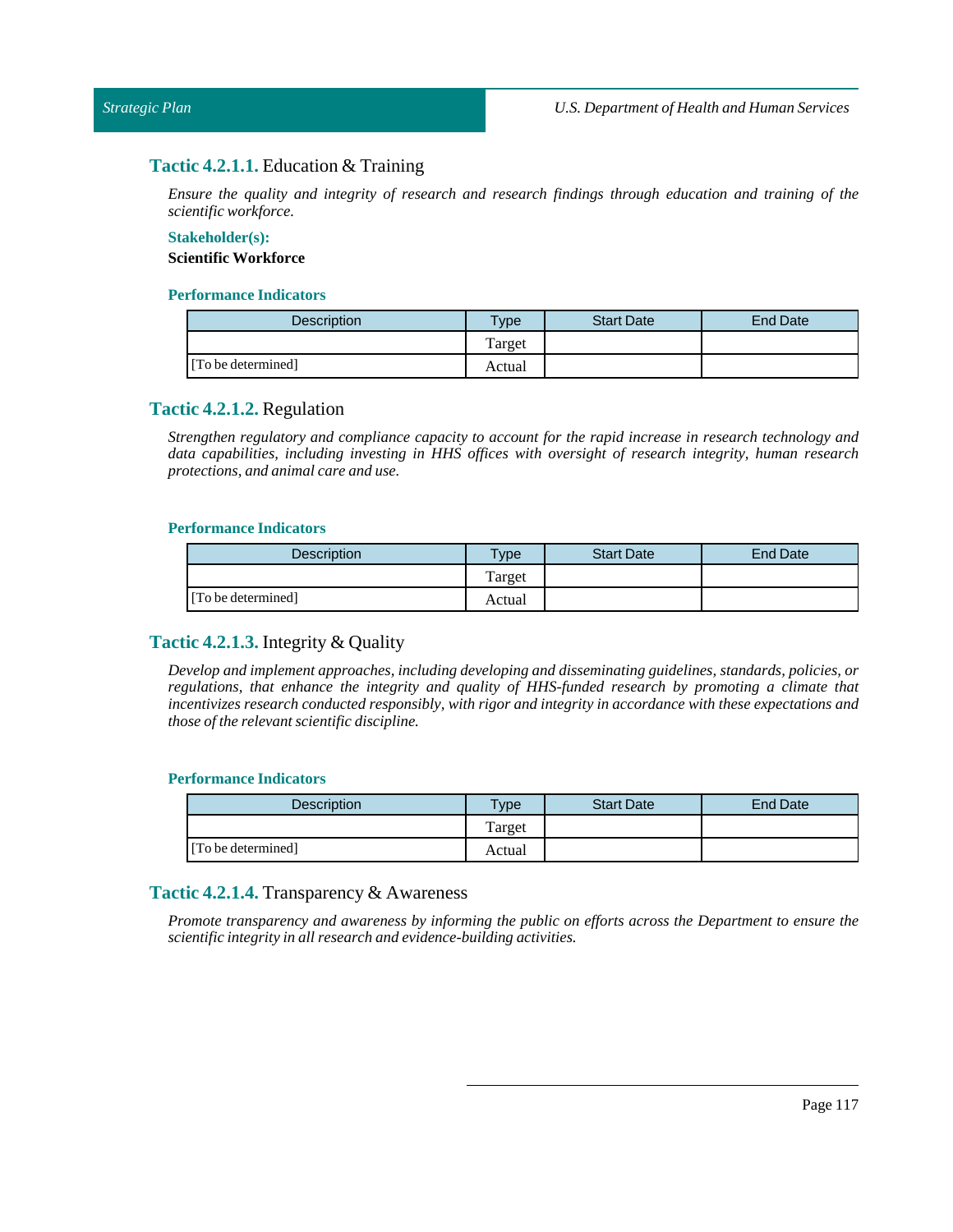| <b>Description</b> | $T$ <sub>ype</sub> | <b>Start Date</b> | End Date |
|--------------------|--------------------|-------------------|----------|
|                    | Target             |                   |          |
| [To be determined] | Actual             |                   |          |

# **Strategy 4.2.2.** Workforce

*Recruit, retain, and develop a diverse and inclusive scientific workforce to conduct basic and applied research in disease, healthcare, public health, and human services*

## **Performance Indicators**

| <b>Description</b> | <b>Type</b> | <b>Start Date</b> | <b>End Date</b> |
|--------------------|-------------|-------------------|-----------------|
|                    | Target      |                   |                 |
| [To be determined] | Actual      |                   |                 |

# **Tactic 4.2.2.1.** Training, Mentorships & Fellowships

*Expand and deploy evidence-based training, mentorship interventions, fellowships, and other workforce development initiatives that support scientists, especially underrepresented scientists, through critical points of transition in their career trajectories.*

## **Stakeholder(s):**

# **Scientists Underrepresented Scientists**

#### **Performance Indicators**

| <b>Description</b> | $T$ <sub>V</sub> $pe$ | <b>Start Date</b> | <b>End Date</b> |
|--------------------|-----------------------|-------------------|-----------------|
|                    | Target                |                   |                 |
| [To be determined] | Actual                |                   |                 |

# **Tactic 4.2.2.2.** Diversity

*Increase research and practice opportunities for a diverse range of investigators to address social determinants of health and advance health equity in populations with health disparities.*

#### **Stakeholder(s):**

#### **Investigators**

| <b>Description</b> | $T$ <sub>ype</sub> | <b>Start Date</b> | End Date |
|--------------------|--------------------|-------------------|----------|
|                    | Target             |                   |          |
| [To be determined] | Actual             |                   |          |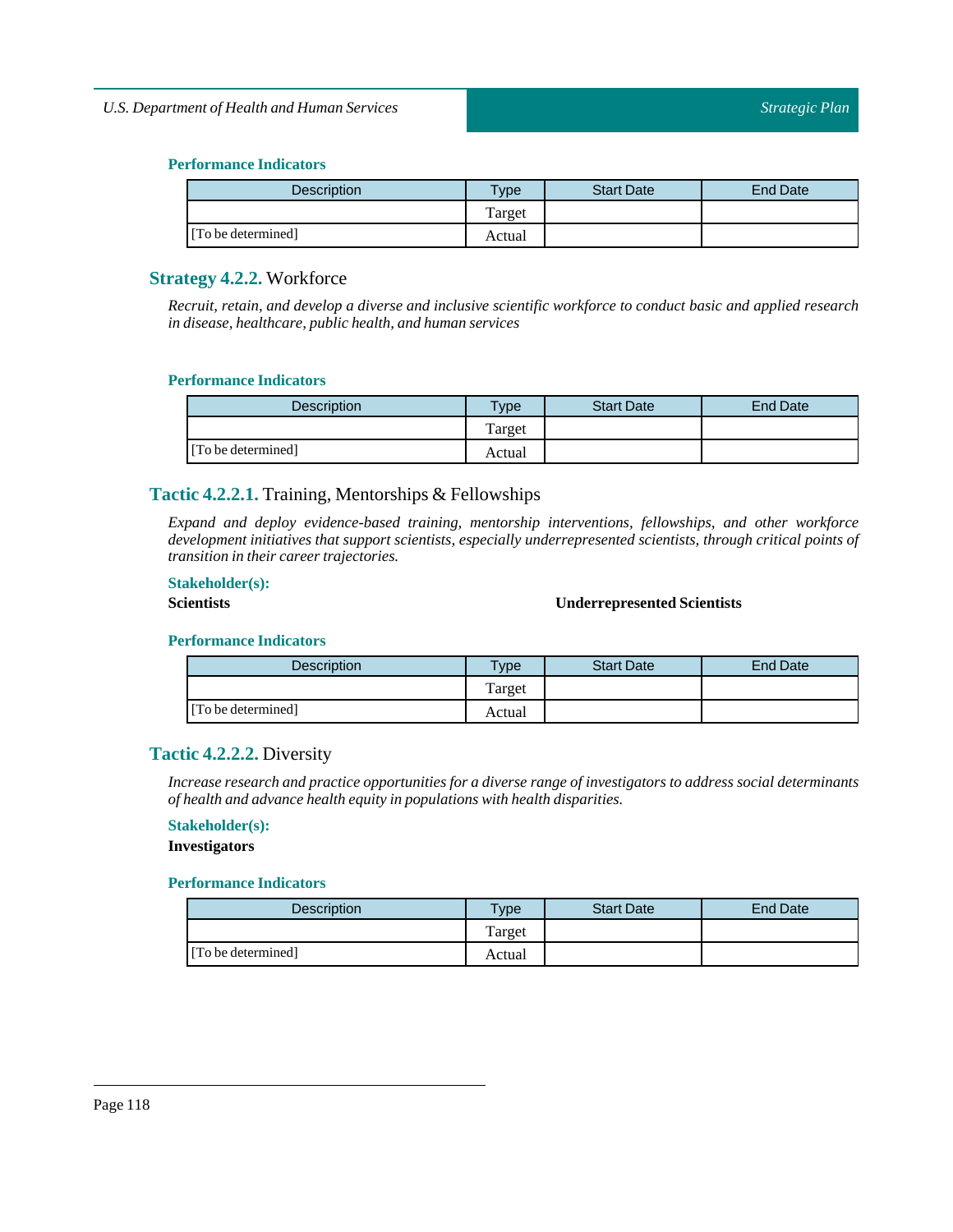# **Tactic 4.2.2.3.** Talent Management Plan

*Attract, develop, and retain the scientific workforce by establishing a talent management strategic plan with inputfrom government,industry, and academic stakeholders.*

#### **Stakeholder(s): Scientific Workforce**

#### **Performance Indicators**

| <b>Description</b> | $T$ <sub>V</sub> pe | <b>Start Date</b> | End Date |
|--------------------|---------------------|-------------------|----------|
|                    | Target              |                   |          |
| [To be determined] | Actual              |                   |          |

# **Tactic 4.2.2.4.** Retention

*Retain staff with expertise in scientific and research methods using recognition, training, and retention* incentives to ensure that the scientific workforce has the skills and expertise necessary to adopt and implement *the mostinnovative statistical and scientific methods.*

# **Stakeholder(s):**

#### **HHS** Staff

## **Performance Indicators**

| <b>Description</b> | <b>Type</b> | <b>Start Date</b> | <b>End Date</b> |
|--------------------|-------------|-------------------|-----------------|
|                    | Target      |                   |                 |
| [To be determined] | Actual      |                   |                 |

# **Tactic 4.2.2.5.** Independent Research

*Support scientists as they embark on, transition to, and sustain independent research careers to sustain the research enterprise.*

# **Stakeholder(s):**

## **Scientists**

## **Performance Indicators**

| <b>Description</b> | Type   | <b>Start Date</b> | End Date |
|--------------------|--------|-------------------|----------|
|                    | Target |                   |          |
| [To be determined] | Actual |                   |          |

# **Strategy 4.2.3.** Interventions

*Support, conduct, and translate research into interventions thatimprove the health and well-being for all*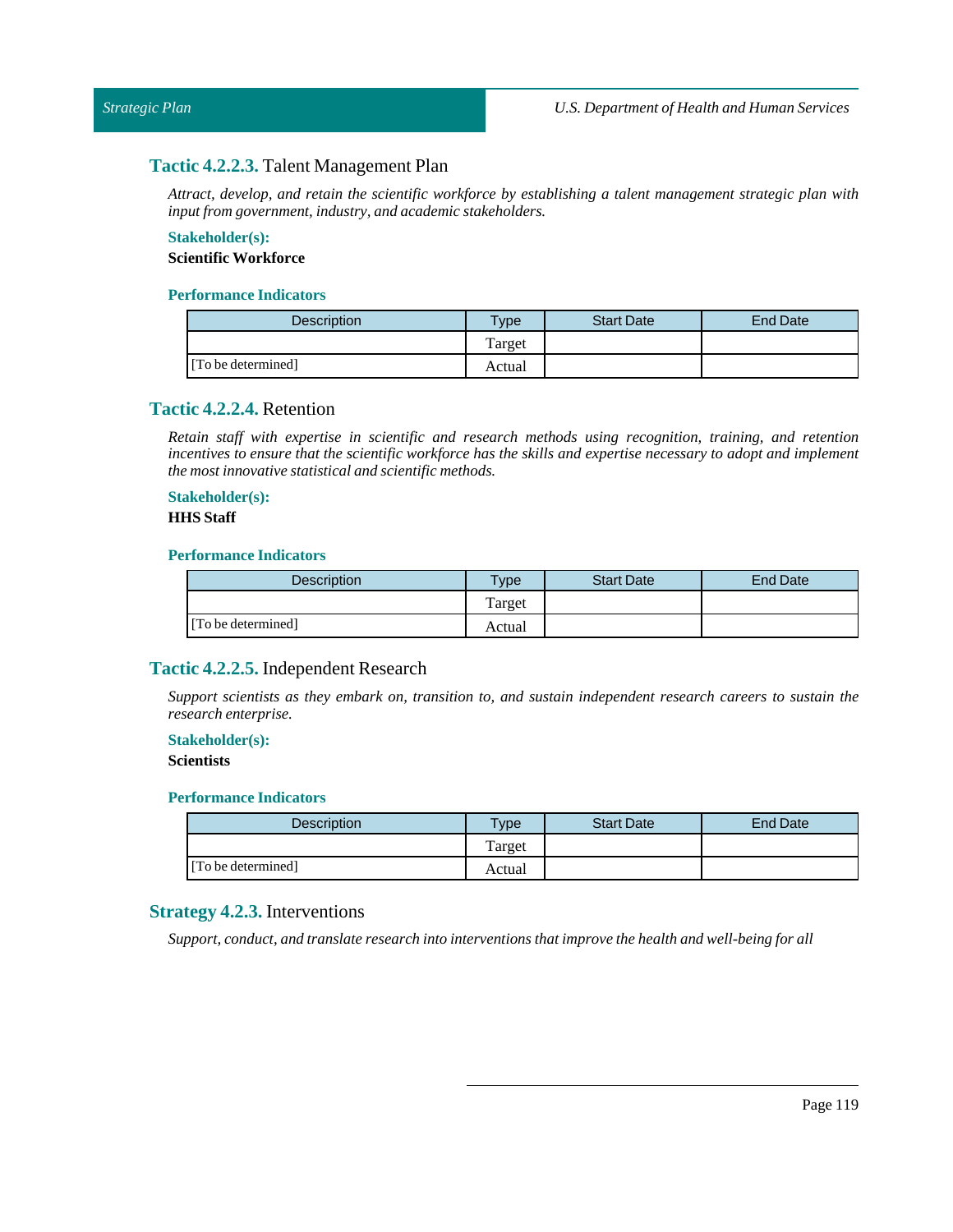| <b>Description</b> | $T$ <sub>ype</sub> | <b>Start Date</b> | End Date |
|--------------------|--------------------|-------------------|----------|
|                    | Target             |                   |          |
| [To be determined] | Actual             |                   |          |

# **Tactic 4.2.3.1.** Partnerships

*Support and promote the development of partnerships between academic research organizations and health department, healthcare providers, community-based health organizations, and community organizations for relevant rapid implementation research and community-based participatory research to engage communities impacted by the research in the development and dissemination ofthe research.*

#### **Stakeholder(s):**

**Academic Research Organizations**

#### **Community-Based Health Organizations**

**Community Organizations**

**Health Departments Healthcare Providers**

#### **Performance Indicators**

| <b>Description</b> | $T$ vpe | <b>Start Date</b> | <b>End Date</b> |
|--------------------|---------|-------------------|-----------------|
|                    | Target  |                   |                 |
| [To be determined] | Actual  |                   |                 |

# **Tactic 4.2.3.2.** Collaboration & Data

*Identify and address barriers to collaboration and data sharing within HHS and other federal agencies, academic and public health partners, and private industry to make it easier to conduct cross-cutting, high impact, transdisciplinary, innovative research.* 

#### **Stakeholder(s):**

**Federal Agencies**

**Academic Partners**

# **Public Health Partners**

**Private Industry**

| <b>Description</b> | Type   | <b>Start Date</b> | <b>End Date</b> |
|--------------------|--------|-------------------|-----------------|
|                    | Target |                   |                 |
| [To be determined] | Actual |                   |                 |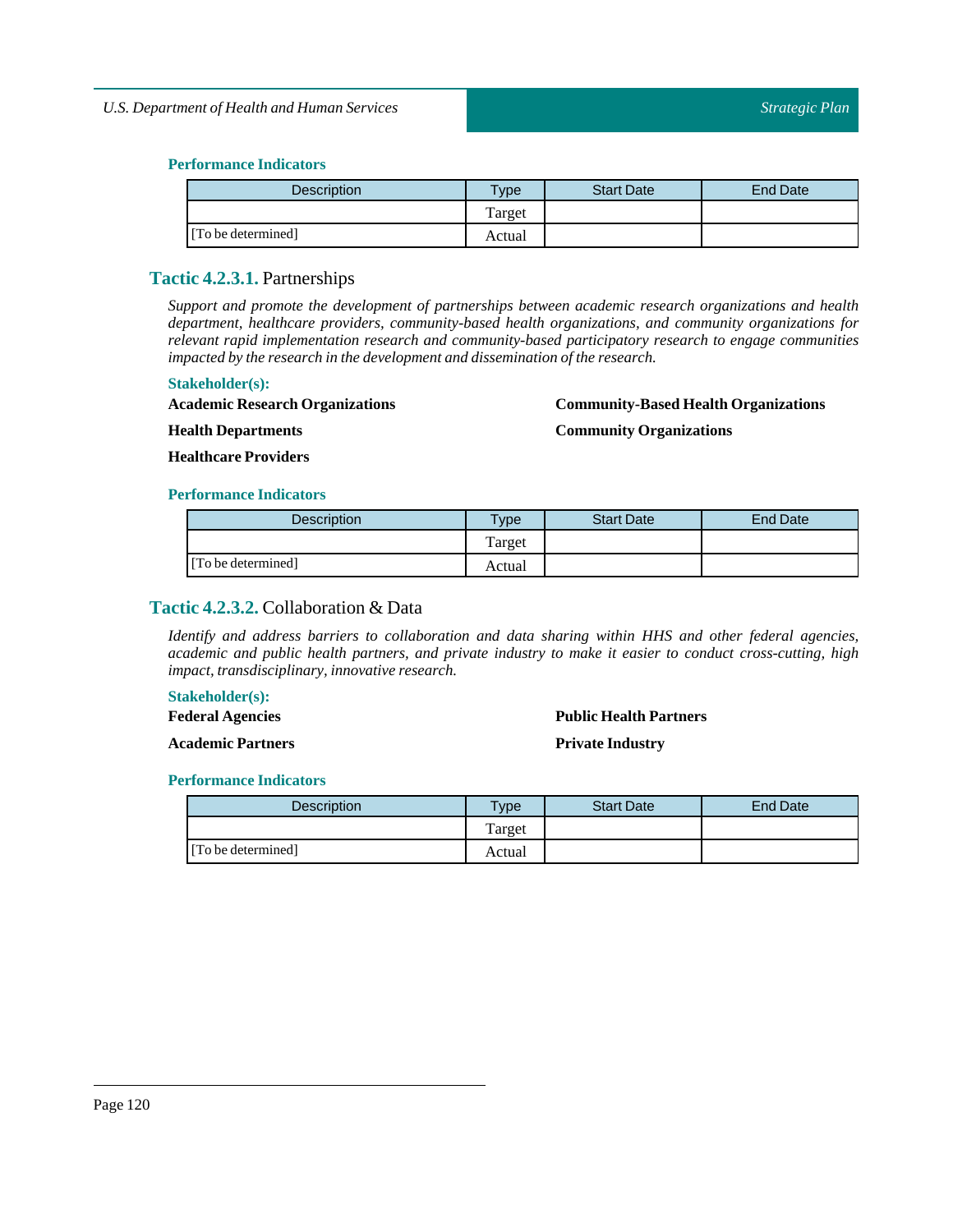# **Tactic 4.2.3.3.** Tools, Knowledge & Training

*Expand the availability and accessibility to tools, technologies, knowledge repositories, and training to ensure the nation's research institutions have the capacity, technology, and infrastructure they need to design and execute impactful research programs that benefit multiple communities to help achieve the HHS mission.*

# **Stakeholder(s):**

## **Research Institutions**

### **Performance Indicators**

| <b>Description</b> | $T$ <sub>V</sub> pe | <b>Start Date</b> | <b>End Date</b> |
|--------------------|---------------------|-------------------|-----------------|
|                    | Target              |                   |                 |
| [To be determined] | Actual              |                   |                 |

# **Tactic 4.2.3.4.** Outreach

*Partner with educational institutions that serve underserved populations to implement technical assistance outreach programs to increase awareness of research funding opportunities and increase the competitiveness of submitted research applications.*

#### **Stakeholder(s):**

#### **Educational Institutions Underserved Populations**

#### **Performance Indicators**

| <b>Description</b> | Type   | <b>Start Date</b> | End Date |
|--------------------|--------|-------------------|----------|
|                    | Target |                   |          |
| [To be determined] | Actual |                   |          |

# **Tactic 4.2.3.5.** Promising Technologies

*Promote cross-functional and, importantly, cross-division efforts to identify emerging promising technologies and establish frameworks for the ethical development, study, and use ofthese technologies.*

#### **Performance Indicators**

| <b>Description</b> | $v_{\rm p}$ | <b>Start Date</b> | <b>End Date</b> |
|--------------------|-------------|-------------------|-----------------|
|                    | Target      |                   |                 |
| [To be determined] | Actual      |                   |                 |

# **Tactic 4.2.3.6.** Cutting Edge Technology

Provide research grants for areas that are cutting edge in technology or disease and grow those resources.

| <b>Description</b> | <b>Vpe</b> | <b>Start Date</b> | End Date |
|--------------------|------------|-------------------|----------|
|                    | Target     |                   |          |
| [To be determined] | Actual     |                   |          |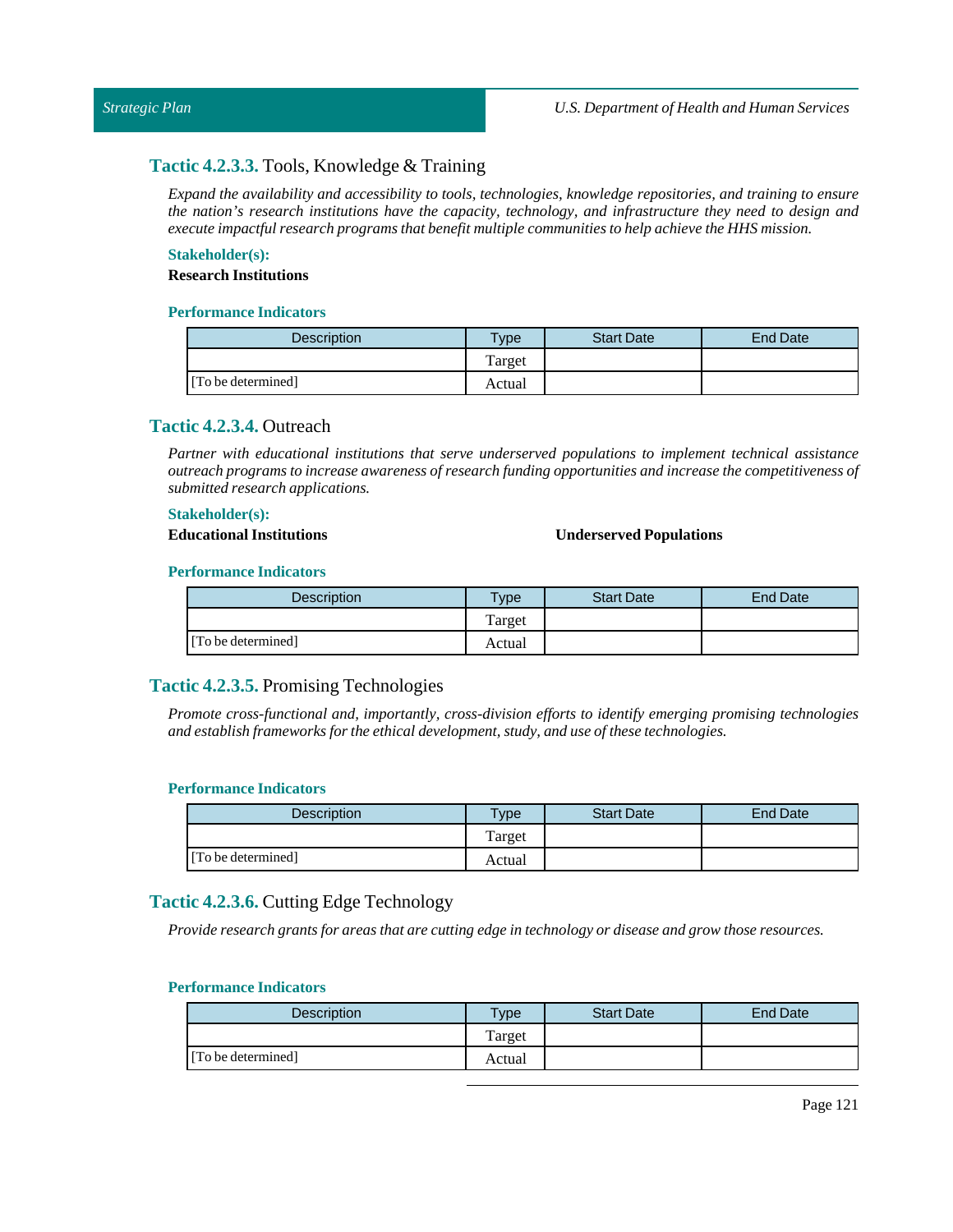# **Tactic 4.2.3.7.** Quality

*Fund opportunities for research implementing and evaluating community-based and culturally-competent* models of healthcare and human services delivery to improve the quality of care received by racial and ethnic *minority and sexual minority populations.*

#### **Stakeholder(s):**

**Sexual Minority Populations**

**Racial Minority Populations Ethnic Minority Populations**

#### **Performance Indicators**

| <b>Description</b> | <b>Type</b> | <b>Start Date</b> | <b>End Date</b> |
|--------------------|-------------|-------------------|-----------------|
|                    | Target      |                   |                 |
| [To be determined] | Actual      |                   |                 |

# **Tactic 4.2.3.8.** Community Partners

*Establish innovative funding opportunities to identify sources for community partners working on areas of concern who can also provide the health and human services communities with best practices in achieving positive results in interventions,treatments, and programs.*

#### **Stakeholder(s):**

## **Community Partners Communities**

## **Performance Indicators**

| <b>Description</b> | $T$ vpe | <b>Start Date</b> | <b>End Date</b> |
|--------------------|---------|-------------------|-----------------|
|                    | Target  |                   |                 |
| [To be determined] | Actual  |                   |                 |

#### **Tactic 4.2.3.9.** Prevention

*Support research and innovation to strengthen implementation of evidence-based recommendations for preventive health services in public health and healthcare settings among people that have been underserved.*

#### **Stakeholder(s):**

## **Underserved People**

#### **Performance Indicators**

| <b>Description</b> | $v$ pe | <b>Start Date</b> | <b>End Date</b> |
|--------------------|--------|-------------------|-----------------|
|                    | Target |                   |                 |
| [To be determined] | Actual |                   |                 |

# **4.3.** Surveillance, Epidemiology & Labs

*Strengthen surveillance, epidemiology, and laboratory capacity to understand and equitably address diseases and conditions*

HHS supports strategies to strengthen surveillance, epidemiology, and laboratory capacity to understand and equitably address diseases and health conditions. HHS is focused on expanding capacity to improve laboratory safety and quality, monitor conditions, understanding the needs of various sub-groups of people, and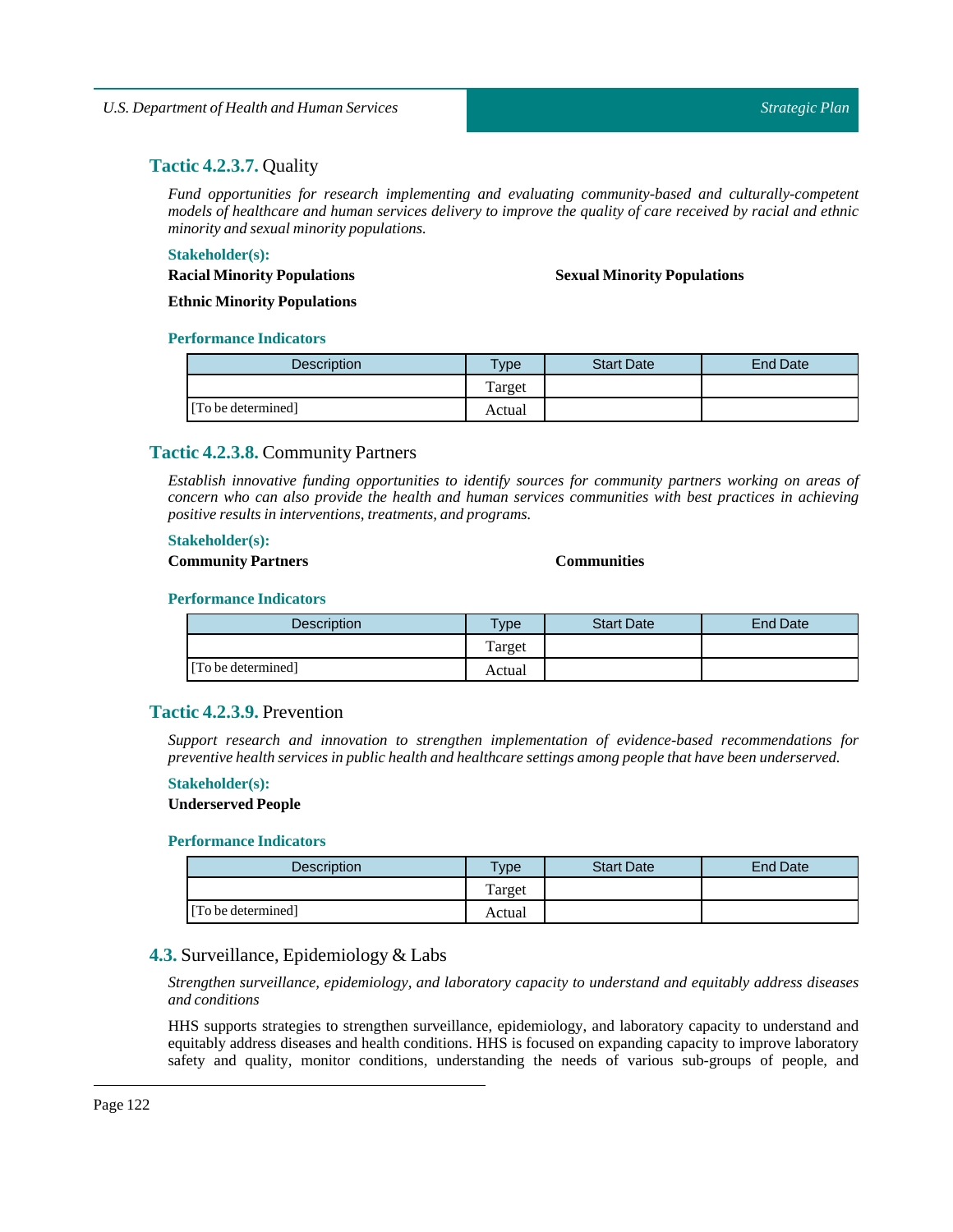establishing the pipeline for future professionals. HHS is working to modernize surveillance systems for timeliness, accuracy, and analytic reporting while engaging and learning from partners and stakeholders to inform improvements and innovation.

Performance Goals ~ The HHS Annual Performance Plan provides information on the Department's measures of progress towards achieving the goals and objectives described in the HHS Strategic Plan for FY 2022–2026. Below are the related performance measures for this Objective.

#### **Stakeholder(s):**

#### **Contributing OpDivs and StaffDivs**:

*CDC, FDA, IHS, OASH, NIH, OGA, and SAMHSA work to achieve this objective.*

#### **HHS Partners** :

*HHS OpDivs and StaffDivs engage and work with a broad range of partners and stakeholders to implement the strategies and achieve this Objective. They include:*

#### **GenomeTrakr Network**

#### **National Residue Program**

#### **Partnership for Food Protection (PFP)**

# **Veterinary Laboratory Investigation and Response Network (Vet-LIRN)**

## **LG STEC** :

*Whole Genome Sequencing alignment (part of LG STEC Action Plan)*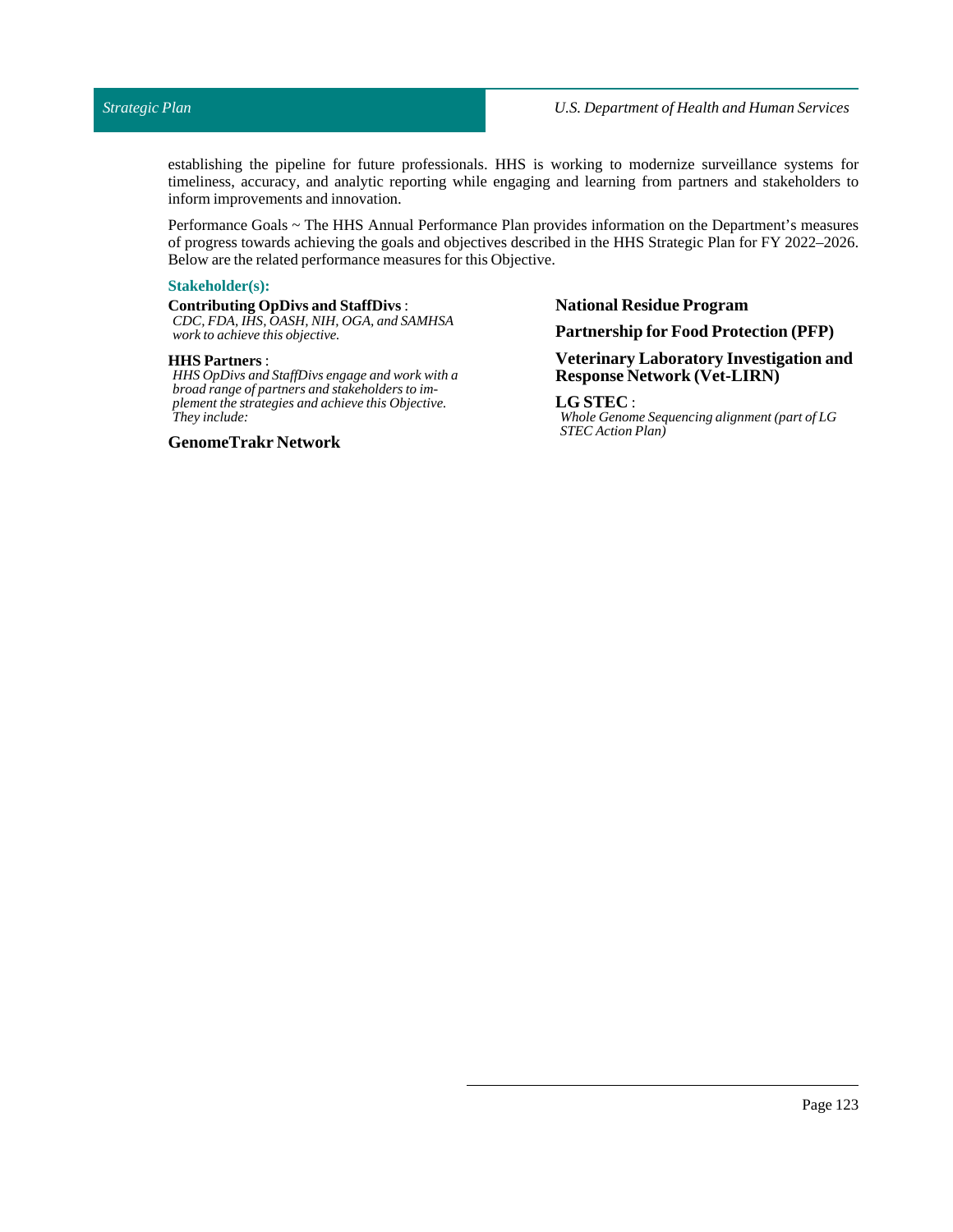## **Performance Measure 4.3.1 Pathogens**

| <b>Description</b>                                                                                                                                            | Type   | <b>Status</b>             | <b>Start Date</b> | <b>End Date</b> | Percentage |
|---------------------------------------------------------------------------------------------------------------------------------------------------------------|--------|---------------------------|-------------------|-----------------|------------|
| Percentage of<br>isolates of priority<br>PulseNet pathogens                                                                                                   | Target | Sequenced $&$<br>Uploaded |                   |                 |            |
| (Salmonella, Shiga)<br>toxin-producing E.<br>coli, and Listeria<br>monocytogenes)<br>sequenced and<br>uploaded to the<br><b>PulseNet National</b><br>Database | Actual |                           |                   |                 |            |

## **Performance Measure 4.3.2 Test Results Reported**

| <b>Description</b>                                                                                                        | Type   | <b>Status</b> | <b>Start Date</b> | End Date | Percentage |
|---------------------------------------------------------------------------------------------------------------------------|--------|---------------|-------------------|----------|------------|
| The percentage of                                                                                                         | Target |               |                   |          |            |
| laboratory test results<br>reported within the<br>expected turn-around<br>time (two weeks)<br>upon receipt by CDC<br>labs | Actual |               |                   |          |            |

## **Performance Measure 4.3.3 Products Analyzed**

| <b>Description</b>                                                           | <b>Type</b> | <b>Status</b> | <b>Start Date</b> | <b>End Date</b> | <b>Number</b> |
|------------------------------------------------------------------------------|-------------|---------------|-------------------|-----------------|---------------|
| Number of medical                                                            | Target      |               |                   |                 |               |
| product analyses<br>conducted through<br><b>FDA's Sentinel</b><br>Initiative | Actual      |               |                   |                 |               |

## **Performance Measure 4.3.4 Trainings & Assistance**

| <b>Description</b>                                                                                                                 | Type   | <b>Status</b> | <b>Start Date</b> | End Date | Number |
|------------------------------------------------------------------------------------------------------------------------------------|--------|---------------|-------------------|----------|--------|
| Number of Tribal                                                                                                                   | Target |               |                   |          |        |
| Epidemiology<br>Center-sponsored<br>trainings and<br>technical assistance<br>provided to build<br>tribal public health<br>capacity | Actual |               |                   |          |        |

# **Strategy 4.3.1.** Safety, Quality & Threats

*Expand capacity to improve laboratory safety and quality, detect and prevent public health threats, monitor health conditions, understand the unique needs of various sub-groups of persons, and establish the pipeline for future professionals*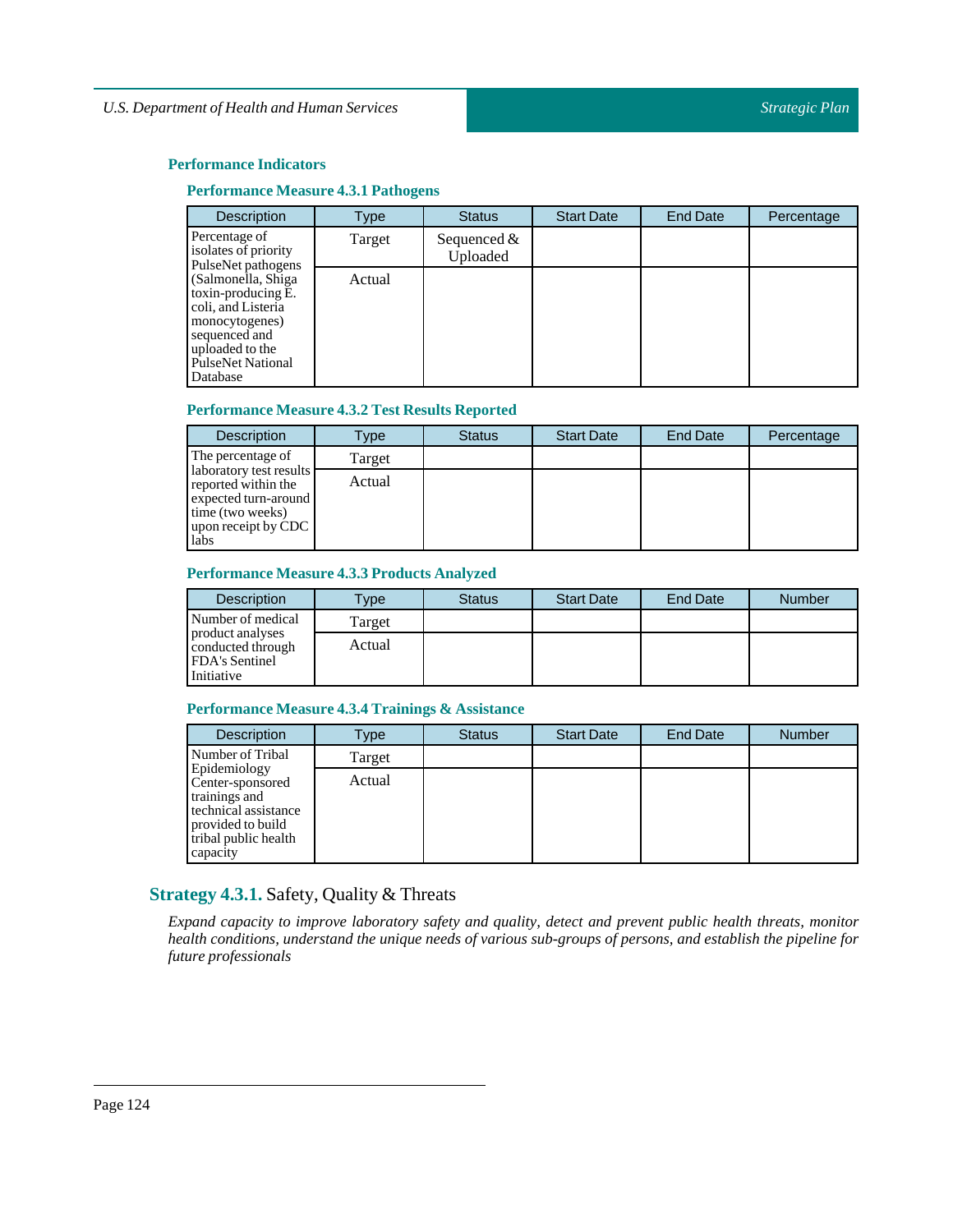| <b>Description</b> | $T$ ype | <b>Start Date</b> | End Date |
|--------------------|---------|-------------------|----------|
|                    | Target  |                   |          |
| [To be determined] | Actual  |                   |          |

# **Tactic 4.3.1.1.** Standards, Guidelines & Regulations

*Advance the development, access, and use of standards, guidelines, and regulations to improve the quality of laboratory testing and public health data collection.*

#### **Performance Indicators**

| <b>Description</b> | Type   | <b>Start Date</b> | <b>End Date</b> |
|--------------------|--------|-------------------|-----------------|
|                    | Target |                   |                 |
| [To be determined] | Actual |                   |                 |

# **Tactic 4.3.1.2.** Surveillance

*Leverage existing surveillance efforts to better understand the unique and common needs of various sub-groups of persons by race, ethnicity, national origin (including primary language), sex, sexual orientation, gender identity, pregnancy, education status,income, and other population characteristics.*

#### **Stakeholder(s):**

| <b>Sub-Groups</b>                  | <b>Sexual Orientation Sub-Groups</b> |
|------------------------------------|--------------------------------------|
| <b>Racial Sub-Groups</b>           | <b>Gender Identity Sub-Groups</b>    |
| <b>Ethnic Sub-Groups</b>           | <b>Pregnancy Sub-Groups</b>          |
| <b>National Origin Sub-Groups:</b> | <b>Educational Status Sub-Groups</b> |
| <i>including primary language</i>  | <b>Income Sub-Groups</b>             |
| <b>Sex Sub-Groups</b>              |                                      |

#### **Performance Indicators**

| Description        | Type <sub>o</sub> | <b>Start Date</b> | <b>End Date</b> |
|--------------------|-------------------|-------------------|-----------------|
|                    | Target            |                   |                 |
| [To be determined] | Actual            |                   |                 |

# **Tactic 4.3.1.3.** Methodologies

*Improve capacity for advanced laboratory, epidemiologic, and environmental methods across federal and state agencies to enhance the detection of potential violations throughout the full lifecycle of HHS-regulated products to ensure only safe and effective products reach the public.*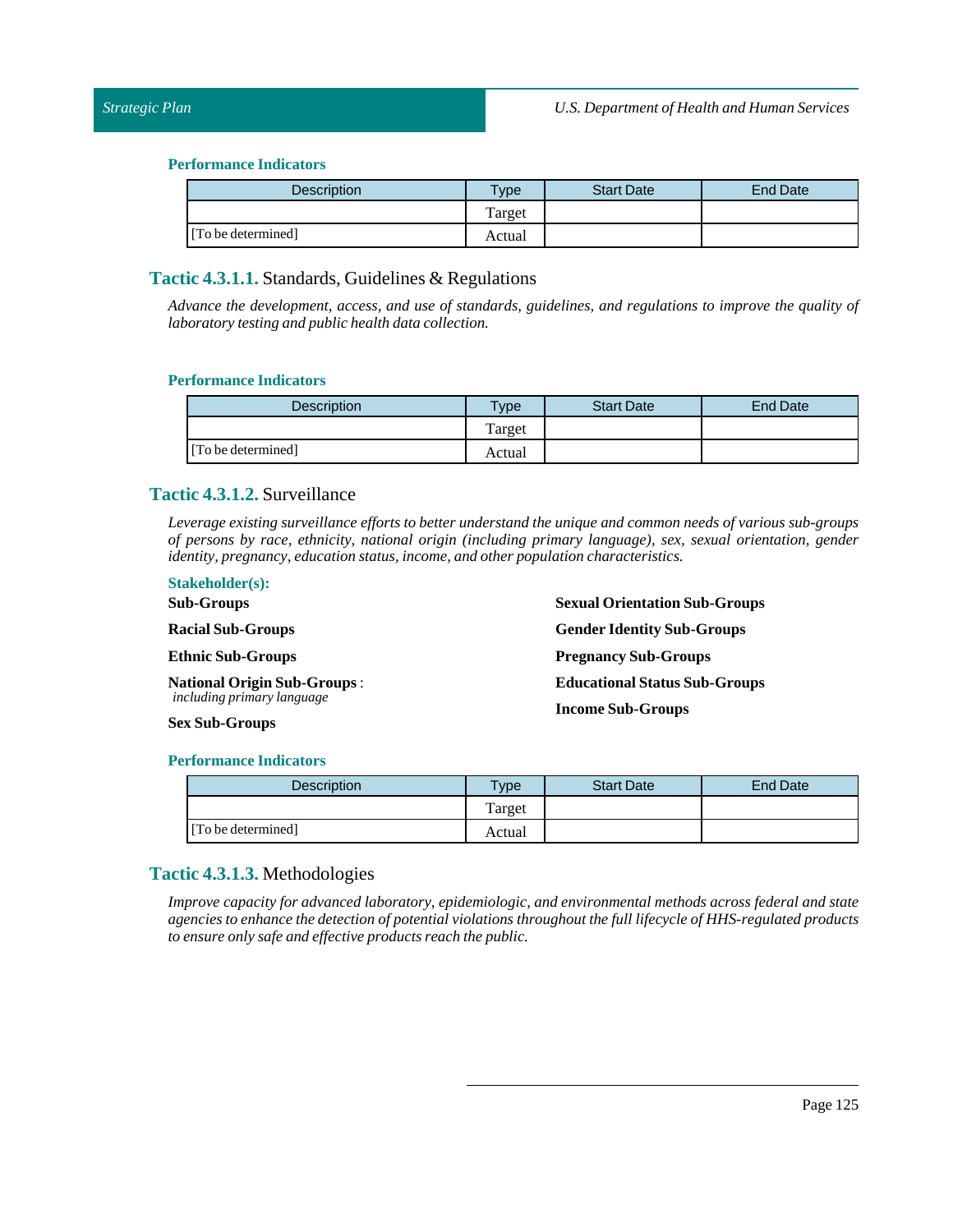| <b>Description</b> | $T$ ype | <b>Start Date</b> | End Date |
|--------------------|---------|-------------------|----------|
|                    | Target  |                   |          |
| [To be determined] | Actual  |                   |          |

# **Tactic 4.3.1.4.** Adverse Events

Identify and assess adverse events related to the use of regulated human and animal medical products, including *the development and more effective use of large nationally representative database systems, electronic health records, common data models, and naturallanguage processing.*

#### **Performance Indicators**

| <b>Description</b> | vpe    | <b>Start Date</b> | <b>End Date</b> |
|--------------------|--------|-------------------|-----------------|
|                    | Target |                   |                 |
| [To be determined] | Actual |                   |                 |

# **Tactic 4.3.1.5.** Expertise

*Build expertise in cutting edge laboratory, surveillance, and epidemiology techniques to address public health threats and disease conditions, including harmful chemical exposures and diseases, foodborne pathogens, antimicrobial resistance pathogens and other emerging pathogens, healthcare-associated infections, chronic diseases that disproportionately affect specific populations (e.g., sickle cell disease), individuals with disabilities, maternal health, and behavioral health.*

#### **Performance Indicators**

| Description        | $v$ pe | <b>Start Date</b> | <b>End Date</b> |
|--------------------|--------|-------------------|-----------------|
|                    | Target |                   |                 |
| [To be determined] | Actual |                   |                 |

# **Tactic 4.3.1.6.** Professionals

*Train and sustain a diverse pipeline of surveillance, epidemiology, laboratory professionals to address current and emerging needs and strengthen connections with clinical workforce development stakeholders.*

#### **Stakeholder(s):**

#### **Clinical Workforce**

#### **Epidemiology Professionals**

**Surveillance Professionals**

**Laboratory Professionals**

| Description        | $T$ ype | <b>Start Date</b> | <b>End Date</b> |
|--------------------|---------|-------------------|-----------------|
|                    | Target  |                   |                 |
| [To be determined] | Actual  |                   |                 |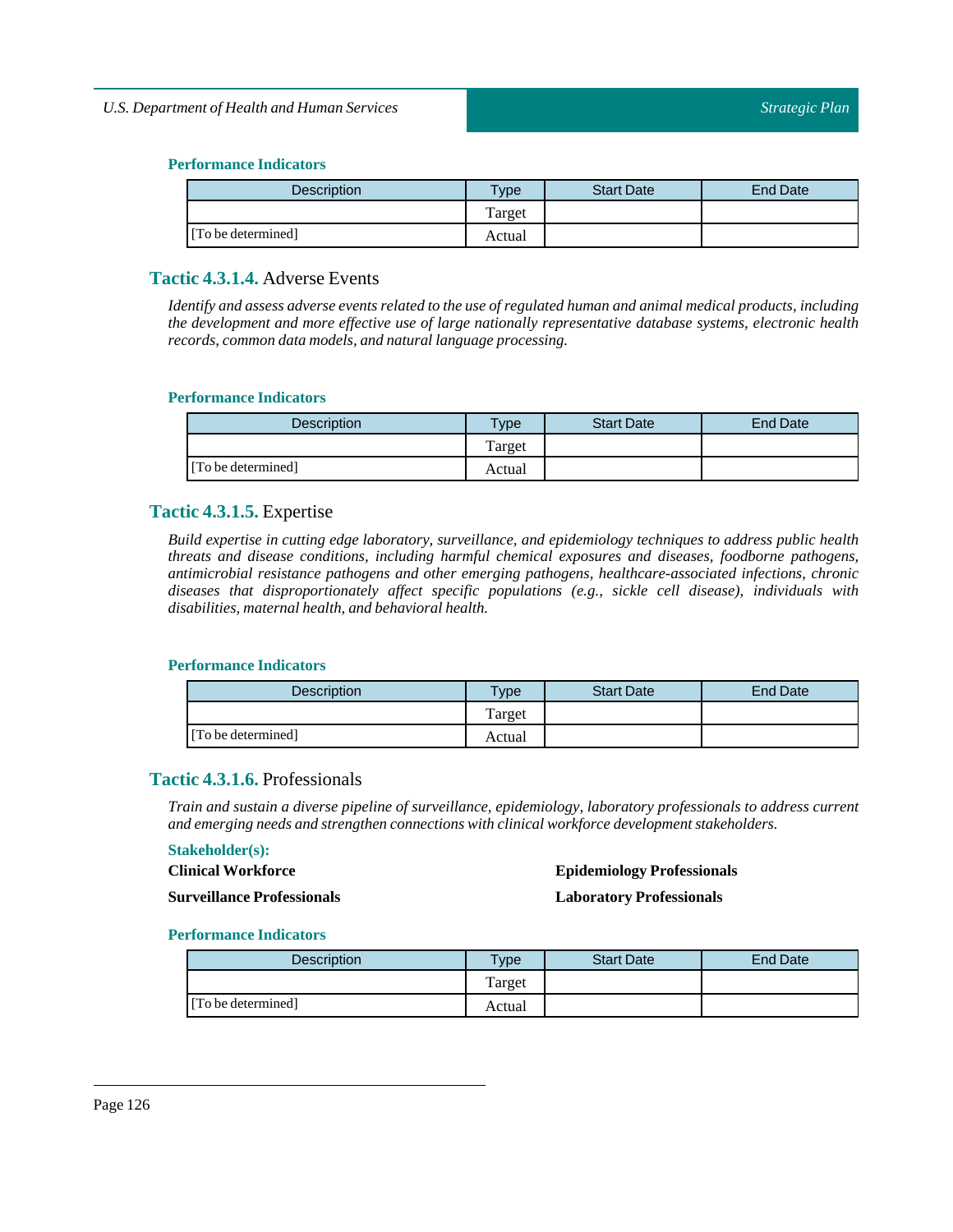# **Strategy 4.3.2.** Surveillance

*Modernize surveillance systems for timeliness, accuracy, and analytic reporting*

#### **Performance Indicators**

| <b>Description</b> | Type   | <b>Start Date</b> | End Date |
|--------------------|--------|-------------------|----------|
|                    | Target |                   |          |
| [To be determined] | Actual |                   |          |

## **Tactic 4.3.2.1.** Information, Knowledge & Data

*Accelerate the development and implementation of technological solutions, tools, and approaches to optimize information, knowledge, and data management, standardization, and quality, while ensuring the protection of personally identifiable information and other privacy concerns and minimizing threats to information security.*

#### **Performance Indicators**

| <b>Description</b> | $T$ ype | <b>Start Date</b> | <b>End Date</b> |
|--------------------|---------|-------------------|-----------------|
|                    | Target  |                   |                 |
| [To be determined] | Actual  |                   |                 |

# **Tactic 4.3.2.2.** Geographic Information

*Develop and introduce data standards for geographic information within the notifiable diseases reporting system to scales that are meaningfulfor assessment of socio-ecologic factors.*

#### **Performance Indicators**

| <b>Description</b> | $T$ vpe | <b>Start Date</b> | End Date |
|--------------------|---------|-------------------|----------|
|                    | Target  |                   |          |
| [To be determined] | Actual  |                   |          |

# **Tactic 4.3.2.3.** Race & Ethnicity

*Promote completeness and accuracy of race and ethnicity variables and other population characteristics including age, disability status, geographic area, socioeconomic status, national origin (including primary language), and sex, sexual orientation, gender identity, and pregnancy—in laboratory data and data submitted* for surveillance purposes in order to better explain the burden of disease and health conditions in diverse *populations.*

| <b>Description</b> | $T$ vpe | <b>Start Date</b> | <b>End Date</b> |
|--------------------|---------|-------------------|-----------------|
|                    | Target  |                   |                 |
| [To be determined] | Actual  |                   |                 |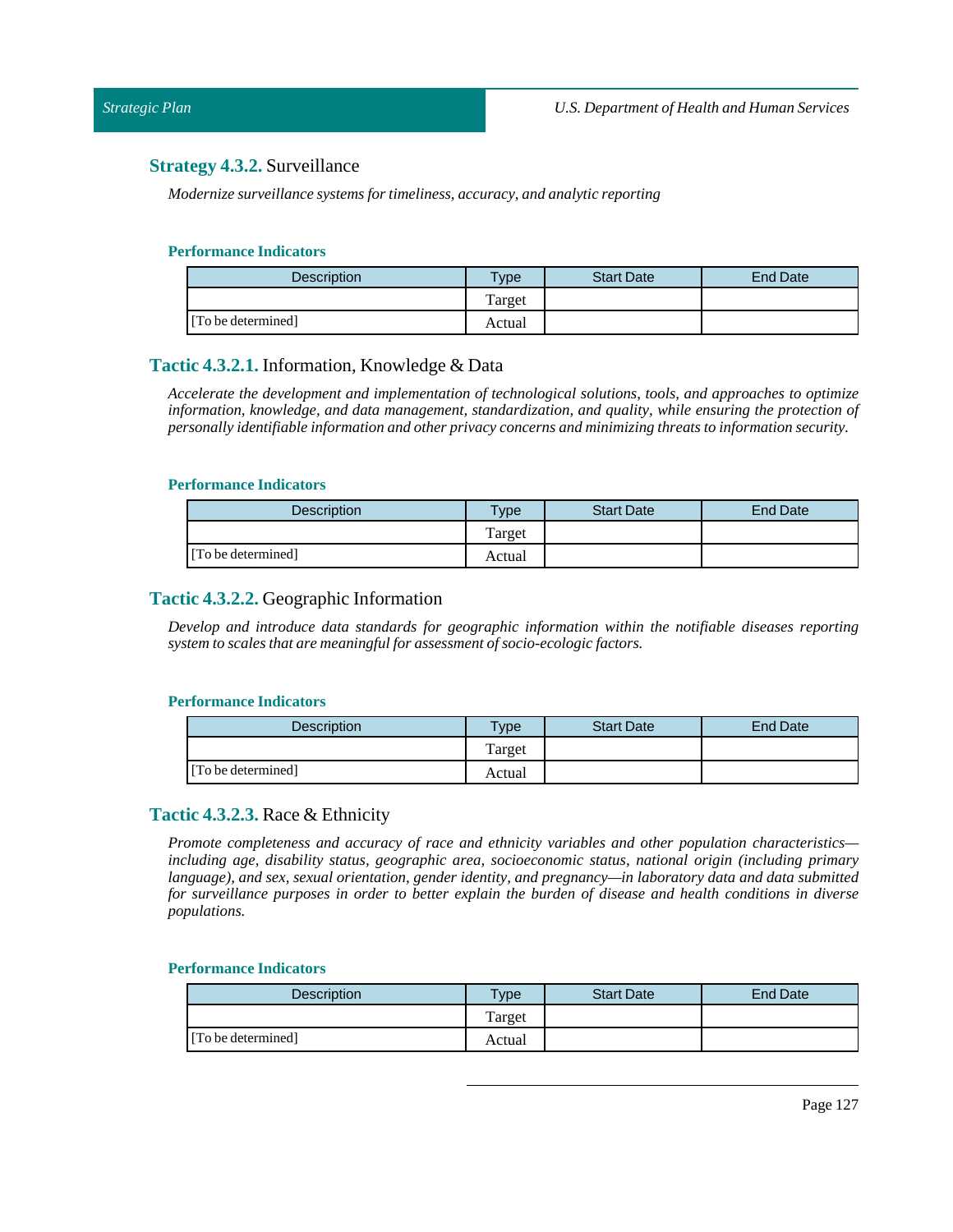# **Tactic 4.3.2.4.** Reports

*Partner across HHS agencies to utilize nationally collected data to create customized surveillance reports to address the incidence ofinfectious disease in underserved populations.*

# **Stakeholder(s): Underserved Populations**

## **Performance Indicators**

| <b>Description</b> | <b>Type</b> | <b>Start Date</b> | <b>End Date</b> |
|--------------------|-------------|-------------------|-----------------|
|                    | Target      |                   |                 |
| [To be determined] | Actual      |                   |                 |

# **Tactic 4.3.2.5.** Evaluations & Interventions

*Provide actionable information for public health officials, policy makers, and regulators to establish and evaluate exposure and disease interventions within disproportionately affected communities or populations.*

## **Stakeholder(s):**

**Public Health Officials**

## **Disproportionately Affected Communities**

**Policy Makers**

**Disproportionately Affected Populations**

#### **Regulators**

## **Performance Indicators**

| <b>Description</b> | <b>Type</b> | <b>Start Date</b> | End Date |
|--------------------|-------------|-------------------|----------|
|                    | Target      |                   |          |
| [To be determined] | Actual      |                   |          |

# **Strategy 4.3.3.** Engagement, Learning & Innovation

*Engage and learn from partners and stakeholders to inform improvements and innovation*

| <b>Description</b> | <b>Vpe</b> | <b>Start Date</b> | End Date |
|--------------------|------------|-------------------|----------|
|                    | Target     |                   |          |
| [To be determined] | Actual     |                   |          |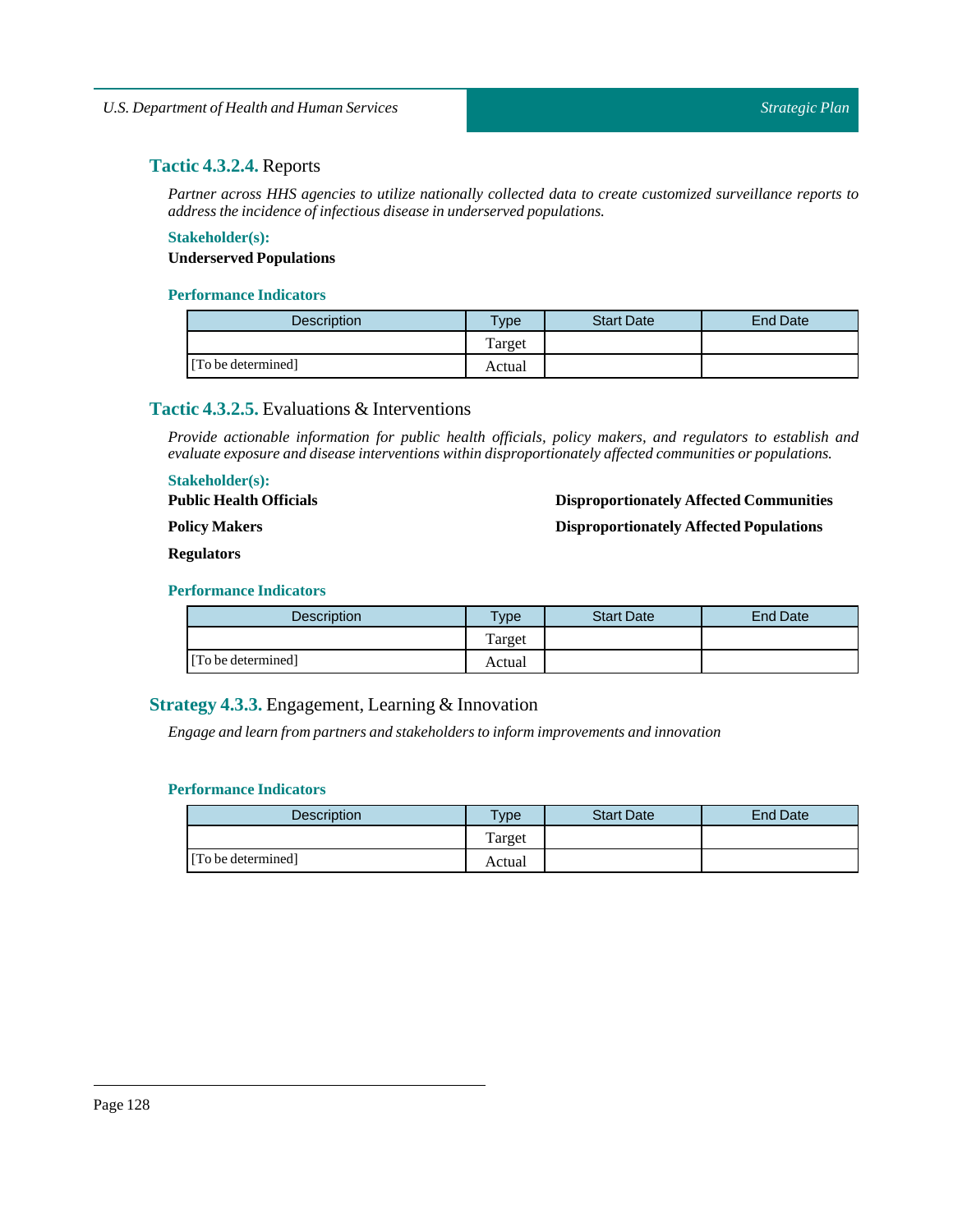# **Tactic 4.3.3.1.** Partnership Data

*Strengthen state, federal, territorial, international, and public health partnership data and information sharing to improve surveillance and laboratory capacity to identify and better controlthreats to public health.*

#### **Stakeholder(s):**

**State Partners Federal Partners**

## **International Partners**

**Public Health Partners**

**Territorial Partners**

#### **Performance Indicators**

| <b>Description</b> | Type   | <b>Start Date</b> | End Date |
|--------------------|--------|-------------------|----------|
|                    | Target |                   |          |
| [To be determined] | Actual |                   |          |

# **Tactic 4.3.3.2.** Emergencies & Disasters

*Collaborate with domestic and international partners to develop innovative surveillance, epidemiological, and laboratory approaches that improve situational awareness and communication before, during, and after emergencies and disasters,including food and medical emergencies.*

#### **Stakeholder(s):**

#### **Domestic Partners International Partners**

#### **Performance Indicators**

| <b>Description</b> | $T$ <sub>V</sub> $pe$ | <b>Start Date</b> | <b>End Date</b> |
|--------------------|-----------------------|-------------------|-----------------|
|                    | Target                |                   |                 |
| [To be determined] | Actual                |                   |                 |

# **Tactic 4.3.3.3.** Participation

*Identify and address barriers to participation of underserved populations in epidemiologic studies and enhance use of community-based participatory research to ensure studies are meaningful and beneficialto participants.*

## **Stakeholder(s):**

#### **Underserved Populations**

#### **Performance Indicators**

| <b>Description</b> | <b>Type</b> | <b>Start Date</b> | End Date |
|--------------------|-------------|-------------------|----------|
|                    | Target      |                   |          |
| [To be determined] | Actual      |                   |          |

# **4.4.** Data & Evidence

*Improve data collection, use, and evaluation, to increase evidence-based knowledge that leads to better health outcomes, reduced health disparities, and improved social well-being, equity, and economic resilience*

HHS invests in strategies to improve data collection, use, and evaluation, to increase evidence-based knowledge that leads to better health outcomes, reduced health disparities, and improved social well-being, equity, and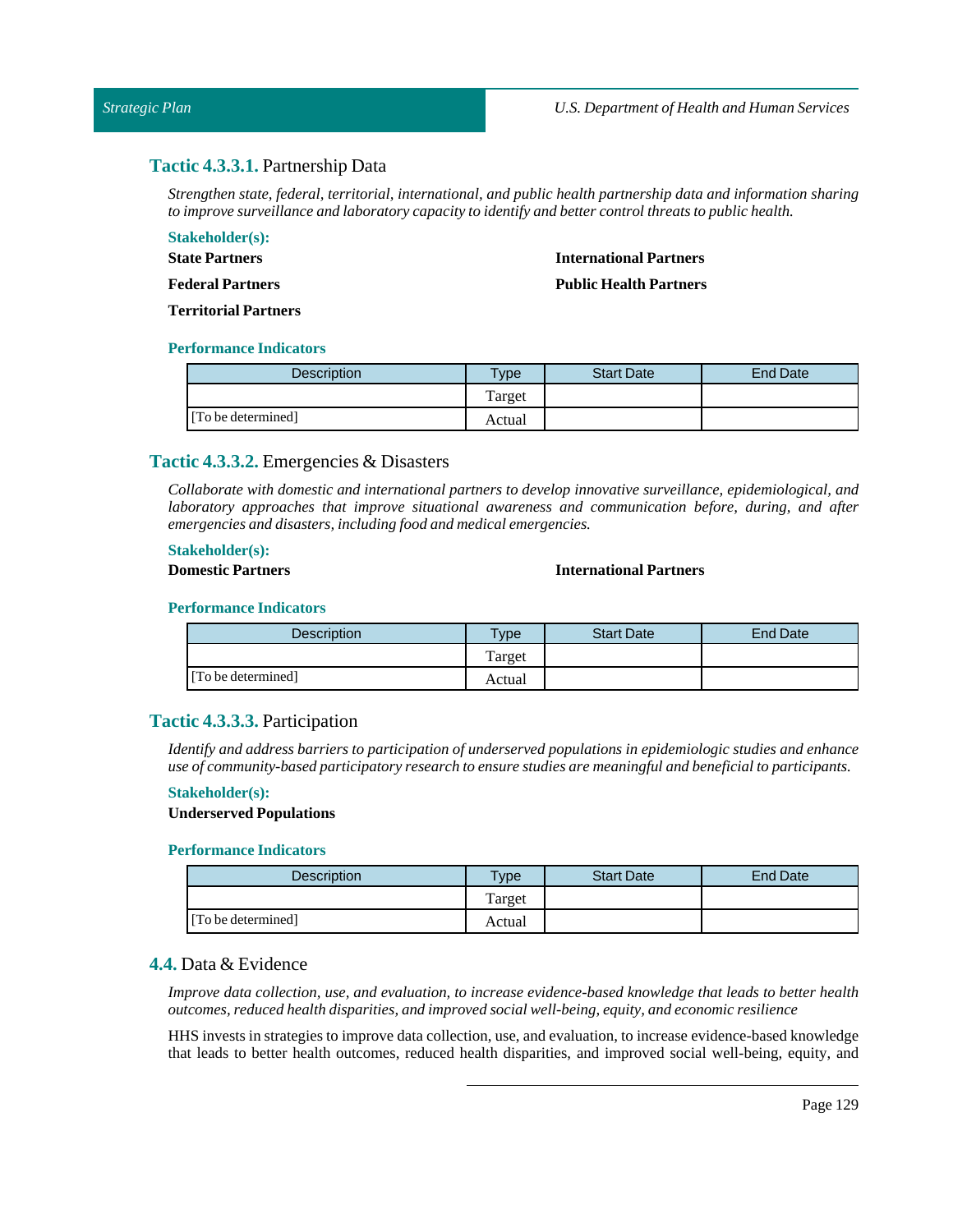economic resilience. HHS leverages different types of data, such as administrative data and research data, to guide its actions. HHS is establishing a Department-wide approach to improve data collection, close data gaps, transform data, and share data for better HHS analysis and evaluation. HHS also fosters collaborations to expand data access and sharing to create more opportunities to use HHS data to increase knowledge of health, public health, and human service outcomes. HHS is improving data collection and conducting evaluations to understand the drivers for inequities in health outcomes, social well-being, and economic resilience while working to increase capacity and the use of evaluations at HHS to inform evidence-based decision making.

Performance Goals ~ The HHS Annual Performance Plan provides information on the Department's measures of progress towards achieving the goals and objectives described in the HHS Strategic Plan for FY 2022–2026. Below are the related performance measures for this Objective.

#### **Stakeholder(s):**

| <b>Contributing OpDivs and StaffDivs:</b><br>ACF, ACL, AHRO, ASPE, CDC, CMS, FDA, HRSA,<br>IHS, NIH, OASH, OCR, OGA, ONC, and SAMHSA<br>work to achieve this objective. | <b>HHS Partners:</b><br>HHS OpDivs and StaffDivs engage and work with a<br>broad range of partners and stakeholders to im-<br>plement the strategies and achieve this Objective.<br>They include: |  |  |
|-------------------------------------------------------------------------------------------------------------------------------------------------------------------------|---------------------------------------------------------------------------------------------------------------------------------------------------------------------------------------------------|--|--|
| ACF                                                                                                                                                                     | <b>Chief Data Officer Council</b>                                                                                                                                                                 |  |  |
| <b>ACL</b>                                                                                                                                                              | <b>Evaluation Officer Council</b>                                                                                                                                                                 |  |  |
| <b>AHRQ</b>                                                                                                                                                             | <b>FDA Office of Trade, Mutual</b>                                                                                                                                                                |  |  |
| <b>ASPE</b>                                                                                                                                                             | <b>Recognition, and International</b>                                                                                                                                                             |  |  |
| <b>CDC</b>                                                                                                                                                              | Arrangements:<br>Development of agreements on trade, mutual recog-                                                                                                                                |  |  |
| <b>CMS</b>                                                                                                                                                              | nition, and information exchange                                                                                                                                                                  |  |  |
| <b>FDA</b>                                                                                                                                                              | <b>Global Summit on Regulatory Science</b>                                                                                                                                                        |  |  |
| <b>HRSA</b>                                                                                                                                                             | <b>HHS Data Council</b>                                                                                                                                                                           |  |  |
| <b>IHS</b>                                                                                                                                                              | <b>HHS Evidence and Evaluation Council</b>                                                                                                                                                        |  |  |
| <b>NIH</b>                                                                                                                                                              | <b>Interagency Coordinating Committee on</b>                                                                                                                                                      |  |  |
| <b>OASH</b>                                                                                                                                                             | the Validation of Alternative<br><b>Toxicological Methods</b>                                                                                                                                     |  |  |
| <b>OCR</b>                                                                                                                                                              | <b>National Voluntary Accreditation for</b>                                                                                                                                                       |  |  |
| <b>OGA</b>                                                                                                                                                              | <b>Public Health Departments</b>                                                                                                                                                                  |  |  |
| <b>ONC</b>                                                                                                                                                              | <b>Government of India:</b><br>Support Memorandum of Understanding between the                                                                                                                    |  |  |
| <b>SAMHSA</b>                                                                                                                                                           | FDA and the Government of India                                                                                                                                                                   |  |  |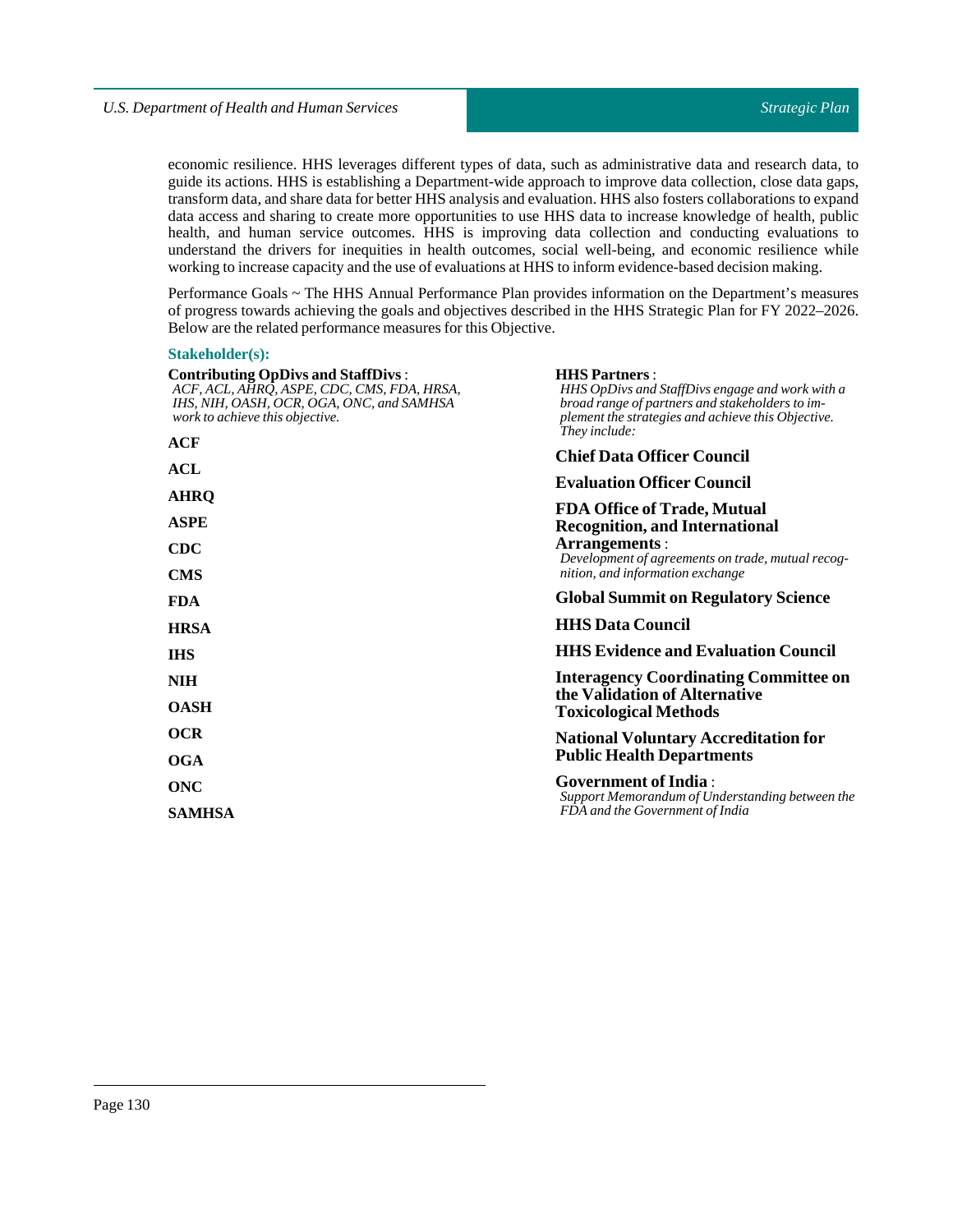## **Performance Measure 4.4.1 Goodor Excellent Ratings**

| <b>Description</b>                                                                                                                                                                           | Type   | <b>Status</b> | <b>Start Date</b> | <b>End Date</b> | Percentage |
|----------------------------------------------------------------------------------------------------------------------------------------------------------------------------------------------|--------|---------------|-------------------|-----------------|------------|
| Sustain the                                                                                                                                                                                  | Target | Sustained     |                   |                 |            |
| percentage of<br>Federal Power Users<br>(key federal officials)<br>involved in health<br>and healthcare policy<br>or programs) that<br>indicate that data<br>quality is good or<br>excellent | Actual |               |                   |                 |            |

#### **Performance Measure 4.4.2.1 Grantees Meeting Benchmark**

| <b>Description</b>                                                                                                            | Type   | <b>Status</b> | <b>Start Date</b> | <b>End Date</b> | <b>Number</b> |
|-------------------------------------------------------------------------------------------------------------------------------|--------|---------------|-------------------|-----------------|---------------|
| Number of Maternal,<br>Infant, and Early                                                                                      | Target |               |                   |                 |               |
| Childhood persist<br>Program grantees<br>that meet benchmark<br>area data<br>requirements for<br>demonstrating<br>improvement | Actual |               |                   |                 |               |

#### **Performance Measure 4.4.2.2 Grantees Meeting Benchmark**

| <b>Description</b>                                                                                                                                           | Type   | <b>Status</b> | <b>Start Date</b> | <b>End Date</b> | Percentage |
|--------------------------------------------------------------------------------------------------------------------------------------------------------------|--------|---------------|-------------------|-----------------|------------|
| Percentage of                                                                                                                                                | Target |               |                   |                 |            |
| Maternal, Infant, and<br>Early Childhood<br>persist Program<br>grantees that meet<br>benchmark area data<br>requirements for<br>demonstrating<br>improvement | Actual |               |                   |                 |            |

# **Strategy 4.4.1.** Data

*Establish a Department-wide approach to improve data collection, close data gaps, transform data, and share data for better HHS analysis and evaluation*

# **Performance Indicators**

| Description        | $v$ pe | <b>Start Date</b> | <b>End Date</b> |
|--------------------|--------|-------------------|-----------------|
|                    | Target |                   |                 |
| [To be determined] | Actual |                   |                 |

# **Tactic 4.4.1.1.** Social Deteminants

Fully implement Section 4302 of the Affordable Care Act to ensure that all HHS national data collection efforts *and surveys collect information germane to social determinants of health, including data on race, ethnicity, primary language, disability status, sex, sexual orientation, gender identity, and pregnancy.*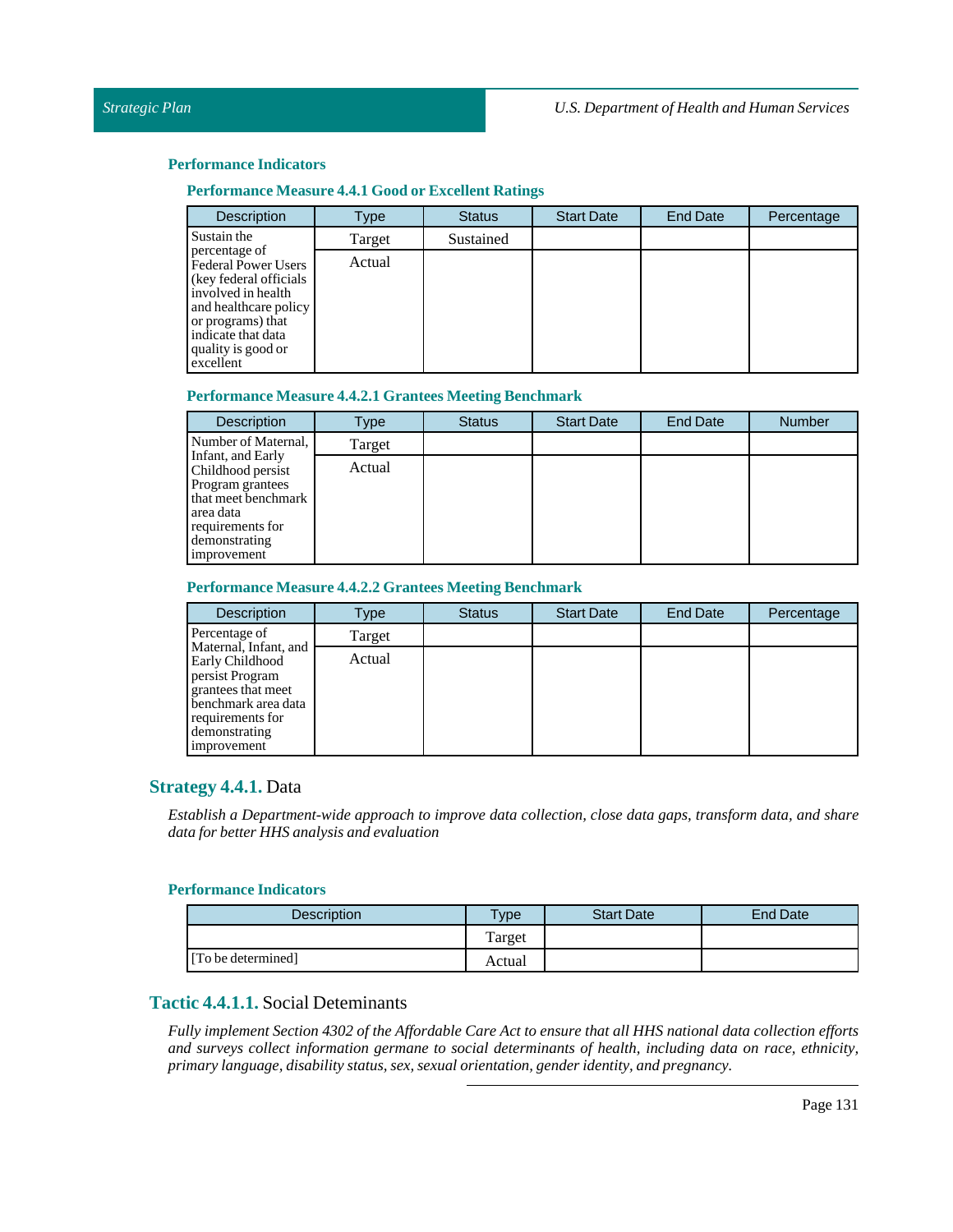| <b>Description</b> | $T$ ype | <b>Start Date</b> | End Date |
|--------------------|---------|-------------------|----------|
|                    | Target  |                   |          |
| [To be determined] | Actual  |                   |          |

# **Tactic 4.4.1.2.** Gaps

*Identify and address data gaps, including surveillance systems, surveys, and other data collection methodologies, that limit the ability to fully examine and assess social determinants of health, outcomes, and conditions of populations served by the Department's health, public health or human services programs or services.*

#### **Performance Indicators**

| <b>Description</b> | Type   | <b>Start Date</b> | End Date |
|--------------------|--------|-------------------|----------|
|                    | Target |                   |          |
| [To be determined] | Actual |                   |          |

# **Tactic 4.4.1.3.** Elements & Taxonomies

*Design common data elements and taxonomies across the Department to consistently categorize data and information,improve data integrity, and ensure trustin data.*

### **Performance Indicators**

| <b>Description</b> | $T$ <sub>ype</sub> | <b>Start Date</b> | End Date |
|--------------------|--------------------|-------------------|----------|
|                    | Target             |                   |          |
| [To be determined] | Actual             |                   |          |

# **Tactic 4.4.1.4.** Sharing

*Invest in and promote intra-agency data sharing, including data linkages, interoperability of data, and data harmonization and standardization to leverage data, metrics, and information to improve analysis and*  $e$ *valuation of the Department programs.* 

## **Performance Indicators**

| <b>Description</b> | <b>Type</b> | <b>Start Date</b> | <b>End Date</b> |
|--------------------|-------------|-------------------|-----------------|
|                    | Target      |                   |                 |
| [To be determined] | Actual      |                   |                 |

# **Tactic 4.4.1.5.** AI/ML & Prediction

*Broaden the use of artificial intelligence, machine learning, predictive modeling, and other new technologies to harness the power of integrated data that can lead to improved health, public health, and human service outcomes.*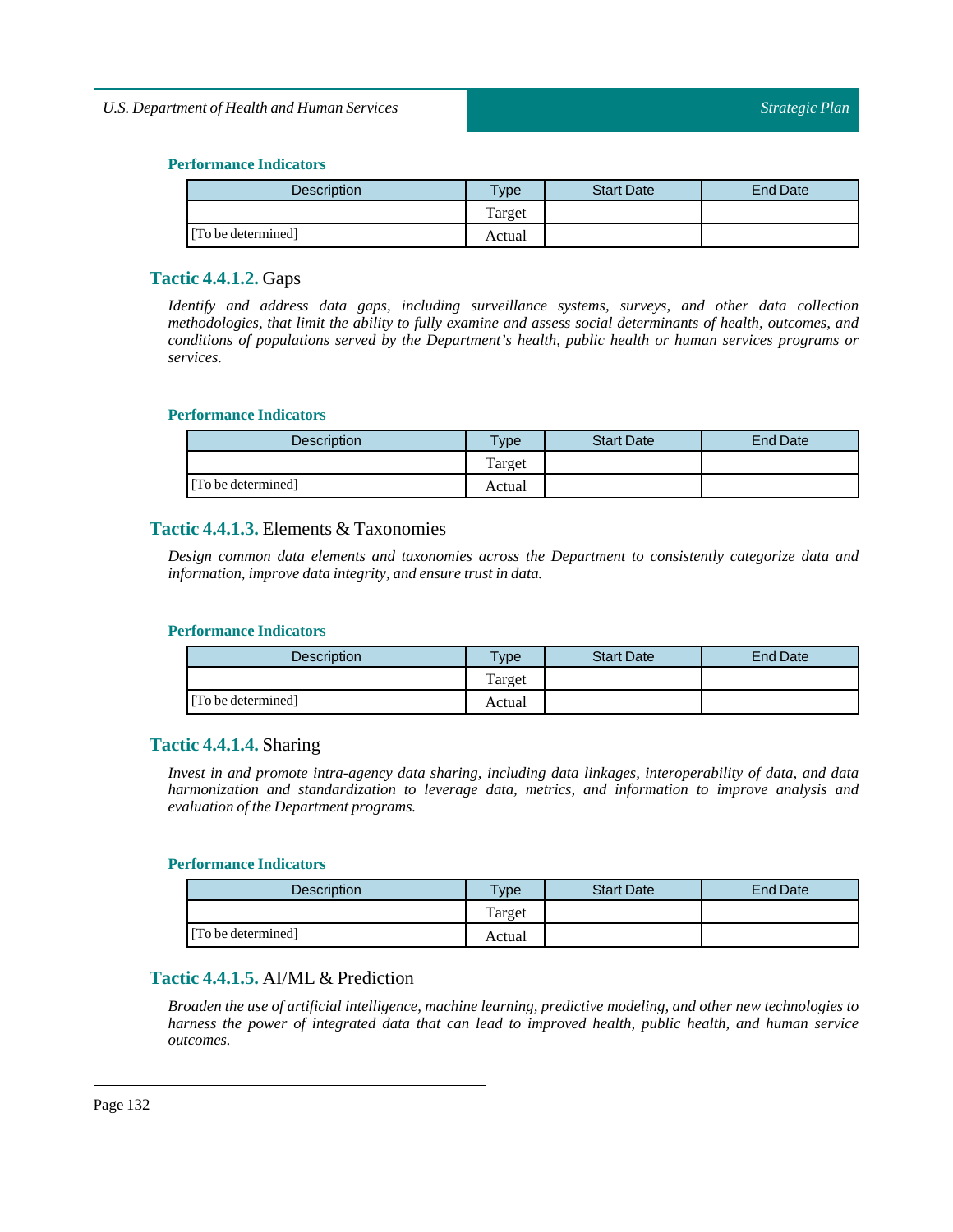## *Strategic Plan*

#### **Performance Indicators**

| <b>Description</b> | <b>Type</b> | <b>Start Date</b> | End Date |
|--------------------|-------------|-------------------|----------|
|                    | Target      |                   |          |
| [To be determined] | Actual      |                   |          |

# **Tactic 4.4.1.6.** AI R&D

*Encourage data sharing across the Department to support the research and development of artificial intelligence solutions that can lead to improved public health outcomes.*

#### **Performance Indicators**

| <b>Description</b> | $T$ ype | <b>Start Date</b> | <b>End Date</b> |
|--------------------|---------|-------------------|-----------------|
|                    | Target  |                   |                 |
| [To be determined] | Actual  |                   |                 |

## **Strategy 4.4.2.** Collaborations

Foster collaborations to broadly expand data access and sharing to create more opportunities to use HHS data *to increase knowledge of healthcare, public health, and human services outcomes*

#### **Performance Indicators**

| Description        | $v_{\rm p}$ | <b>Start Date</b> | <b>End Date</b> |
|--------------------|-------------|-------------------|-----------------|
|                    | Target      |                   |                 |
| [To be determined] | Actual      |                   |                 |

# **Tactic 4.4.2.1.** Data Interoperability

*Increase data interoperability between federal partners, states, tribes and territorial partners, non-profit organizations, and health information exchange networks to facilitate shared understanding, application, and utility.*

| <b>Stakeholder(s):</b>  |
|-------------------------|
| <b>Federal Partners</b> |
| <b>States</b>           |
| Tribes                  |

**Territorial Partners**

**Non-Profit Organizations**

**Health Information Exchange Networks** 

| <b>Description</b> | $T$ <sub>ype</sub> | <b>Start Date</b> | End Date |
|--------------------|--------------------|-------------------|----------|
|                    | Target             |                   |          |
| [To be determined] | Actual             |                   |          |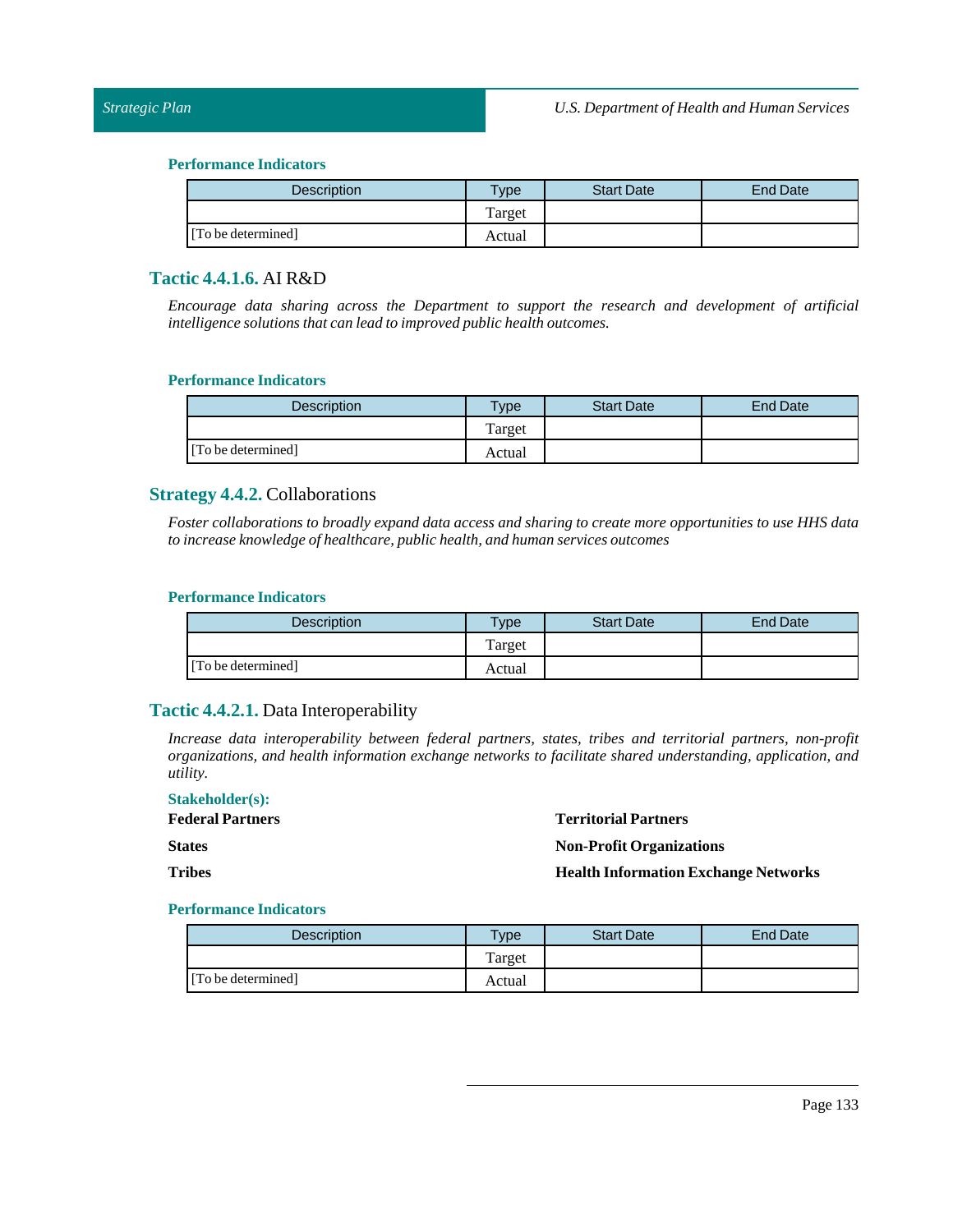# **Tactic 4.4.2.2.** Data Sharing

*Expand data sharing with state and local health departments, healthcare provider groups, clinical and patient care agencies, consortia developing regional health information exchanges, safety net providers, and other community-based organizations.*

| <b>Stakeholder(s):</b>            |                                                                 |
|-----------------------------------|-----------------------------------------------------------------|
| <b>State Health Departments</b>   | <b>Patient Care Agencies</b>                                    |
| <b>Local Health Departments</b>   | Consortia :<br>developing regional health information exchanges |
| <b>Healthcare Provider Groups</b> |                                                                 |
| <b>Clinical Care Agencies</b>     | <b>Safety Net Providers</b>                                     |
|                                   | <b>Community-Based Organizations</b>                            |

#### **Performance Indicators**

| Description        | $v$ pe | <b>Start Date</b> | End Date |
|--------------------|--------|-------------------|----------|
|                    | Target |                   |          |
| [To be determined] | Actual |                   |          |

# **Tactic 4.4.2.3.** Platforms & Repositories

*Facilitate data sharing and access to HHS publicly available data by developing platforms and repositories, and maximizing their value by ensuring they are easy to find, user-friendly, and in machine-readable format.*

#### **Performance Indicators**

| <b>Description</b> | $T$ <sub>V</sub> pe | <b>Start Date</b> | <b>End Date</b> |
|--------------------|---------------------|-------------------|-----------------|
|                    | Target              |                   |                 |
| [To be determined] | Actual              |                   |                 |

# **Tactic 4.4.2.4.** Data Inventory

*Partner with academic research institutes to catalogue and provide access to the Department's data inventory that matches what researchers need to investigate health inequity across communities and the policy impacts on those inequities.*

#### **Stakeholder(s):**

# **Academic Research Institutes**

#### **Performance Indicators**

| Description        | $T$ <sub>V</sub> pe | <b>Start Date</b> | <b>End Date</b> |
|--------------------|---------------------|-------------------|-----------------|
|                    | Target              |                   |                 |
| [To be determined] | Actual              |                   |                 |

# **Tactic 4.4.2.5.** Collaborations

*Foster U.S. and international collaborations to broadly expand data access and sharing to create more opportunities to use HHS data to increase knowledge of health, public health, and human service outcomes.*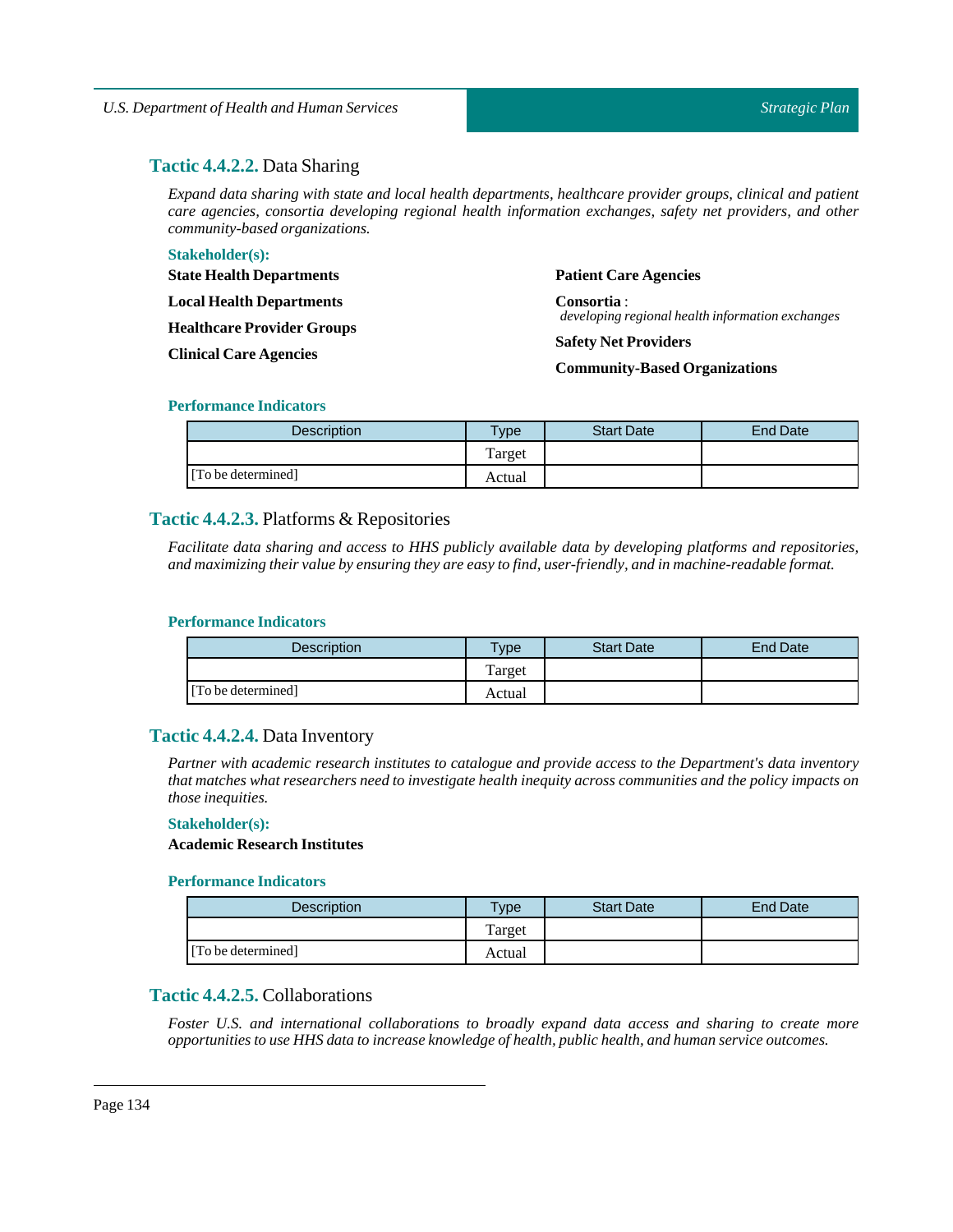| <b>Description</b> | Type <sub>o</sub> | <b>Start Date</b> | <b>End Date</b> |
|--------------------|-------------------|-------------------|-----------------|
|                    | Target            |                   |                 |
| [To be determined] | Actual            |                   |                 |

# **Tactic 4.4.2.6.** Claims Database

*Develop a nationally representative all payer claims database that can be used by providers, consumers,* researchers, and policymakers to develop new evidence on the impact of specific types of care on access to care, *quality of care and the costs of care for different population subgroups.*

#### **Stakeholder(s):**

# **Consumers**

## **Policymakers**

#### **Researchers**

#### **Performance Indicators**

| <b>Description</b> | <b>Type</b> | <b>Start Date</b> | <b>End Date</b> |
|--------------------|-------------|-------------------|-----------------|
|                    | Target      |                   |                 |
| [To be determined] | Actual      |                   |                 |

# **Tactic 4.4.2.7.** Health Data

*Collaborate and coordinate across HHS Divisions and with other federal departments, states, tribal health facilities, Urban Indian Organizations, and others to improve American Indian/Alaska Native healthcare and* status data collection to identify and share best practices to enhance the quality and quantity of American *Indian/Alaska Native federal health information system data, including the expansion of social well-being, equity, economic resilience, and population comparison data.*

#### **Stakeholder(s):**

| <b>American Indians</b> | <b>States</b>                     |  |
|-------------------------|-----------------------------------|--|
| Alaska Natives          | <b>Tribal Health Facilities</b>   |  |
| <b>HHS Divisions</b>    | <b>Urban Indian Organizations</b> |  |

**Federal Departments**

#### **Performance Indicators**

| Description        | <b>VDe</b> | <b>Start Date</b> | End Date |
|--------------------|------------|-------------------|----------|
|                    | Target     |                   |          |
| [To be determined] | Actual     |                   |          |

# **Strategy 4.4.3.** Data & Evaluations

*Improve data collection and conduct evaluations to understand the drivers for inequities in health outcomes, social well-being, and economic resilience*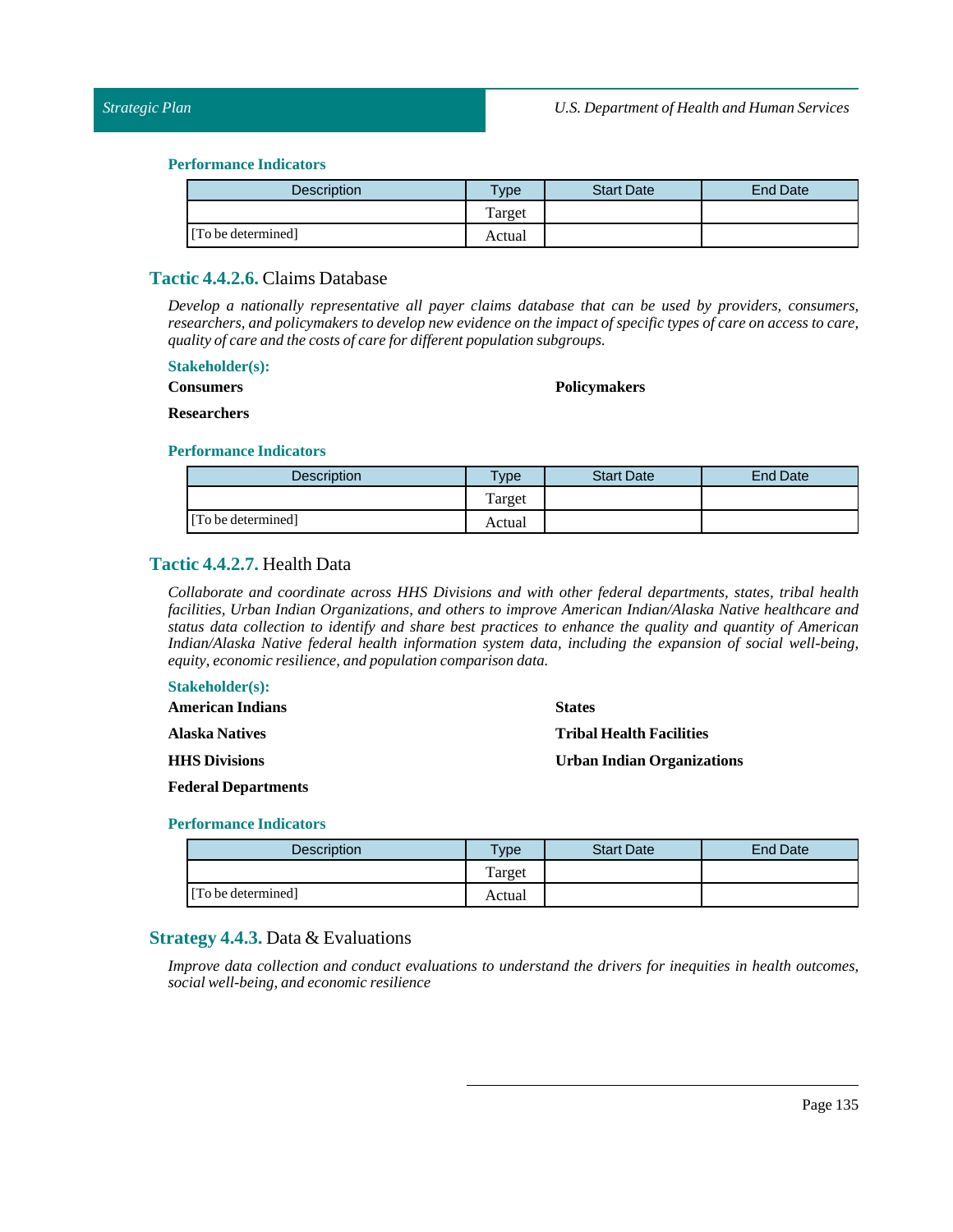| <b>Description</b> | $T$ ype | <b>Start Date</b> | End Date |
|--------------------|---------|-------------------|----------|
|                    | Target  |                   |          |
| [To be determined] | Actual  |                   |          |

# **Tactic 4.4.3.1.** Inclusion & Engagement

*Better engage and include community stakeholders and those with lived experience into the policymaking, program improvement, and research processes.*

# **Performance Indicators**

| <b>Description</b> | $T$ <sub>ype</sub> | <b>Start Date</b> | End Date |
|--------------------|--------------------|-------------------|----------|
|                    | Target             |                   |          |
| [To be determined] | Actual             |                   |          |

# **Tactic 4.4.3.2.** Social Determinants

*Integrate social determinants of health data into surveillance systems, electronic health records, clinical decision supports, and other data collection points to improve knowledge and ensure equitable access to quality care and service delivery.*

## **Performance Indicators**

| Description        | $T$ <sub>V</sub> pe | <b>Start Date</b> | <b>End Date</b> |
|--------------------|---------------------|-------------------|-----------------|
|                    | Target              |                   |                 |
| [To be determined] | Actual              |                   |                 |

# **Tactic 4.4.3.3.** Outcomes

Ensure HHS-funded projects and research studies assess disparities in outcomes in the use of health or human *services,including social determinants of health and while protecting personally identifiable information.*

# **Performance Indicators**

| <b>Description</b> | <b>Type</b> | <b>Start Date</b> | <b>End Date</b> |
|--------------------|-------------|-------------------|-----------------|
|                    | Target      |                   |                 |
| [To be determined] | Actual      |                   |                 |

# **Tactic 4.4.3.4.** Evidence

*Support expanded research in various settings and among federal agencies to establish the evidence base for community and system level social determinants of health interventions to achieve health equity for historically underserved communities.*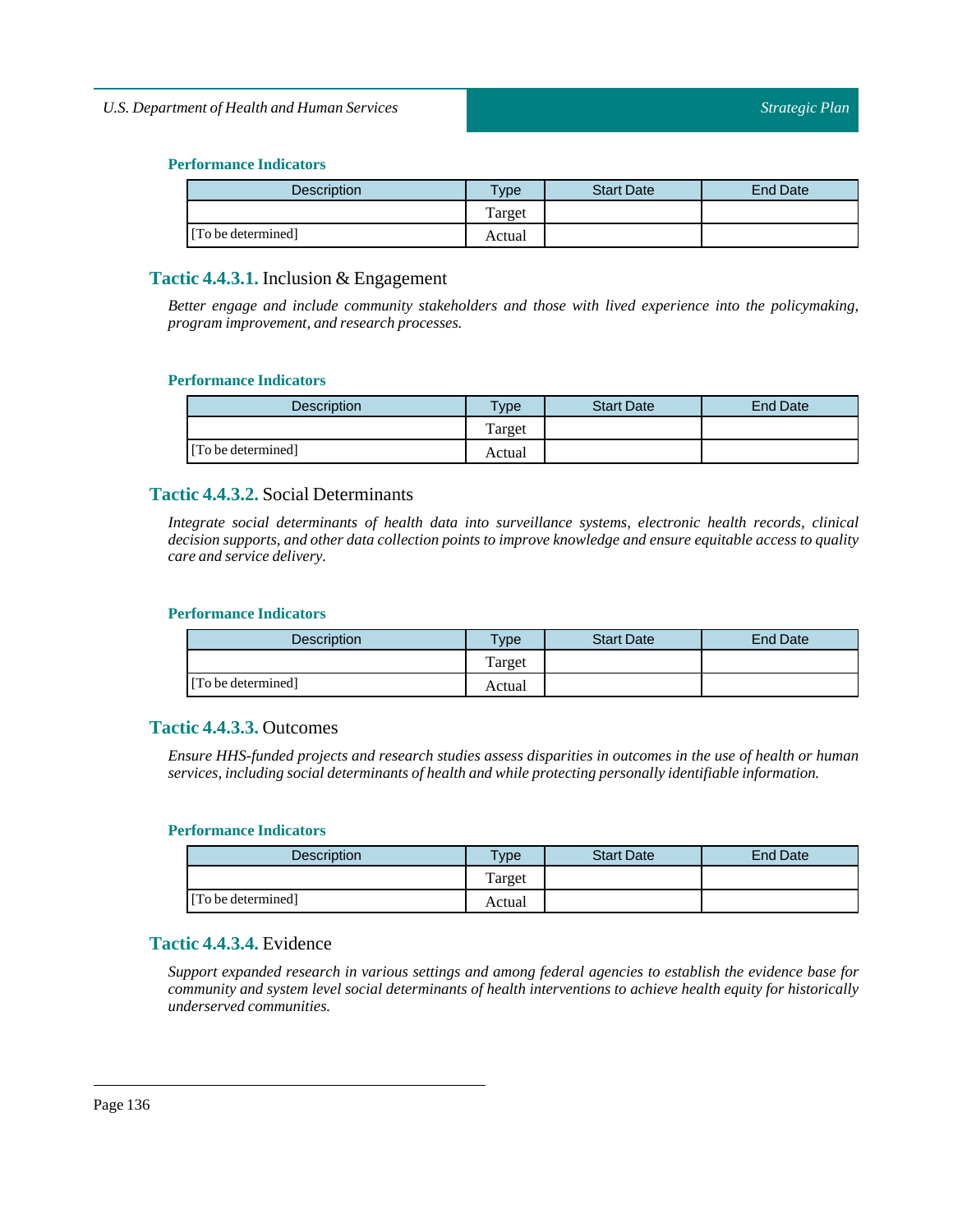| <b>Description</b> | $T$ <sub>ype</sub> | <b>Start Date</b> | End Date |
|--------------------|--------------------|-------------------|----------|
|                    | Target             |                   |          |
| [To be determined] | Actual             |                   |          |

# **Tactic 4.4.3.5.** Disparities

*Evaluate healthcare utilization, screening,treatment, and survivorship to identify disparities in health outcomes of individuals belonging to multiple underserved groups to inform program improvement and policy development.*

#### **Performance Indicators**

| <b>Description</b> | Type   | <b>Start Date</b> | End Date |
|--------------------|--------|-------------------|----------|
|                    | Target |                   |          |
| [To be determined] | Actual |                   |          |

# **Strategy 4.4.4.** Decision Making

*Strengthen capacity and the use of evaluations at HHS to inform evidence-based decision making*

#### **Performance Indicators**

| <b>Description</b> | <b>Type</b> | <b>Start Date</b> | End Date |
|--------------------|-------------|-------------------|----------|
|                    | Target      |                   |          |
| [To be determined] | Actual      |                   |          |

# **Tactic 4.4.4.1.** Evaluation

*Engage in a systematic approach towards building capacity for evaluation and related analyses to ensure the Departmentis supporting programs that effectively improve the health and well-being ofthose it serves.*

#### **Performance Indicators**

| <b>Description</b> | <b>Type</b> | <b>Start Date</b> | <b>End Date</b> |
|--------------------|-------------|-------------------|-----------------|
|                    | Target      |                   |                 |
| [To be determined] | Actual      |                   |                 |

# **Tactic 4.4.4.2.** Plans

*Publish an Evidence Building Plan and Annual Evaluation Plans that focus Departmental evidence-building activities and organizational learning, and promote transparency encouraging external stakeholders to build evidence usefulfor Agency decision-making.*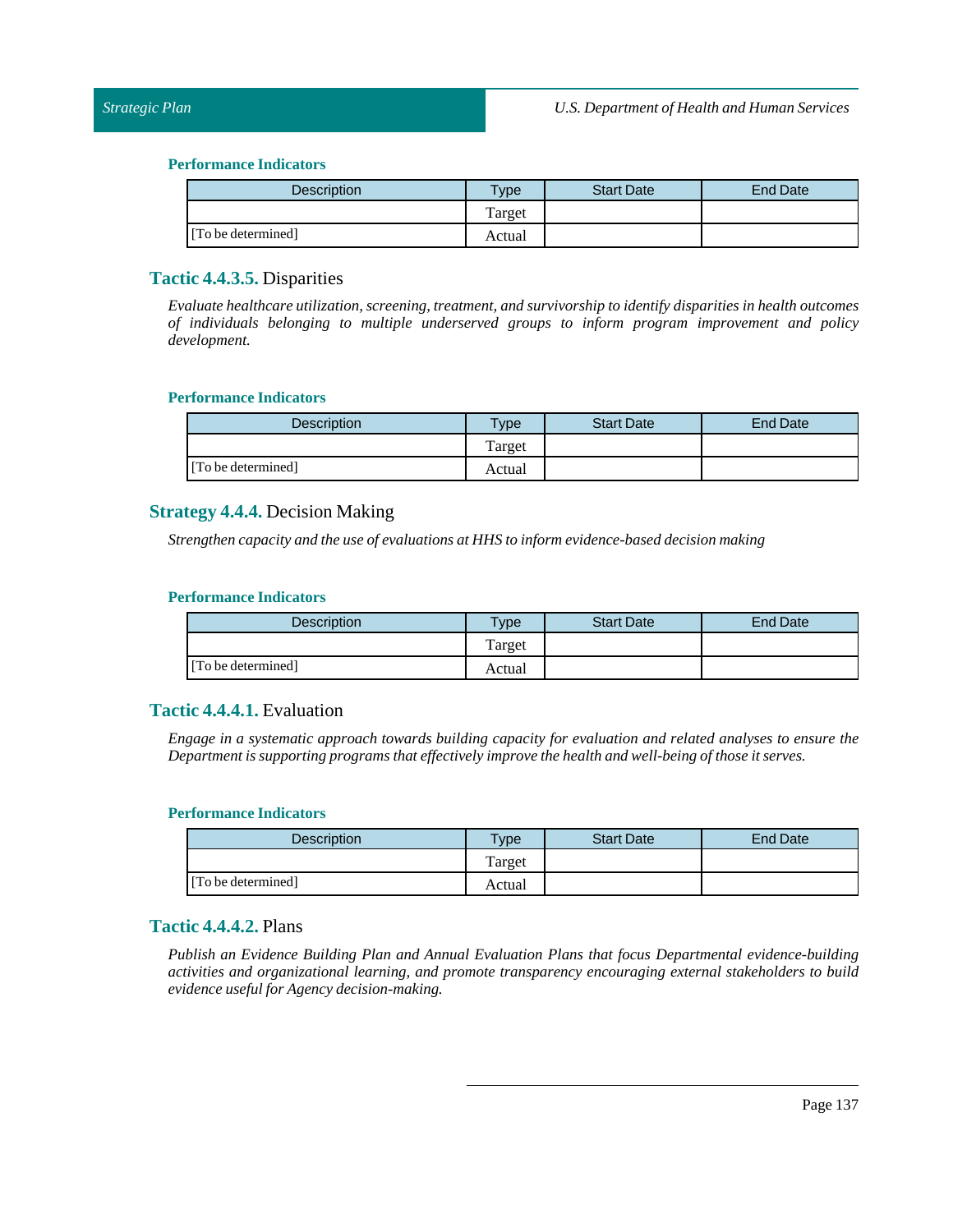| <b>Description</b> | vpe    | <b>Start Date</b> | End Date |
|--------------------|--------|-------------------|----------|
|                    | Target |                   |          |
| [To be determined] | Actual |                   |          |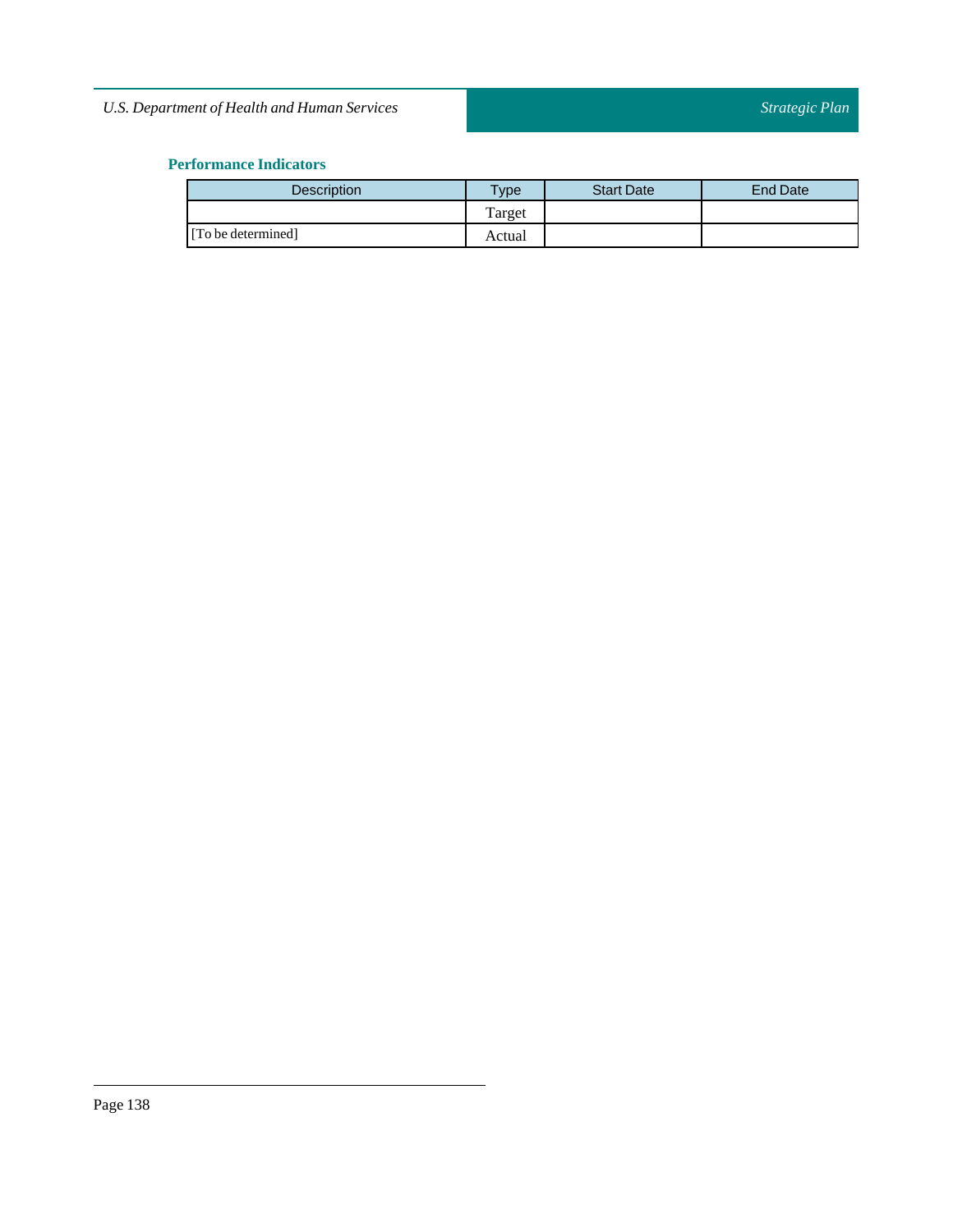# **5. Management**

*Advance Strategic Management to Build Trust, Transparency, and Accountability*

HHS is dedicated to advancing strategic management across the Department to build trust, transparency, and accountability. A major focus of the Department is promoting effective enterprise governance to ensure programmatic goals are met equitably and transparently across all management practices. HHS sustains strong financial stewardship of resources to foster prudent use of resources, accountability, and public trust. HHS works to uphold effective and innovative human capital resource management resulting in an engaged, diverse workforce with the skills and competencies to accomplish the HHS mission. The Department also ensures the security of HHS facilities, technology, data, and information, while advancing environment-friendly practices.

## **5.1.** Governance

*Promote effective enterprise governance to ensure programmatic goals are met equitably and transparently across all management practices*

HHS is supporting strategies to promote effective enterprise governance and ensure programmatic goals are achieved. HHS is strengthening governance, enterprise risk management, and strategic decision making across the Department to better pursue opportunities and address risks while creating a culture of change to support continuous improvement in program and mission delivery.

Performance Goals ~ The HHS Annual Performance Plan provides information on the Department's measures of progress towards achieving the goals and objectives described in the HHS Strategic Plan for FY 2022–2026. Below are the related performance measures for this Objective.

#### **Stakeholder(s):**

**Contributing OpDivs and StaffDivs**: *All OpDivs and StaffDivs contribute to achievement of this Objective.*

#### **HHS Partners** :

*HHS OpDivs and StaffDivs engage and work with a broad range of partners and stakeholders to implement the strategies and achieve this Objective. They include:*

**Council on Financial Assistance Reform**

**Financial Assistance Committee on E-government HHS Data Council HHS ERM Council HHS Evidence and Evaluation Council Office of Federal Procurement Policy President's Management Council (PMC)**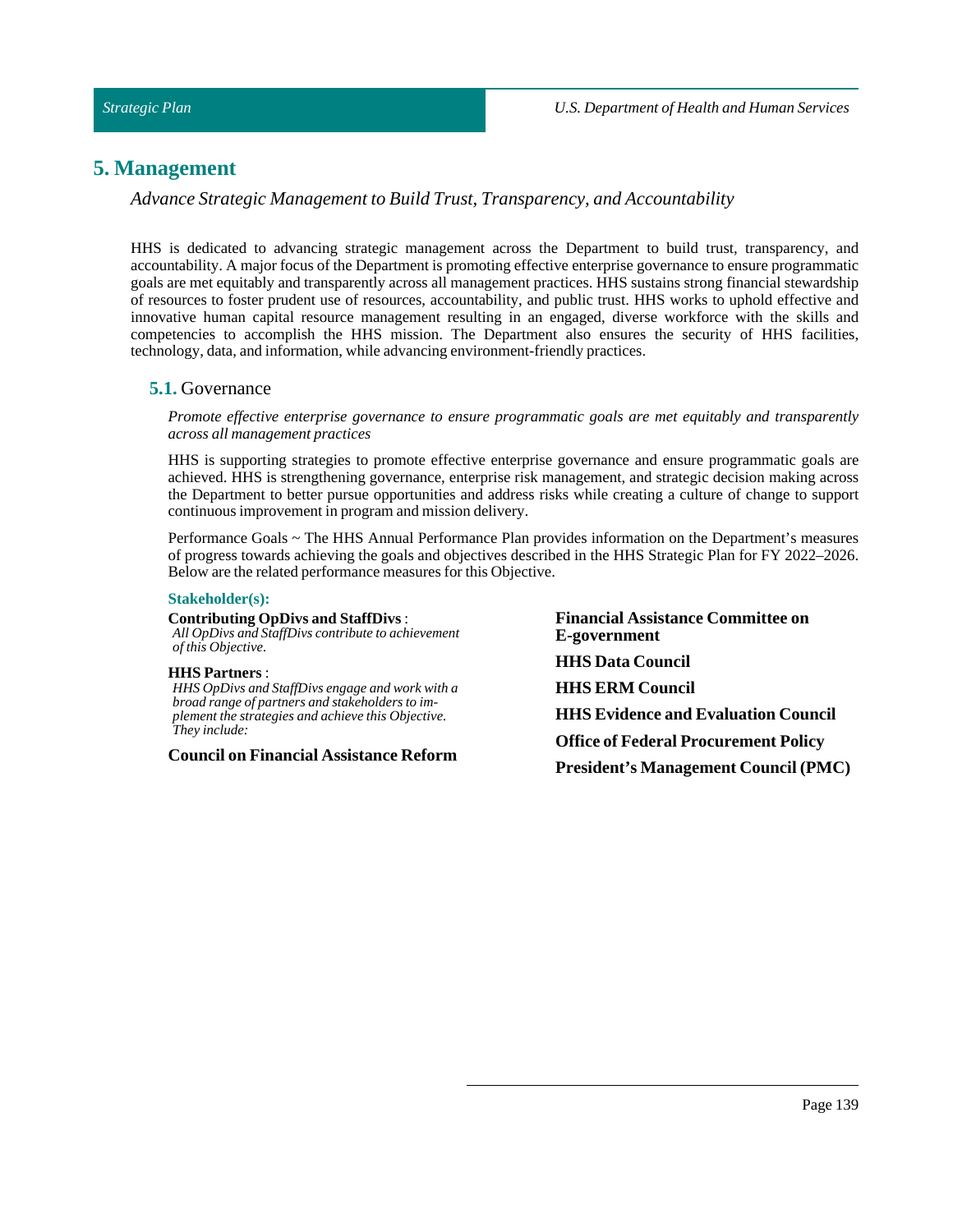### **Performance Indicators**

## **Performance Measure 5.1.1 ERM Maturity**

| <b>Description</b>                                                                                                                                                                                                          | Type   | <b>Status</b> | <b>Start Date</b> | <b>End Date</b> |
|-----------------------------------------------------------------------------------------------------------------------------------------------------------------------------------------------------------------------------|--------|---------------|-------------------|-----------------|
| To assess progress in                                                                                                                                                                                                       | Target |               |                   |                 |
| implementing its ERM<br>Framework, HHS will<br>annually review and report on<br>its ERM organizational<br>maturity, and formally<br>re-assess its maturity every two<br>to three years using its<br>HHS-internal capability | Actual |               |                   |                 |
| maturity model, which is<br>tailored to HHS's culture and<br>operations.                                                                                                                                                    |        |               |                   |                 |

# **Strategy 5.1.1.** Governance, Risk & Decision Making

*Strengthen governance, enterprise risk management and strategic decision making across HHS to better pursue opportunities and address risks*

#### **Performance Indicators**

| <b>Description</b> | <b>Type</b> | <b>Start Date</b> | <b>End Date</b> |
|--------------------|-------------|-------------------|-----------------|
|                    | Target      |                   |                 |
| [To be determined] | Actual      |                   |                 |

# **Tactic 5.1.1.1.** Risk Management

*Mature, integrate, and apply an Enterprise Risk Management (ERM) Framework across the Department and its Divisions to guide collaborative governance within the federated operating environment, leading to more risk informed strategic decision making.*

## **Performance Indicators**

| <b>Description</b> | <b>Type</b> | <b>Start Date</b> | <b>End Date</b> |
|--------------------|-------------|-------------------|-----------------|
|                    | l'arget     |                   |                 |
| [To be determined] | Actual      |                   |                 |

# **Tactic 5.1.1.2.** Planning & Management

*Strengthen the strategic management and planning capacity of the Department and its Divisions to accelerate programmatic impactto improve health, public health, and human services outcomes.*

| <b>Description</b> | Type   | <b>Start Date</b> | <b>End Date</b> |
|--------------------|--------|-------------------|-----------------|
|                    | Target |                   |                 |
| [To be determined] | Actual |                   |                 |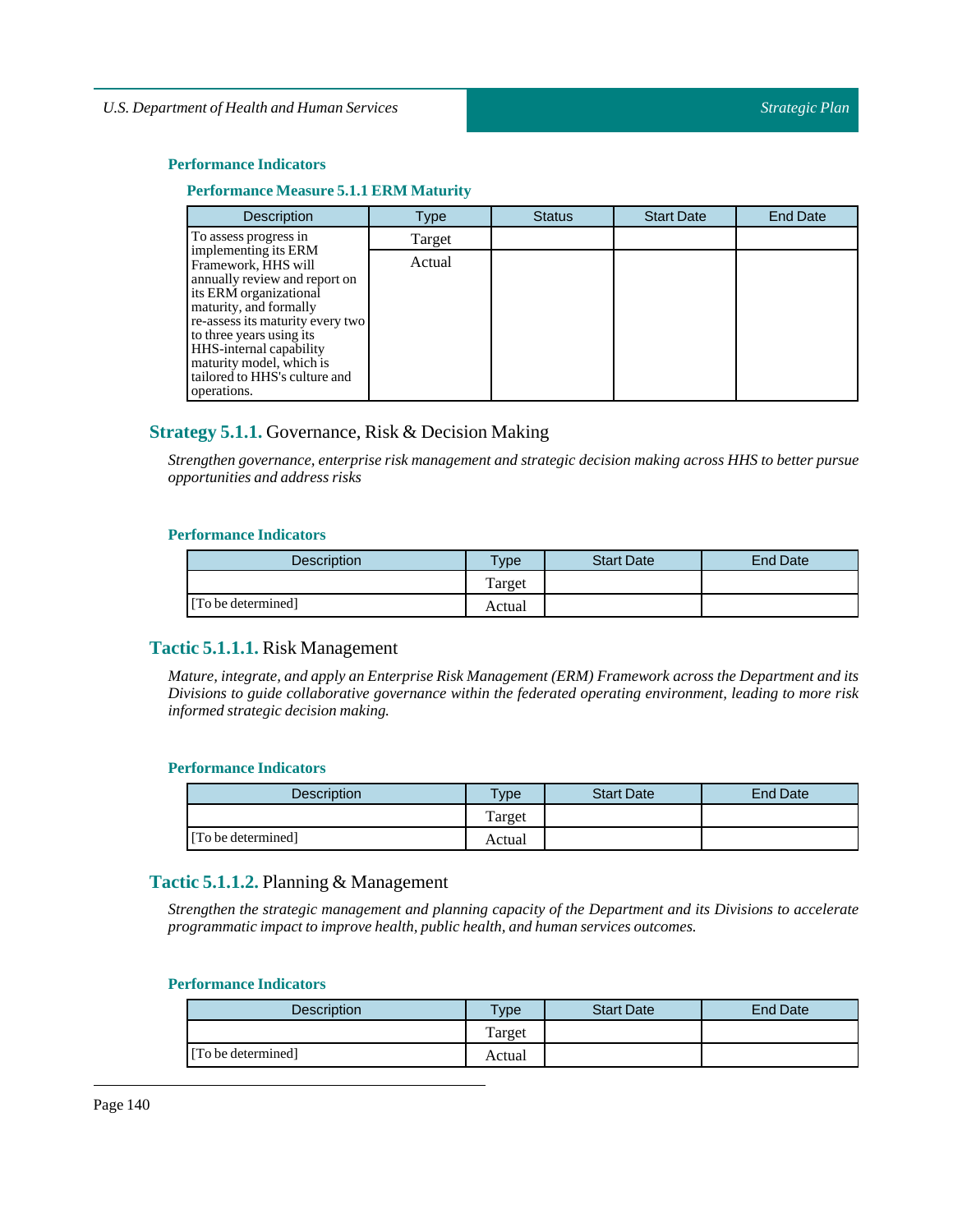# **Strategy 5.1.2.** Learning & Improvement

*Continue to create a culture of learning at HHS to support continuous improvement in program and mission delivery*

## **Performance Indicators**

| Description        | $v$ pe | <b>Start Date</b> | <b>End Date</b> |
|--------------------|--------|-------------------|-----------------|
|                    | Target |                   |                 |
| [To be determined] | Actual |                   |                 |

## **Tactic 5.1.2.1.** CoPs

*Foster the development and success of "communities of practice" and bodies of knowledge throughout the Department to share information, evidence-informed practices, and create opportunities to cross organizational boundaries to create innovative, responsive solutions.*

#### **Performance Indicators**

| Description.       | $v$ pe | <b>Start Date</b> | End Date |
|--------------------|--------|-------------------|----------|
|                    | Target |                   |          |
| [To be determined] | Actual |                   |          |

# **Tactic 5.1.2.2.** Collaboration & Coordination

*Facilitate collaboration and coordination to increase the use of change management, strategic management, human-centered design tools and techniques, and leverage technological advancements to improve customer experience and program and project management across HHS.*

#### **Performance Indicators**

| Description        | $T$ <sub>V</sub> $pe$ | <b>Start Date</b> | <b>End Date</b> |
|--------------------|-----------------------|-------------------|-----------------|
|                    | Target                |                   |                 |
| [To be determined] | Actual                |                   |                 |

#### **5.2.** Financial Stewardship

*Sustain strong financial stewardship of HHS resources to foster prudent use of resources, accountability, and public trust*

HHS supports strategies to sustain strong financial stewardship of resources. The Department continues to strengthen the financial management environment to prevent and mitigate deficiencies. HHS is focused on upholding accountability, transparency, and financial stewardship of HHS resources to ensure program integrity, effective internal controls, and payment accuracy. The Department is also building an enhanced financial management workforce that is better able to keep pace with changing contexts.

Performance Goals The HHS Annual Performance Plan provides information on the Department's measures of progress towards achieving the goals and objectives described in the HHS Strategic Plan for FY 2022–2026. Below are the related performance measures for this Objective.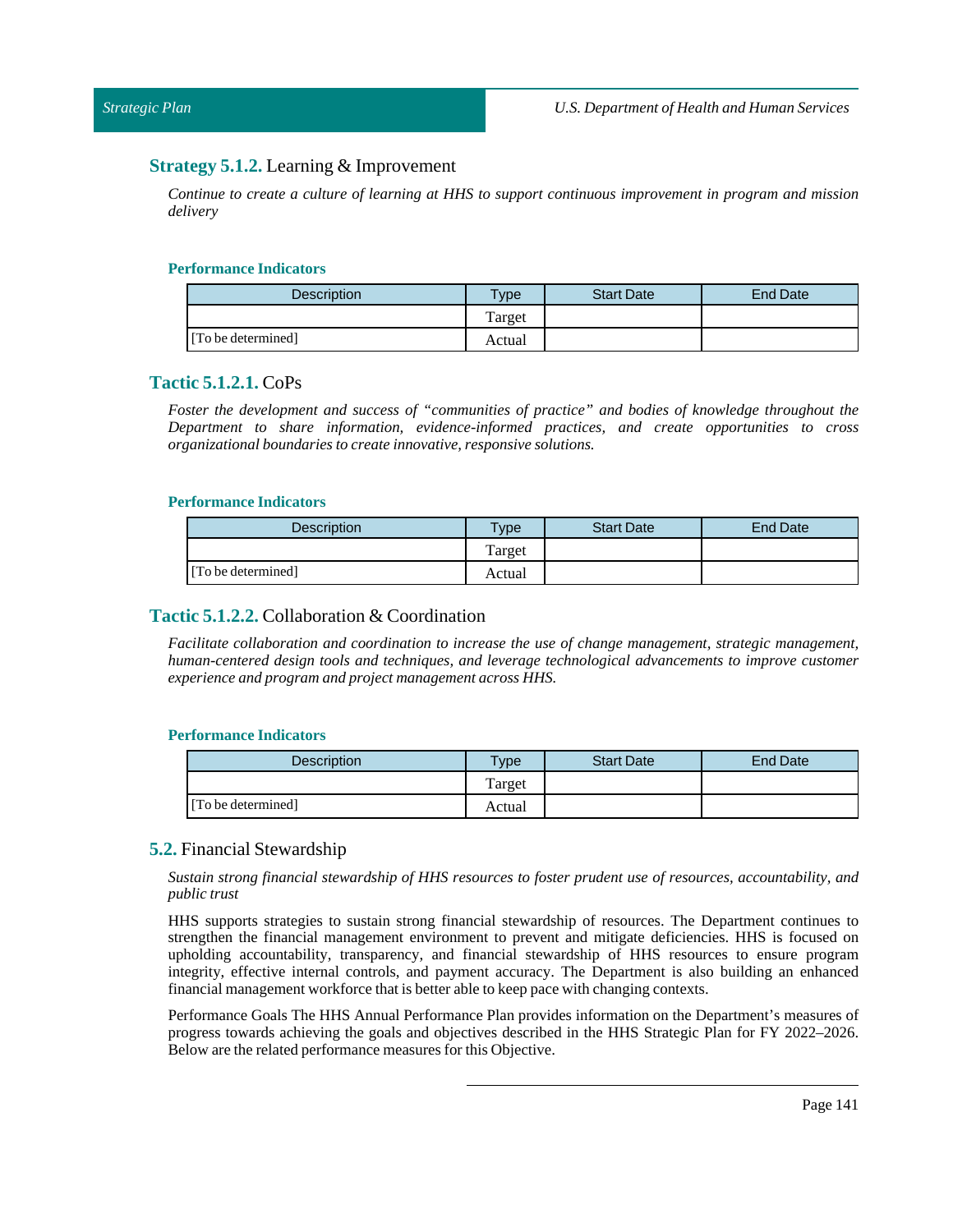# $Stakeholder(s):$

#### **Contributing OpDivs and StaffDivs**: *All OpDivs and StaffDivs contribute to achievement*

*of this objective.*

# **HHS Partners** :

*HHS OpDivs and StaffDivs engage and work with a broad range of partners and stakeholders to implement the strategies and achieve this Objective. They include:*

# **Chief Acquisition Officers Council (CAOC)**

**Chief Financial Officers Council (CFOC)**

**Healthcare Fraud Prevention Partnership**

**National Business Office Committee (NBOC)**

**Shared Services Governance Board (SSGB)**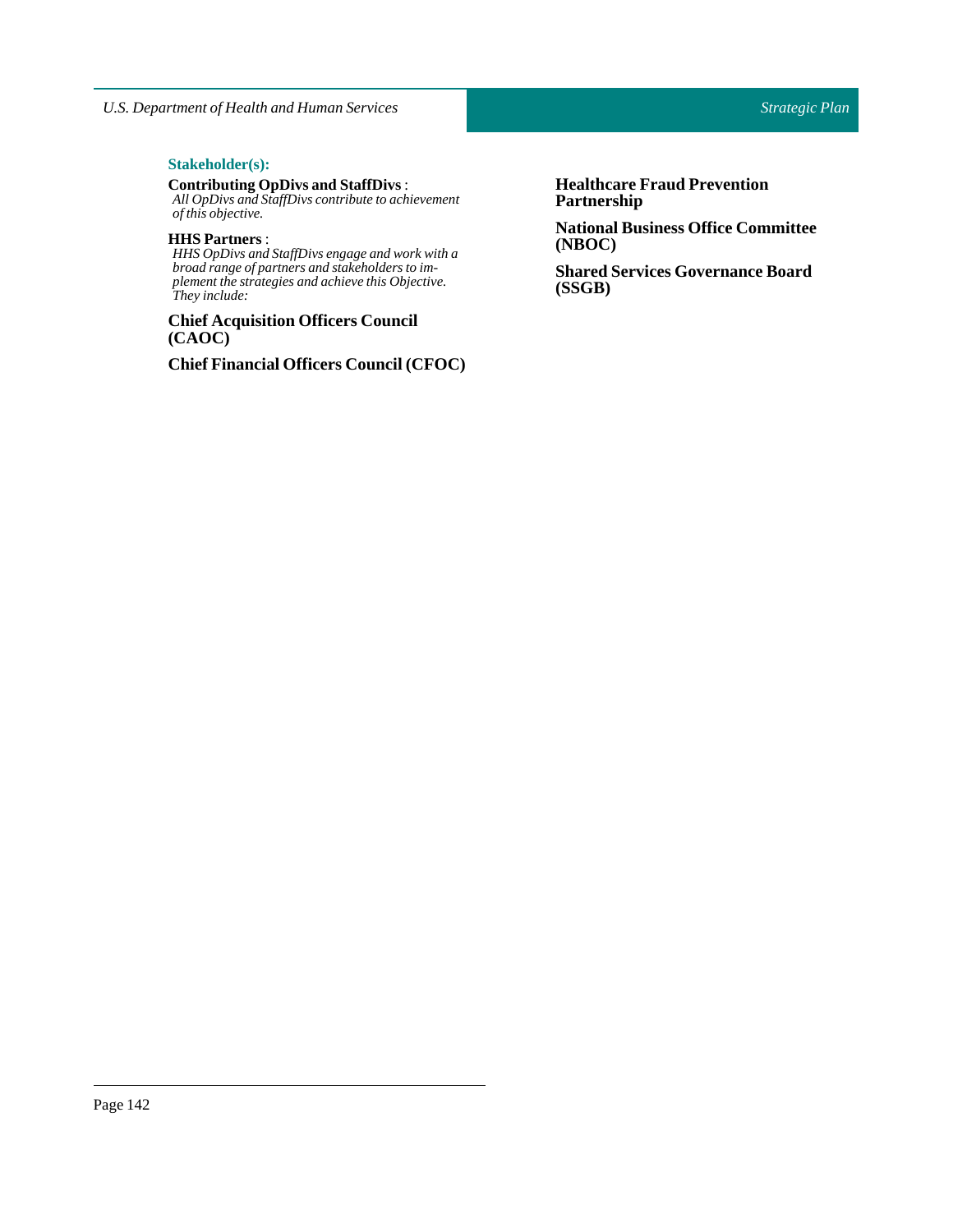# **Performance Measure 5.2.1 Improper Foster Care Payments**

| <b>Description</b>                               | $T$ <sub>V</sub> $pe$ | <b>Status</b> | <b>Start Date</b> | <b>End Date</b> | <b>Dollars</b> |
|--------------------------------------------------|-----------------------|---------------|-------------------|-----------------|----------------|
| Decrease improper                                | Target                | Decreased     |                   |                 |                |
| payments in the title<br><b>IV-E</b> foster care | Actual                |               |                   |                 |                |
| program by lowering<br>the national error rate   |                       |               |                   |                 |                |

# **Performance Measure 5.2.2 Cost-Effectiveness**

| <b>Description</b>                                                                  | Type   | <b>Status</b> | <b>Start Date</b> | <b>End Date</b> | Percentage |
|-------------------------------------------------------------------------------------|--------|---------------|-------------------|-----------------|------------|
| Increase the                                                                        | Target | Increased     |                   |                 |            |
| cost-effectiveness<br>ratio (total dollars<br>collected per \$1 of<br>expenditures) | Actual |               |                   |                 |            |

# **Performance Measure 5.2.3 Improper Medicare Payments**

| <b>Description</b>                        | Type   | <b>Status</b> | <b>Start Date</b> | End Date | Percentage |
|-------------------------------------------|--------|---------------|-------------------|----------|------------|
| Reduce the                                | Target | Reduced       |                   |          |            |
| Percentage of<br><b>Improper Payments</b> | Actual |               |                   |          |            |
| Made under<br>Medicare Part C, the        |        |               |                   |          |            |
| Medicare Advantage                        |        |               |                   |          |            |

# **Performance Measure 5.2.4 Improper Drug Payments**

| <b>Description</b>                                                                                 | Type   | <b>Status</b> | <b>Start Date</b> | <b>End Date</b> | Percentage |
|----------------------------------------------------------------------------------------------------|--------|---------------|-------------------|-----------------|------------|
| Reduce the                                                                                         | Target | Reduced       |                   |                 |            |
| Percentage of<br><b>Improper Payments</b><br>Made Under the Part<br>D Prescription Drug<br>Program | Actual |               |                   |                 |            |

## **Performance Measure 5.2.5 Improper Medicare FFS Payments**

| <b>Description</b>                                                         | <b>Type</b> | <b>Status</b> | <b>Start Date</b> | End Date | Percentage |
|----------------------------------------------------------------------------|-------------|---------------|-------------------|----------|------------|
| Reduce the Improper                                                        | Target      | Reduced       |                   |          |            |
| <b>Payment Rate in the</b><br>Medicare<br>Fee-for-Service<br>(FFS) Program | Actual      |               |                   |          |            |

## **Performance Measure 5.2.6 MedicaidImproper Payments**

| Description                                                           | <b>Type</b> | <b>Status</b> | <b>Start Date</b> | <b>End Date</b> | Percentage |
|-----------------------------------------------------------------------|-------------|---------------|-------------------|-----------------|------------|
| Reduce the Improper<br><b>Payment Rate in the</b><br>Medicaid Program | Target      | Reduced       |                   |                 |            |
|                                                                       | Actual      |               |                   |                 |            |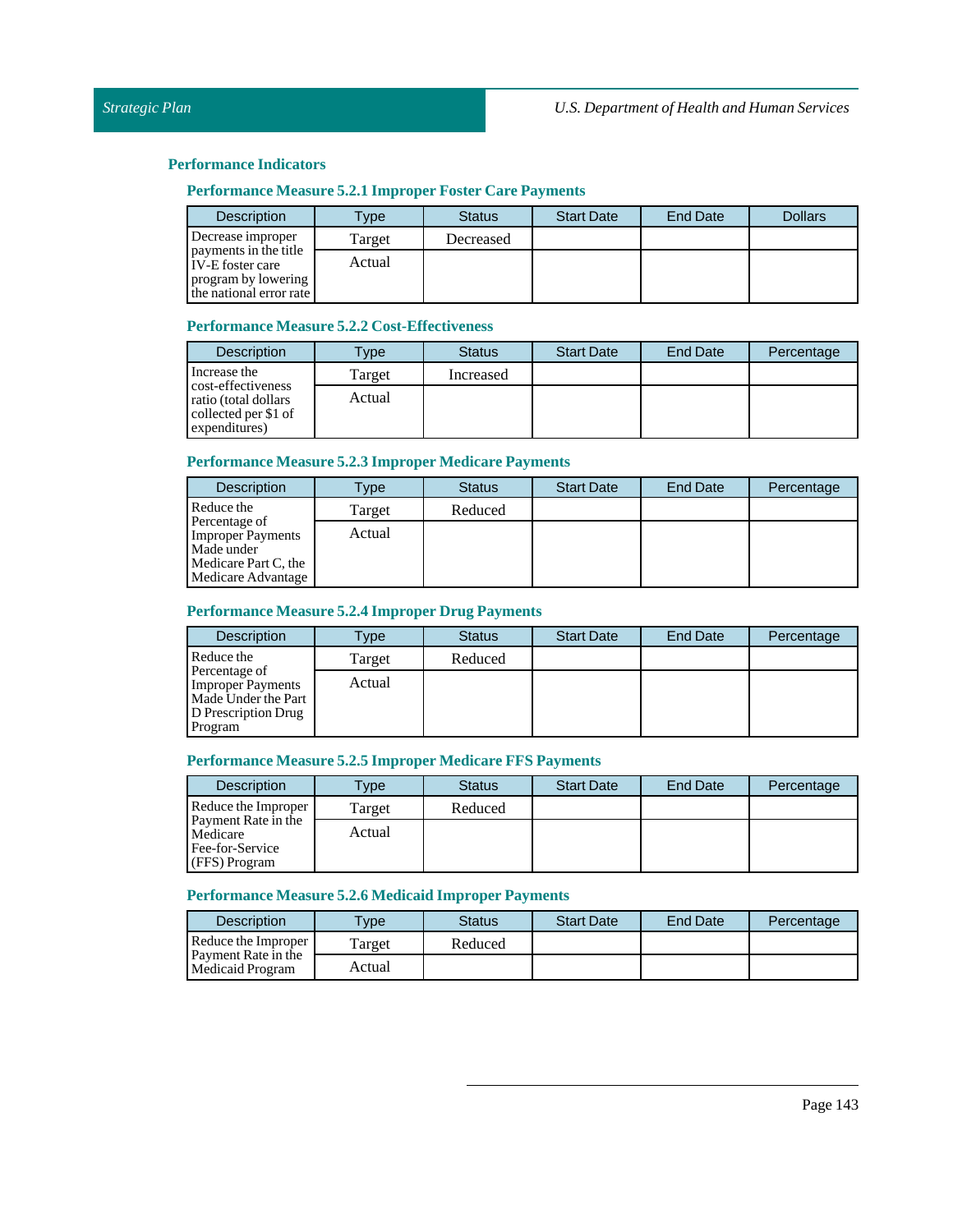# **Performance Measure 5.2.7 Improper CHIP Payments**

| <b>Description</b>                                                                  | <b>Type</b> | <b>Status</b> | <b>Start Date</b> | End Date | Percentage |
|-------------------------------------------------------------------------------------|-------------|---------------|-------------------|----------|------------|
| Reduce the Improper<br>Payment Rate in the<br>Children's Health<br>Insurance (CHIP) | Target      | Reduced       |                   |          |            |
|                                                                                     | Actual      |               |                   |          |            |

# **Strategy 5.2.1.** Financial Management

*Continue to strengthen the financial management environmentto prevent and mitigate deficiencies*

# **Performance Indicators**

| <b>Description</b> | <b>Type</b> | <b>Start Date</b> | <b>End Date</b> |
|--------------------|-------------|-------------------|-----------------|
|                    | Target      |                   |                 |
| [To be determined] | Actual      |                   |                 |

# **Tactic 5.2.1.1.** AI & Robotics

*Leverage artificial intelligence and robotic process automation to improve quality and timeliness of key financial management business processes.*

# **Performance Indicators**

| Description        | vpe    | <b>Start Date</b> | End Date |
|--------------------|--------|-------------------|----------|
|                    | Target |                   |          |
| [To be determined] | Actual |                   |          |

# **Tactic 5.2.1.2.** Quality

*Engage quality improvement principles to review key business processes and identify opportunities to manage risk and improve outcomes in areas such as financial management, grants management, and acquisitions.*

# **Performance Indicators**

| <b>Description</b> | <b>Type</b> | <b>Start Date</b> | End Date |
|--------------------|-------------|-------------------|----------|
|                    | Target      |                   |          |
| [To be determined] | Actual      |                   |          |

# **Tactic 5.2.1.3.** Digitization

*Build structures to continue transforming financial processes from manual to digital for faster, more accurate workflows at all levels of the organization.*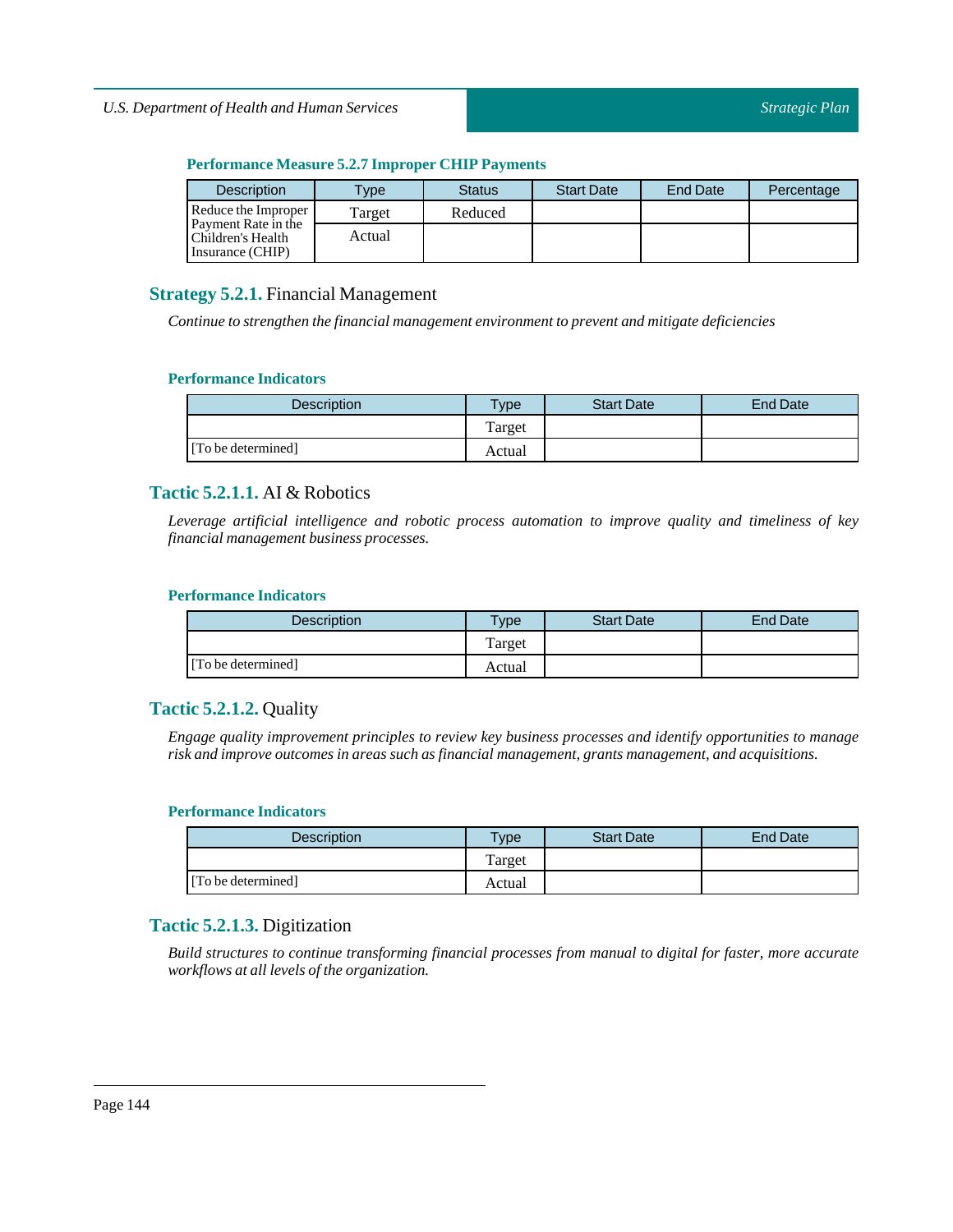| <b>Description</b> | <b>Type</b> | <b>Start Date</b> | <b>End Date</b> |
|--------------------|-------------|-------------------|-----------------|
|                    | Target      |                   |                 |
| [To be determined] | Actual      |                   |                 |

## **Tactic 5.2.1.4.** Standards, Specifications & Certification

*Facilitate continued collaboration across public and private sectors to adopt and advance nationally supported standards,implementation specifications, and certification criteria.*

#### **Performance Indicators**

| <b>Description</b> | $v$ pe | <b>Start Date</b> | <b>End Date</b> |
|--------------------|--------|-------------------|-----------------|
|                    | Target |                   |                 |
| [To be determined] | Actual |                   |                 |

### **Tactic 5.2.1.5.** BI

*Supportthe integrated business intelligence framework to provide complete, accurate, and timely information to*  $stackholders in real time.$ 

#### **Performance Indicators**

| <b>Description</b> | $T$ <sub>ype</sub> | <b>Start Date</b> | <b>End Date</b> |
|--------------------|--------------------|-------------------|-----------------|
|                    | Target             |                   |                 |
| [To be determined] | Actual             |                   |                 |

## **Tactic 5.2.1.6.** Internal Controls

*Promote the application of financial management policies and procedures to include best practices across HHS to ensure sound internal controls.*

#### **Performance Indicators**

| <b>Description</b> | <b>Type</b> | <b>Start Date</b> | End Date |
|--------------------|-------------|-------------------|----------|
|                    | Target      |                   |          |
| [To be determined] | Actual      |                   |          |

## **Strategy 5.2.2.** Accountability, Transparency & Stewardship

*Uphold accountability, transparency, and financial stewardship of HHS resources to ensure program integrity, effective internal controls, and payment accuracy*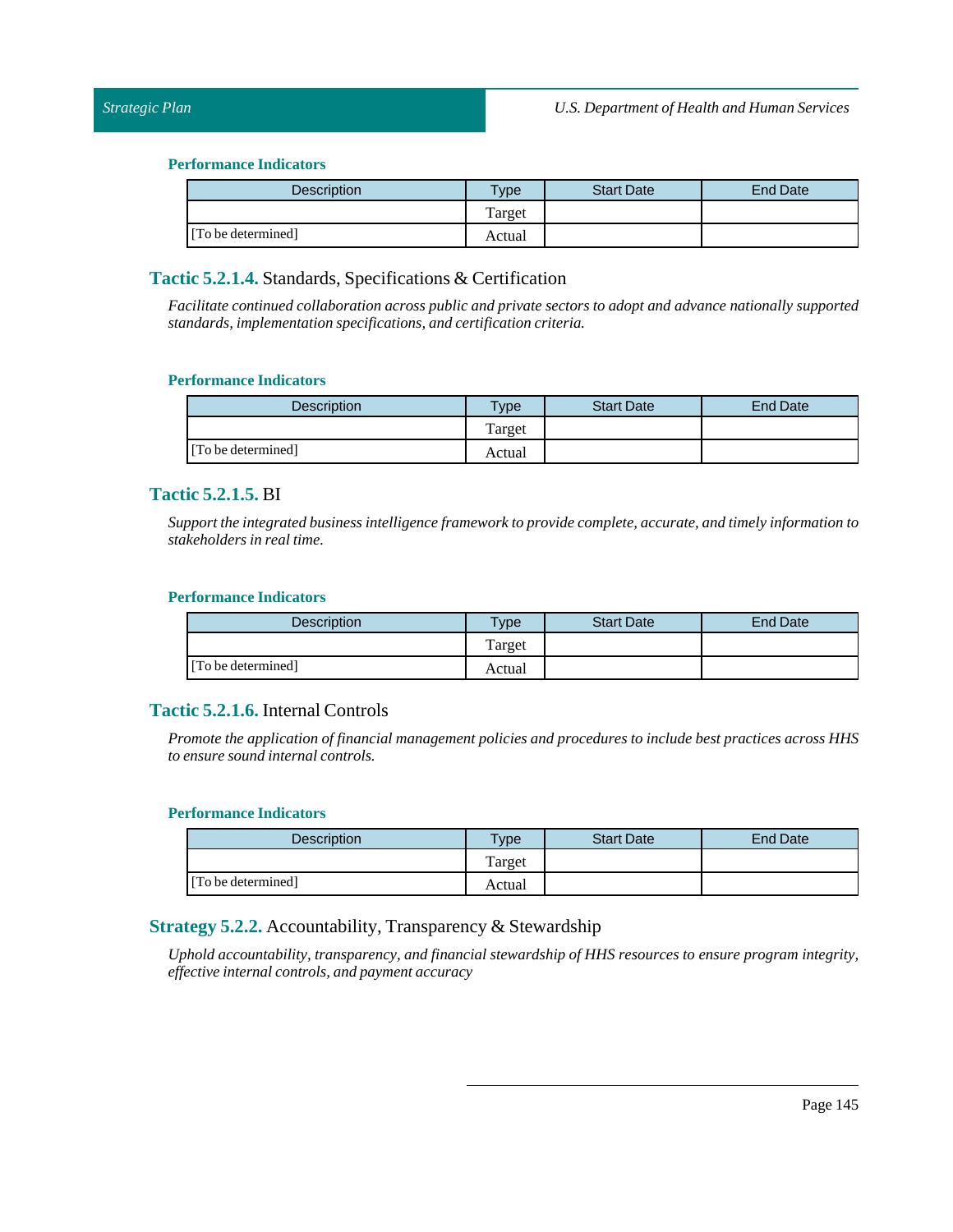| <b>Description</b> | <b>Type</b> | <b>Start Date</b> | End Date |
|--------------------|-------------|-------------------|----------|
|                    | Target      |                   |          |
| [To be determined] | Actual      |                   |          |

## **Tactic 5.2.2.1.** Governance

*Implement governance structures to provide accurate and timely financial information that demonstrates HHS accountability to stakeholders and facilitates data-driven operational, budget, and policy decisions that enhance equity for all.*

#### **Performance Indicators**

| <b>Description</b> | <b>Type</b> | <b>Start Date</b> | <b>End Date</b> |
|--------------------|-------------|-------------------|-----------------|
|                    | Target      |                   |                 |
| [To be determined] | Actual      |                   |                 |

### **Tactic 5.2.2.2.** Integrity

*Strengthen program integrity methods to better prevent fraud and reduce improper payments by maintaining and improving oversight programs related to early detection and prevention.*

### **Performance Indicators**

| Description        | <b>Type</b> | <b>Start Date</b> | <b>End Date</b> |
|--------------------|-------------|-------------------|-----------------|
|                    | Target      |                   |                 |
| [To be determined] | Actual      |                   |                 |

## **Tactic 5.2.2.3.** Assistance, Capacity & Burden

*Invest in technical assistance, capacity-building, and burden reduction to strengthen program outcomes while ensuring program integrity, fiscal discipline, including helping grant recipients improve financial acumen, enterprise risk management, internal controls, and efficient operating policies and procedures to promote equitable access to financial assistance funding, while preventing fraud, waste, and abuse.*

#### **Performance Indicators**

| Description        | $T$ ype | <b>Start Date</b> | End Date |
|--------------------|---------|-------------------|----------|
|                    | Target  |                   |          |
| [To be determined] | Actual  |                   |          |

## **Tactic 5.2.2.4.** Audits

*Focus and prioritize audits (such as grantee single audits, Department financial audit, Office of the Inspector General and Government Accountability Office programmatic audits) to increase accountability of HHS programs.*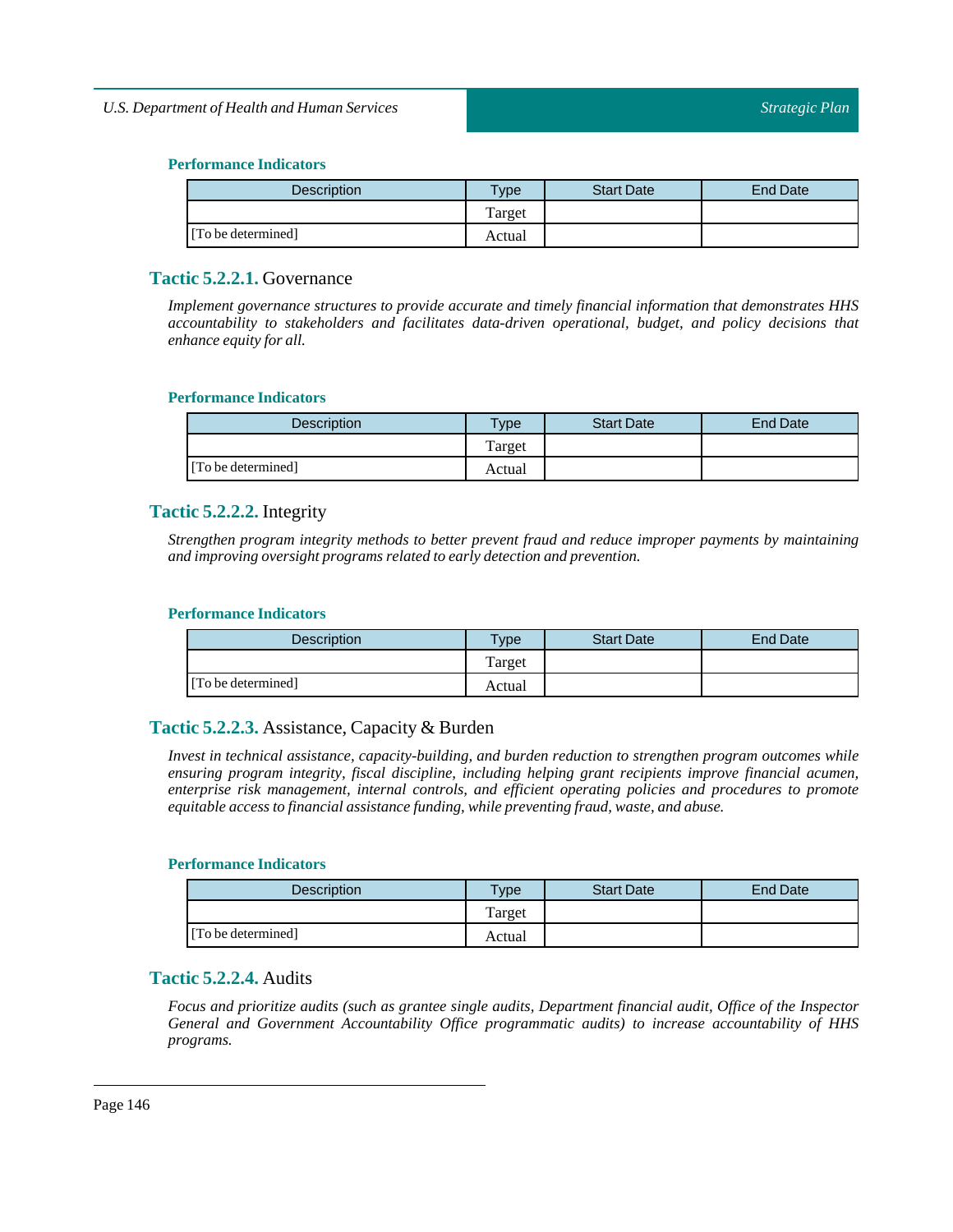| Description        | <b>Type</b> | <b>Start Date</b> | <b>End Date</b> |
|--------------------|-------------|-------------------|-----------------|
|                    | Target      |                   |                 |
| [To be determined] | Actual      |                   |                 |

## **Tactic 5.2.2.5.** Metrics & Monitoring

*Define standards of excellence for the HHS financial community and implement a framework for measuring and monitoring success.*

#### **Performance Indicators**

| <b>Description</b> | <b>Type</b> | <b>Start Date</b> | <b>End Date</b> |
|--------------------|-------------|-------------------|-----------------|
|                    | Target      |                   |                 |
| [To be determined] | Actual      |                   |                 |

### **Tactic 5.2.2.6.** IT

*Collaborate across HHS and the private sector to align health information technology investments and advance consensus-based standards, implementation specifications, and health information technology certification criteria to improve interoperability of systems and the access, exchange, and use of electronic health information.*

#### **Performance Indicators**

| <b>Description</b> | $v_{\rm p}$ | <b>Start Date</b> | End Date |
|--------------------|-------------|-------------------|----------|
|                    | Target      |                   |          |
| [To be determined] | Actual      |                   |          |

## **Strategy 5.2.3.** Workforce

*Build an enhanced financial management workforce able to keep pace with changing contexts*

#### **Performance Indicators**

| <b>Description</b> | Type   | <b>Start Date</b> | End Date |
|--------------------|--------|-------------------|----------|
|                    | Target |                   |          |
| [To be determined] | Actual |                   |          |

## **Tactic 5.2.3.1.** Infrastructure

*Address financial management workforce infrastructure to focus on adaptations to new technologies and skill requirements, recruitment, and retention.*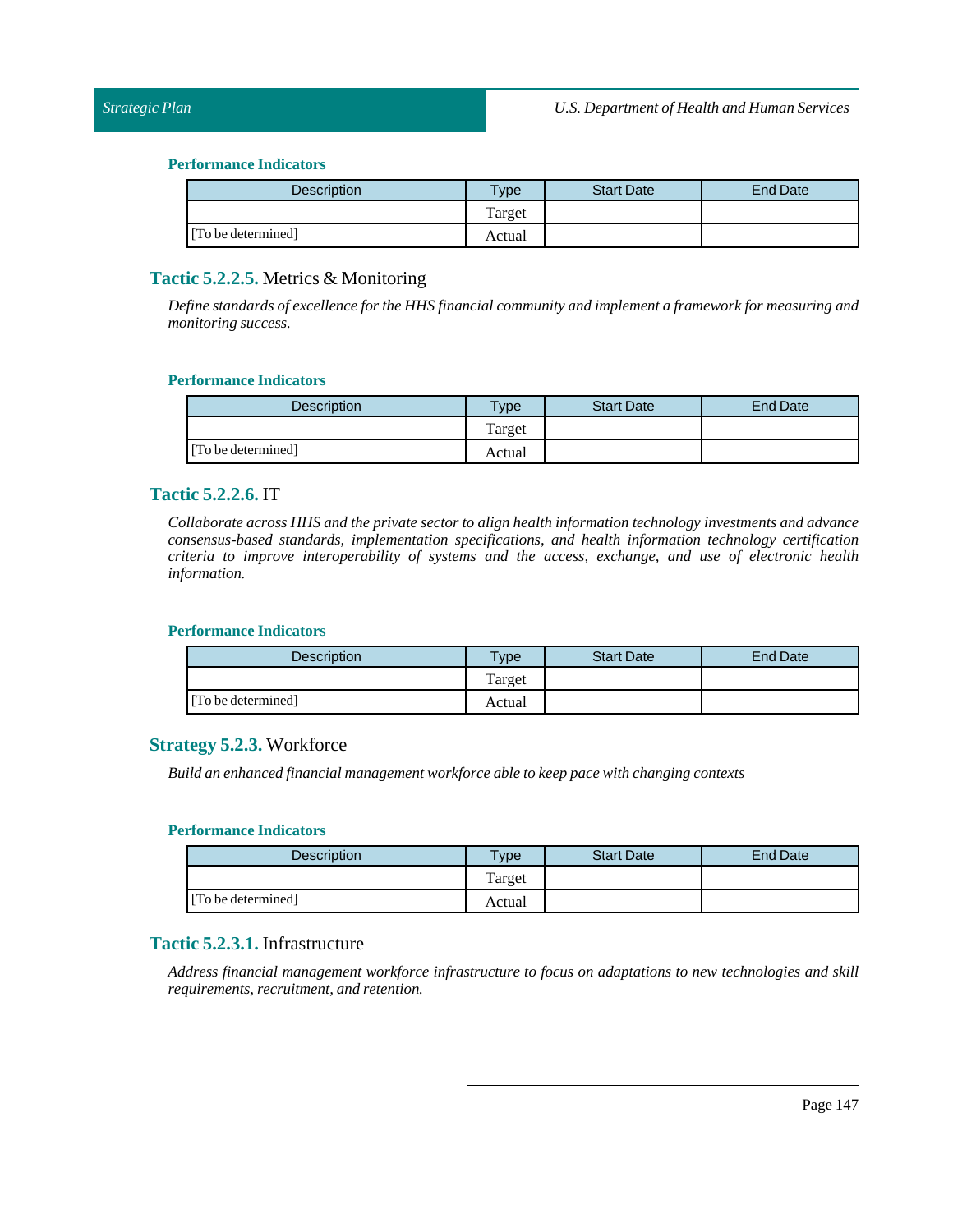| <b>Description</b> | <b>Type</b> | <b>Start Date</b> | End Date |
|--------------------|-------------|-------------------|----------|
|                    | Target      |                   |          |
| [To be determined] | Actual      |                   |          |

## **Tactic 5.2.3.2.** Knowledge, Training & Best Practices

*Develop training strategies for financial management that improve the transfer of knowledge and sharing of best practices and process across HHS.*

### **Performance Indicators**

| <b>Description</b> | <b>Vpe</b> | <b>Start Date</b> | <b>End Date</b> |
|--------------------|------------|-------------------|-----------------|
|                    | Target     |                   |                 |
| [To be determined] | Actual     |                   |                 |

## **Tactic 5.2.3.3.** KM

*Support financial analysis knowledge management by promoting an accessible repository of financial resources, directives,instructive documents, and standard operating procedures from across HHS.*

### **Performance Indicators**

| <b>Description</b> | $T$ <sub>ype</sub> | <b>Start Date</b> | <b>End Date</b> |
|--------------------|--------------------|-------------------|-----------------|
|                    | Target             |                   |                 |
| [To be determined] | Actual             |                   |                 |

## **Tactic 5.2.3.4.** CoPs

*Strengthen communities of practice for the federal financial management workforce to improve capability, recruitment, retention, and succession planning across the enterprise.*

### **Performance Indicators**

| <b>Description</b> | Type   | <b>Start Date</b> | <b>End Date</b> |
|--------------------|--------|-------------------|-----------------|
|                    | Target |                   |                 |
| [To be determined] | Actual |                   |                 |

## **5.3.** Human Capital

*Uphold effective and innovative human capital resource management resulting in an engaged, diverse workforce with the skills and competencies to accomplish the HHS mission*

HHS supports strategies to uphold effective and innovative human capital resource management. HHS is focused on building and sustaining a strong workforce through improved recruitment, hiring, and retention efforts. The Department is leveraging training and professional development opportunities to develop and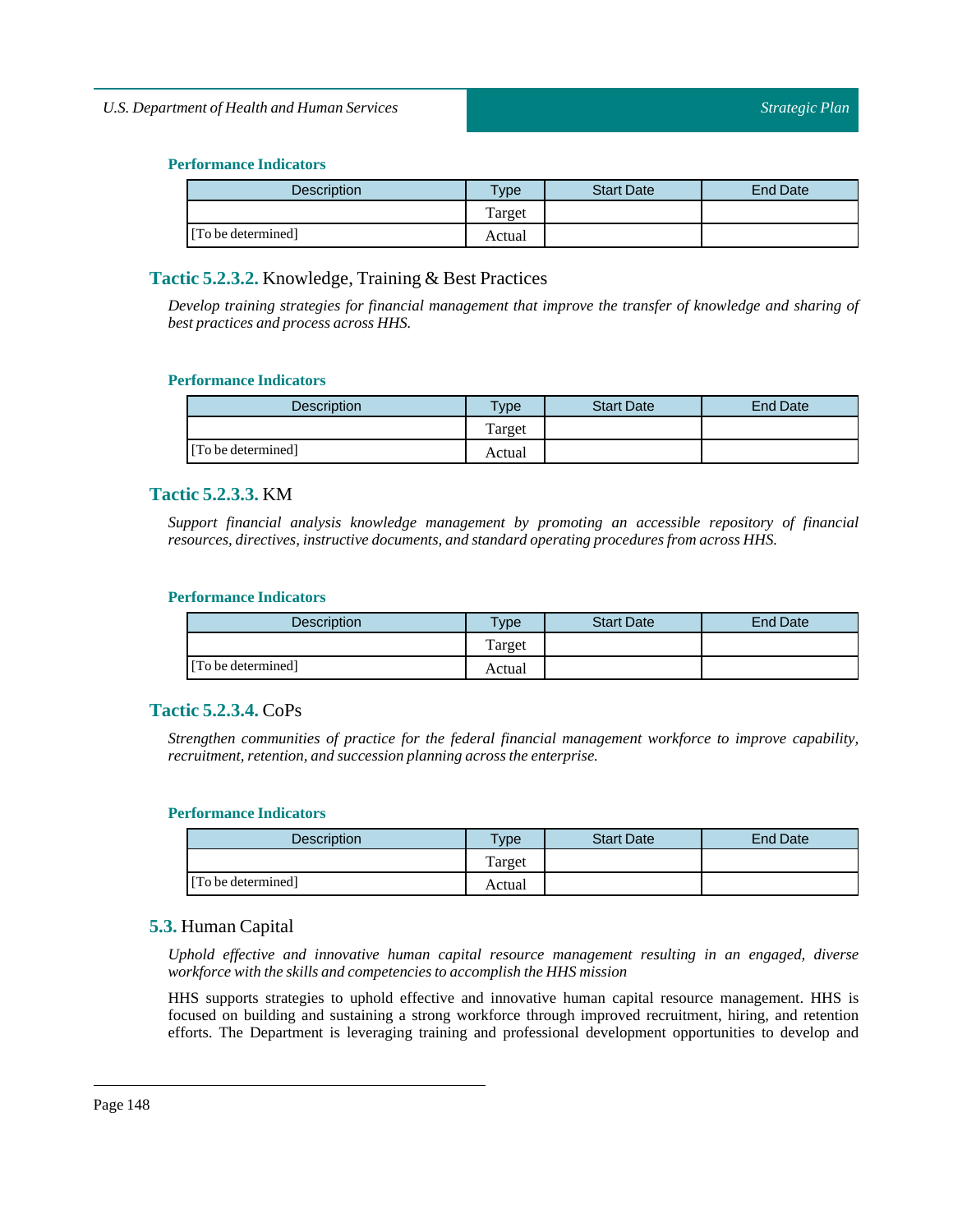*plement the strategies and achieve this Objective.*

manage a high-performing workforce while providing leaders and managers with the insight and tools to effectively carry out change management, organizationallearning, and succession planning.

Performance Goals The HHS Annual Performance Plan provides information on the Department's measures of progress towards achieving the goals and objectives described in the HHS Strategic Plan for FY 2022–2026. Below are the related performance measures for this Objective.

#### **Stakeholder(s):**

#### **Contributing OpDivs and StaffDivs**:

*All OpDivs and StaffDivs contribute to achievement of this objective.*

## *They include:* **Chief Human Capital Officers Council**

#### **HHS Partners** :

*HHS OpDivs and StaffDivs engage and work with a broad range of partners and stakeholders to im-* **Human Capital Collaborations**

#### **Performance Indicators**

#### **Performance Measure 5.3.1 Work Experience**

| <b>Description</b>                      | $T$ <sub>V</sub> pe | <b>Start Date</b> | <b>End Date</b> | Rating |
|-----------------------------------------|---------------------|-------------------|-----------------|--------|
| Intrinsic Work Experience (From Federal | Target,             |                   |                 |        |
| <b>Employee Viewpoint Survey</b>        | Actual              |                   |                 |        |

#### **Performance Measure 5.3.2 Employee Satisfaction**

| <b>Description</b>                                                                     | Type   | <b>Start Date</b> | End Date | Rating |
|----------------------------------------------------------------------------------------|--------|-------------------|----------|--------|
| Employee Satisfaction with Opportunities for                                           | Target |                   |          |        |
| <b>Professional Development and Growth (From</b><br>Federal Employee Viewpoint Survey) | Actual |                   |          |        |

#### **Performance Measure 5.3.3 Employee Engagement**

| <b>Description</b>                      | Type    | <b>Start Date</b> | End Date | Rating |
|-----------------------------------------|---------|-------------------|----------|--------|
| Employee Engagement Index (From Federal | Target, |                   |          |        |
| Employee Viewpoint Survey)              | Actual  |                   |          |        |

## **Strategy 5.3.1.** Recruitment, Hiring & Retention

*Build and sustain a strong workforce through improved recruitment, hiring, and retention efforts*

#### **Performance Indicators**

| Description        | $T$ ype | <b>Start Date</b> | End Date |
|--------------------|---------|-------------------|----------|
|                    | Target  |                   |          |
| [To be determined] | Actual  |                   |          |

## **Tactic 5.3.1.1.** DEIA Plan

*Develop and implement the HHS Diversity, Equity, Inclusion and Accessibility (DEIA) Strategic Plan to advance diversity, equity, inclusion, and accessibility in the HHS workforce and remove any potential barriers to diversity, equity, inclusion, and accessibility in the workforce, including establishing a framework to address workplace harassment.*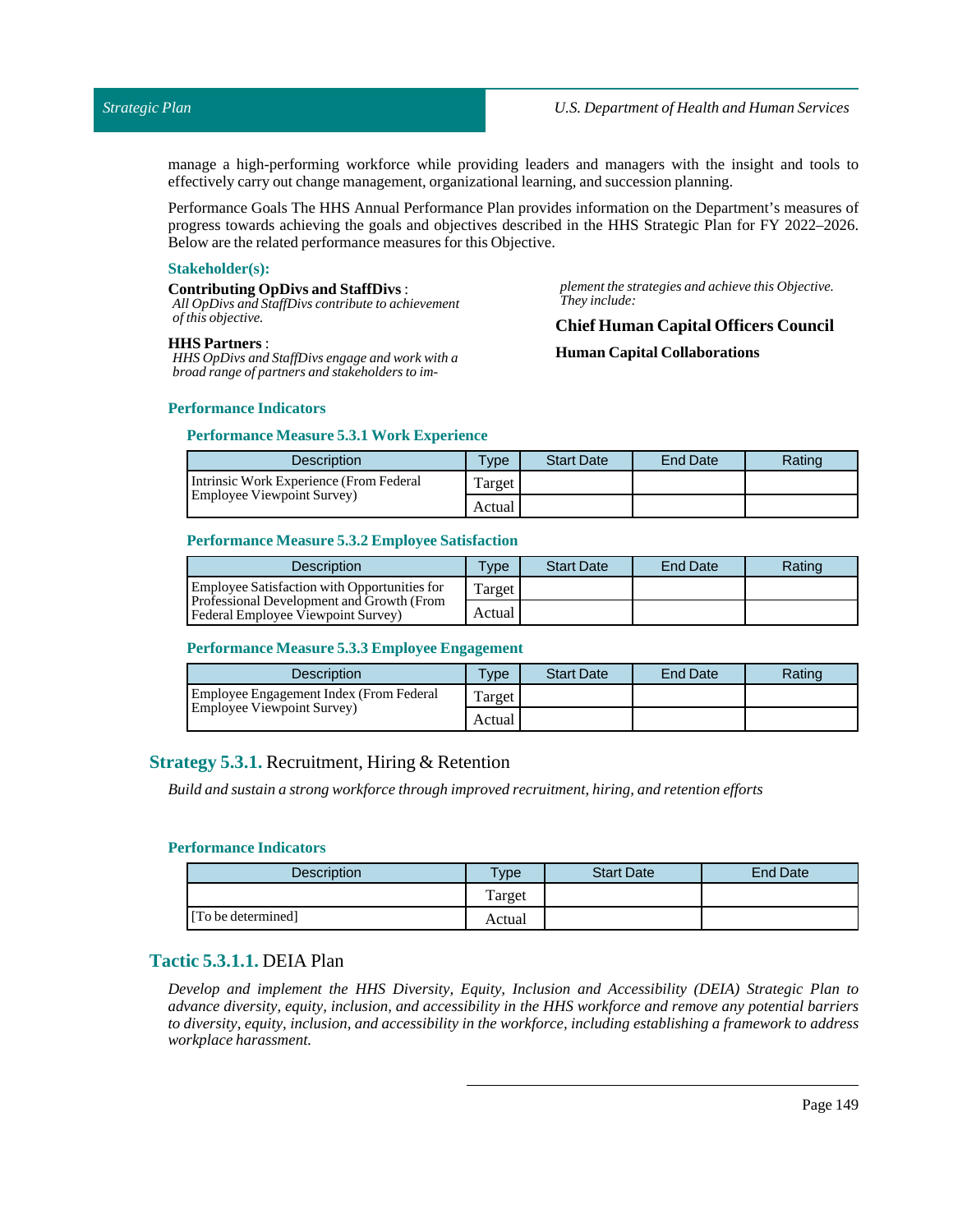| <b>Description</b> | $T$ ype | <b>Start Date</b> | End Date |
|--------------------|---------|-------------------|----------|
|                    | Target  |                   |          |
| [To be determined] | Actual  |                   |          |

## **Tactic 5.3.1.2.** Incentives & Flexibilities

*Leverage incentives and flexibilities to enhance the Department's competitiveness in the job market, and develop mechanisms to the recruitment, hiring, and retention of a high-caliber and qualified workforce.*

### **Performance Indicators**

| <b>Description</b> | Type   | <b>Start Date</b> | <b>End Date</b> |
|--------------------|--------|-------------------|-----------------|
|                    | Target |                   |                 |
| [To be determined] | Actual |                   |                 |

## **Tactic 5.3.1.3.** Representation & Promotion

*Increase diverse demographic representation and promotion outcomes by partnering with hiring managers and leveraging data to make informed decisions regarding recruitment, promotion, and retention strategies consistent with Merit System Principles.*

### **Performance Indicators**

| <b>Description</b> | $T$ <sub>V</sub> $pe$ | <b>Start Date</b> | <b>End Date</b> |
|--------------------|-----------------------|-------------------|-----------------|
|                    | Target                |                   |                 |
| [To be determined] | Actual                |                   |                 |

## **Tactic 5.3.1.4.** Engagement & Collaboration

*Facilitate regular engagement between hiring managers, human resources professionals, leaders, and other stakeholders, and support collaborations with public, private, and academic sectors to advance opportunities to recruit, support, and train an ethnically, socially, and experientially diverse workforce.*

### **Performance Indicators**

| Description        | $T$ <sub>ype</sub> | <b>Start Date</b> | <b>End Date</b> |
|--------------------|--------------------|-------------------|-----------------|
|                    | Target             |                   |                 |
| [To be determined] | Actual             |                   |                 |

## **Tactic 5.3.1.5.** Diversity & Inclusion

*Invest in diversity and inclusion efforts, including Employee Resource Groups and interest groups, to increase involvement and participation of the workforce in cultivating a culture of inclusion and equity across the Department.*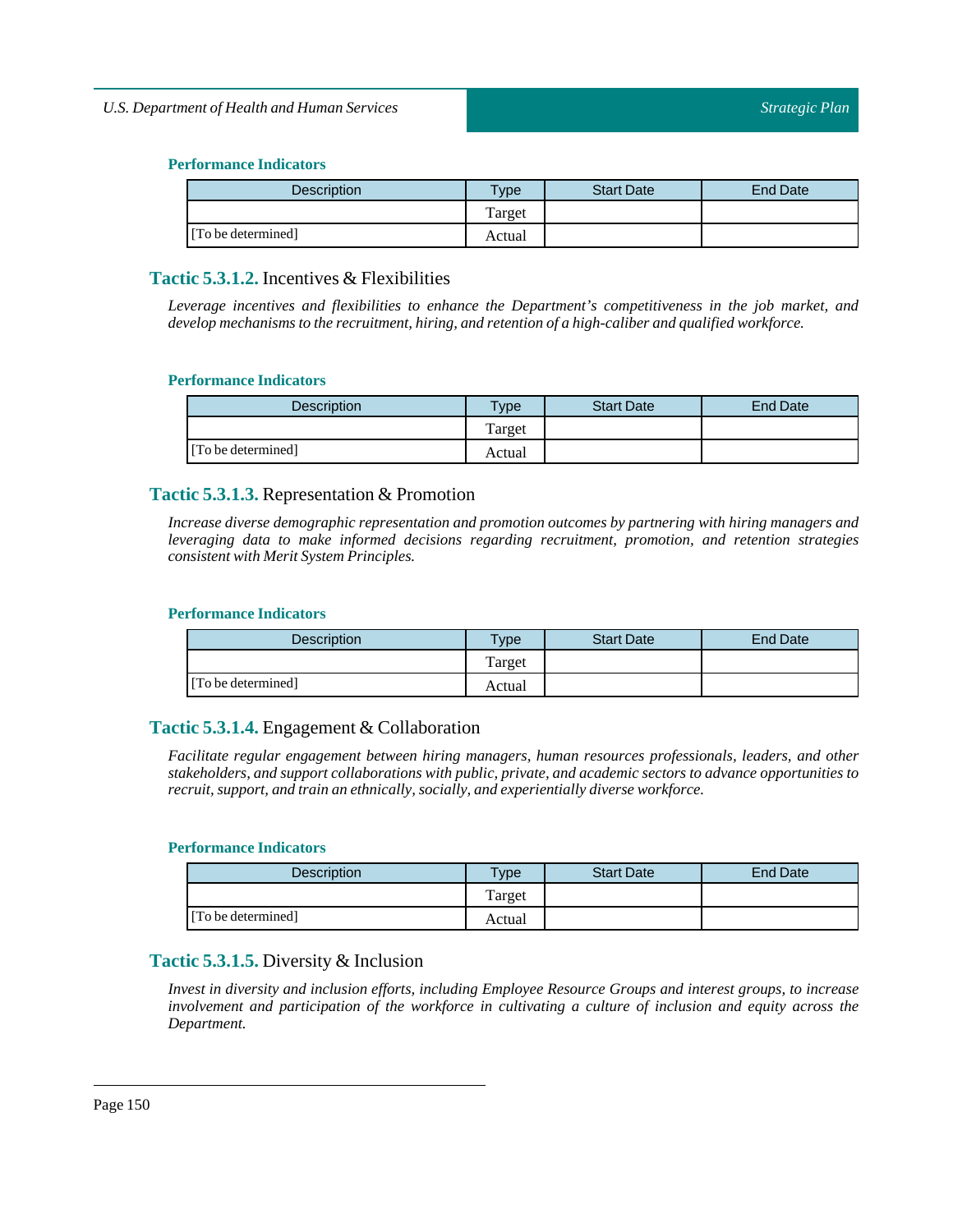| Description        | $T$ ype | <b>Start Date</b> | <b>End Date</b> |
|--------------------|---------|-------------------|-----------------|
|                    | Target  |                   |                 |
| [To be determined] | Actual  |                   |                 |

## **Strategy 5.3.2.** Training & Professional Development

*Leverage training and professional development opportunities to develop and manage a high-performing workforce*

#### **Performance Indicators**

| <b>Description</b> | <b>Type</b> | <b>Start Date</b> | <b>End Date</b> |
|--------------------|-------------|-------------------|-----------------|
|                    | Target      |                   |                 |
| [To be determined] | Actual      |                   |                 |

### **Tactic 5.3.2.1.** Performance & Satisfaction

*Ensure better performance and greater job satisfaction by fostering a performance-focused culture aimed at bolstering existing skillsets and competencies while closing the mission-critical skill gap in emerging areas of high value,including both technical and soft skills,that benefit employees in advancing the mission of HHS.*

### **Performance Indicators**

| <b>Description</b> | <b>Type</b> | <b>Start Date</b> | End Date |
|--------------------|-------------|-------------------|----------|
|                    | Target      |                   |          |
| [To be determined] | Actual      |                   |          |

### **Tactic 5.3.2.2.** Accountability

*Increase leaders' and managers' accountability for delivering results in improving diversity and equity outcomes in their hiring practices and promoting a culture that supports employees in identifying, accessing, and receiving professional development opportunities that are unique to their career needs and aspirations.*

#### **Performance Indicators**

| <b>Description</b> | Type   | <b>Start Date</b> | End Date |
|--------------------|--------|-------------------|----------|
|                    | Target |                   |          |
| [To be determined] | Actual |                   |          |

## **Tactic 5.3.2.3.** Diversity & Inclusion

*Increase access to diversity and inclusion training and developmental opportunities for HHS leaders, managers, and staffto foster a culture ofinclusion and equity among an increasingly diverse workforce.*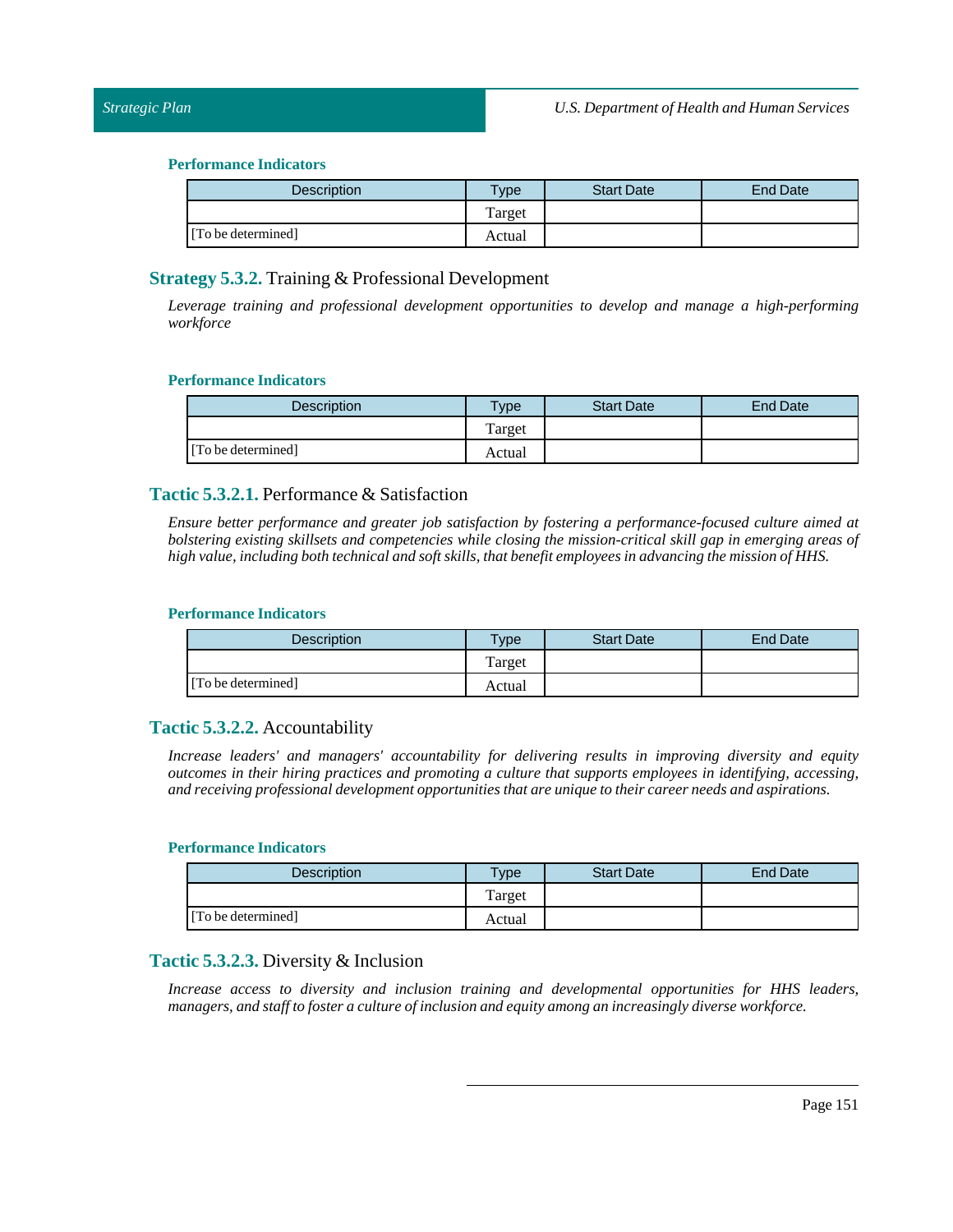| Description        | <b>Type</b> | <b>Start Date</b> | <b>End Date</b> |
|--------------------|-------------|-------------------|-----------------|
|                    | Target      |                   |                 |
| [To be determined] | Actual      |                   |                 |

## **Strategy 5.3.3.** Insight & Tools

*Provide leaders and managers with the insight and tools to effectively carry out change management, organizationallearning, and succession planning*

### **Performance Indicators**

| <b>Description</b> | <b>Vpe</b> | <b>Start Date</b> | <b>End Date</b> |
|--------------------|------------|-------------------|-----------------|
|                    | Target     |                   |                 |
| [To be determined] | Actual     |                   |                 |

## **Tactic 5.3.3.1.** HR Systems

*Modernize human resource systems, policies, and processes using data and best practices for effective recruitment, staffing, retention, succession planning, and workforce planning.*

### **Performance Indicators**

| <b>Description</b> | <b>Type</b> | <b>Start Date</b> | <b>End Date</b> |
|--------------------|-------------|-------------------|-----------------|
|                    | Target      |                   |                 |
| [To be determined] | Actual      |                   |                 |

## **Tactic 5.3.3.2.** Best Practices

*Apply best practices in change management to improve how employees are managed and supported in today's fast-changing workplace environment, contributing to recruitment and retention efforts while promoting transparency, trust, and accountability across the organization.* 

### **Performance Indicators**

| <b>Description</b> | Type   | <b>Start Date</b> | End Date |
|--------------------|--------|-------------------|----------|
|                    | Target |                   |          |
| [To be determined] | Actual |                   |          |

## **Tactic 5.3.3.3.** Engagement, Collaboration & Communication

*Facilitate engagement, collaboration, and communication between HHS leaders, managers, and employees in ensuring a work environment that promotes inclusive policies and flexibilities, such as work schedule flexibilities and remote work opportunities,that are responsive to the Department's evolving needs.*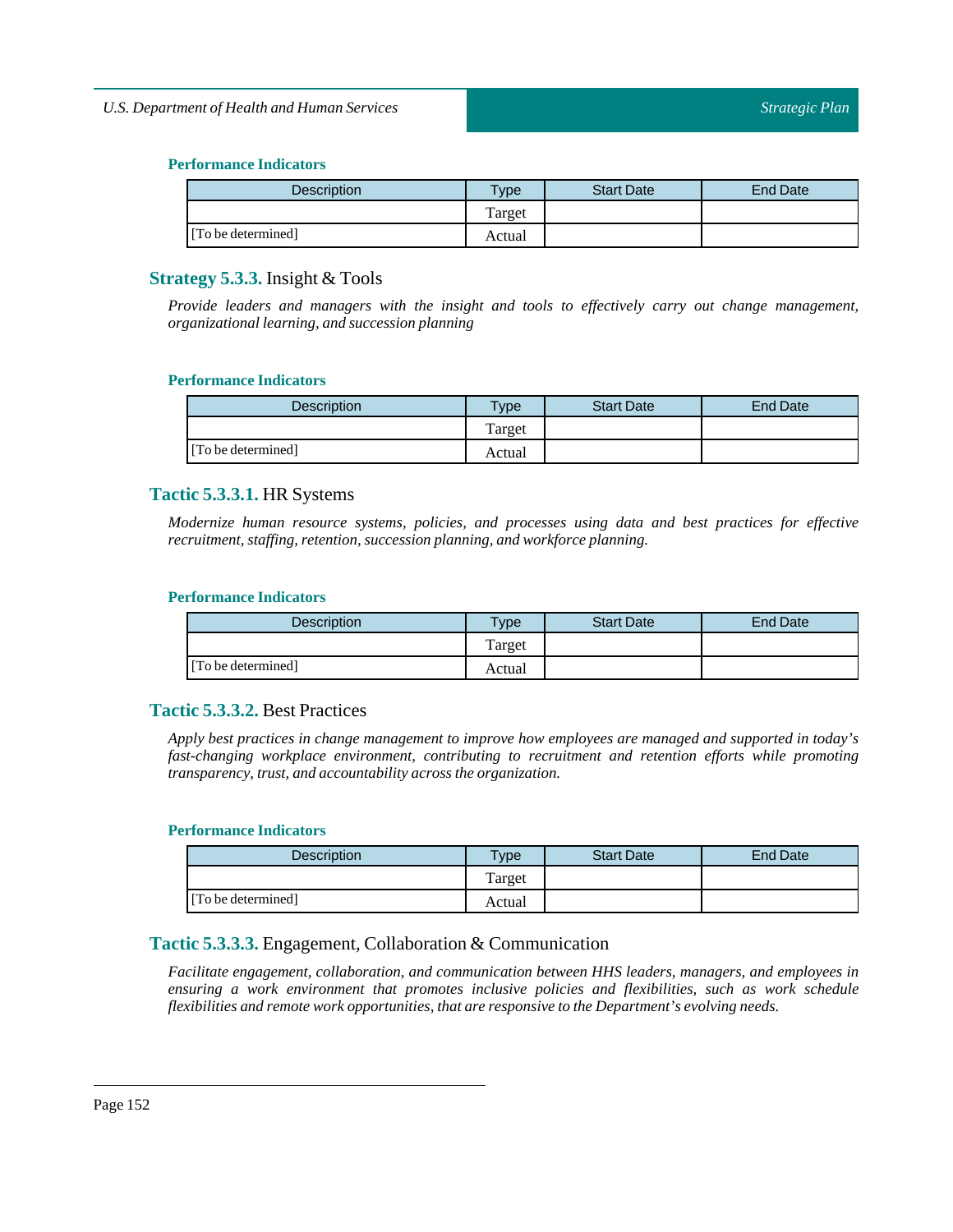| <b>Description</b> | $T$ ype | <b>Start Date</b> | End Date |
|--------------------|---------|-------------------|----------|
|                    | Target  |                   |          |
| [To be determined] | Actual  |                   |          |

### **Tactic 5.3.3.4.** Succession Planning

*Promote succession planning for mission-critical occupations to increase organizational resilience and effectiveness by facilitating the regular transfer ofinstitutional knowledge among the workforce.*

#### **Performance Indicators**

| <b>Description</b> | vpe    | <b>Start Date</b> | <b>End Date</b> |
|--------------------|--------|-------------------|-----------------|
|                    | Target |                   |                 |
| [To be determined] | Actual |                   |                 |

### **Tactic 5.3.3.5.** DEIA

*Take a data-driven approach to advancing policies that promote diversity, equity, inclusion, and accessibility within the HHS workforce, while protecting the privacy of employees and safeguarding all personally identifiable information and protected health information.*

#### **Performance Indicators**

| <b>Description</b> | <b>Vpe</b> | <b>Start Date</b> | End Date |
|--------------------|------------|-------------------|----------|
|                    | Target     |                   |          |
| [To be determined] | Actual     |                   |          |

### **Tactic 5.3.3.6.** Leading Practices

*Support, coordinate, and encourage HHS efforts to conduct research, evaluation, and other evidence-building activities to identify leading practices, and other promising practices, for broadening participation and opportunities for advancement in HHS employment, and to assess and promote the benefits of diversity, equity, inclusion, and accessibility for federal performance and operations and barriers to achieving these goals.*

### **Performance Indicators**

| Description        | $T$ <sub>ype</sub> | <b>Start Date</b> | End Date |
|--------------------|--------------------|-------------------|----------|
|                    | Target             |                   |          |
| [To be determined] | Actual             |                   |          |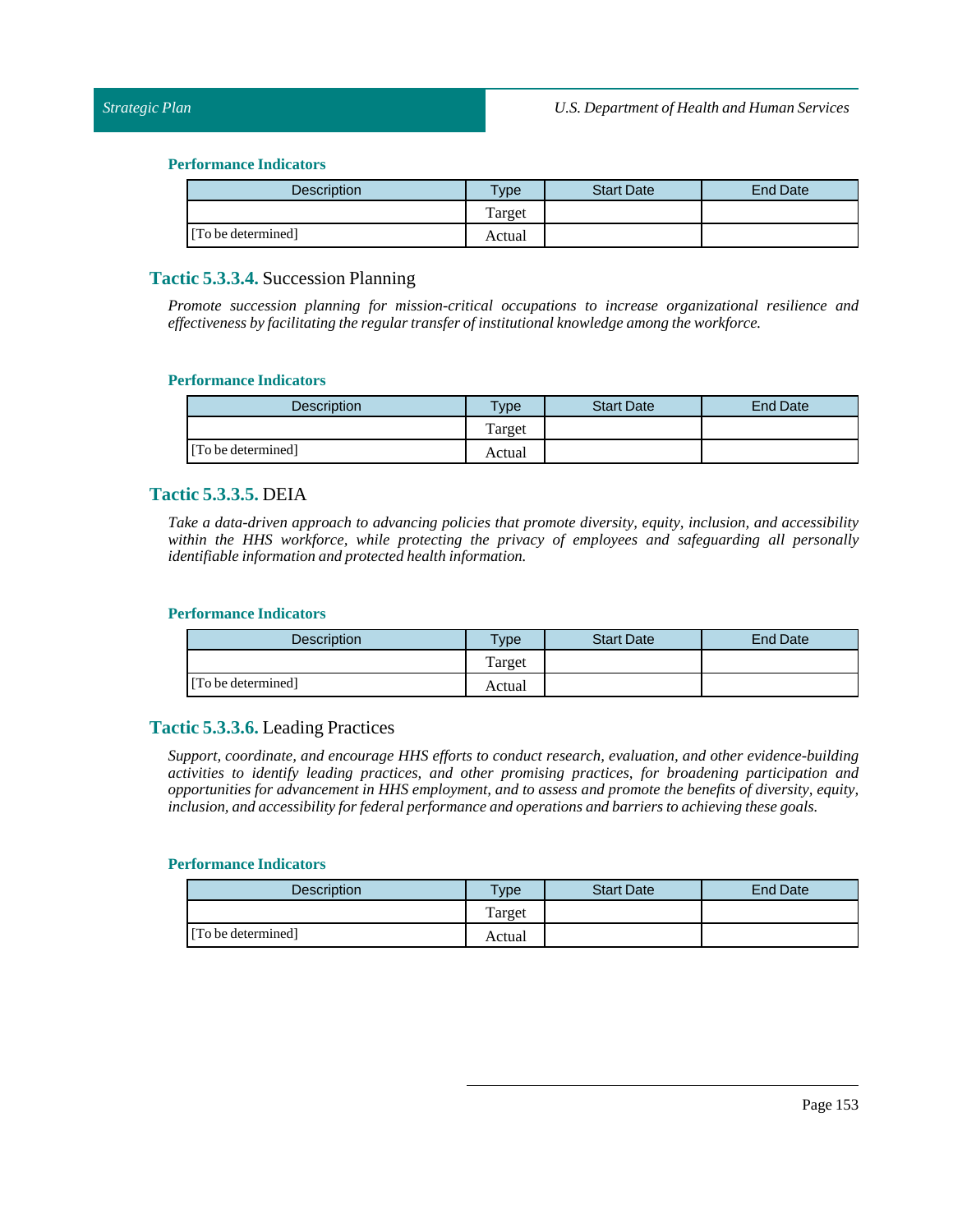## **5.4.** Facilities, Technology & Data

*Ensure the security and climate resiliency of HHS facilities, technology, data, and information, while advancing environment-friendly practices*

HHS supports strategies to ensure the security of HHS facilities, technology, data, and information, while advancing environment-friendly practices. HHS is focused on shifting the culture of data use across the enterprise to maximize the power of data. The Department is leveraging modernization as a gateway to strengthened cybersecurity and enhanced risk management. HHS also captures and applies lessons learned from real-world experiences to strengthen operational resilience.

Performance Goals ~ The HHS Annual Performance Plan provides information on the Department's measures of progress towards achieving the goals and objectives described in the HHS Strategic Plan for FY 2022–2026. Below are the related performance measures for this Objective.

#### **Stakeholder(s):**

#### **Contributing OpDivs and StaffDivs**:

*All OpDivs and StaffDivs contribute to achievement of this objective.*

#### **HHS Partners** :

*HHS OpDivs and StaffDivs engage and work with a broad range of partners and stakeholders to implement the strategies and achieve this Objective. They include:*

**Chief Information Officers (CIO) Council**

**Cyber-ERM Community of Interest/Practice (CyberCOI)**

**Federal Privacy Council**

**HHS AI Community of Practice (CoP)**

**HHS AI Council**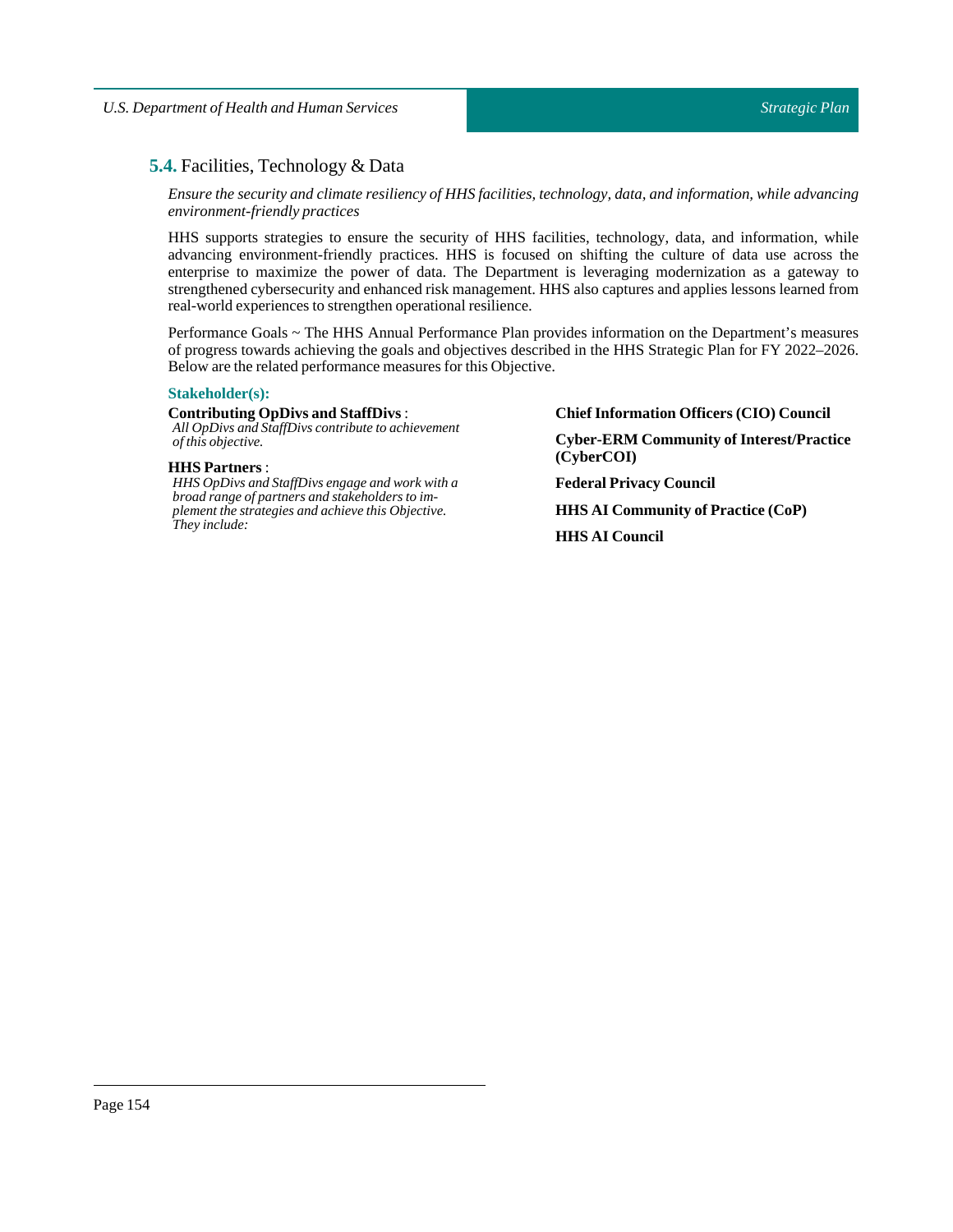#### **Performance Measure 5.4.1 Authorized Systems**

| <b>Description</b>                                              | <b>Type</b> | <b>Status</b> | <b>Start Date</b> | <b>End Date</b> | Percentage |
|-----------------------------------------------------------------|-------------|---------------|-------------------|-----------------|------------|
| Increase the                                                    | Target      | Increased     |                   |                 |            |
| percentage of<br>systems with an<br><b>Authority to Operate</b> | Actual      |               |                   |                 |            |

#### **Performance Measure 5.4.2 Phishing Resistance**

| <b>Description</b>                         | $T$ <sub>V</sub> $pe$ | <b>Status</b> | <b>Start Date</b> | <b>End Date</b> | Percentage |
|--------------------------------------------|-----------------------|---------------|-------------------|-----------------|------------|
| <b>Improve Phishing</b>                    | Target                | Increased     |                   |                 |            |
| Reporting and<br>Resistance<br>Percentages | Actual                |               |                   |                 |            |

### **Performance Measure 5.4.3 GHG Emissions**

| <b>Description</b>                                                        | Type   | <b>Status</b> | <b>Start Date</b> | <b>End Date</b> | <b>Metric Tons</b> |
|---------------------------------------------------------------------------|--------|---------------|-------------------|-----------------|--------------------|
| Reduce HHS GHG                                                            | Target | Reduced       |                   |                 |                    |
| emissions (Metric<br>Tons CO <sub>2</sub><br>Equivalent) from<br>Prior FY | Actual |               |                   |                 |                    |

### **Performance Measure 5.4.4 MSW Diversion**

| <b>Description</b>                                          | <b>Type</b> | <b>Status</b> | <b>Start Date</b> | End Date | Percentage |
|-------------------------------------------------------------|-------------|---------------|-------------------|----------|------------|
| Increase HHS owned                                          | Target      | Increased     |                   |          |            |
| facilities municipal<br>solid waste (MSW)<br>diversion rate | Actual      |               |                   |          |            |

### **Performance Measure 5.4.5 Energy Intensity**

| <b>Description</b>                           | $T$ vpe | Status  | <b>Start Date</b> | <b>End Date</b> | MMBtu/kSF |
|----------------------------------------------|---------|---------|-------------------|-----------------|-----------|
| Reduce energy                                | Target  | Reduced |                   |                 |           |
| intensity (MMBtu/<br>$kSF$ ) from prior $FY$ | Actual  |         |                   |                 |           |

## **Performance Measure 5.4.6 Water Intensity**

| <b>Description</b>                   | vpe     | Status  | <b>Start Date</b> | <b>End Date</b> | Gal/kSF |
|--------------------------------------|---------|---------|-------------------|-----------------|---------|
| Reduce water                         | l'arget | Reduced |                   |                 |         |
| intensity (Gal/kSF)<br>from prior FY | Actual  |         |                   |                 |         |

### **Strategy 5.4.1.** Data

Strategically shift the culture of data use across the enterprise towards sharing data to maximize the power of *data*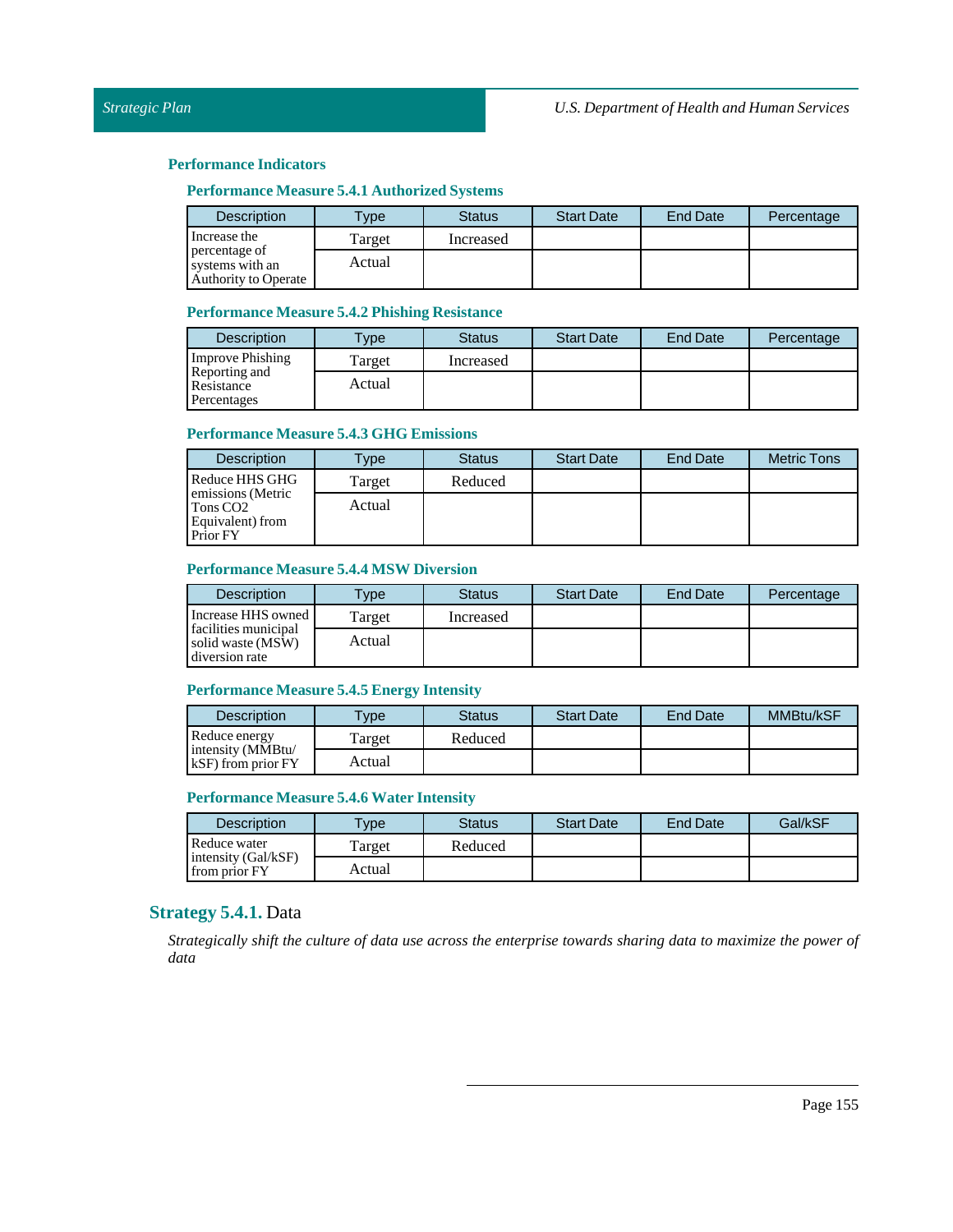| <b>Description</b> | $T$ <sub>ype</sub> | <b>Start Date</b> | End Date |
|--------------------|--------------------|-------------------|----------|
|                    | Target             |                   |          |
| [To be determined] | Actual             |                   |          |

## **Tactic 5.4.1.1.** Sharing

*Evaluate the behaviors, risk-framework, and incentive structure around data sharing and increase the value of data to be an enterprise-level assetfor the Department.*

### **Performance Indicators**

| <b>Description</b> | Type   | <b>Start Date</b> | <b>End Date</b> |
|--------------------|--------|-------------------|-----------------|
|                    | Target |                   |                 |
| [To be determined] | Actual |                   |                 |

## **Tactic 5.4.1.2.** Management

*Advance effective data management and ethical data use across the Department by addressing essential elements related to data integrity, quality, privacy, and security.*

### **Performance Indicators**

| <b>Description</b> | <b>Vpe</b> | <b>Start Date</b> | <b>End Date</b> |
|--------------------|------------|-------------------|-----------------|
|                    | Target     |                   |                 |
| [To be determined] | Actual     |                   |                 |

## **Tactic 5.4.1.3.** AI/ML

*Create and utilize strategic frameworks for the trustworthy and ethical deployment of artificial intelligence and machine learning solutions across the Department.*

### **Performance Indicators**

| <b>Description</b> | Type   | <b>Start Date</b> | End Date |
|--------------------|--------|-------------------|----------|
|                    | Target |                   |          |
| [To be determined] | Actual |                   |          |

## **Strategy 5.4.2.** Cybersecurity & Risk

*Leverage HHS modernization as a gateway to strengthened cybersecurity and enhanced risk management*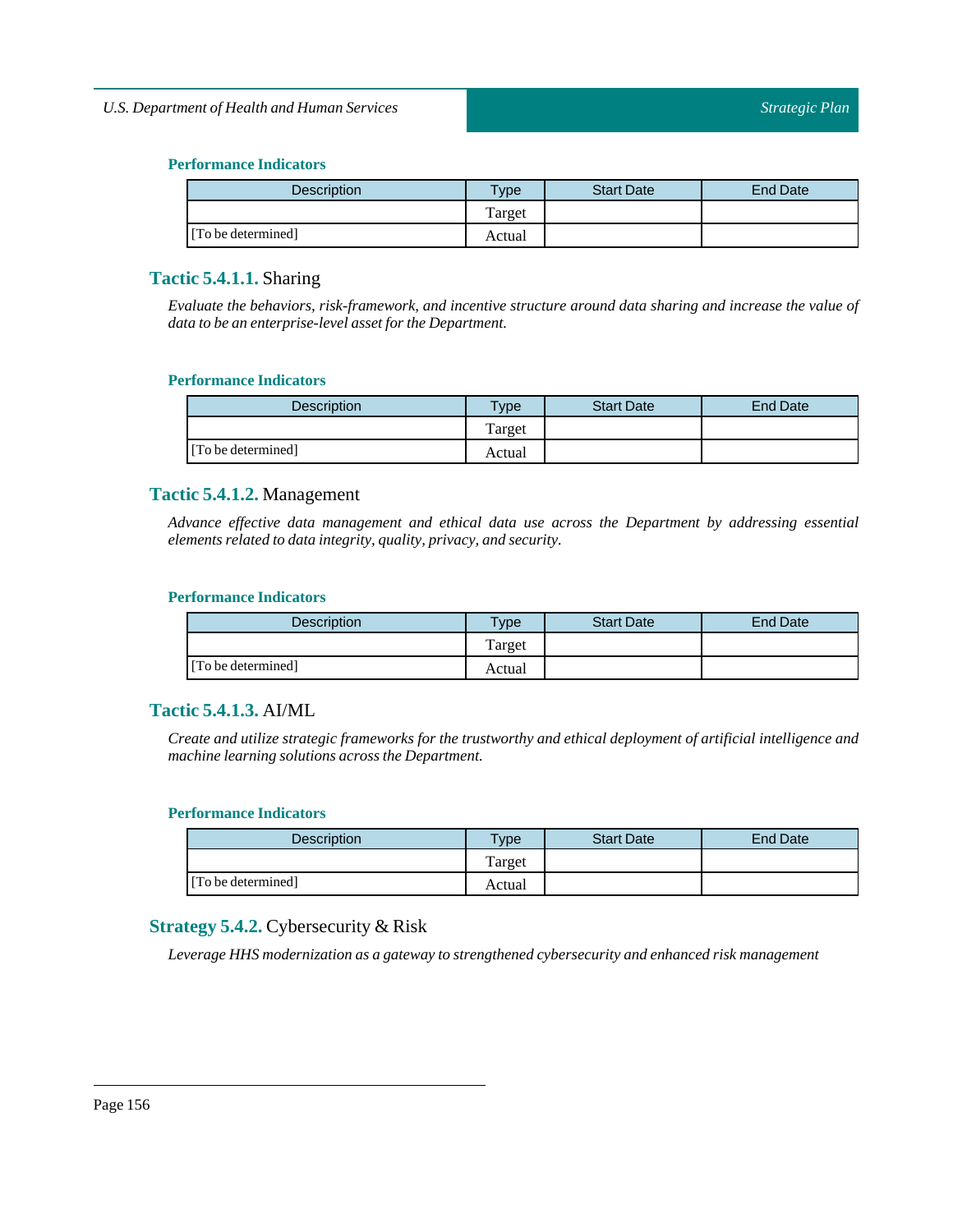### *Strategic Plan*

#### **Performance Indicators**

| <b>Description</b> | Type <sub>1</sub> | <b>Start Date</b> | End Date |
|--------------------|-------------------|-------------------|----------|
|                    | Target            |                   |          |
| [To be determined] | Actual            |                   |          |

## **Tactic 5.4.2.1.** IT & ET

*Modernize legacy information technology infrastructure, processes, and systems and deploy emerging technologies, such as artificialintelligence and machine learning, andZeroTrust architecture.*

#### **Performance Indicators**

| <b>Description</b> | $T$ ype | <b>Start Date</b> | End Date |
|--------------------|---------|-------------------|----------|
|                    | Target  |                   |          |
| [To be determined] | Actual  |                   |          |

### **Tactic 5.4.2.2.** Strategic Alignment

*Align information security risk management and information technology modernization efforts with enterprise risk management by sharing opportunities and risks among information security and privacy, information technology, and other management disciplines, which will help HHS to ensure that information security and information technology modernization initiatives directly support mission priorities and HHS stakeholders, and consistently meet mandated requirements.*

#### **Performance Indicators**

| Description        | $T$ <sub>V</sub> pe | <b>Start Date</b> | End Date |
|--------------------|---------------------|-------------------|----------|
|                    | Target              |                   |          |
| [To be determined] | Actual              |                   |          |

## **Tactic 5.4.2.3.** Risk & Threats

*Continually improve staff awareness of HHS risk posture and cybersecurity threats through awareness programs.*

### **Performance Indicators**

| Description        | $v$ pe | <b>Start Date</b> | End Date |
|--------------------|--------|-------------------|----------|
|                    | Target |                   |          |
| [To be determined] | Actual |                   |          |

## **Strategy 5.4.3.** Resilience & Continuity

*Capture and apply lessons learned from real-world experiences to strengthen operational resilience and continuity to deliver the HHS mission*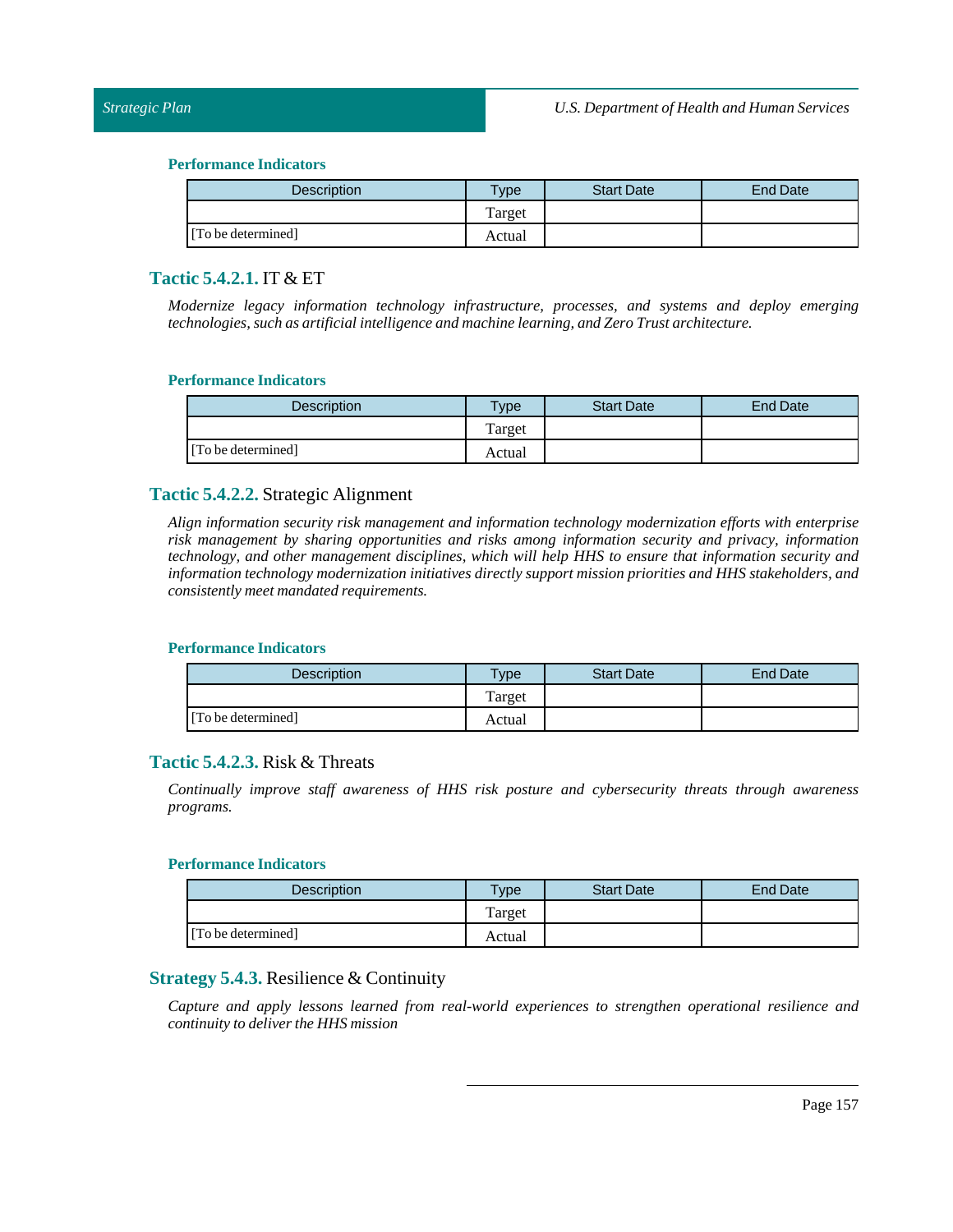| <b>Description</b> | Type <sub>1</sub> | <b>Start Date</b> | End Date |
|--------------------|-------------------|-------------------|----------|
|                    | Target            |                   |          |
| [To be determined] | Actual            |                   |          |

## **Tactic 5.4.3.1.** Assets

*Ensure the continuity of government by protecting employees and safeguarding HHS physical and digital assets during natural or man-made events through viable Continuity of Operations and Occupant Emergency Plans. Implement best practice security measures when modernizing and remodeling workspaces.*

### **Performance Indicators**

| <b>Description</b> | Type   | <b>Start Date</b> | End Date |
|--------------------|--------|-------------------|----------|
|                    | Target |                   |          |
| [To be determined] | Actual |                   |          |

## **Tactic 5.4.3.2.** Workforce

*Strategically hire, train, equip and empower the appropriate workforce charged with ensuring the safety and security for all HHS employees, visitors, and assets.*

#### **Performance Indicators**

| <b>Description</b> | <b>Type</b> | <b>Start Date</b> | End Date |
|--------------------|-------------|-------------------|----------|
|                    | Target      |                   |          |
| [To be determined] | Actual      |                   |          |

## **Strategy 5.4.4.** Climate

Implement the climate resiliency actions as indicated in the HHS Climate Action and Resilience Plan to bolster *resilience ofits operations and assets from impacts of climate change*

#### **Performance Indicators**

| <b>Description</b> | $T$ vpe | <b>Start Date</b> | End Date |
|--------------------|---------|-------------------|----------|
|                    | Target  |                   |          |
| [To be determined] | Actual  |                   |          |

## **Tactic 5.4.4.1.** Carbon Pollution

*Mitigate and prevent carbon pollution from HHS operations and procurement activities.*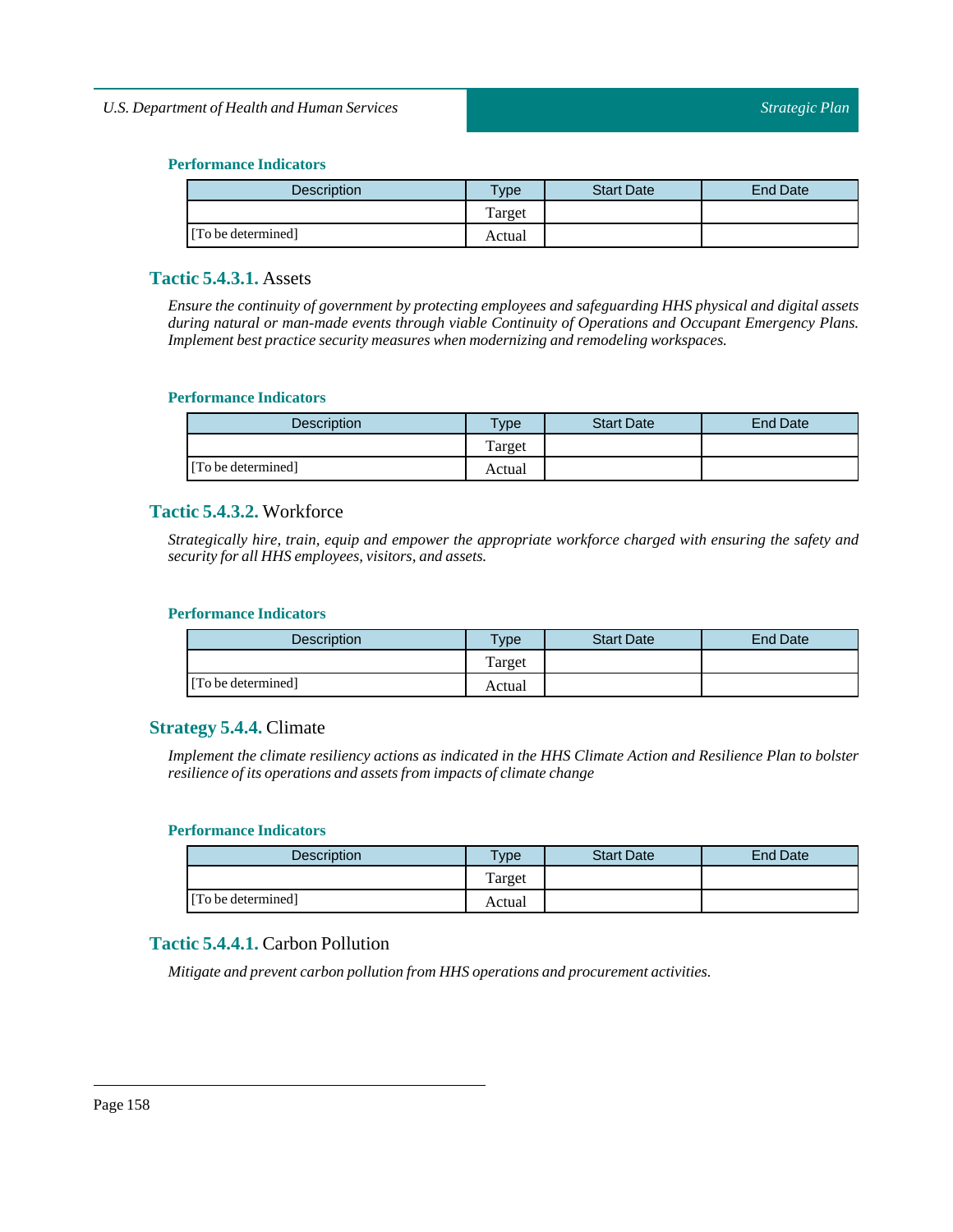### *Strategic Plan*

#### **Performance Indicators**

| <b>Description</b> | $T$ ype | <b>Start Date</b> | End Date |
|--------------------|---------|-------------------|----------|
|                    | Target  |                   |          |
| [To be determined] | Actual  |                   |          |

## **Tactic 5.4.4.2.** Waste & Recycling

Prevent and reduce waste and pollution by diverting waste to landfill and eliminate the use of single use plastic *through promotion and establishment of closed loop recycling processes.*

#### **Performance Indicators**

| <b>Description</b> | $v_{\rm p}$ | <b>Start Date</b> | End Date |
|--------------------|-------------|-------------------|----------|
|                    | Target      |                   |          |
| [To be determined] | Actual      |                   |          |

## **Tactic 5.4.4.3.** Water

*Continually improve energy and water efficiency in facility operations across HHS facilities real estate portfolio.*

#### **Performance Indicators**

| Description        | $T$ <sub>V</sub> $pe$ | <b>Start Date</b> | End Date |
|--------------------|-----------------------|-------------------|----------|
|                    | Target                |                   |          |
| [To be determined] | Actual                |                   |          |

## **Tactic 5.4.4.4.** Facilities

*Prioritize and implement projects to ensure HHS facilities are resilient against excessive heat, extreme weather, wildfires, drought, and flooding.*

#### **Performance Indicators**

| <b>Description</b> | $T$ ype     | <b>Start Date</b> | End Date |
|--------------------|-------------|-------------------|----------|
|                    | m<br>Target |                   |          |
| [To be determined] | Actual      |                   |          |